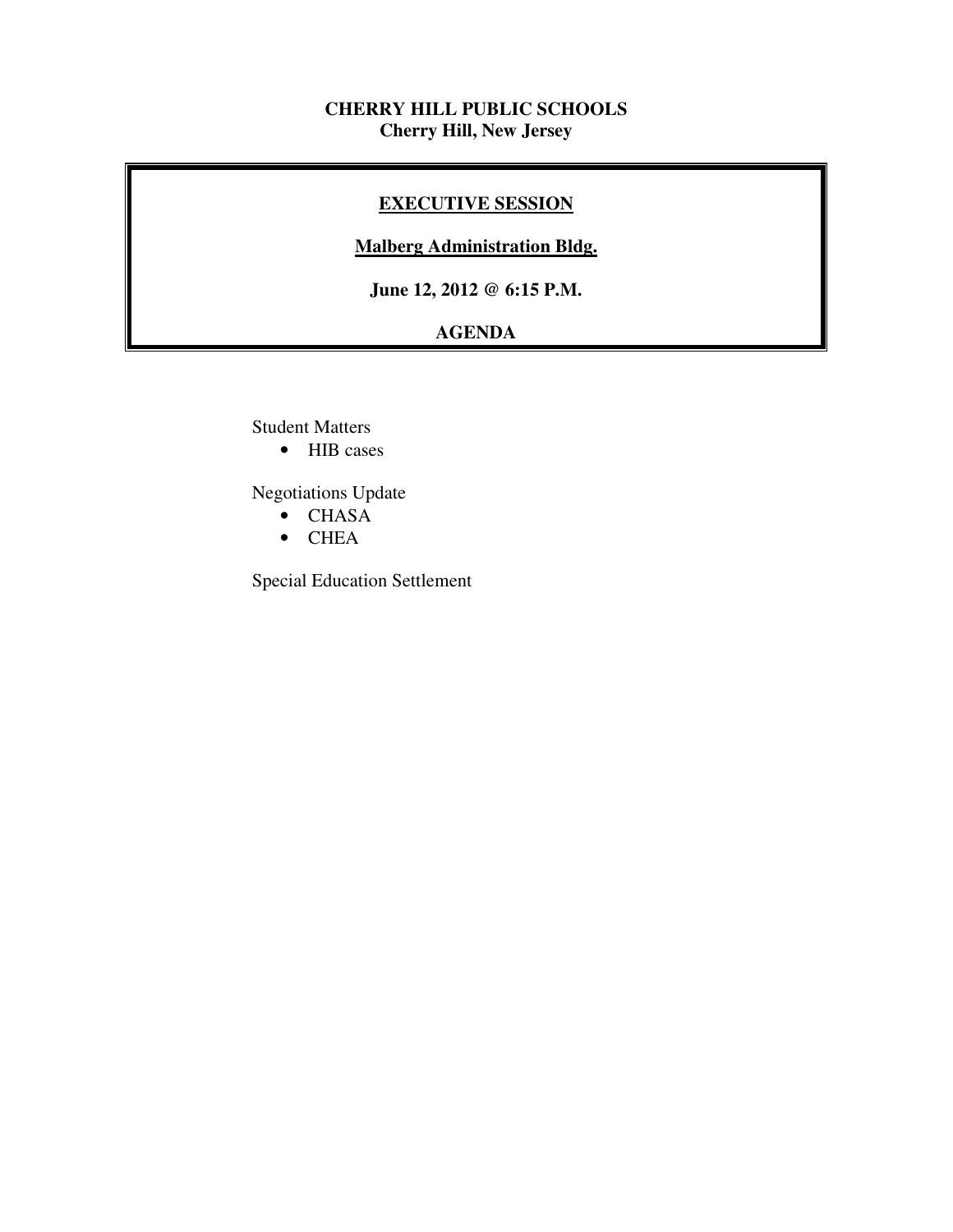# memorandum

 **Date: June 7, 2012** 

**To:** Members, Board of Education

**From:** Dr. Maureen Reusche, Superintendent

#### **AGENDA**

#### **EXECUTIVE SESSION 6:15 PM**

#### **Recognitions – 7:00 PM**

 *Board of Education Student Representatives 2012-2013 Cherry Hill West's Winners from the 2012 New Jersey Junior Classical League Convention and Certamen Competitions Hamisi Tarrant, Shelby Smith, and the Committee for the 2012 S.T.A.R. Games* 

 **SPECIAL ACTION—***Immediately following Recognitions*  **BOARD WORK SESSION—***Immediately following Special Action* **June 12, 2012 Malberg Board Room** 

## **BOARD OF EDUCATION COMMITTEES**

 **Curriculum & Instruction Committee Members (yellow)**  Chairperson: Eric Goodwin Administrative Liaison: Marianne W. Gaffney Committee Members: Sherrie Cohen, Colleen Horiates, Carol Matlack

 **Business & Facilities Committee Members (blue)** 

 Chairperson: Steven Robbins Administrative Liaison: James Devereaux Committee Members: Kathy Judge, Elliott Roth, Wayne Tarken

 **Negotiations, Human Resources & Litigation Committee Members (pink)**  Chairperson: Sherrie Cohen Administrative Liaison: Nancy Adrian Committee Members: Colleen Horiates, Kathy Judge, Carol Matlack

#### **Policy & Legislation Committee Members (green)**

 Chairperson: Kathy Judge Administrative Liaison: Maureen Reusche Committee Members: Sherrie Cohen, Eric Goodwin, Carol Matlack

#### **Strategic Planning**

 Chairperson: Elliott Roth Administrative Liaison: James Devereaux Committee Members: Seth Klukoff, Steve Robbins, Wayne Tarken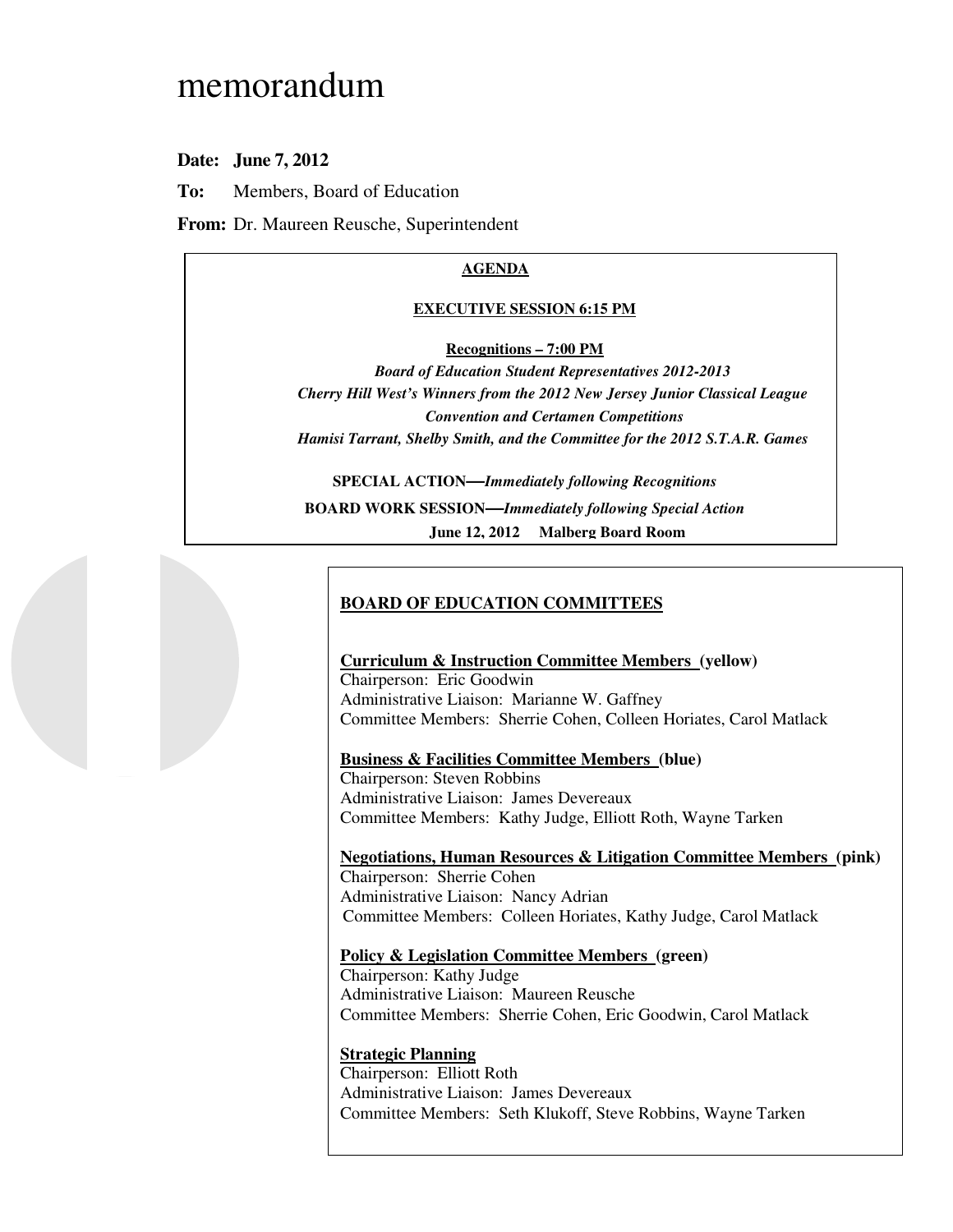# **BOARD WORK SESSION**

# **June 12, 2012**

# **PRESENTATION**

• Aramark Food Service – End of Year Presentation…Eric Colebaugh

# **BOARD WORK SESSION**

• First Public Discussion (Agenda Items -up to three minutes per person)

# **NEW BUSINESS**

• Second Public Discussion (up to three minutes per person)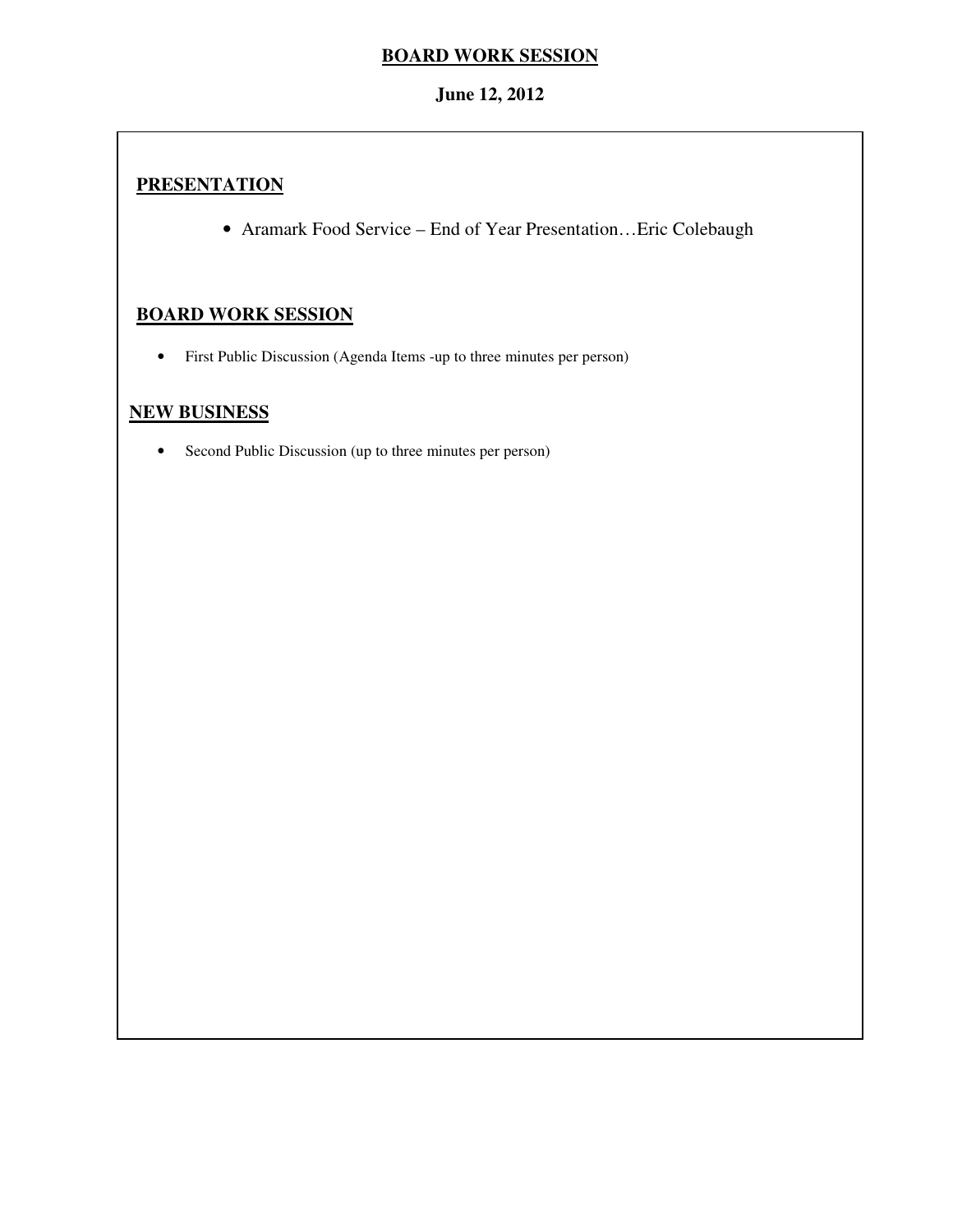### CHERRY HILL PUBLIC SCHOOLS Cherry Hill, New Jersey

## **SPECIAL ACTION AGENDA**

 Malberg Administration Building – Board Room June 12, 2012

Meeting called to order by -\_\_\_\_\_\_\_\_\_\_\_\_\_\_\_\_\_\_\_\_\_\_\_\_\_\_

### **ROLL CALL**

 Mr. Seth Klukoff, President Mrs. Kathy Judge, Vice President Mrs. Sherrie Cohen Mr. Eric Goodwin Mrs. Colleen Horiates Mrs. Carol Matlack Mr. Steven Robbins Mr. Elliott Roth Mr. Wayne Tarken

#### *Student Representatives to the Board of Education*

**Rebecca Fisher, H.S. East Andrew Adler H.S. East Alternate** 

*Christopher Blandy, H.S. West Andrew Adler H.S. East Alternate Melissa Malik , H.S. West Alternate* 

 *Dr. Maureen Reusche, Superintendent Mr. James Devereaux, Assistant Superintendent, Business/Board Secretary Dr. Lawyer Chapman, Assistant Superintendent, Pre-K – 12 Dr. Marianne W. Gaffney, Assistant Superintendent, Curriculum & Instruction Ms. Nancy Adrian, Director of Human Resources Mr. Donald Bart, Director of Support Operations Mrs. Susan Bastnagel, Public Information Officer* 

 *Mr. Paul Green – Board Solicitor* 

 *Public Discussion (up to three minutes per person) Action Agenda*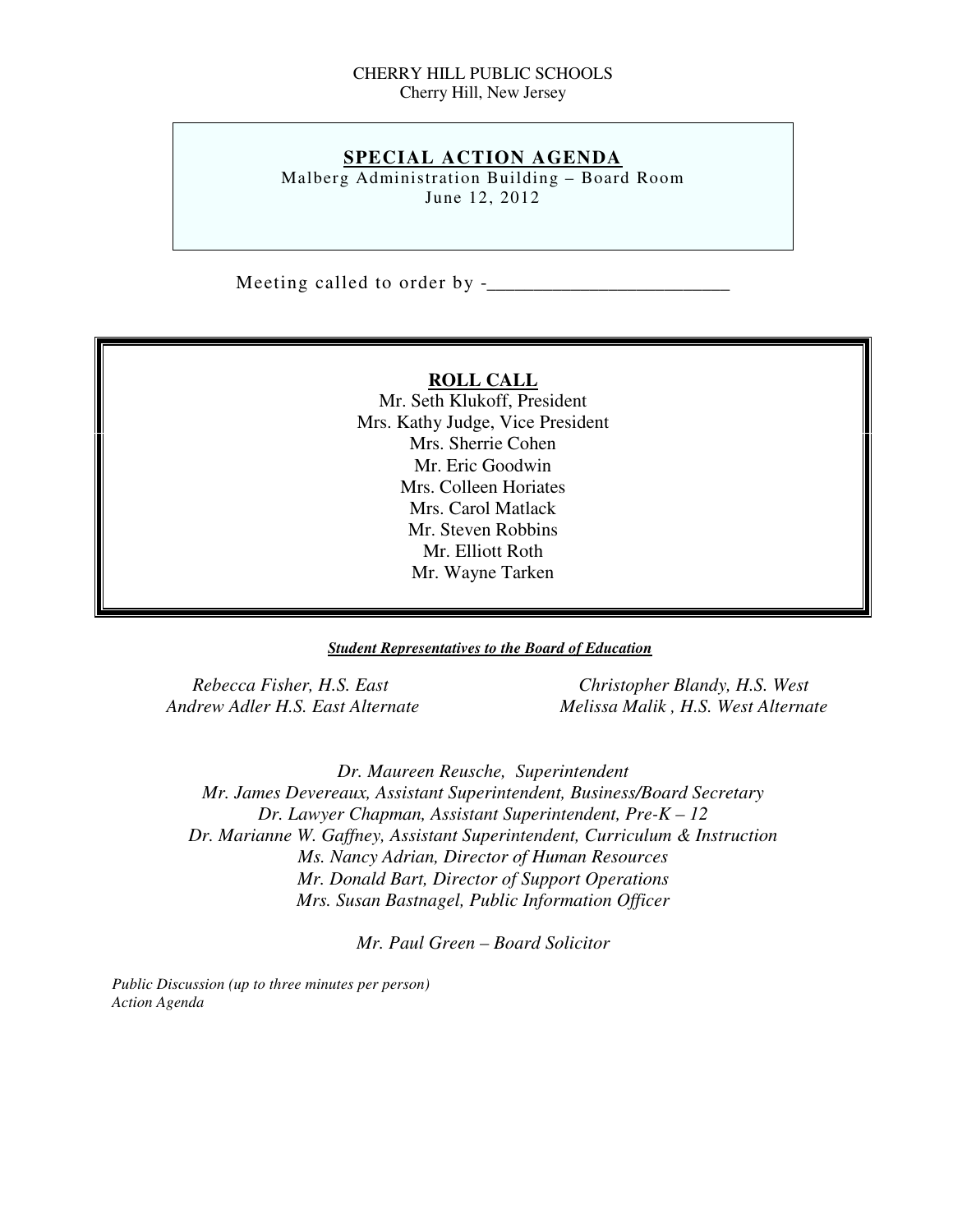## **SPECIAL ACTION AGENDA**

### **June 12, 2012**

### **Board of Education Committees:**

### **Curriculum & Instruction Committee Members (yellow)**

Chairperson: Eric Goodwin

Administrative Liaison: Marianne W. Gaffney

Committee Members: Sherrie Cohen, Colleen Horiates, Carol Matlack

#### **Business & Facilities Committee Members (blue)**

Chairperson: Steve Robbins

Administrative Liaison: James Devereaux

Committee Members: Kathy Judge, Elliott Roth, Wayne Tarken

#### **Negotiations, Human Resources & Litigation Committee Members (pink)**

Chairperson: Sherrie Cohen

Administrative Liaison: Nancy Adrian

Committee Members: Kathy Judge, Colleen Horiates, Carol Matlack

#### **Policy & Legislation Committee Members (green)**

Chairperson: Kathy Judge

Administrative Liaison: Maureen Reusche

Committee Members: Sherrie Cohen, Eric Goodwin, Carol Matlack

#### **Strategic Planning**

Chairperson: Elliott Roth

Administrative Liaison: James Devereaux

Seth Klukoff, Steve Robbins, Wayne Tarken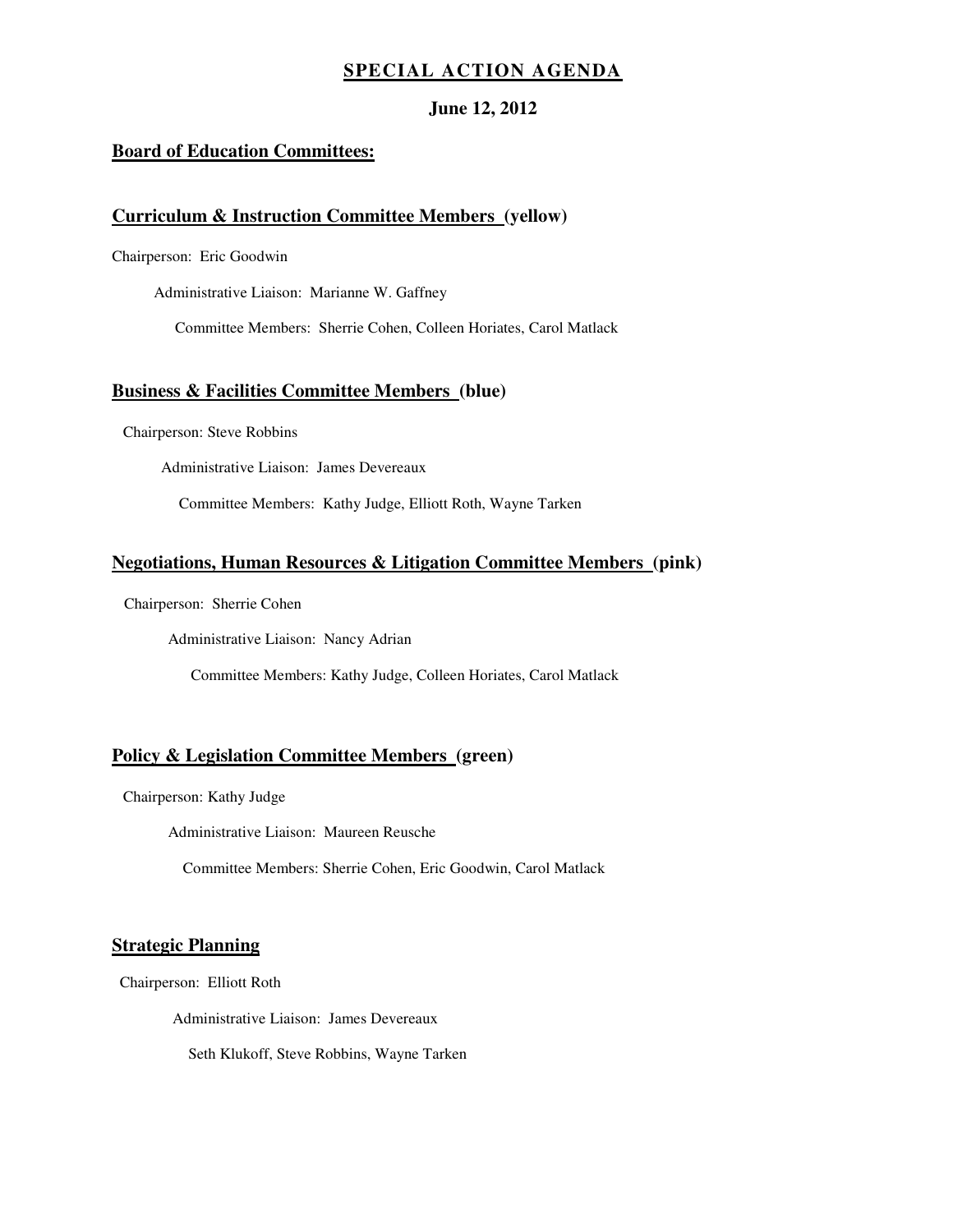# **SPECIAL ACTION June 12, 2012**

# **ACTION ITEMS NECESSITATED AS A RESULT OF MOVING THE ANNUAL SCHOOL ELECTION TO NOVEMBER, 2012**

# **A. APPOINTMENTS**

# **1. Appointment of Board Secretary/Assistant Board Secretary**

 It is recommended that James Devereaux be appointed Board Secretary and Paul Todd be appointed Assistant Board Secretary for the Board of Education for a term commencing July 1, 2012 through June 30, 2013.

# **2. Treasurer of School Monies**

 It is recommended that Debra Campbell be appointed Treasurer of School Monies for the Board of Education for a term commencing July 1, 2012 through June 30, 2013.

# **3. Affirmative Action Officers**

 It is recommended that James Riordan, Director of Guidance, be appointed Affirmative Action Officer for this Board of Education for a term commencing July 1, 2012 through June 30, 2013.

#### **Public Agency Compliance Officer**

 It is recommended that the Assistant Superintendent/Business, Board Secretary be appointed Public Agency Compliance Officer for this Board of Education for bid specifications, construction contracts and procurement, and professional and service contracts for a term commencing July 1, 2012 through June 30, 2013.

# **5. Handicapped 504 Officer**

 It is recommended that Marta Audino, Supervisor of Special Education, be appointed as Handicapped 504 Officer for this Board of Education for a term commencing July 1, 2012 through June 30, 2013.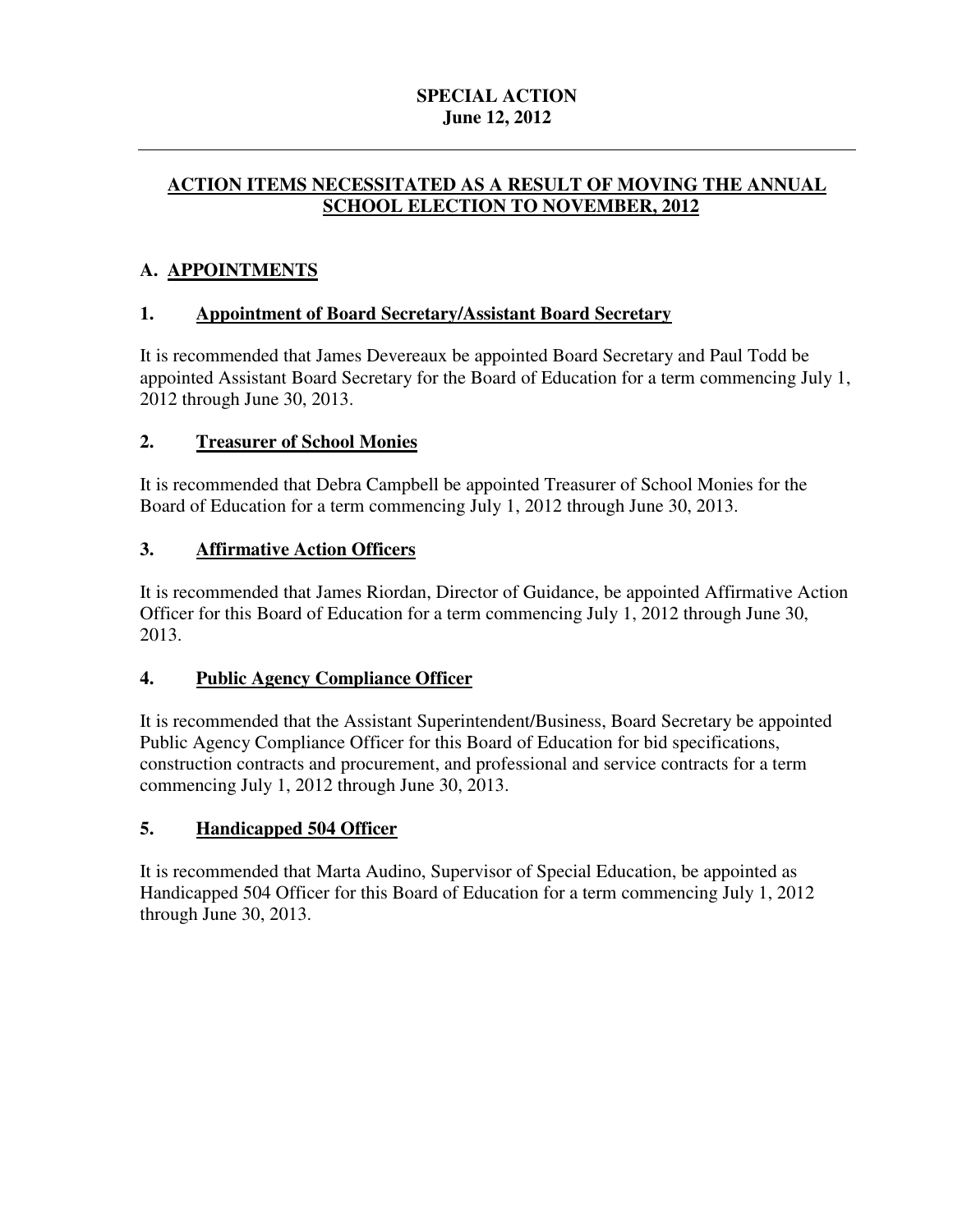#### **6. Custodian of Records**

 It is recommended that the Assistant Superintendent Business/Board Secretary be appointed as the District's Custodian of Records NJSA47:1A-1 et seq.

# **7. Purchasing Agent**

18A:18A-1 et seq), the Assistant Superintendent, Business/Board Secretary, shall serve as the "Contracting Agent" of this school district for the 2012-2013 school year. IT IS RESOLVED that pursuant to the Public School Contracts Law (N.J.S.A.

 Superintendent, Business/Board Secretary, is hereby empowered to make, negotiate, and award any and all purchases, contracts, and agreements for the performance of any work or services, or the furnishing or hiring of materials or supplies where the cost or price thereof does not exceed \$36,000.00 and \$17,500.00 for pupil transportation contracts (as amended from time to time) in a fiscal year, without public advertising for bids and bidding, and in accordance with the provisions of this resolution. BE IT FURTHER RESOLVED that pursuant to N.J.S.A. 18A: 18A-3, the Assistant

 BE IT FURTHER RESOLVED that pursuant to N.J.S.A. 18A:18A-37c., the Assistant Superintendent, Business/Board Secretary is authorized to award any contract or agreement, the aggregate cost or price of which is estimated at less than fifteen percent (15%) of the required bidding threshold, without soliciting competitive quotations.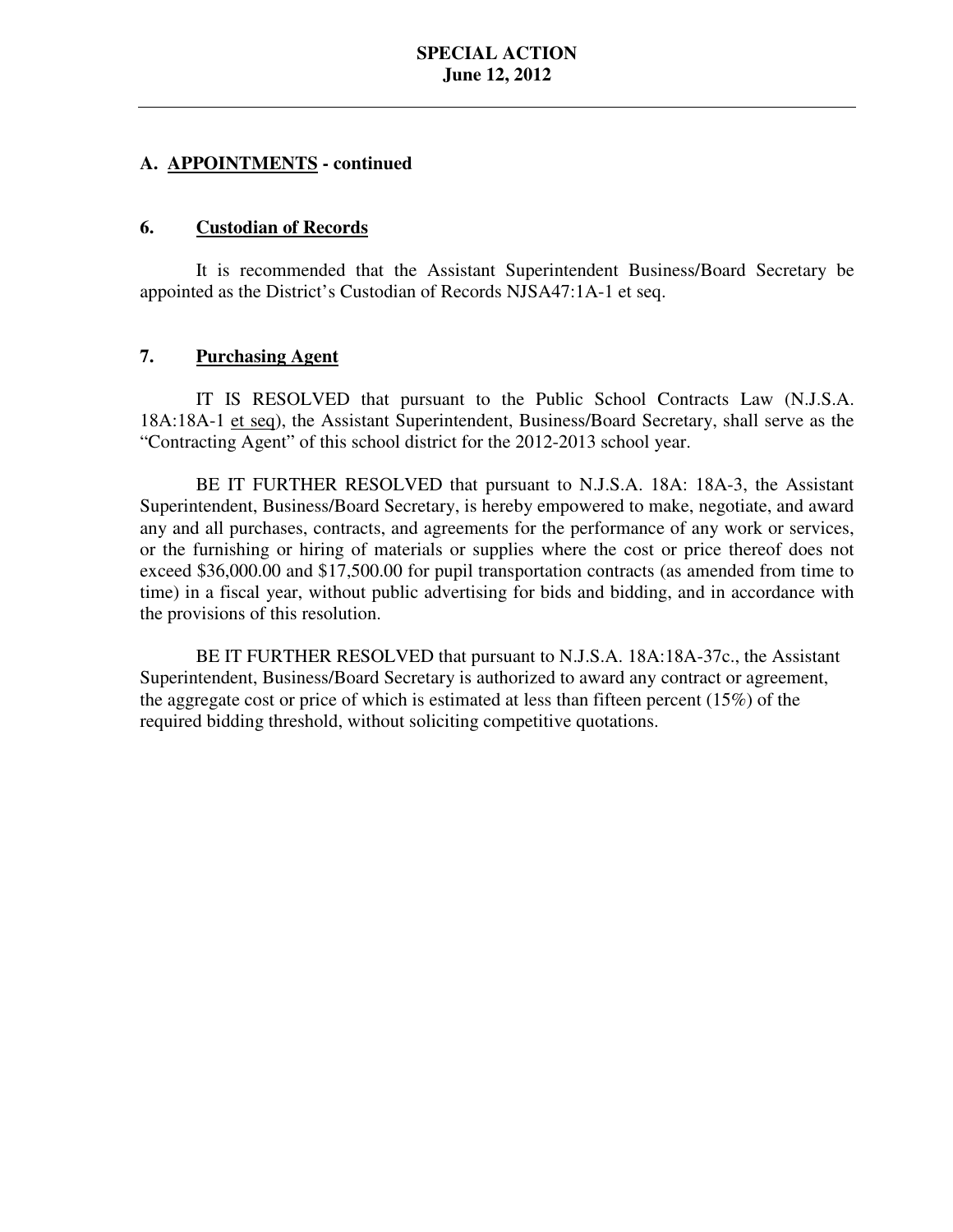#### **8. Solicitor**

 **WHEREAS**, the Public School Contracts Law (N.J.S.A. 18A: 18A-1, et seq) authorized the awarding of a contract for "Professional Services" without competitive bidding.

 **NOW, THEREFORE, BE IT RESOLVED** by the Board of Education of the Township of Cherry Hill, County of Camden, that Paul Green, of the law firm of Schenck, Price, Smith & King, LLP ("SPSK"), 220 Park Avenue, Florham Park, New Jersey 07932, be appointed the Solicitor of this Board for the period July 1,2012 through June 30,2013 to provide comprehensive legal services ordinarily provided by an Attorney at Law of the State of New Jersey in accordance with the terms and conditions more specifically set forth in the Retainer Agreement between the parties. Said Paul Green, is a person authorized by law to practice a recognized profession in the State of New Jersey, which practice is regulated by the laws of this State, to wit; the profession of law. These professional services are necessary and are required by the Board of Education; and be it

 **FURTHER RESOLVED**, that a copy of this Resolution and the requisite summary of the contract award shall be published once in an official newspaper of record for the District in accordance with the requirements of *N.J.S.A.* 18A:18A-5a.(1).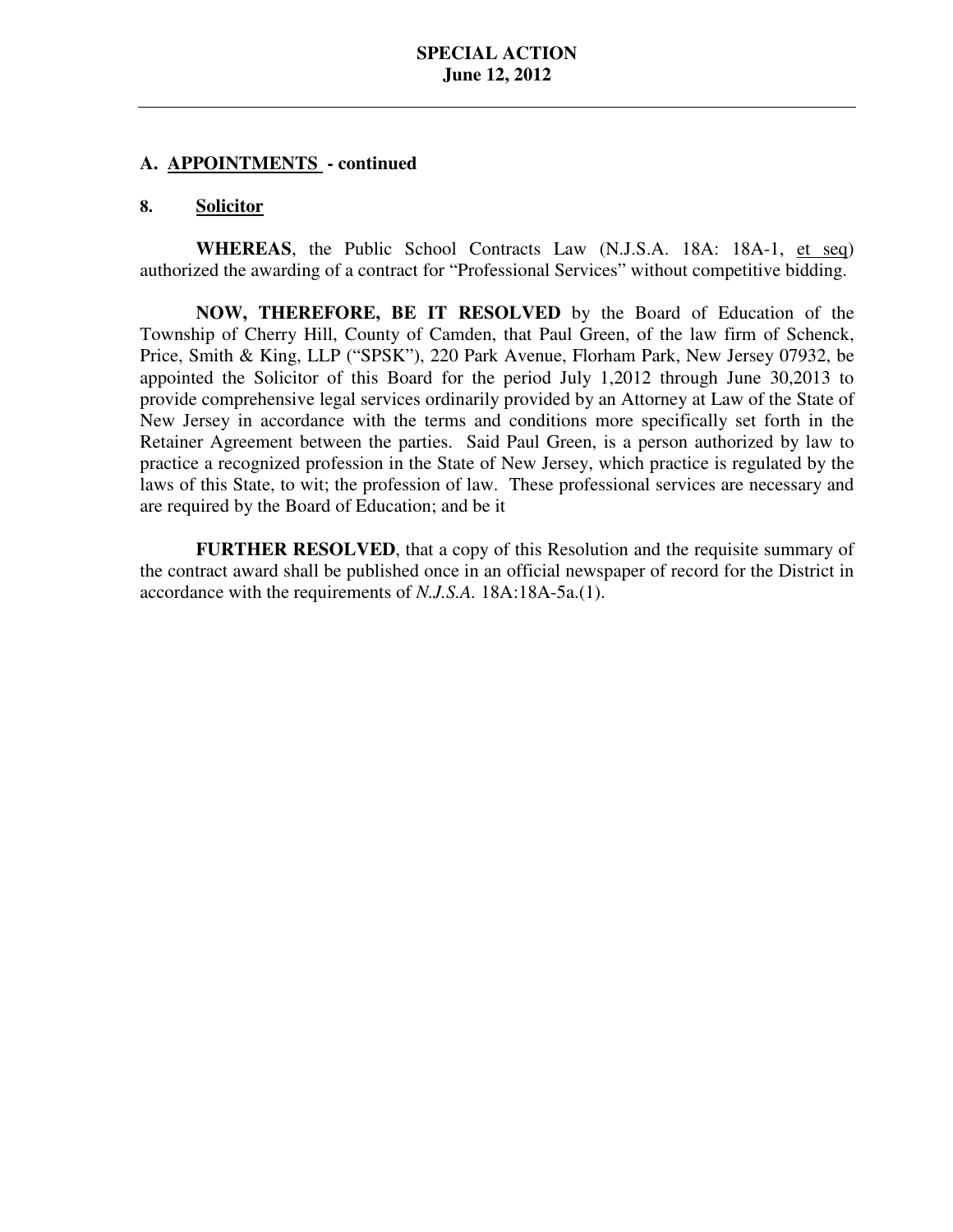## **9. Wiss & Company for the Provision of Public School Accounting Services**

 **WHEREAS**, the Cherry Hill Board of Education ("Board") is required by law to appoint a licensed public school accountant to conduct its annual audit, and requires the provision of other accounting services; and

 **WHEREAS**, the firm of Wiss & Company is a licensed public school accountant qualified to perform the required services; and

 **WHEREAS**, the Board acknowledges the receipt, review and evaluation of Wiss & Company's external peer/quality report and letter of comment as required by *N.J.A.C.* 6A:23 2.2(i); and

 **WHEREAS**, the services to be rendered are professional services pursuant to *N.J.S.A.* 18A:18A-5, in that they are to be performed by persons authorized by law to practice a recognized profession and whose practice is regulated by law, and therefore a contract for said services may be negotiated and awarded without public bidding; and

 **WHEREAS**, these professional services are necessary and are required by the Board of Education;

## **NOW, THEREFORE, BE IT**

 **RESOLVED** by the Cherry Hill Board of Education that David J. Gannon, CPA, RMA, PSA of Wiss & Company, L.L.P., 354 Eisenhower Parkway, Livingston, New Jersey, be appointed the Public School Accountant of this Board beginning July 1, 2012 until June 30, 2013 to perform the professional services ordinarily provided by a New Jersey Licensed Public School Accountant, including the examination of the financial statements of the Board of Education for the fiscal year ending June 30, 2012 and performance of the annual audit required by law, and to receive such compensation as may be reasonable for such services, but not to exceed Ninety Five Thousand, Three Hundred (\$95,300.00) Dollars; and be it

 **FURTHER RESOLVED**, that the Board President is hereby authorized to execute all necessary contracts and documentation to effectuate the provision of the Services, contingent upon the approval of the contents and form of such contracts and documentation by the Board Solicitor; and be it

 **FURTHER RESOLVED**, that a copy of this Resolution and the requisite summary of the contract award shall be published once in an official newspaper of record for the District in accordance with the requirements of *N.J.S.A.* 18A:18A-5a.(1).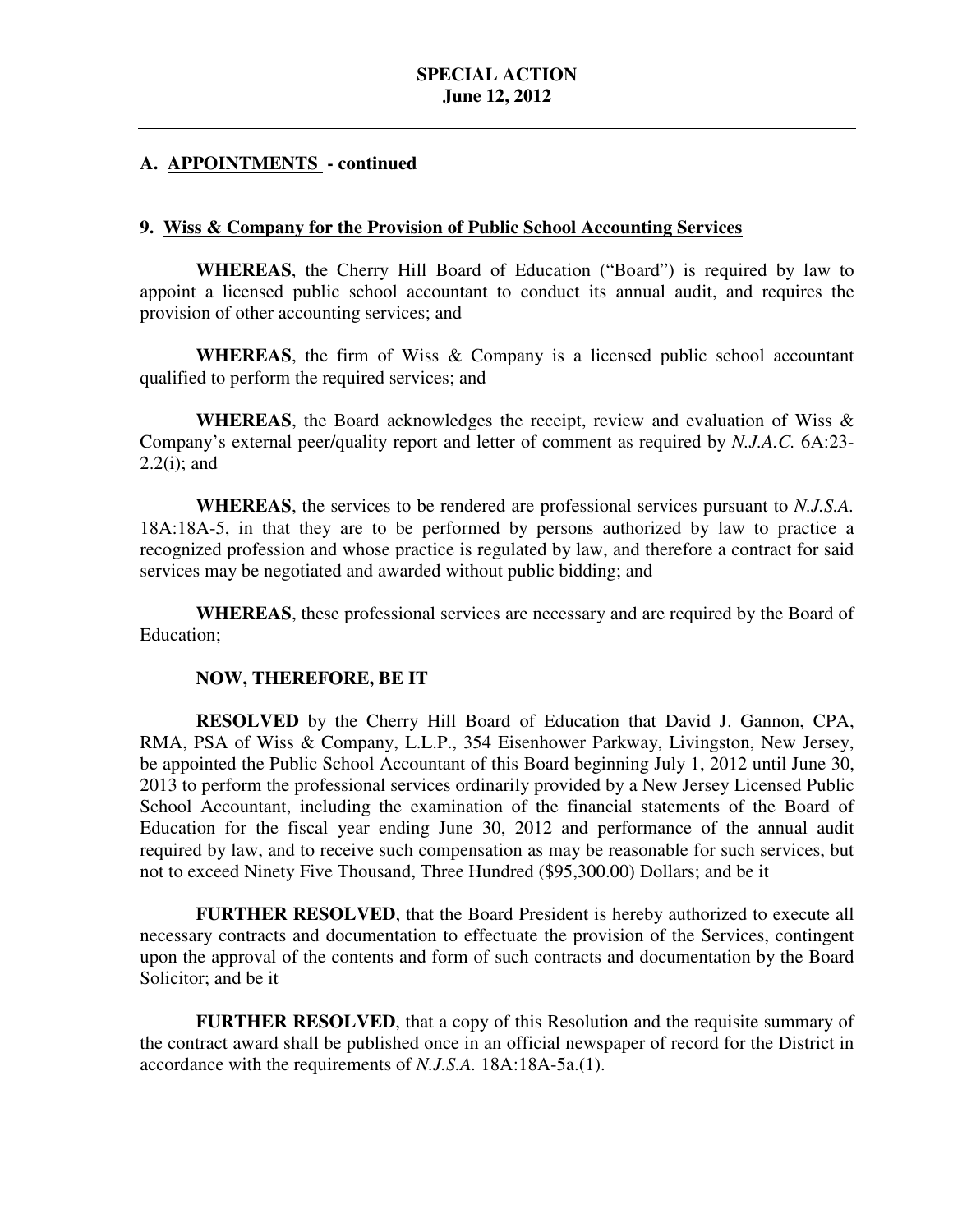# **10. Architect of Record**

WHEREAS, the Public School Contracts Law (N.J.S.A. 18A:18A-1 et seq) authorized the awarding of a contract for "Professional Services" without competitive bidding.

 NOW, THEREFORE, BE IT RESOLVED that the firm of Becica Associates, LLC is hereby appointed as Architect of Record to the District commencing July 1, 2012, through June 30, 2013.

 This effort and additional services will be performed on a pre-determined fixed fee and/or time and material basis in accordance with the schedule of rates presented in their 2012 proposal.

# 11. **Appointment - Healthcare Insurance Portability & Accountability Act (HIPAA) Officer**

 It is recommended that Ms. Nancy Adrian be designated as the Healthcare Insurance Portability & Accountability Act (HIPAA) compliance officer for the 2012/2013 school year.

#### $12.$ **Executive Committee (Presidential Appointment) 12. District Representative to the Camden County School Boards' Association**

 It is recommended that Wayne Tarken be appointed as the District's representative to the Camden County School Boards' Association Executive Committee for a term commencing on June 12, 2012 until the Organization Meeting in 2013.

 **It is recommended that Wayne Tarken continue as the District's representative to the Camden County School Boards' Association Executive Committee until December 31, 2012.** 

#### $13.$ **District Representative to the New Jersey School Boards' Association (Presidential Appointment)**

 It is recommended that Mrs. Carol Matlack be appointed as the District's representative to the New Jersey School Boards' Association for a term commencing on June 12, 2012 until the Organization Meeting in 2013.

 **It is recommended that Mrs. Carol Matlack continue as the District's representative to the New Jersey School Boards' Association until December 31, 2012.**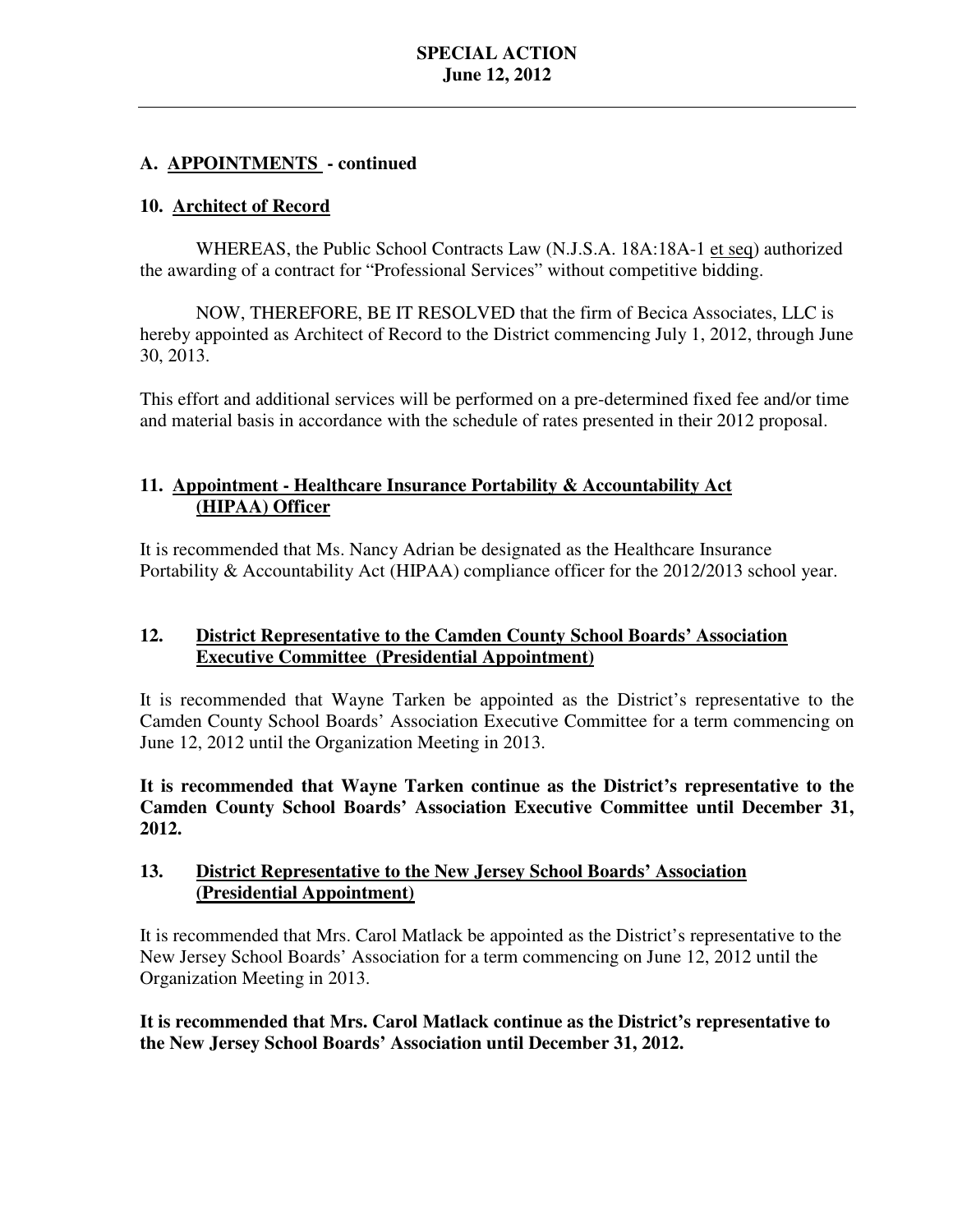#### $14.$ **14. Tax Shelter Annuity Companies and Disability Insurance Companies**

 It is recommended that the Board of Education approves the following list of TSA representatives that are authorized for payroll deductions and the list of Disability Insurance companies that are authorized for payroll deductions.

## **TAX SHELTER ANNUITIES**

## **DISABILITY INSURANCE**

Equitable Lincoln Investment Met Life Valic - (AIG) State of New Jersey Division of Pensions AFLAC Vanguard

Unum Provident Prudential Ins. Co. of America - CHEA American General Insurance Prudential Ins. Co. of America - CHASA

# **15. Ratification of Paid Bills and Budget Transfers**

 It is recommended that the Assistant Superintendent, Business/Board Secretary be authorized to execute payment of bills and budget transfers prior to Board Approval. Such actions will be made when necessary to facilitate the normal operations of the district and shall be presented at the next Board Action meeting for ratification.

# 16. **Insurance Broker of Record**

 It is recommended that Conner Strong, 123 Rosenhayn Avenue, Bridgeton, NJ be appointed Insurance Broker of Record for the Board of Education for a term commencing July 1, 2012 through June 30, 2013.

# 17. **Approval of Consulting Service Fee Agreement Employee Benefits Brokerage & Consultancy**

 It is recommended that the Cherry Hill Township Board of Education approve the Consulting Service Fee Agreement, Employment Benefits Brokerage & Consultancy between Conner Strong Companies Inc. and the Cherry Hill Township Board of Education dated July 1, 2012 through June 30, 2013 and authorizes the Assistant Superintendent, Business/Board Secretary to execute same.

# **18. OMNI GROUP 403(B) TPA**

 Motion to renew the annual services agreement with the OMNI GROUP for the 2012-2013 school year as administrator for the 403B Plan in the amount of \$23,860.00. PO #13-00138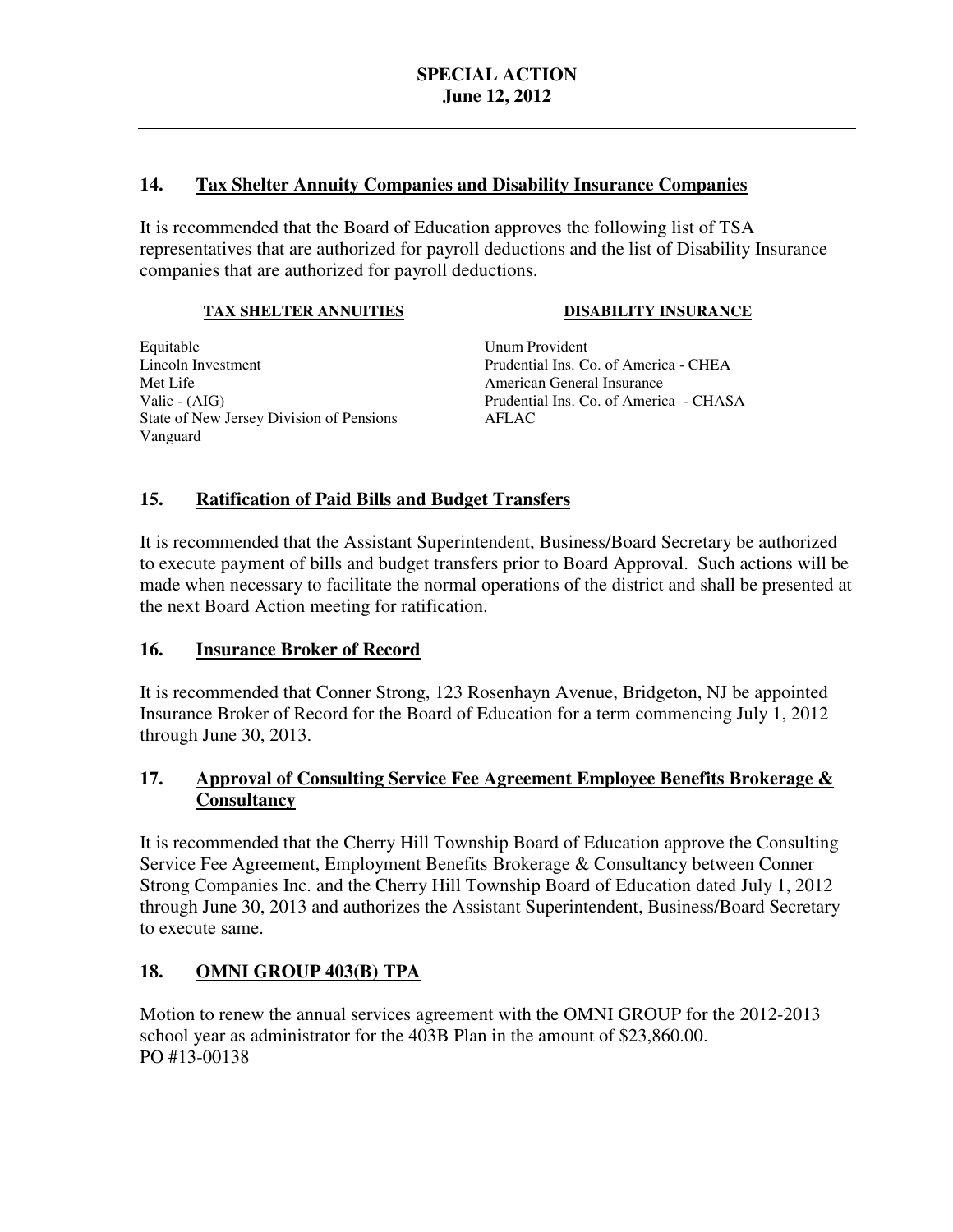# **B. REAFFIRMATION OF POLICIES, ACTIONS, RULES AND REGULATIONS**

 It is recommended that it be resolved that the policies, actions, rules and regulations adopted by prior Boards of Education of the Cherry Hill School District, which were in effect immediately prior to this Special Action Meeting, be reaffirmed and adopted by the Board of Education.

# **C. RESOLUTION – EDUCATIONAL SERVICES FOR NON-PUBLIC PUPILS, TITLE I, CHAPTERS 192 AND 193, I.D.E.I.A, AID IN LIEU OF TRANSPORTATION, AND NON PUBLC TRANSPORTATION**

 approved continuation of its membership in the Camden County Educational Services Commission, a consortium of school districts, for the purpose of providing Title I Services and Compensatory Education and Handicapped Pupil Services for Non-Public School Pupils as provided under Chapters 192 and 193, Laws of New Jersey 1977, I.D.E.I.A. Services for Non- Public Schools, Aid in Lieu of Transportation and Non**-**Public Transportation during the 2012 2013 school year at a cost not to exceed funding allocated by the State of New Jersey for such BE IT HEREBY RESOLVED that the Cherry Hill Township Board of Education has services.

 representative to the Camden County Educational Services Commission and BE IT FURTHER RESOLVED that the Board has elected Kathy Judge to serve as their

 Colleen Horiates to serve as the alternate representative to the Camden County Educational Services Commission.

 **It is recommended that Kathy Judge continue to serve as District representative to the Camden County Educational Services Commission and Colleen Horiates as the alternate representative until December 31, 2012.**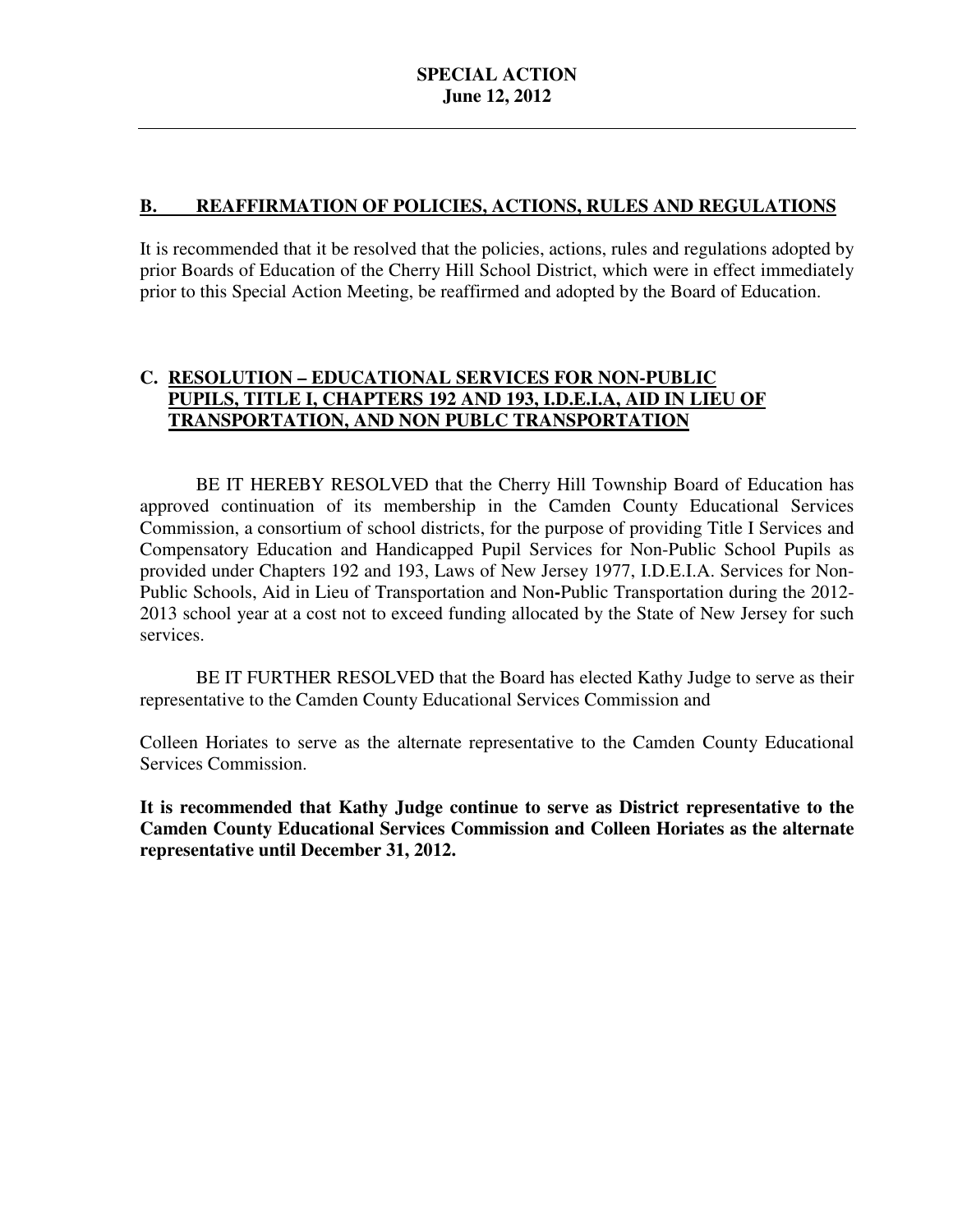# **D.** RESOLUTION - BOARD MEETING ADVERTISEMENTS

 **WHEREAS**, the Cherry Hill Board of Education is directed to meet at least once every two months during the period in which the schools in the district are in session (N.J.S.A 18A:10-6), and

 **WHEREAS**, the Open Public Meetings Act requires posting and dissemination of the annual notice of regularly scheduled meetings within seven days following the Annual Organization Meeting of the Board;

 **NOW, THEREFORE, BE IT RESOLVED** by the Board of Education, that the following notice of regularly scheduled meetings be adopted:

 Notice is hereby given that a Regular Meeting of the Cherry Hill Board of Education will be held on or about the second and fourth Tuesday of each month, as more specifically listed below;

 Education Administrative Office, 45 Ranoldo Terrace, Cherry Hill, New Jersey; 1. That the notice of regularly scheduled meetings will be posted in the Board of

 Philadelphia Inquirer, the newspapers designated by this Board to receive the notice required by the provisions of the Open Public Meetings Act; 2. That the aforesaid notice shall be mailed to the Courier Post and the

3. That the aforesaid notice be filed with the Clerk of Cherry Hill Township;

 4. The board secretary shall send all notices of any regular, special, or rescheduled meeting to any individual requesting to be placed on a mailing list as provided by N.J.S.A. 10:4-19 and upon the prepayment of a fee of \$50.00 per year. Such requests for notices under this resolution shall terminate at midnight on June 30th of each school year. Notices requested by the news media shall be mailed to such news media free of charge;

 5. That the regular meetings of the Cherry Hill Board of Education during the period of July 2012 through 2013 shall be as listed below.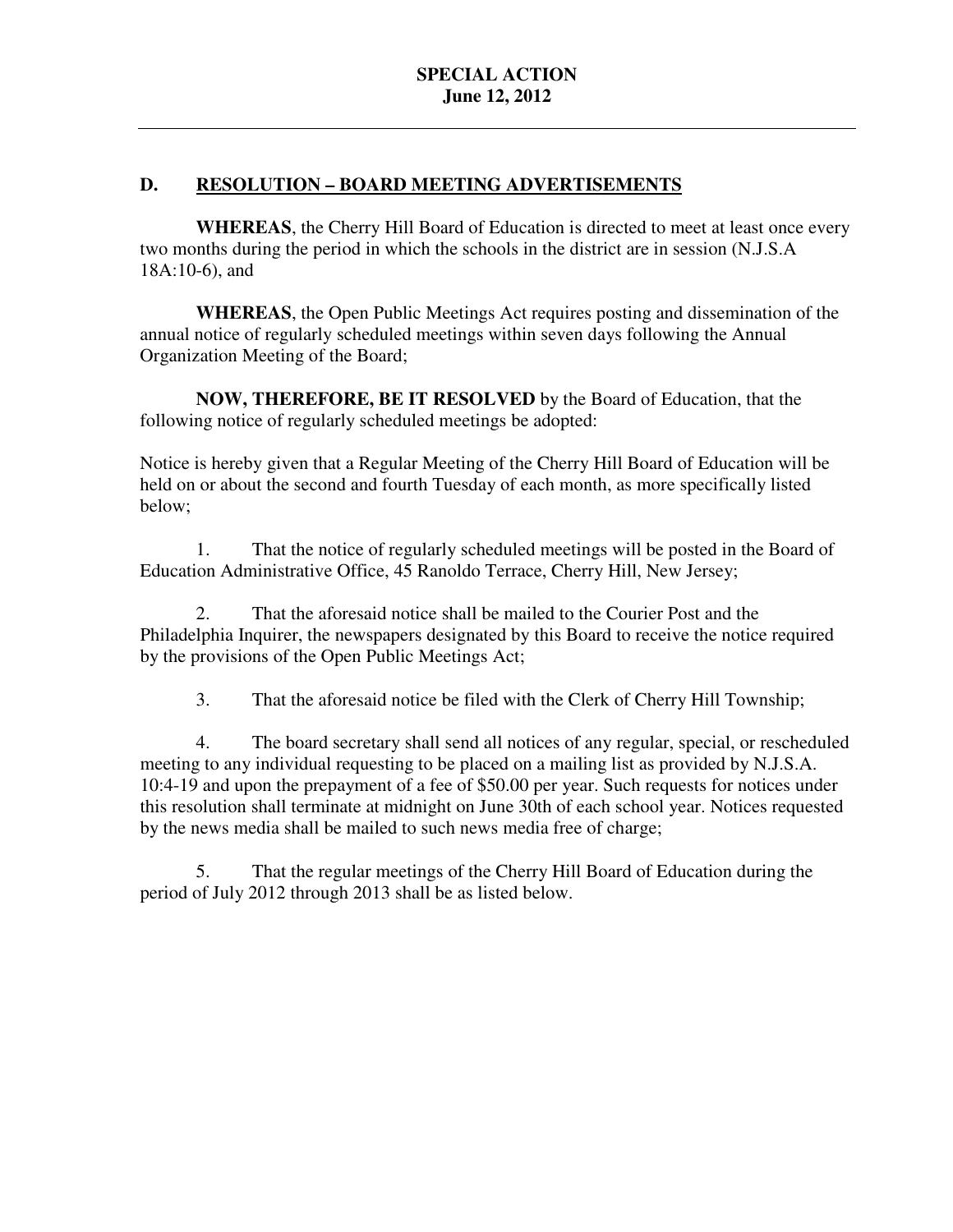# **MONTHLY RESOLUTION – BOARD MEETING ADVERTISEMENTS REGULAR OFFICIAL PUBLIC MEETINGS**

 All such meetings to be held at 7:00 p.m. on the **fourth Tuesday evening of the month.**  Formal official action may be taken at such meetings on any and all business involving the school district.

| <b>Date 2012</b> |         | Location | <b>Date 2013</b> |         | Location |
|------------------|---------|----------|------------------|---------|----------|
| July             | 24      | Malberg  | January          | $20**$  | Malberg  |
| August           | 28      | Malberg  | February         | 26      | Malberg  |
| September        | $24*$   | Malberg  | March            | $10***$ | Malberg  |
| October          | $30**$  | Malberg  | April            | 23      | Malberg  |
| November         | 27      | Malberg  | May              | 28      | Malberg  |
| December         | $18***$ | Malberg  | June             | 25      | Malberg  |
|                  |         |          |                  |         |          |

 **\*\*\*Third Tuesday \*Fourth Monday \*\*Fifth Tuesday** 

## **Organization Meeting will be held on Thursday 1/3/13**

# **REGULAR MONTHLY WORK SESSIONS**

 All such meetings will be Board Work Sessions and/or Special Meetings to be held at 7:00 p.m. on the **second Tuesday evening of the month** at the Malberg Administration Building, 45 Ranoldo Terrace, Cherry Hill, New Jersey, unless noted to be different. Formal action may be taken on the matters on Special Meeting Agendas. The purpose of these meetings, to the extent now known, involves a review of the agenda for the next scheduled Regular Monthly Meeting.

| <b>Date 2012</b> |      | Location | <b>Date 2013</b> |       | Location |
|------------------|------|----------|------------------|-------|----------|
| July             | None | Malberg  | January          | $15*$ | Malberg  |
| August           | 14   | Malberg  | February         | 12    | Malberg  |
| September        | 11   | Malberg  | March            | None  | Malberg  |
| October          | 9    | Malberg  | April            | 9     | Malberg  |
| November         | 13   | Malberg  | May              | 14    | Malberg  |
| December         | None | Malberg  | June             | 11    | Malberg  |

## \***Third Tuesday**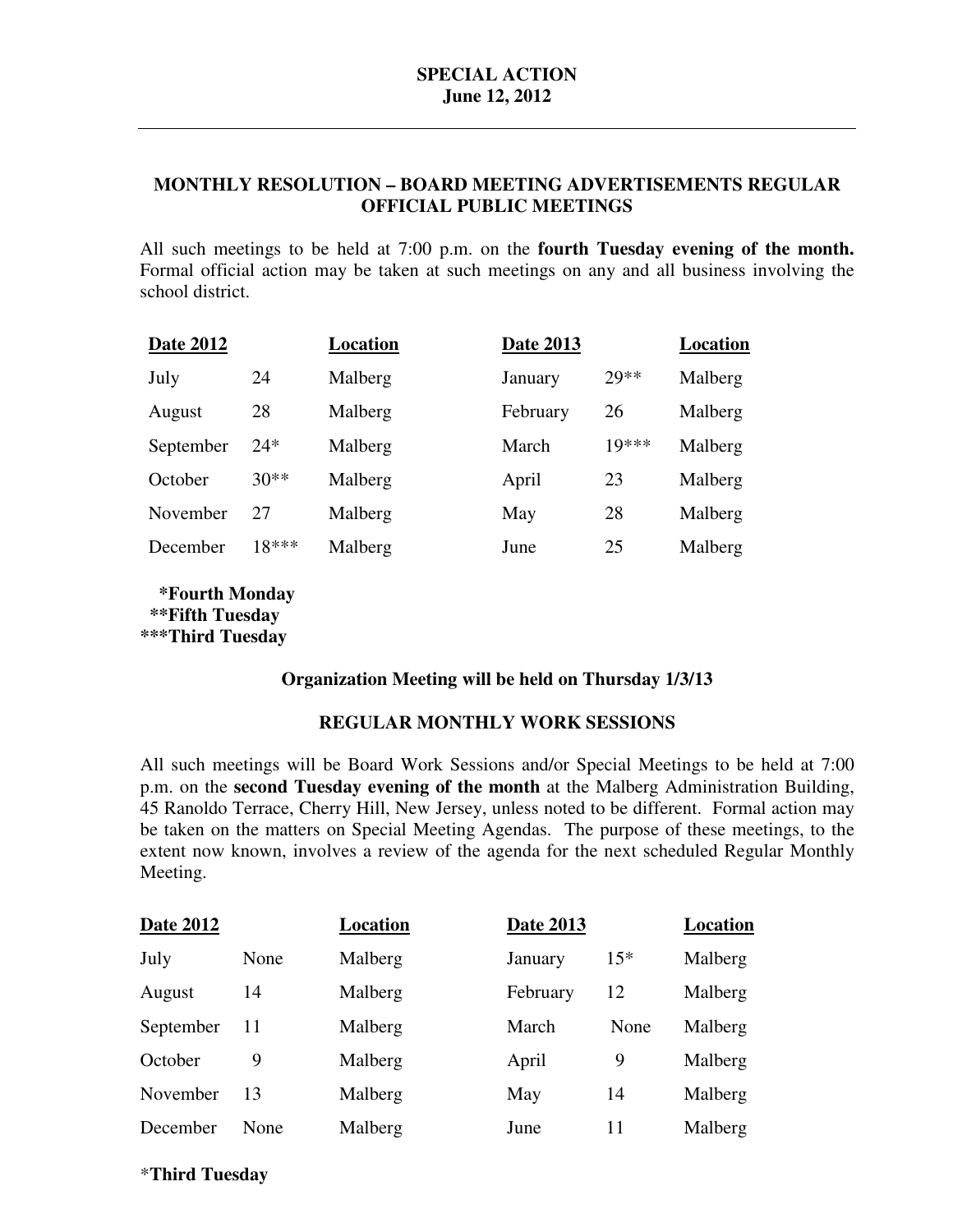#### $$ **EANK ACCOUNTS**

# 1. Current Account

 It is recommended that an account in the name of the Board of Education – Current Account be kept with Beneficial Bank and all monies, checks, drafts or funds coming into the possession of this Board of Education be deposited in said bank to the credit of this Board and that said bank be and is hereby authorized to make payment from the funds on deposit with it on warrants or drafts signed by the President or Vice President, Secretary of the Board of Education and the Treasurer of School Funds.

# 2. Bond Account

 It is recommended that an account in the name of the Board of Education – Bond Account be kept with Beneficial Bank and all monies, checks, drafts or funds coming into the possession of this Board of Education be deposited in said bank to the credit of this Board and that said bank be and is hereby authorized to make payment from the funds on deposit with it on warrants or drafts signed by the President or Vice President, Secretary of the Board of Education and the Treasurer of School Funds.

# 3. Payroll Account

 It is recommended that the Payroll Account in the name of this Board of Education be kept with Beneficial Bank and that said bank be and is hereby authorized to make payment from the funds on deposit with it on warrants or drafts signed by the Treasurer of School Funds.

# 4. Cafeteria Account

 It is recommended that the Cafeteria Account in the name of this Board of Education be kept with the Beneficial Bank for the deposit of cafeteria funds to the credit of this Board of Education and that all such cafeteria funds coming into the possession of the Board of make payment from the funds on deposit with it on warrants or drafts signed by any two of the following: Administrator/Assistant Board Secretary, Accountant, or Senior Accountant. Education be deposited in said Beneficial Bank, which bank be and is hereby authorized to Assistant Superintendent, Business/Board Secretary, Assistant Business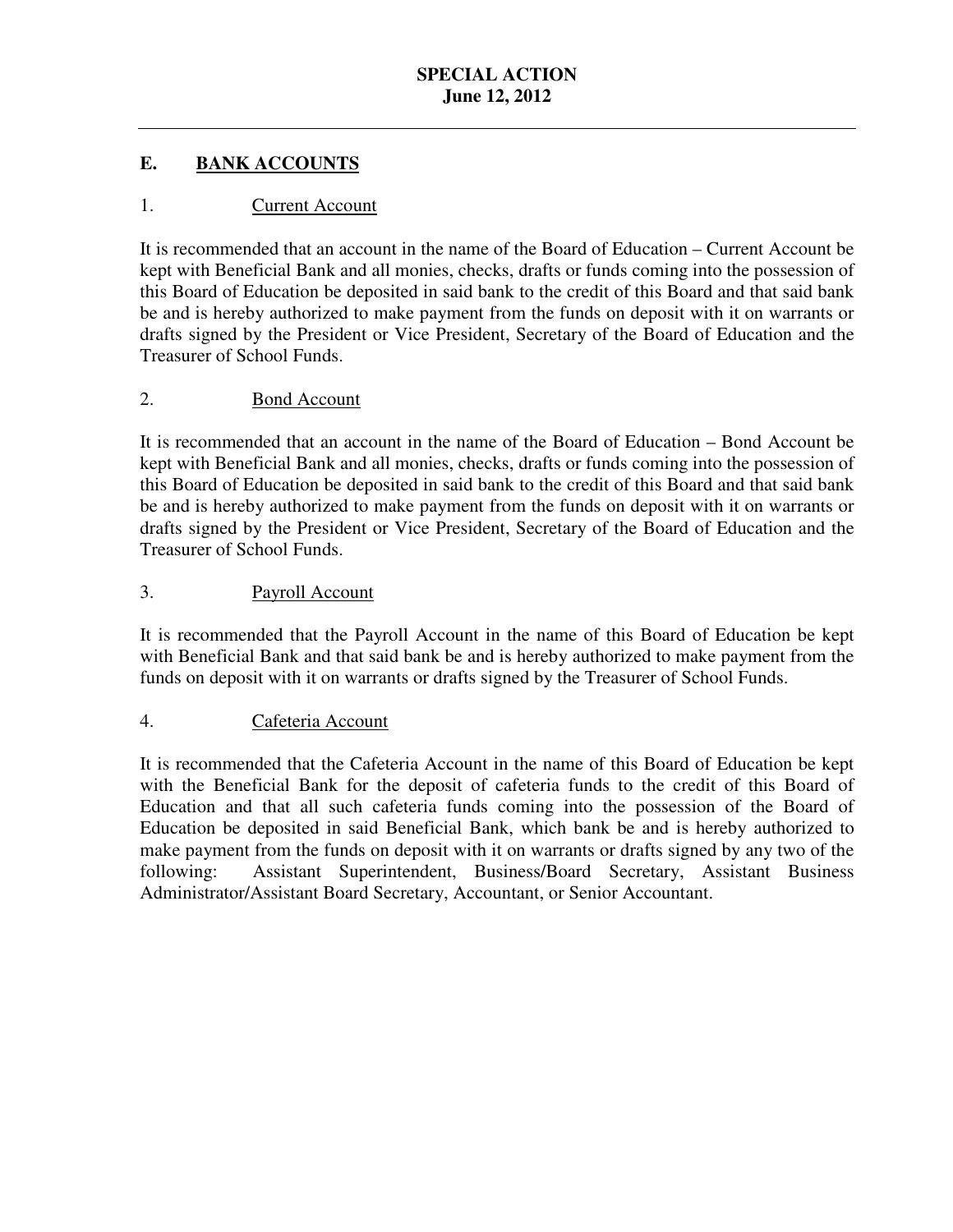# **SPECIAL ACTION June 12, 2012**

#### E. **EANK ACCOUNTS** - continued

# 5. Student Activity Fund Account (Middle/Elementary)

 It is recommended that an account in the name of this Board of Education be deposited with the Beneficial Bank for the deposit of Middle & Elementary Student Activity Funds to the credit of the Board of Education and that all such Student Activity Funds coming into the possession of this Board of Education be deposited in said Beneficial Bank, which bank be and is hereby authorized to make payment from such funds on deposit with it on warrants or drafts signed by any two of the following: Assistant Superintendent, Business/Board Secretary, Assistant Business Administrator/Assistant Board Secretary, Accountant, or Senior Accountant.

# 6. Student Activity Fund Account (High School East)

 It is recommended that an account in the name of this Board of Education be deposited with the Beneficial Bank for the deposit of High School East Student Activity Funds to the credit of the Board of Education and that all such Student Activity Funds coming into the possession of this Board of Education be deposited in said Beneficial Bank, which bank be and is hereby authorized to make payment from such funds on deposit with it on warrants or drafts signed by any two of the following: Principal, Assistant Principal - Activity Fund, or Coordinator of Student Activities.

## 7. Student Activity Fund Account (High School West)

 It is recommended that an account in the name of this Board of Education be deposited with the Beneficial Bank for the deposit of High School West Student Activity Funds to the credit of the Board of Education and that all such Student Activity Funds coming into the possession of this Board of Education be deposited in said Beneficial Bank, which bank be and is hereby authorized to make payment from such funds on deposit with it on warrants or drafts signed by any two of the following: Principal, Assistant Principal - Activity Fund, or Coordinator of Student Activities.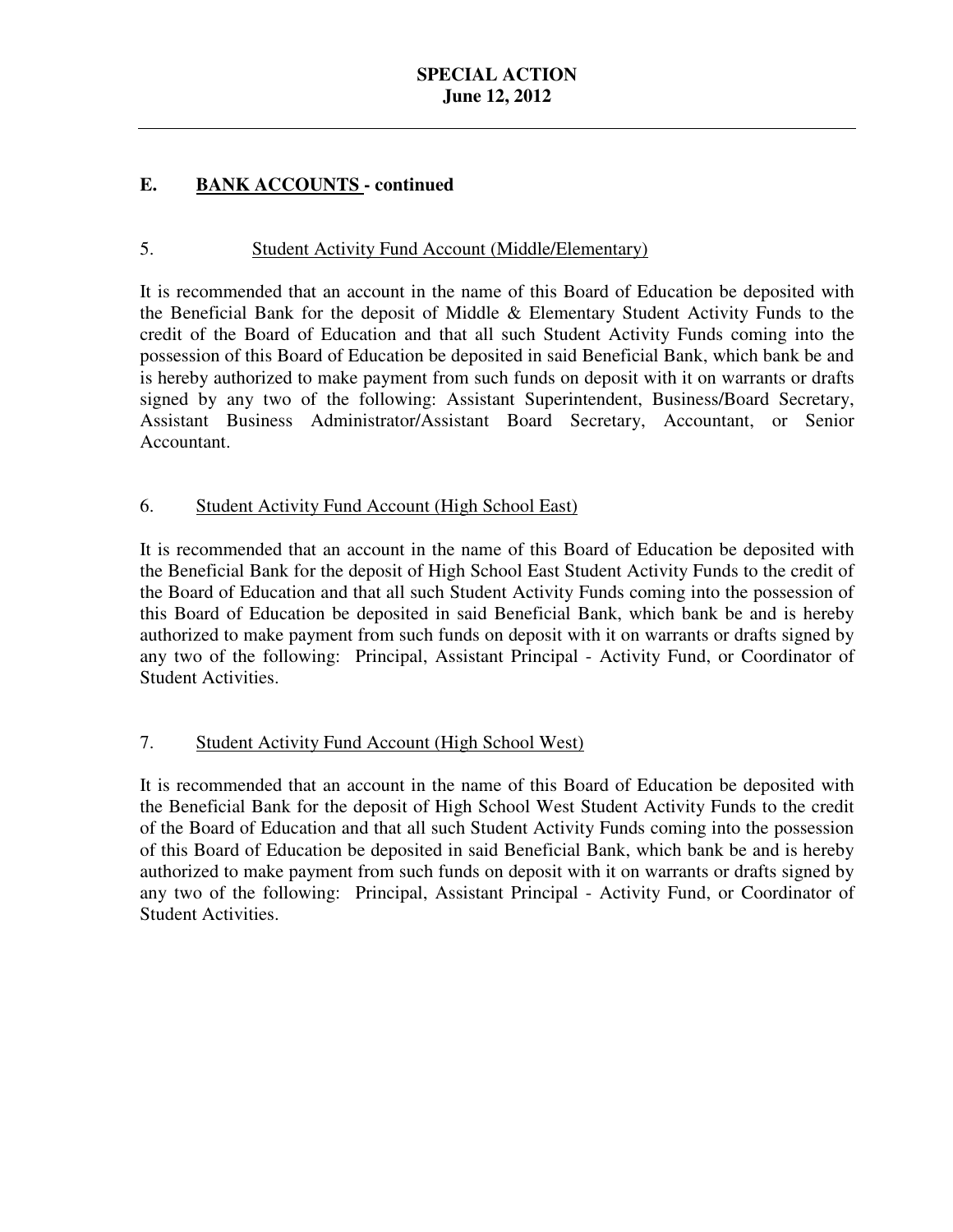# **SPECIAL ACTION June 12, 2012**

#### **. EANK ACCOUNTS - continued**

#### 8. Petty Cash Account

 It is recommended that the Business Administrator be authorized to open petty a cash account as described below in the amount of \$3,200.00 in the name of this Board of Education be kept with the Beneficial Bank for the deposit of said funds to the credit of this Board of Education, and that all such petty cash funds coming into the possession of this Board of Education be deposited in said Beneficial Bank which bank be and is hereby authorized to make payment from the funds on deposit with it on warrants or drafts signed by any two of the following: Assistant Superintendent, Business;/Board Secretary, Accountant, Senior Accountant, or Assistant Business Administrator/Assistant Board Secretary.

| <b>SCHOOL</b><br><b>ELEMENTARY</b> | <b>DOLLAR</b><br><b>AMOUNT</b> | <b>SCHOOL</b><br><b>MIDDLE</b> | <b>DOLLAR</b><br><b>AMOUNT</b> |
|------------------------------------|--------------------------------|--------------------------------|--------------------------------|
|                                    |                                |                                |                                |
| <b>BARTON</b>                      | \$100                          | <b>BECK</b>                    | \$150                          |
| <b>COOPER</b>                      | \$100                          | <b>CARUSI</b>                  | \$150                          |
| <b>HARTE</b>                       | \$100                          | <b>ROSA</b>                    | \$150                          |
| <b>JOHNSON</b>                     | \$100                          |                                |                                |
| <b>KILMER</b>                      | \$100                          | <b>EAST HIGH</b>               | \$200                          |
| <b>KINGSTON</b>                    | \$100                          | WEST HIGH - SCHOOL USE         | \$200                          |
| <b>KNIGHT</b>                      | \$100                          | WEST HIGH - TRAVEL TRAINERS    | \$600                          |
| <b>MANN</b>                        | \$100                          | <b>ALTERNATIVE HIGH</b>        | \$100                          |
| PAINE - SCHOOL USE                 | \$100                          | <b>BARCLAY PRESCHOOL</b>       | \$100                          |
| <b>PAINE - LIFE SKILLS COACH</b>   | \$150                          |                                |                                |
| <b>SHARP</b>                       | \$100                          | <b>SECURITY</b>                | \$100                          |
| <b>STOCKTON</b>                    | \$100                          |                                |                                |
| <b>WOODCREST</b>                   | \$100                          |                                |                                |
|                                    |                                |                                |                                |
|                                    |                                | <b>BUILDING/GROUNDS</b>        | \$100                          |

\$3,200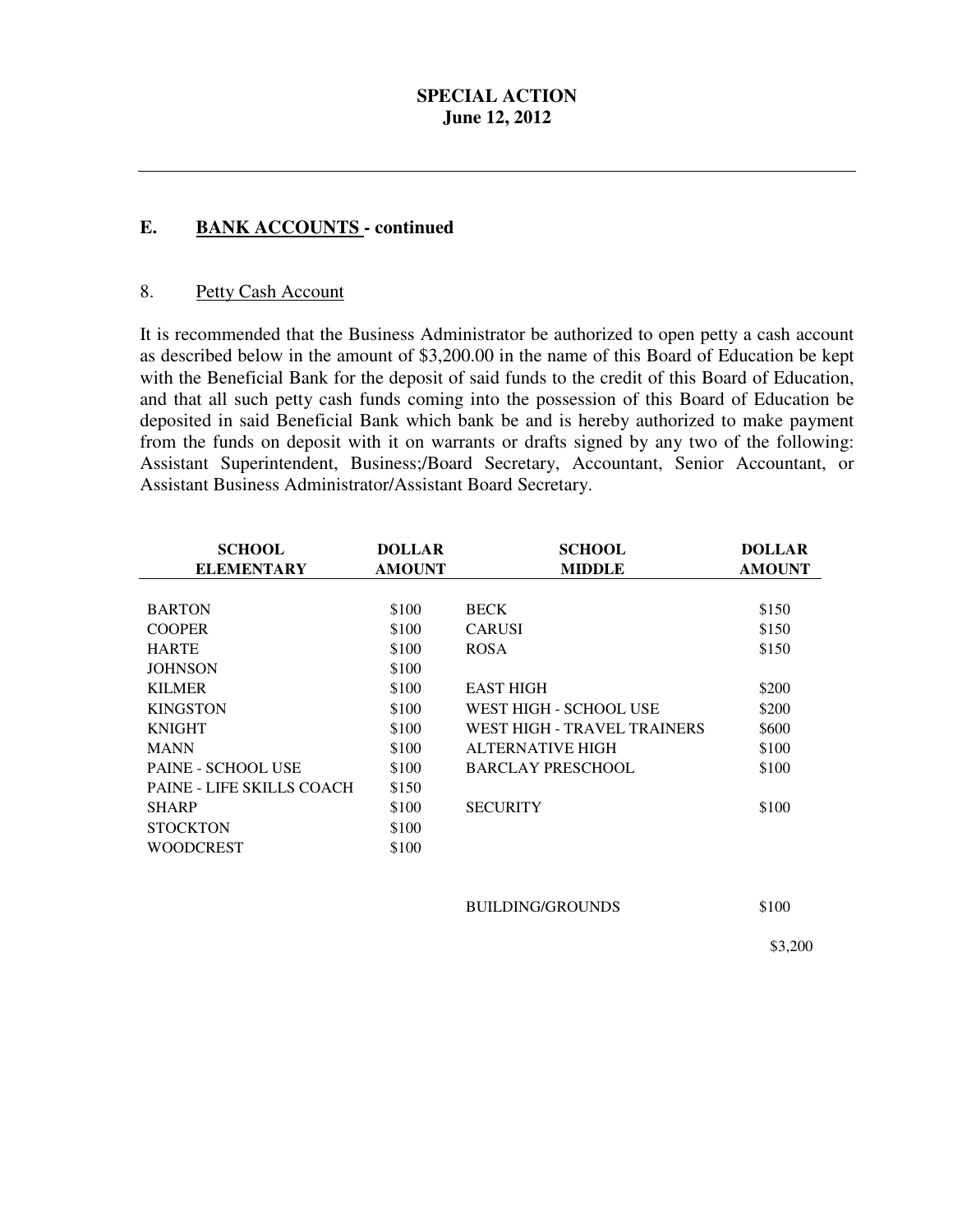#### $$ **E. BANK ACCOUNTS - continued**

#### 9. Payroll Agency Account

 It is recommended that an account in the name of Cherry Hill Board of Education Payroll Agency Account be kept with the Beneficial Bank for the deposit of deductions from employees' pay and said bank be and is hereby authorized to make payment from such funds on deposit with it on warrants or drafts signed by one of the following: the Treasurer of School Funds, Assistant Superintendent, Business/Board Secretary, or Assistant Business Administrator/Assistant Board Secretary.

#### $10<sub>l</sub>$ School Age Child Care Program Account

 It is recommended that the School Age Child Care Program Account in the name of this Board of Education be kept with the Beneficial Bank for the deposit of School Age Child Care Program funds to the credit of this Board of Education and that all such funds coming into the possession of the Board of Education be deposited in said Beneficial Bank which bank be and is hereby authorized to make payment from the funds on deposit with it on warrants or drafts signed by two of the following: Principal of Barclay Early Childhood Center and SACC, Accountant, Assistant Superintendent, Business/Board Secretary, or Assistant Business Administrator/Assistant Board Secretary.

# **F. INVESTMENT OF FUNDS**

# 1. Certificates of Deposit/U.S. Treasury Obligations

 It is recommended that the Assistant Superintendent, Business/Board Secretary, the Assistant Business Administrator/Assistant Board Secretary or Accountant shall be authorized to invest idle funds or monies of the Board of Education between Action Meetings, in such interest bearing securities or accounts as may be legal under the laws of the State of New Jersey, said investments to be ratified and affirmed at the next Action Meeting of the Board of Education.

# 2. Participation in the State of New Jersey Cash Management Fund

 It is recommended that the Cherry Hill Board of Education participate in the New Jersey Cash Management Fund with said fund authorized to purchase and sell participations in the funds on the approval of the Assistant Superintendent, Business/Board Secretary, the Assistant Business Administrator/Assistant Board Secretary, Accountant or Senior Accountant.

| Motion<br>Second<br>v ote |  |
|---------------------------|--|
|---------------------------|--|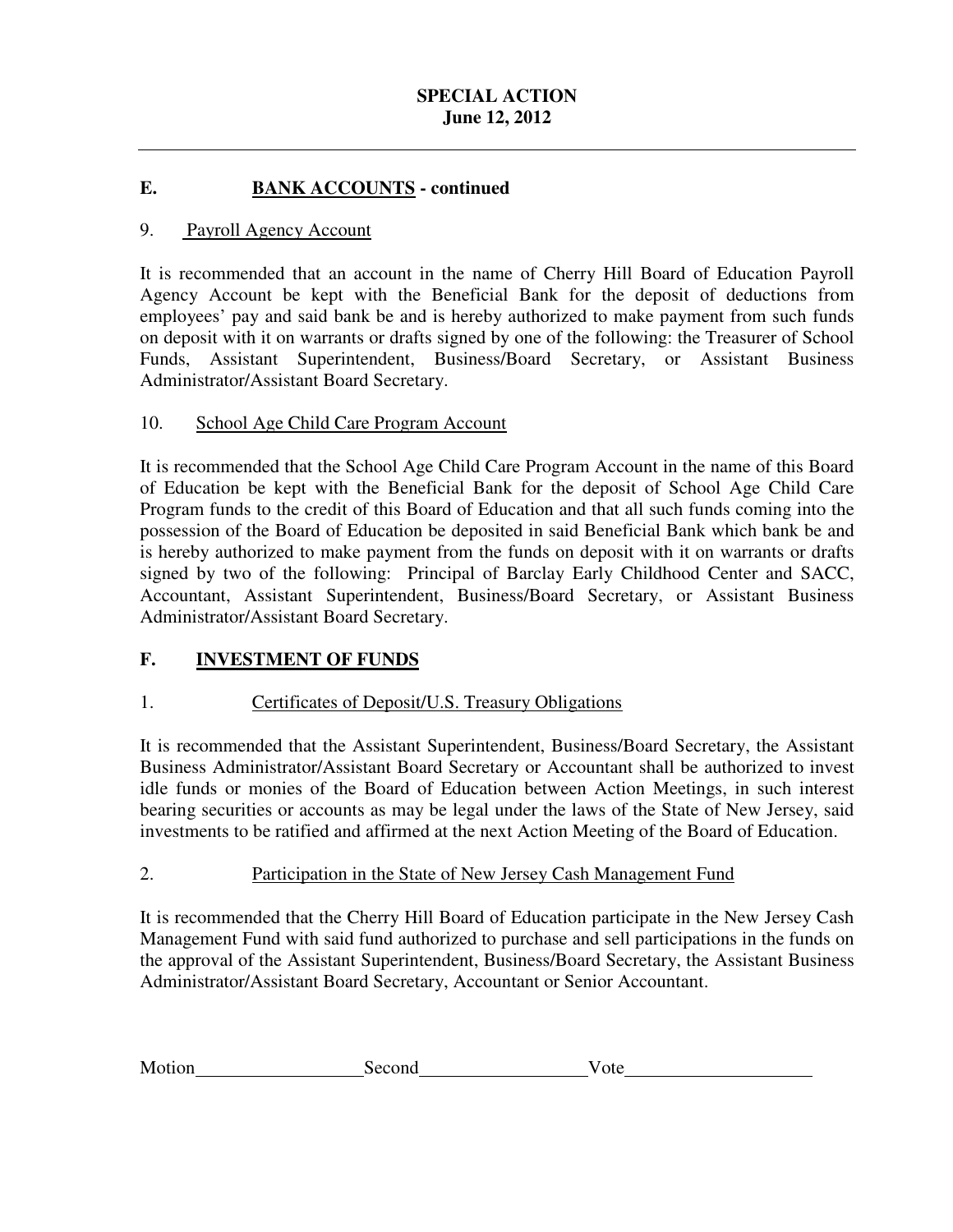# **A. CURRICULUM & INSTRUCTION**

 *Long Range Plan Goals:* 

 $\overline{a}$ 

- \_ *"Establish for students, high academic, social and moral standards which reflect the attributes of a responsible, well-rounded and contributing member of society."*
- \_ *"Design all aspects of curriculum to ensure all students are provided with opportunities to meet or exceed high academic standards."*
- \_ *"Design curriculum that ensures all students acquire the knowledge, skills and behavior necessary to prepare them for higher education and/or the workplace now and in the future."*

The Superintendent recommends the following:

1. Approval of Agreement with College Board

# **ITEM 1. APPROVAL OF AGREEMENT WITH COLLEGE BOARD**

 It is recommended that the Board approve the agreement between College Board and the District for the 2012 PSAT/NMSQT Early Participation Program. (P.O. 13-00219)

| Motion: | second: | ote |
|---------|---------|-----|
|---------|---------|-----|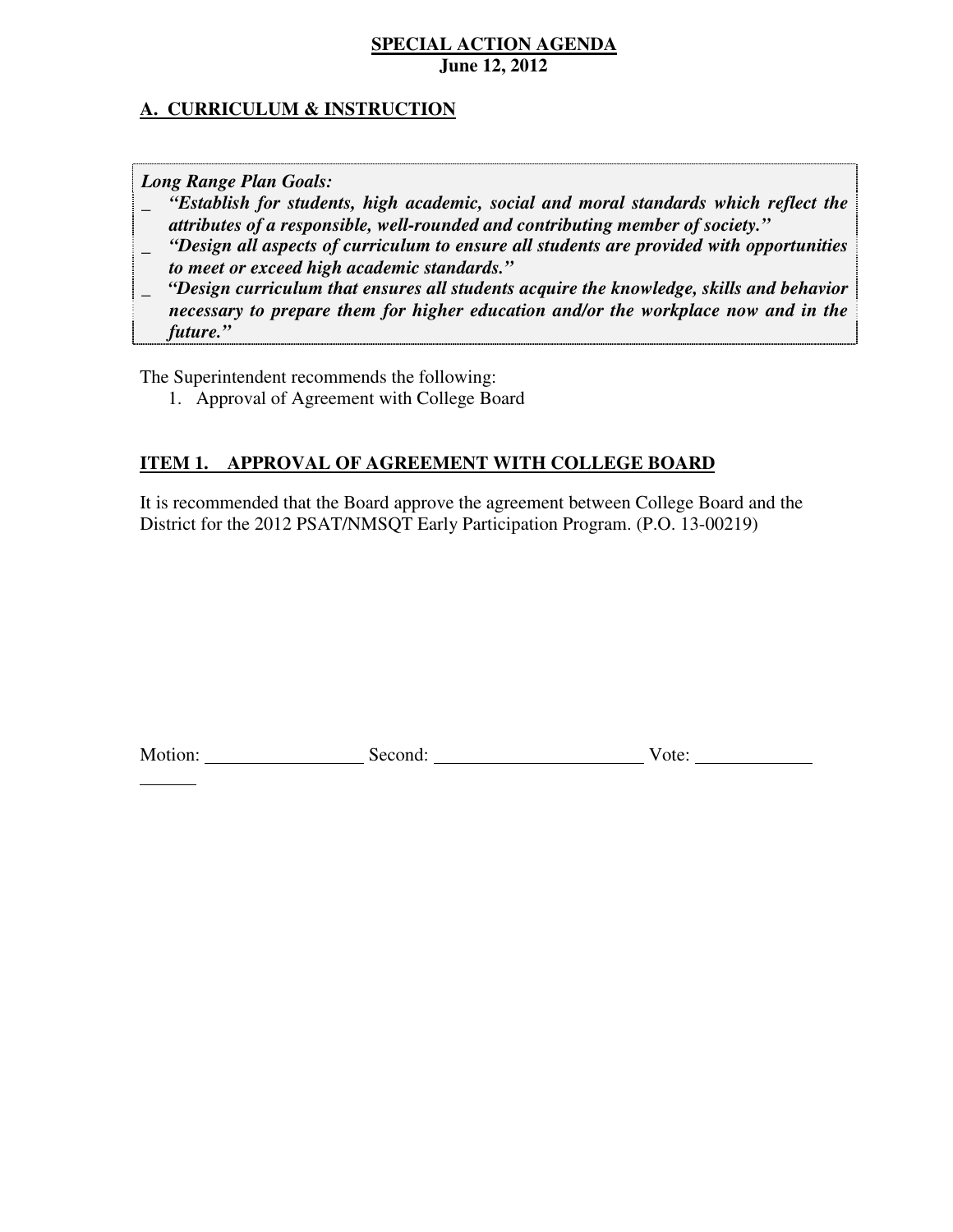# **B. BUSINESS AND FACILITIES**

#### *Long Range Plan Goals*

- *"Provide a clean, healthy, safe, and secure physical environment for all students and staff."*
- *all school district facilities."*  ● *"Consistently allocate the funds necessary for systematically maintaining, upgrading, and repairing*

## *The Superintendent recommends the following:*

- *1. Financial Reports*
- *2. Resolution for the Award of Bids*

# **ITEM 1. FINANCIAL REPORTS**

## a) **APPROVAL OF BILL LIST**

 be approved as submitted. It is recommended that the Bill List dated, June 6, 2012 in the amount of \$1,567,134.89

#### **ITEM 2. RESOLUTION FOR THE AWARD OF BIDS**

- ELEMENTARY SCHOOL AND #HSEBL-060112 BUS LOOP RECONSTRUCTION AT CHERRY HILL HIGH SCHOOL EAST (6-1-12) a) #WOPBL-060112 – BUS LOOP RECONSTRUCTION AT WOODCREST
- b) #PAIRF-060112 ROOF RESTORATION AT PAINE ELEMENTARY SCHOOL  $(6-1-12)$
- ROSA INTERNATIONAL MIDDLE SCHOOL (6-1-12) c) #ROSEU-060112 – ELECTRIC DISTRIBUTION SYSTEM UPGRADES AT
- d) #HSWDT-060112 D-WING TOILET ROOM RENOVATIONS AND RELATED WORK AT CHERRY HILL HIGH SCHOOL WEST (6-1-12)

INFORMATION TO BE READY FOR SPECIAL ACTION MEETING. Bids open June 1<sup>st</sup>.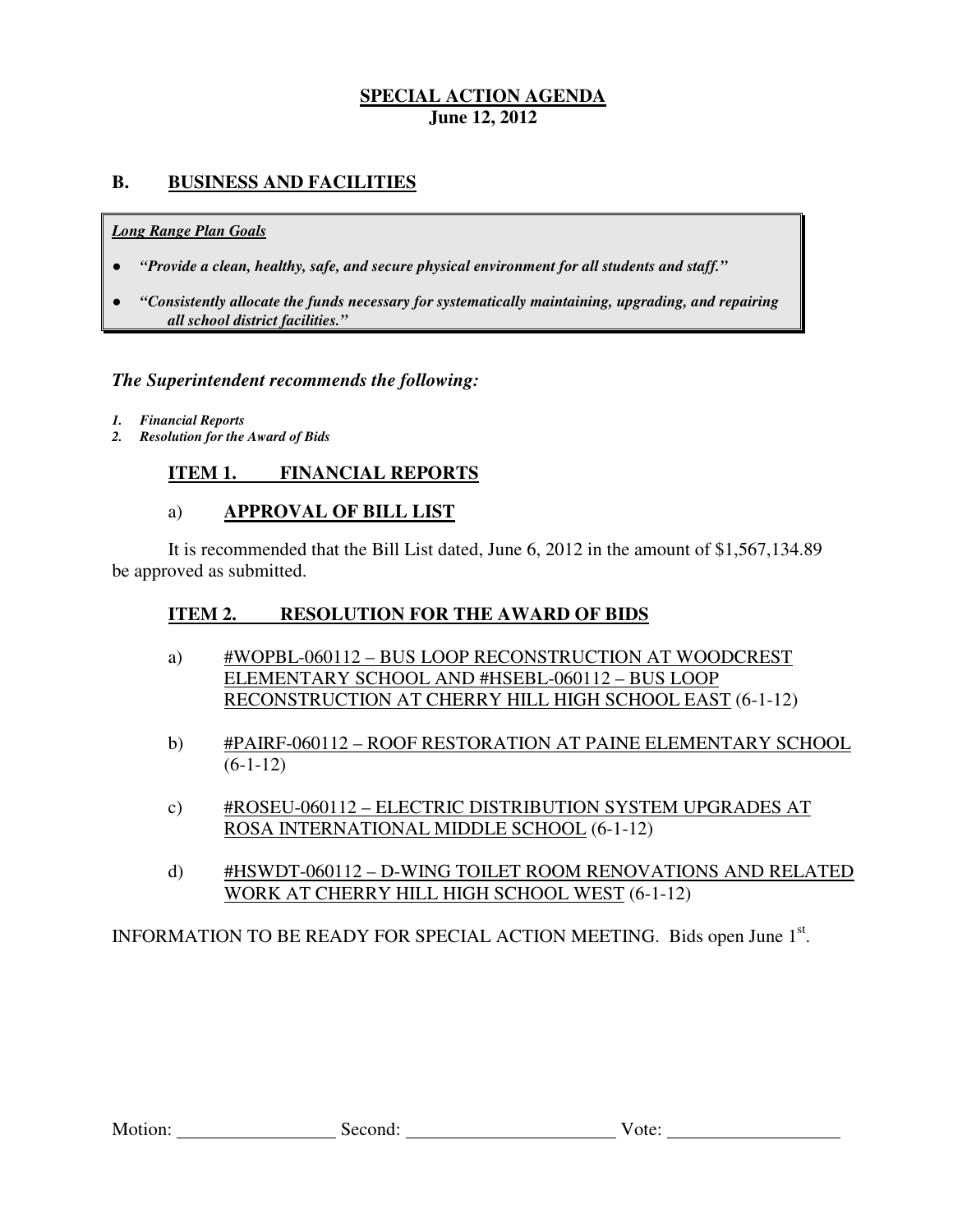# **C. HUMAN RESOURCES/NEGOTIATONS**

 *Long Range Plan Goal:* 

 • *"Optimize Human Resource function to meet changing instructional and organizational program requirements."* 

The Superintendent recommends the following:

- 1. Termination of Employment—Certificated
- 2. Termination of Employment—Non-Certificated
- 3. Appointments—Certificated
- 4. Appointments—Non-Certificated
- 5. Contract Renewals—Certificated
- 6. Contract Renewals—Non-Certificated

# **ITEM 1. TERMINATION OF EMPLOYMENT—CERTIFICATED**

## (a) Resignations

## **RECOMMENDATION:**

 It is recommended that the following resignation be accepted on the date listed for the reason indicated.

| <b>Name</b>  | <b>Assignment</b>                        | <b>Effective Date</b> | Reason     |
|--------------|------------------------------------------|-----------------------|------------|
| Sara Carmody | <b>CHHS</b> East-English<br>$(\$94,069)$ | 7/01/12               | Retirement |

## **ITEM 2. TERMINATION OF EMPLOYMENT—NON-CERTIFICATED**

(a) Resignations

## **RECOMMENDATION:**

 It is recommended that the following resignation be accepted on the date listed for the reason indicated.

| <b>Name</b>    | Assignment                        | <b>Effective Date</b> | Reason     |
|----------------|-----------------------------------|-----------------------|------------|
| Thomas Virelli | District-Maintenance<br>(S51.171) | 9/01/12               | Retirement |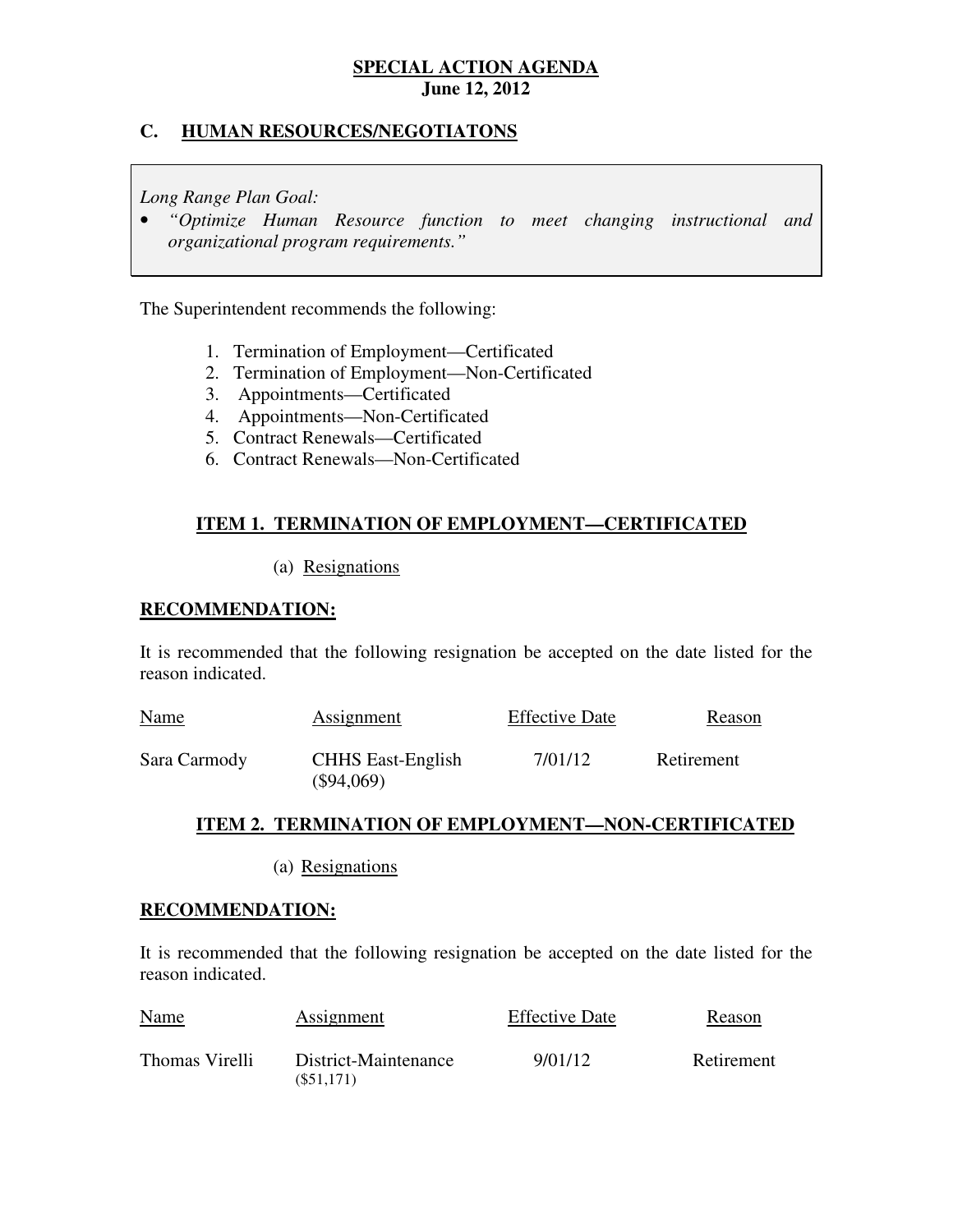# **C. HUMAN RESOURCES/NEGOTIATONS**

## **ITEM 3. APPOINTMENTS—CERTIFICATED**

(a) Regular

## **RECOMMENDATION:**

 It is recommended that the person listed be appointed to the position indicated for the 2011-12 school year in accord with the data presented:

| Name              | Assignment                                                                                                      | <b>Effective Date</b>                           | <b>Salary</b>                      |
|-------------------|-----------------------------------------------------------------------------------------------------------------|-------------------------------------------------|------------------------------------|
| Gabriela Strifler | <b>CHHS West-Special Education</b><br>(Long term substitute for V. McClain-<br>budget # 11-213-100-101-55-0100) | 6/07/12-6/13/12 \$46,477<br>(contract extended) | prorated<br>(Bachelors-step)<br>2) |

(b) Substitute Teachers/Nurses

## **RECOMMENDATION:**

 It is recommended that the persons listed be approved as substitute teachers/nurses for the 2011-12 school year effective 6/13/12-6/30/12. Monies budgeted from account #11-120 100-101-98-0150/11-130-100-101-98-0150/11-140-100-101-98-0150/11-000-213-104 98-0150/11-000-240-105-98-0150.

Name Name

Alexa Gibson Sheila

Humphrey

## **ITEM 4. APPOINTMENTS—NON-CERTIFICATED**

(a) Regular

### **RECOMMENDATION:**

 It is recommended that the persons listed be appointed to the positions indicated for the 2011-12 school year in accord with the data presented:

| Name              | Assignment                                                                          | <b>Effective Date</b> | Salary               |
|-------------------|-------------------------------------------------------------------------------------|-----------------------|----------------------|
| Anthony<br>Linder | <b>CHHS</b> East-Cleaner (Reassignment of<br>D. McCarthy-budget #11-000-262-100-50- | 6/05/12-6/30/12       | \$28,316<br>prorated |
|                   | 0100)                                                                               | 7/01/12-6/30/13       | \$29,210             |
| Colin Ferretti    | District-Field Technician (new position-<br>budget #11-000-252-100-92-0100)         | 7/01/12-6/30/13       | \$30,000             |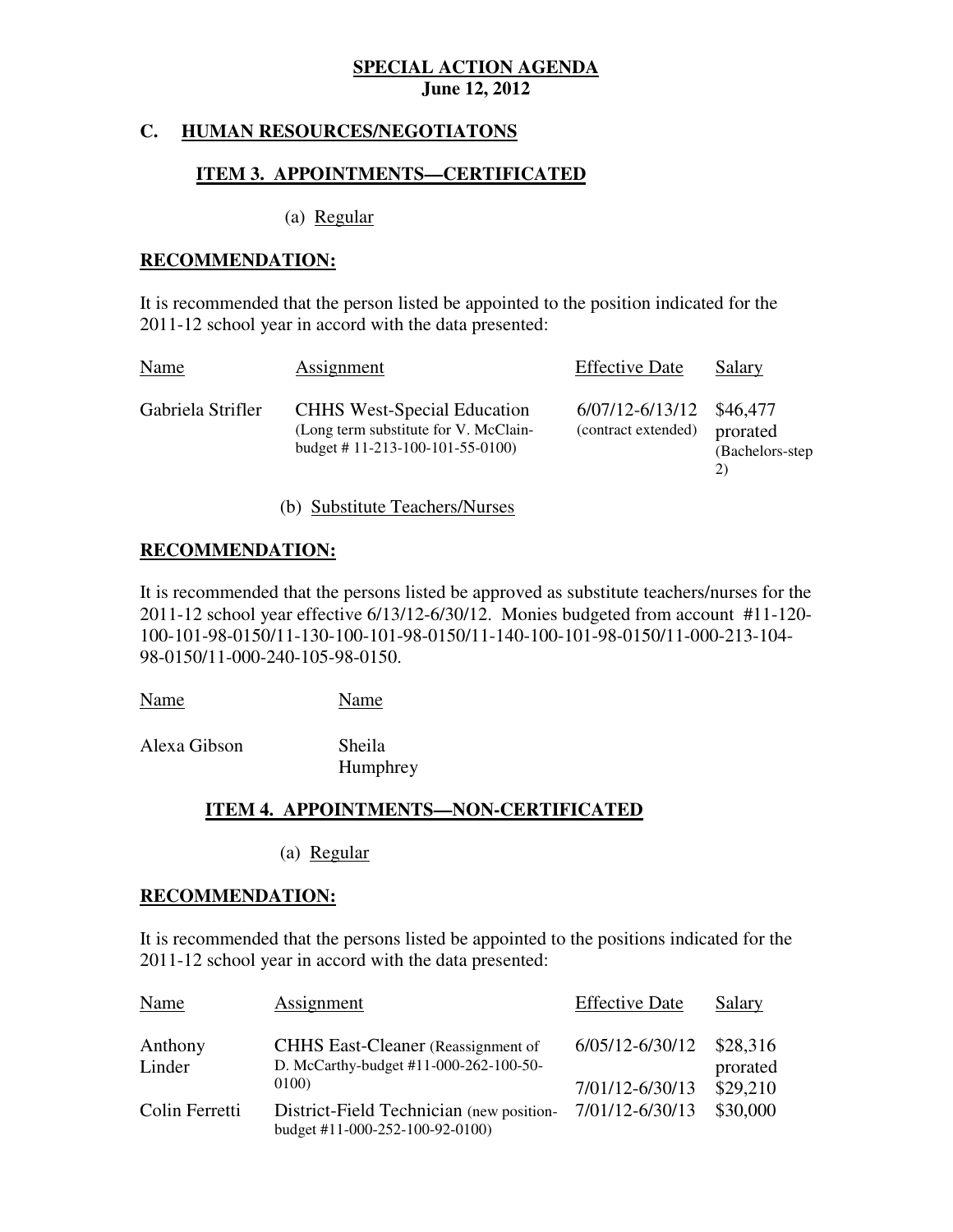# **C. HUMAN RESOURCES/NEGOTIATONS**

# **ITEM 5. CONTRACT RENEWALS—CERTIFICATED STAFF 2012-13 SCHOOL YEAR**

(a) CHEA Coaching (Athletic Appointments 2012-13) and

Co-Curricular Appointments 2012-13

# **RECOMMENDATION:**

 It is recommended that the persons listed in Ms. Adrian's report dated May 29, 2012, which shall become part of the official minutes of this meeting, be appointed to the coaching positions effective 7/01/12-6/30/13.

 It is further recommended that the persons listed in Ms. Adrian's report dated May 10, 2012, which shall become part of the official minutes of this meeting, be appointed to the co-curricular positions effective 7/01/12-6/30/13.

# **ITEM 6. CONTRACT RENEWALS-NON-CERTIFICATED**

# (a) Support Staff - (CHEA) **-** Additions

# **RECOMENDATION:**

 It is recommended that the employees listed in Ms. Adrian's report dated May 29, 2012, which shall become a part of the official minutes of this meeting, who are affiliated with the Cherry Hill Education Association bargaining unit be reemployed for the 2012-13 year, effective 7/01/12-6/30/13 with the understanding that salaries will be adjusted in accordance with the salary settlement finally approved under negotiations between the Cherry Hill Education Association and the Cherry Hill Board of Education.

**Motion** 

Second Vote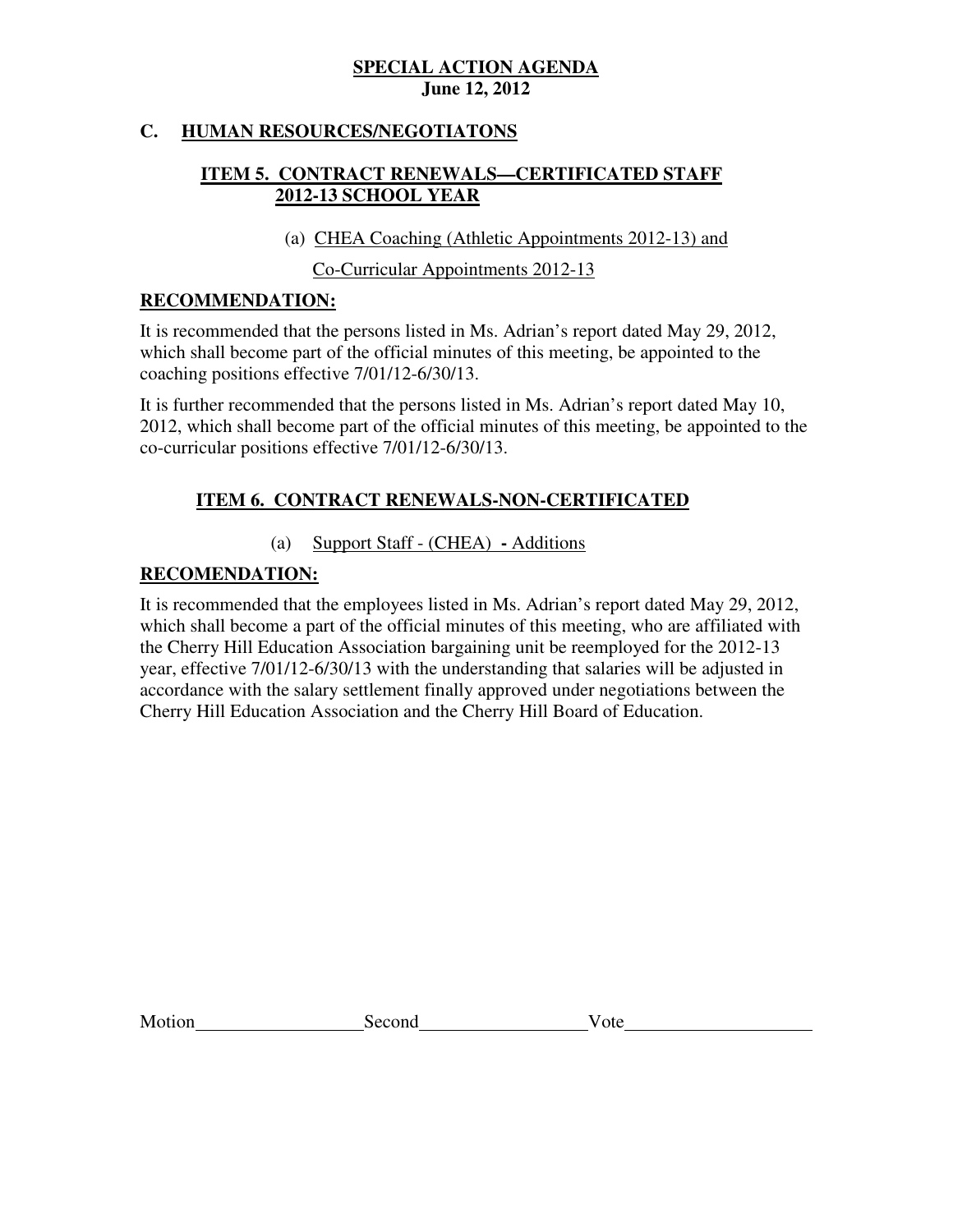# **D. POLICY & LEGISLATION COMMITTEE**

#### *Long Range Plan Goals:*

**•** "Board of Education members, administrators, teachers, parents and the community work together to ensure  *all students are provided with academic, social and emotional support necessary to create optimal conditions for high achievement, continued growth and personal development."* 

## **NO ITEMS**

# **E. STRATEGIC PLANNING COMMITTEE**

# **NO ITEMS**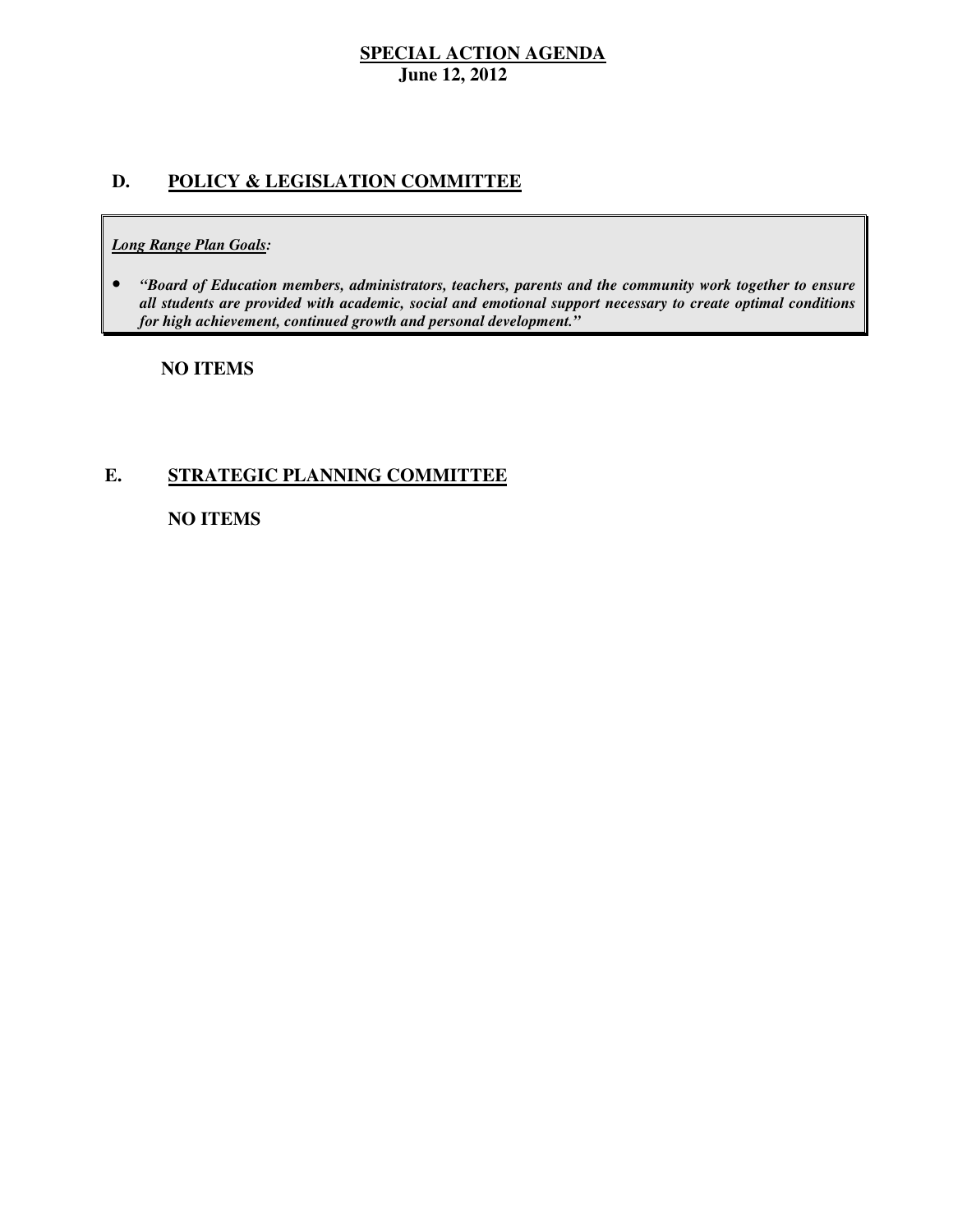# **A. CURRICULUM & INSTRUCTION**

#### *Long Range Plan Goals:*

- \_ *"Establish for students, high academic, social and moral standards which reflect the attributes of a responsible, well-rounded and contributing member of society."*
- \_ *"Design all aspects of curriculum to ensure all students are provided with opportunities to meet or exceed high academic standards."*
- \_ *"Design curriculum that ensures all students acquire the knowledge, skills and behavior necessary to prepare them for higher education and/or the workplace now and in the future."*

The Superintendent recommends the following:

- 1. Approval of Agreements for Services
- 2. Approval of Resolution for Services
- 3. Approval of Resolution Approving Riders for Services
- 4. Approval of Non-Public School Textbooks 2012-2013
- 5. Approval of Submission of Perkins Grant
- 6. Approval of Out of District Tuition Contracts

### **ITEM 1. APPROVAL OF AGREEMENTS FOR 2012-2013 SCHOOL YEAR**

 **WHEREAS,** the Cherry Hill Board of Education (the "Board") has a legal responsibility to conduct various evaluations of students with suspected and confirmed disabilities, including independent and initial evaluations of such students, and to from time to time obtain consultation services and to provide direct professional services to said students; and

 **WHEREAS**, such evaluations, consultations and services must be conducted by appropriately licensed and certified professionals and in accordance with the strictures of N.J.A.C. 6A:14-3.4 and N.J.A.C. 6A:14-2.5, and therefore are considered professional services pursuant to **N.J.S.A.** 18A:18A-5; and

 **WHEREAS** the Special Education Department has compiled a list of private providers, qualified to perform such evaluations, consultations and services; and

 **WHEREAS**, the total amount to be paid to any one vendor on such list shall not exceed the sum of \$17,500.00 for the current school year;

 **NOW, THEREFORE, BE IT RESOLVED** by the Cherry Hill Board of Education, that the Board hereby approves the appended list of Approved Private Providers to perform such evaluations, consultations and services as are determined necessary and prudent by the Assistant Superintendent for Curriculum & Instruction and Student Services for the 2012-2013 school year; and be it

 **FURTHER RESOLVED**, that the total amount charged for any one independent evaluation shall not exceed the usual and customary amount typically charged to school districts for such evaluations, but in no event shall any one evaluation exceed a total amount of Two Thousand (\$2,000.00) Dollars; and be it

 **FURTHER RESOLVED**, that the Board herby authorizes its Solicitor to prepare all necessary documentation, riders, purchase orders or contracts as are appropriate to effectuate the purposes set forth in this Resolution; and be it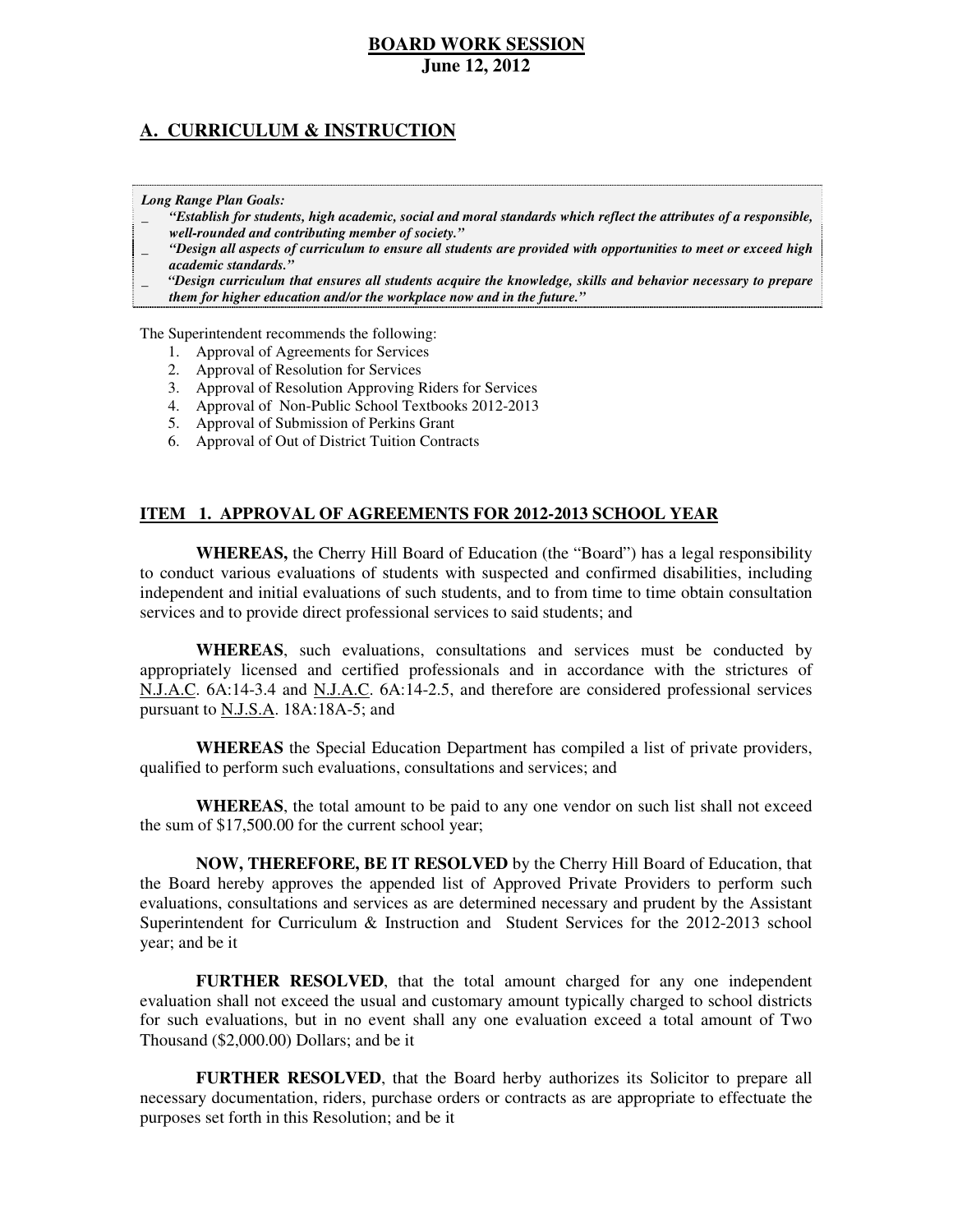### **A. CURRICULUM & INSTRUCTION**

#### **ITEM 1. APPROVAL OF AGREEMENTS FOR 2012-2013 SCHOOL YEAR-continued**

 **FURTHER RESOLVED**, that a copy of this Resolution and the requisite summary of the contract award shall be published once in an official newspaper of record for the District in accordance with the requirements of *N.J.S.A.* 18A:18A-5a.(1).

> Lois Albanese To provide Learning evaluations September 2012 – June 2013 Amount not to exceed \$1,500 PO #13-02016 11-000-219-320-71-0001

 Vicki Baker To provide learning evaluations September 2012 – June 2013 Amount not to exceed \$2,250 PO # 13-02013 11-000-219-320-71-0001

 Brookfield Academy To provide Homebound Services September 2012 – June 2013 Amount not to exceed \$17,000 PO #13-02022 11-150-100-320-71-0001

 Centra – Alex Strauss To provide psychiatric evaluation services to students September 2012 – June 2013 Amount not to exceed \$2,000 PO # 13-02006 11-000-219-320-71-0001

 Dr. Danielle Chase To provide Neuropsychological Evaluations September 2012 – June 2013 Amount not to exceed \$3500 PO #13-02028 11-000-219-320-71-0001

> To provide Homebound Services September 2012 – June 2013 Amount not to exceed \$13,500 PO #13-02029 Daytop 11-150-100-320-71-0001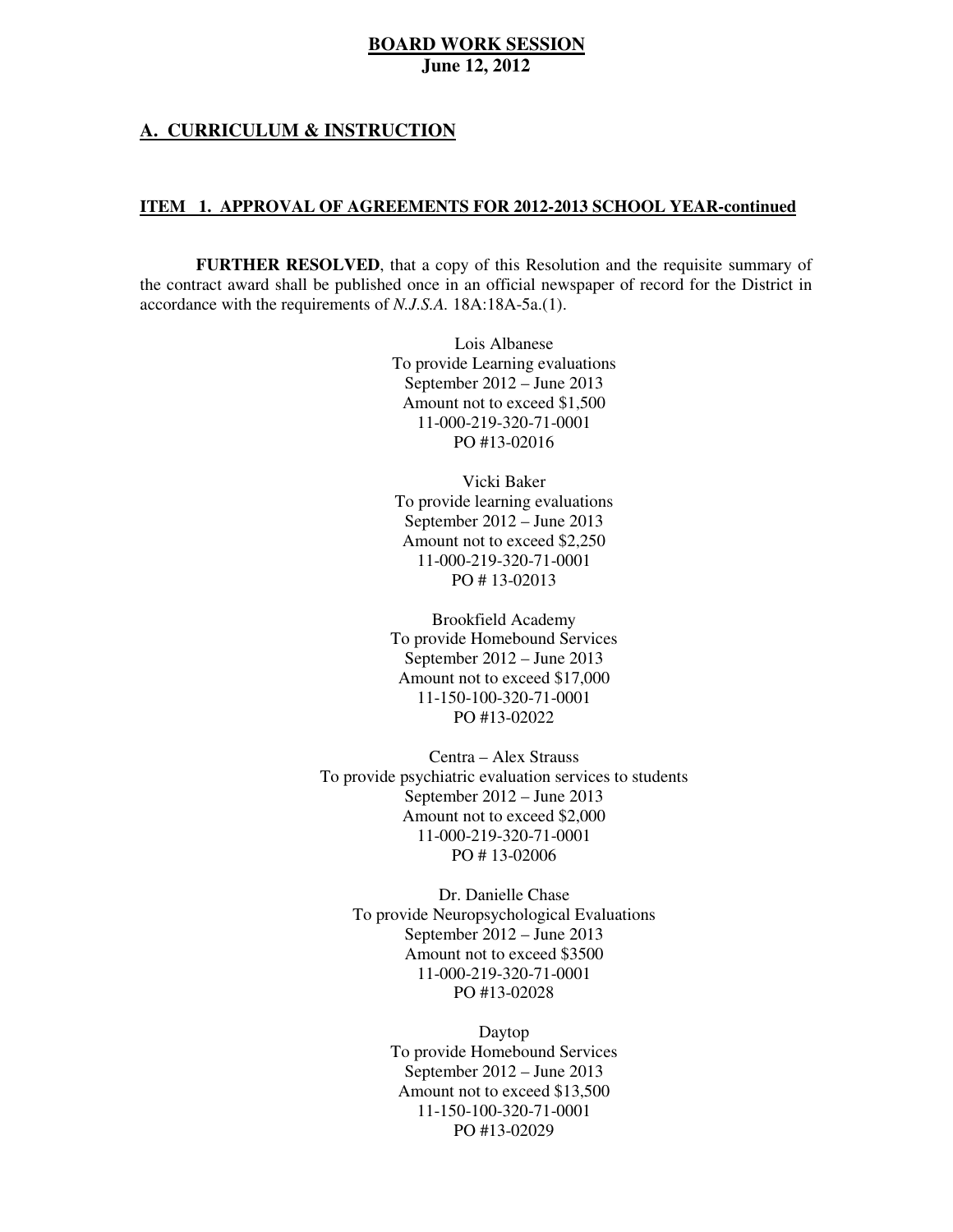### **A. CURRICULUM & INSTRUCTION**

#### **ITEM 1. APPROVAL OF AGREEMENTS FOR 2012-2013 SCHOOL YEAR-continued**

 Education, Inc. To provide Homebound Services September 2012 – June 2013 Amount not to exceed \$17,000 PO #13-02031 11-150-100-320-71-0001

 Marni Ehrlich To provide occupational therapy services September 2012 – June 2013 Amount not to exceed \$2,100 PO # 13-02002 11-000-216-320-71-0001

 To provide comprehensive evaluations September 2012 – June 2013 Amount not to exceed \$5,000 PO # 13-02004 EIRC 11-000-219-320-71-0001

> To provide drug screenings September 2012 – June 2013 Amount not to exceed \$4,000 PO #13-02020 Genesis 11-000-213-320-71-0001

 To provide behavior consultation services September 2012 – June 2013 Amount not to exceed \$10,000 PO # 13-02024 Stephanie Hicks-O'Brien 11-204-100-320-71-0002

 Loretta Katkow To provide supplemental instruction September 2012 – June 2013 Amount not to exceed \$7,000 PO # 13-02023 11-204-100-320-71-0001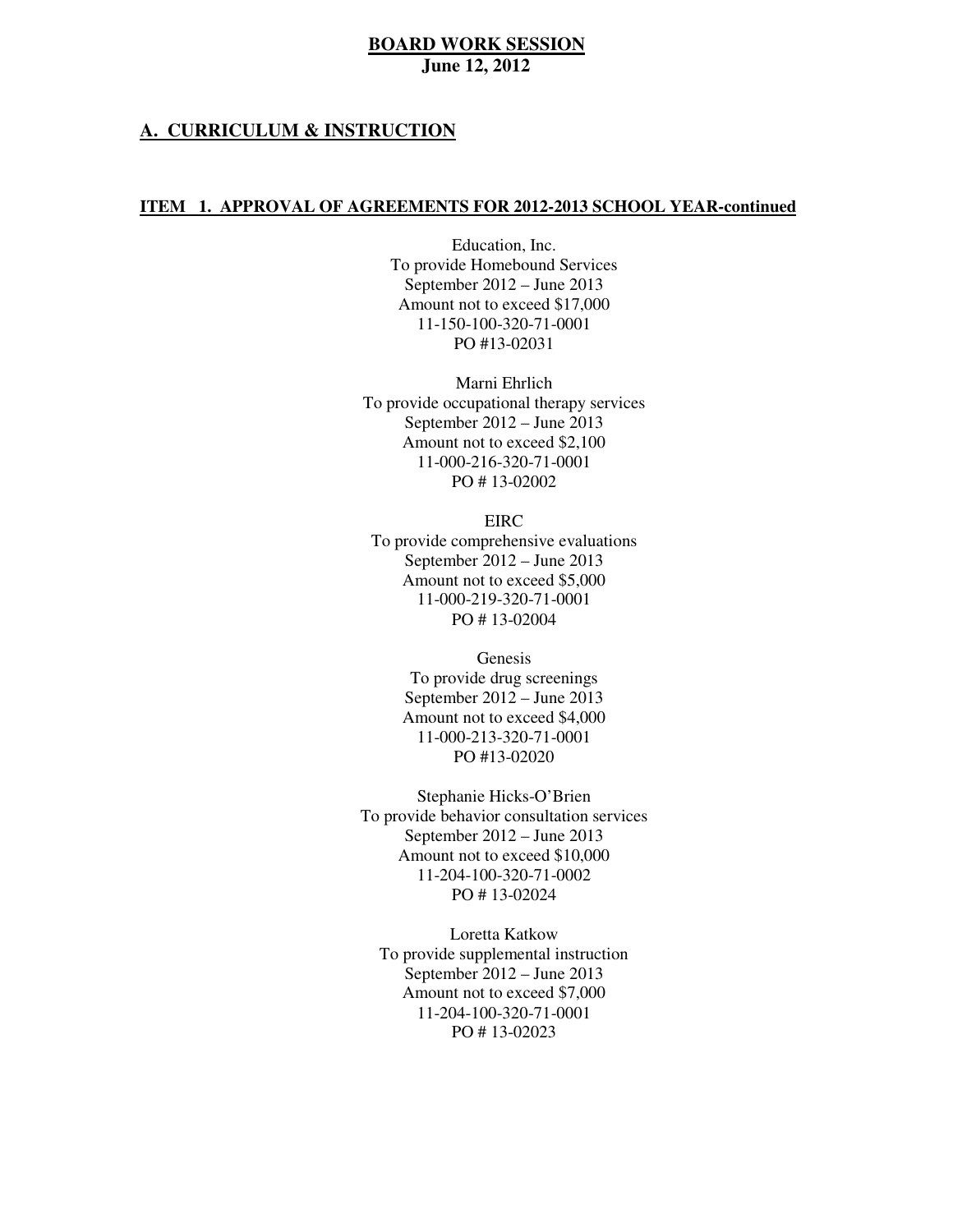### **A. CURRICULUM & INSTRUCTION**

#### **ITEM 1. APPROVAL OF AGREEMENTS FOR 2012-2013 SCHOOL YEAR-continued**

 Joyce Kaveney, To provide speech & language services September 2012 – June 2013 Amount not to exceed \$4,250 PO # 13-02001 D.B.A. Speak To Me Kids 11-000-216-320-71-0001

> Kennedy Health Systems To provide drug screenings September 2012 – June 2013 Amount not to exceed \$13,000 PO #13-02021 11-000-213-320-71-0001

 Barbara Leech To provide neuropsychological evaluations September 2012 – June 2013 Amount not to exceed \$12,500 PO # 13-02012 11-000-219-320-71-0001

 Dr. Chester Minarcik To provide neurological evaluations for referred students September 2012 – June 2013 Amount not to exceed \$7,500 PO # 13-02018 11-000-219-320-71-0001

> Stephanie Newcomb To provide learning evaluations September 2012 – June 2013 Amount not to exceed \$10,000 PO # 13-02015 11-000-219-320-71-0001

 Onward Health To provide nursing services September 2012 – June 2013 Amount not to exceed \$12,500 PO # 13-02008 11-000-217-320-71-0001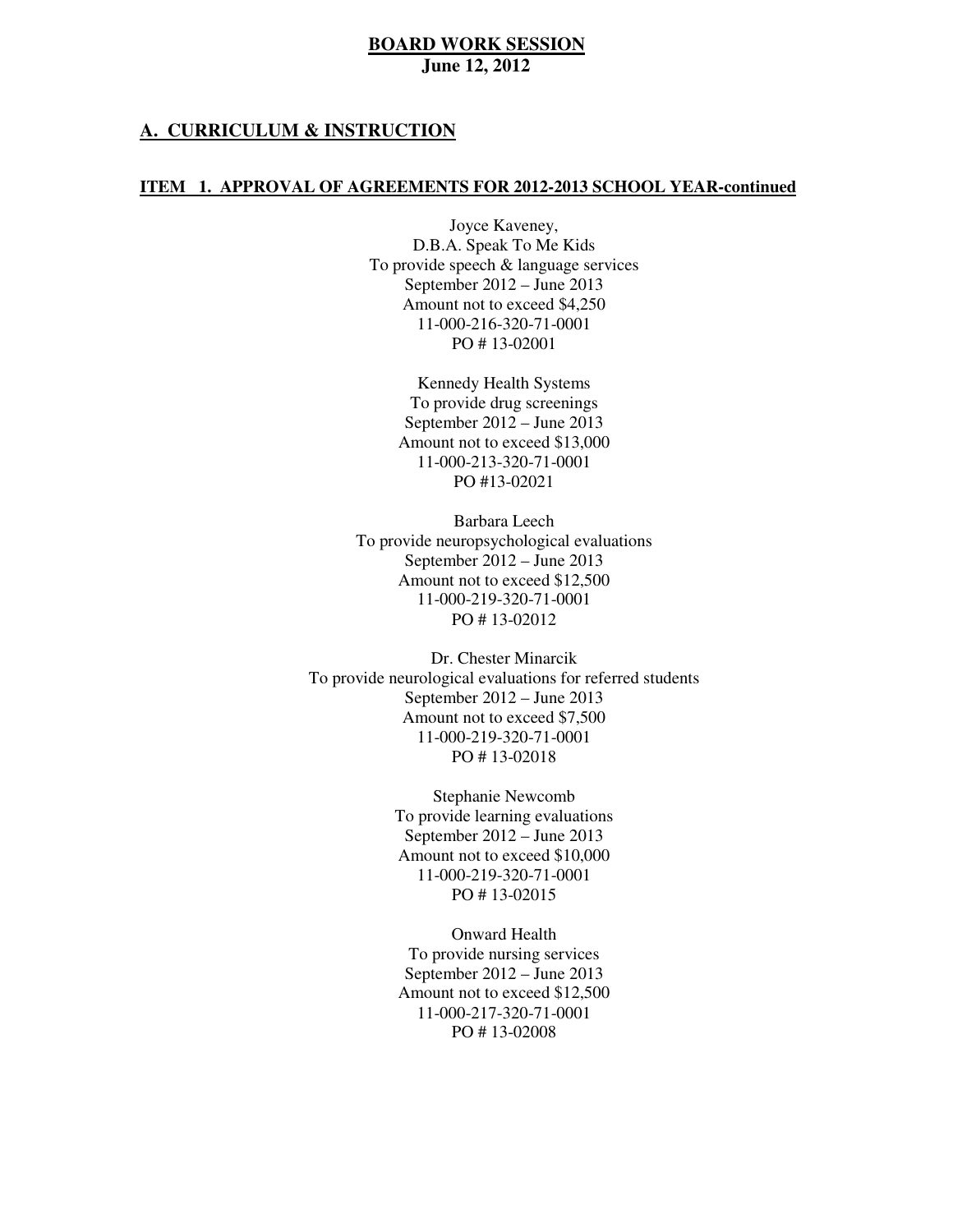#### **A. CURRICULUM & INSTRUCTION**

#### **ITEM 1. APPROVAL OF AGREEMENTS FOR 2012-2013 SCHOOL YEAR-continued**

 James Priest To provide psychological evaluations September 2012 – June 2013 Amount not to exceed \$5,000 PO # 13-02009 11-000-219-320-71-0001

 Professional Education Services (PESI) To provide Homebound Services September 2012 – June 2013 Amount not to exceed \$17,000 11-150-100-320 -71-0001 PO #13-02030

 To provide learning evaluations September 2012 – June 2013 Amount not to exceed \$7,500 PO #13-02003 Melissa Quattrone 11-000-219-320-71-0001

 Dawn Reilly To provide psychological evaluations September 2012 – June 2013 Amount not to exceed \$10,000 PO # 13-02014 11-000-219-320-71-0001

 REM Audiology To provide audiology services September 2012 – June 2013 Amount not to exceed \$8,000 PO # 13-02005 11-000-219-320-71-0001

 Kimberly Seifring To provide learning evaluations September 2012 – June 2013 Amount not to exceed \$7,500 PO # 13-02010 11-000-219-320-71-0001

 Speech Academy To provide speech & language services September 2012 – June 2013 Amount not to exceed \$4,250 PO # 13-02007 11-000-216-320-71-0001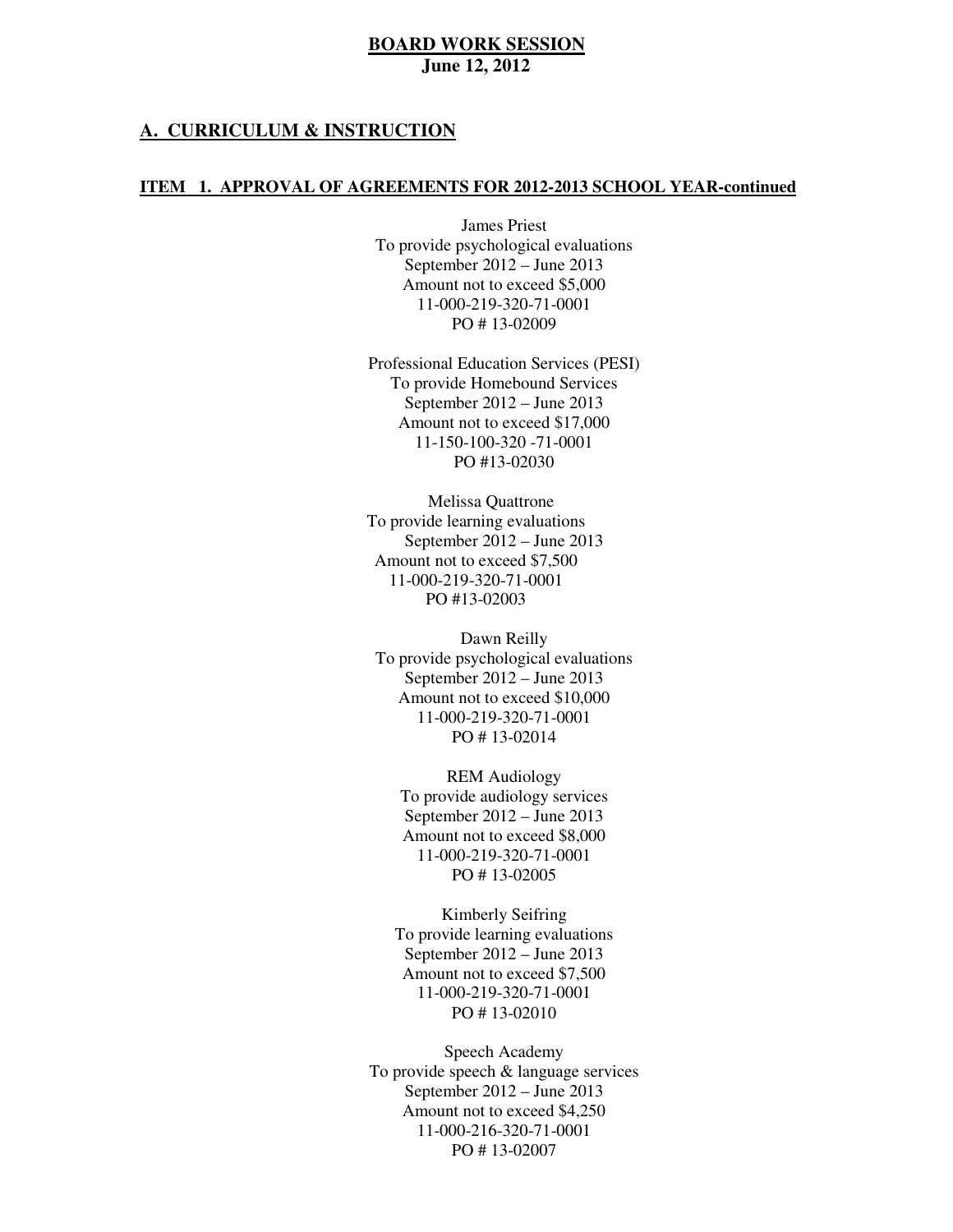### **A. CURRICULUM & INSTRUCTION**

#### **ITEM 1. APPROVAL OF AGREEMENTS FOR 2012-2013 SCHOOL YEAR-continued**

 Dr. Edward Tobe To provide Neuro-Psychiatric Evaluations September 2012 – June 2013 Amount not to exceed \$2500 PO #13-02011 11-000-219-320-71-0001

 Dr. Kaari – UMDNJ To provide services as district physician September 2012 – June 2013 Amount not to exceed \$17,000 PO #13-02019 11-000-213-320-71-0001

 Dr. Michael Wexler To provide psychological evaluations September 2012 – June 2013 Amount not to exceed \$3,000 PO # 13-02027 11-000-219-320-71-0001

 Gloria Wuhl To provide Psychological Evaluations September 2012 – June 2013 Amount not to exceed \$3000 PO #13-02017 11-000-219-320-71-0001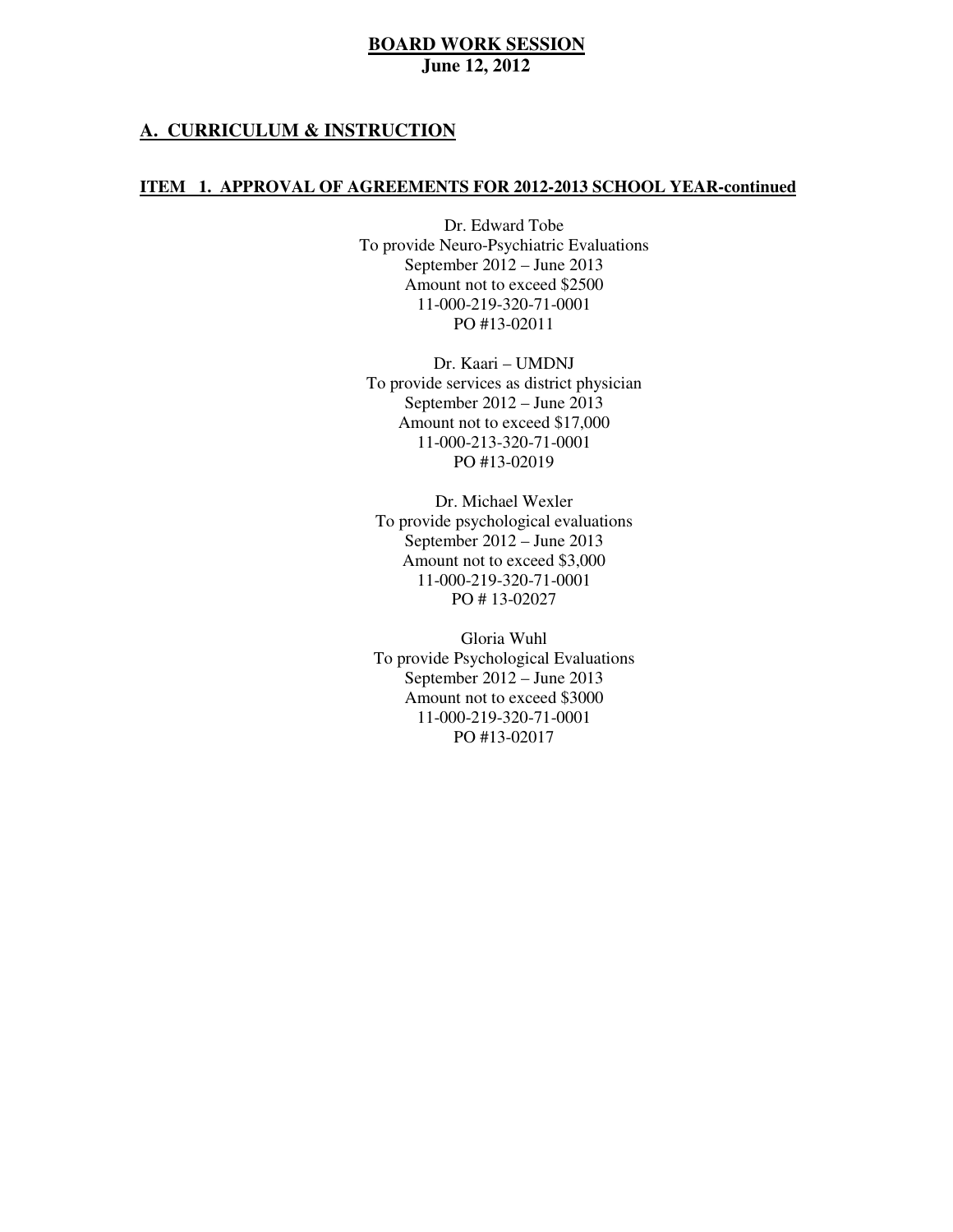# **A. CURRICULUM & INSTRUCTION**

#### **ITEM** 2. **RESOLUTION APPROVING PROFESSIONAL SERVICES**

### **2(a) AGREEMENT BETWEEN THE BOARD AND EDMUND J. DECKER, D.O., PA. TO PROVIDE EMPLOYEE AND STUDENT MEDICAL AND HEALTH SERVICES**

 **WHEREAS,** the Cherry Hill Board of Education (the "Board") has determined that it is necessary to retain the services of Edmund J. Decker, D.O., P.A. to provide certain medical services to District employees and students; and

 **WHEREAS**, the Board, pursuant to its authority under N.J.S.A. 18A:18A-5a(1), may negotiate and award a contract for professional services without the necessity of public advertising for bids and bidding therefor; and

 **WHEREAS**, the Services to be provided by Edmund J. Decker, D.O., P.A. Professional Services within the meaning of the statute; and constitute

 **WHEREAS**, Dr. Decker has the requisite skill to provide the necessary services, and a long record of fine service to the Cherry Hill School District;

 **NOW, THEREFORE, BE IT RESOLVED,** that the Cherry Hill Board of Education approves a professional services contract between the Board and Edmund J. Decker, D.O., P.A. for the term of July 1, 2012 through June 30, 2013 for a total amount not to exceed Twenty Thousand Dollars (\$20,000.00); and be it

 **FURTHER RESOLVED**, that the Board authorizes its President and Secretary to execute the negotiated professional services contract with Edmund J. Decker, D.O., P.A.; and be it

 **FURTHER RESOLVED**, that a copy of this Resolution and the requisite summary of the contract award shall be published once in an official newspaper of record for the District in accordance with the requirements of *N.J.S.A.* 18A:18A-5a.(1).

PO #13-02026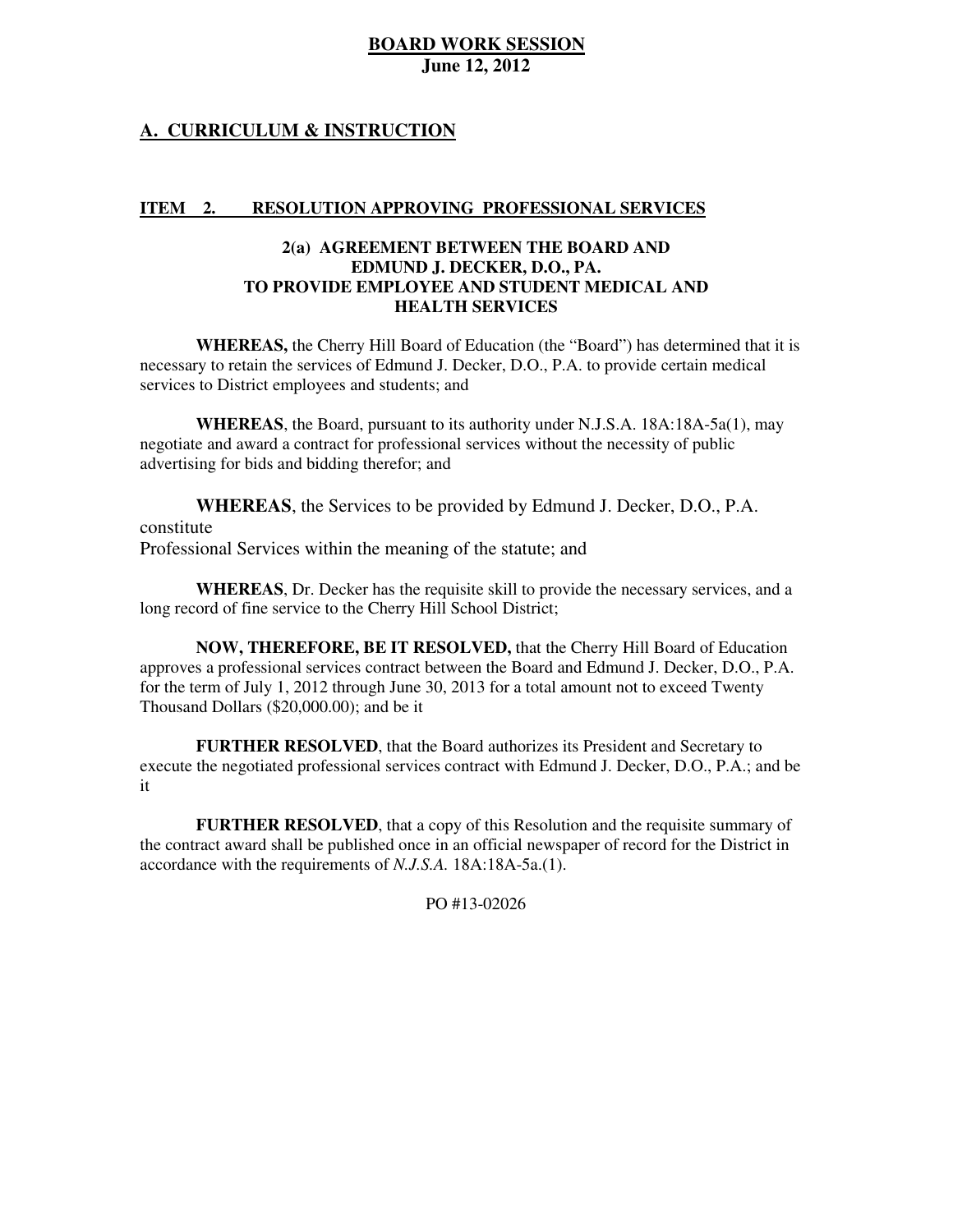## **A. CURRICULUM & INSTRUCTION**

#### **ITEM** 2. RESOLUTION APPROVING PROFESSIONAL SERVICES-continued

### **2(b) AGREEMENT BETWEEN THE BOARD OF EDUCATION AND THE UNIVERSITY MEDICAL CENTER AT PRINCETON TO PROVIDE OCCUPATIONAL AND PHYSICAL THERAPY SERVICES**

 **WHEREAS**, the Cherry Hill Board of Education (the "Board") has determined that it is necessary to retain the services of The University Medical Center at Princeton ("UMCP") to provide Occupational Therapy and Physical Therapy Services to certain District pupils; and

 **WHEREAS**, UMCP'S Princeton Healthcare System unit, which will furnish the services, is a qualified clinic or agency approved by the New Jersey Department of Education to provide such services, which constitute professional services within the meaning of the Public School Contracts Law; and

 **WHEREAS,** the Board, pursuant to its authority under N.J.S.A. 18A:18A-5a(1), may negotiate and award a contract for professional services without the necessity of public advertising for bids and bidding therefore;

 **NOW, THEREFORE, BE IT RESOLVED**, that the Cherry Hill Board of Education approves a professional services contract between the Board and UMCP for the term of July 1,2012 through June 30, 2013 for a total amount not to exceed Twenty Two Thousand and Ten Dollars (\$22,010.00), at the rate of \$87 per visit for all services provided; and be it

 **FURTHER RESOLVED**, that the Board authorizes its President and Secretary to execute the negotiated professional services contract with UMCP; and be it

 **FURTHER RESOLVED,** that a copy of this Resolution and the requisite summary of the contract award shall be published once in an official newspaper of record for the District in accordance with the requirements of *N.J.S.A.* 18A:18A-5a.(1).

PO #13-02025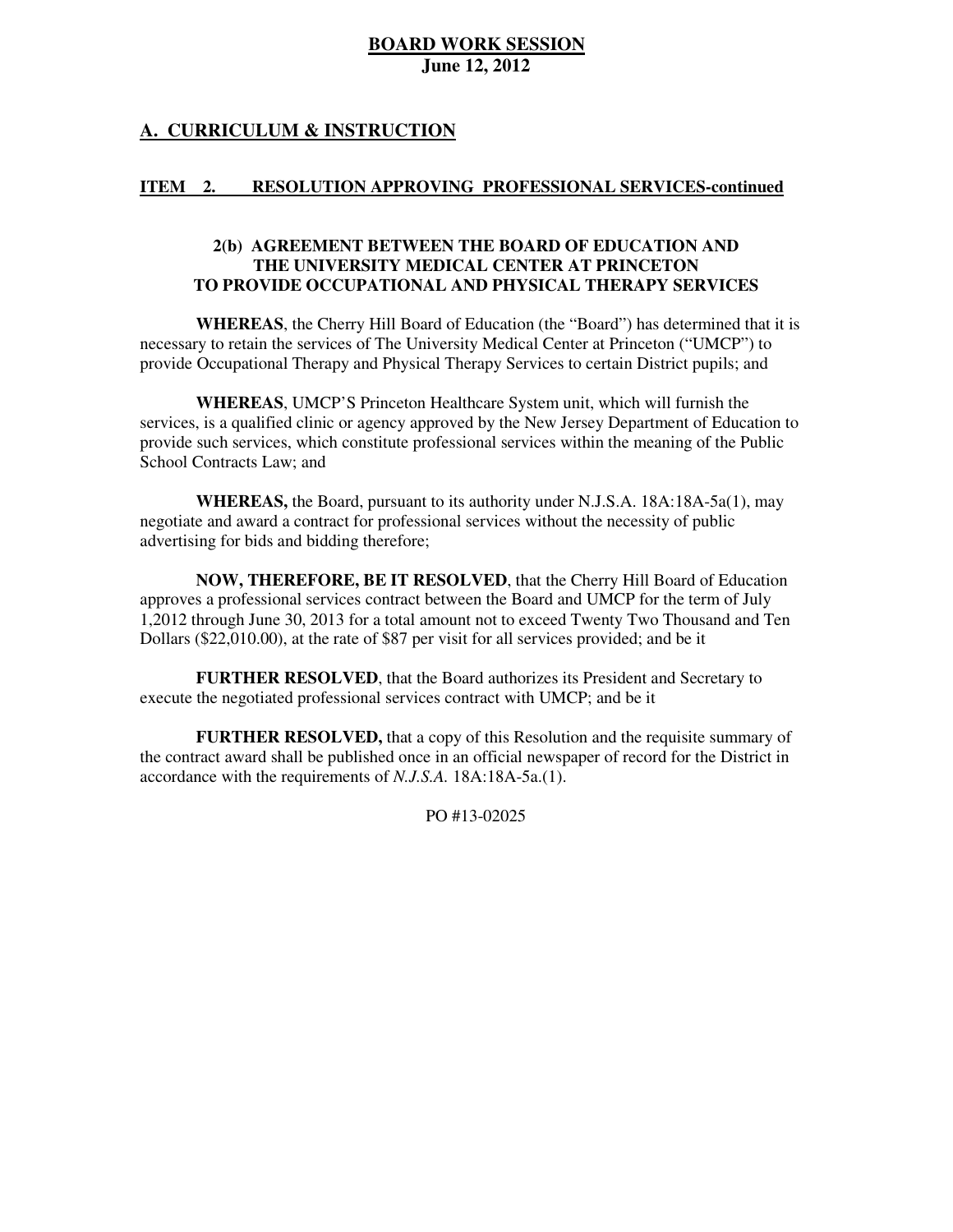## **A. CURRICULUM & INSTRUCTION**

#### **ITEM** 2. RESOLUTION APPROVING PROFESSIONAL SERVICES-continued

#### **2(c) A RESOLUTION APPROVING BROOKFIELD ACADEMY TO PROVIDE HOME INSTRUCTION SERVICES**

 **WHEREAS,** the Cherry Hill Board of Education (the "Board") has determined that it is necessary to utilize the services of Brookfield to provide home instruction services to certain District pupils as needed from time to time during the school year, due to the fact that Brookfield is the only provider authorized by certain health care or other institutions to provide instruction to students on their premises; and

 **WHEREAS,** Brookfield is qualified to provide such services, which constitute professional services within the meaning of the Public School Contracts Law;

 **NOW, THEREFORE, BE IT RESOLVED,** that the Cherry Hill Board of Education approves the use of Brookfield to deliver home instruction to District pupils during the 2011-12 school year when deemed necessary by District staff, with the total expenditure for such services not to exceed Nineteen Thousand Dollars (\$19,000.00)

PO# 12-08249 ~ \$5,953.00

Various PO's ~ \$13,047.00

## **2(d) A RESOLUTION APPROVING ED, INC. TO PROVIDE HOME INSTRUCTION SERVICES**

 **WHEREAS,** the Cherry Hill Board of Education (the "Board") has determined that it is necessary to utilize the services of Ed, Inc. to provide home instruction services to certain District pupils as needed from time to time during the school year, due to the fact that Ed, Inc. is the only provider authorized by certain health care or other institutions to provide instruction to students on their premises; and

 **WHEREAS,** Ed, Inc. is qualified to provide such services, which constitute professional services within the meaning of the Public School Contracts Law;

 **NOW, THEREFORE, BE IT RESOLVED,** that the Cherry Hill Board of Education approves the use of Ed, Inc. to deliver home instruction to District pupils during the 2011-12 school year when deemed necessary by District staff, with the total expenditure for such services not to exceed Twenty Seven Thousand Dollars (\$27,000.00).

PO # 12-08251 ~  $$8,332.00$ 

Various PO's ~ \$18,668.00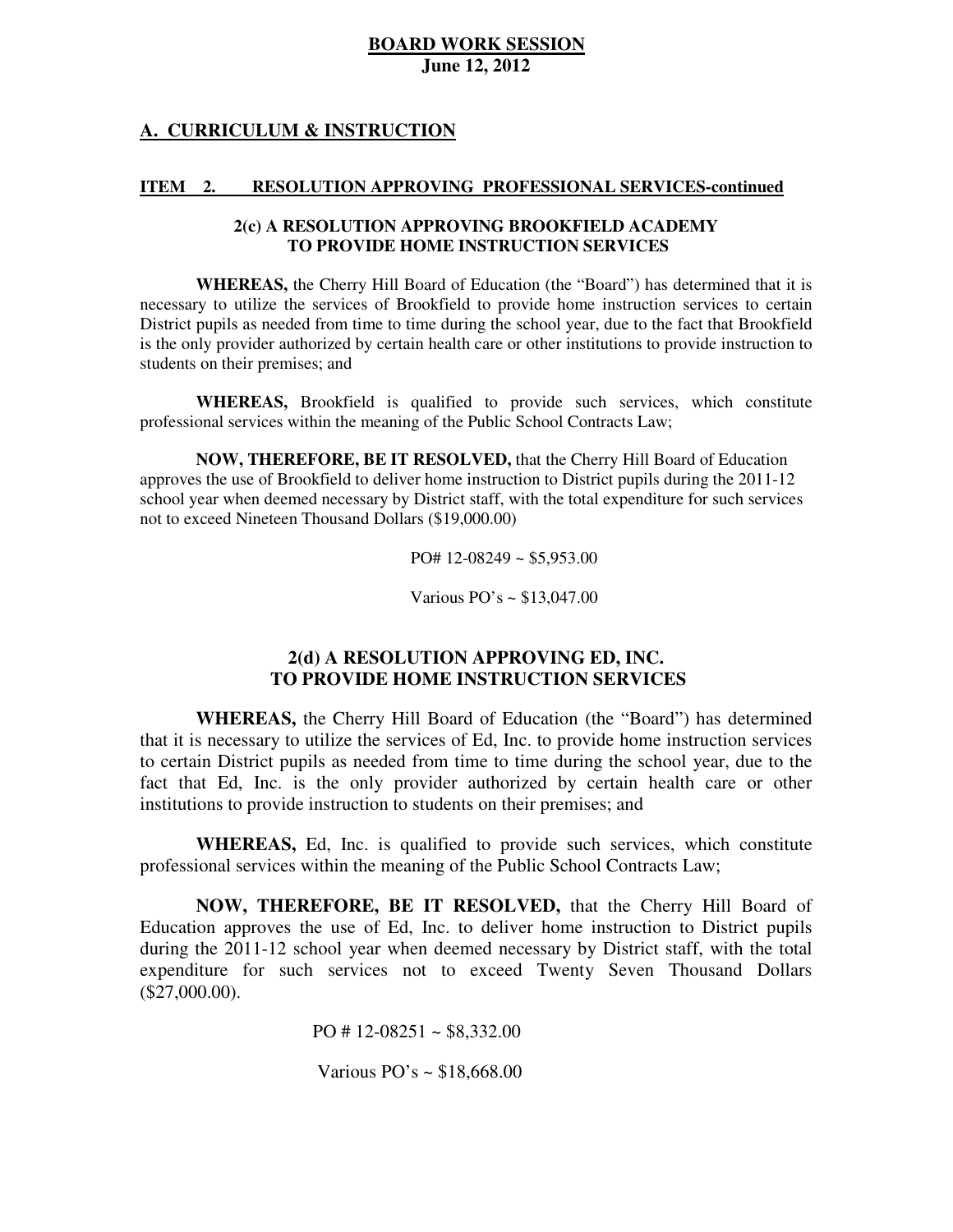# **A. CURRICULUM & INSTRUCTION**

#### **ITEM** 2. RESOLUTION APPROVING PROFESSIONAL SERVICES-continued

### **2(e) A RESOLUTION APPROVING PROFESSIONAL EDUCATION SERVICES, INC. ("PESI") TO PROVIDE HOME INSTRUCTION SERVICES**

 **WHEREAS,** the Cherry Hill Board of Education (the "Board") has determined that it is necessary to utilize the services of Professional Education Services, Inc. ("PESI") to provide home instruction services to certain District pupils as needed from time to time during the school year, due to the fact that PESI is the only provider authorized by certain health care or other institutions to provide instruction to students on their premises; and

 **WHEREAS,** PESI is qualified to provide such services, which constitute professional services within the meaning of the Public School Contracts Law;

 **NOW, THEREFORE, BE IT RESOLVED,** that the Cherry Hill Board of Education approves the use of PESI to deliver home instruction to District pupils during the 2011-12 school year when deemed necessary by District staff, with the total expenditure for such services not to exceed Twenty-Two Thousand Dollars (\$22,000.00).

PO # 12-08250 ~ \$6,767.00

Various PO's ~ \$15,233.00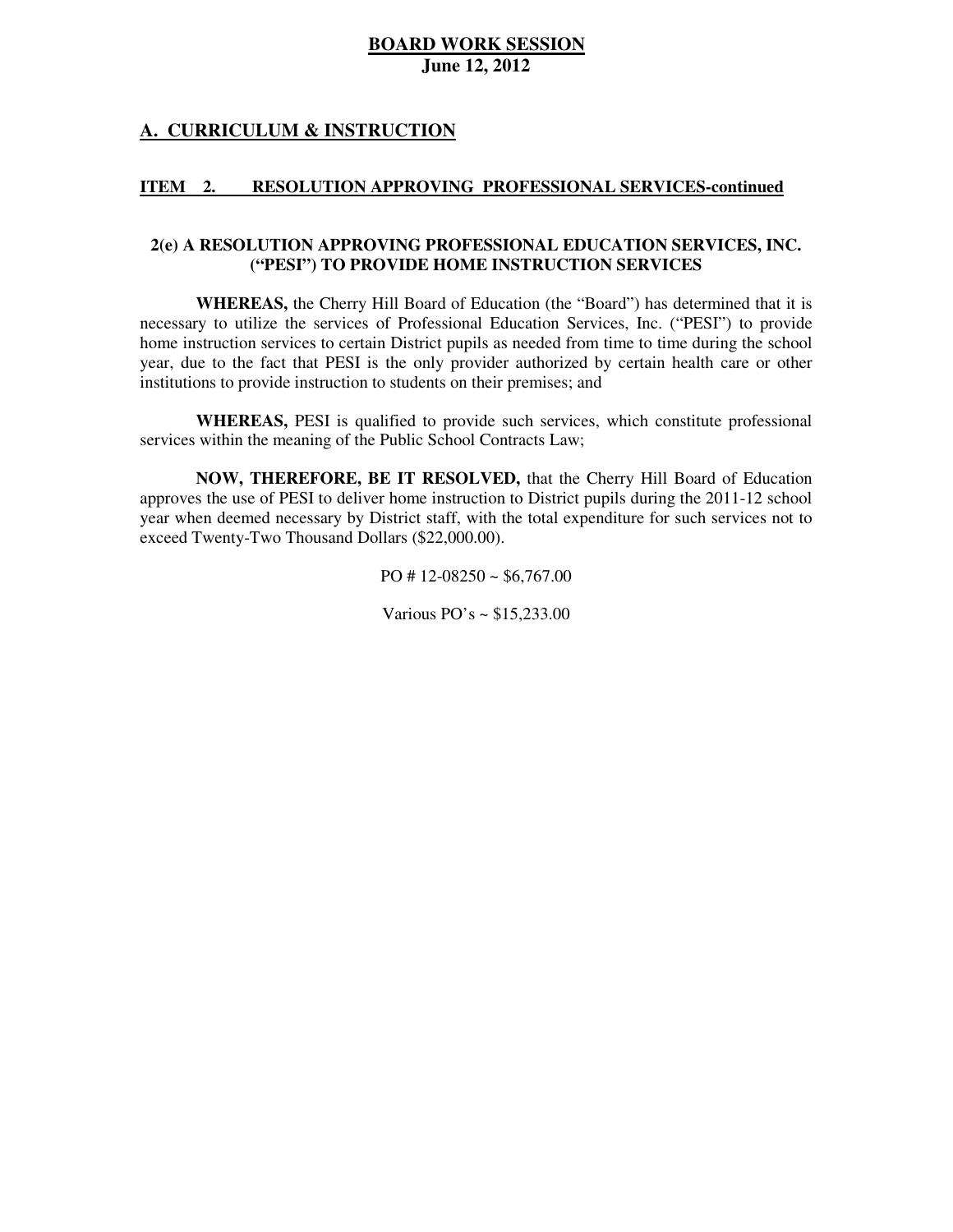## **A. CURRICULUM & INSTRUCTION**

#### **ITEM** 3. RESOLUTION APPROVING RIDERS TO SERVICES AGREEMENTS

### **3(a) A RESOLUTION APPROVING A RIDER TO THE SERVICES AGREEMENT BETWEEN THE BOARD AND BUILDING BLOCKS BEHAVIOR CONSULTATION, INC. TO PROVIDE BEHAVIORAL CONSULTATION SERVICES**

 **WHEREAS,** on September 13, 2011, following a competitive contracting process, the Cherry Hill Board of Education approved a services contract between the Board and Building Blocks Behavior Consultation, Inc. for the provision of behavioral consultation services for the term of September 1, 2011 through June 30, 2013; and

 **WHEREAS**, it is necessary to establish a limit on the amount of expenditure authorized for the provision of such services for the 2012-2013 school year;

 **NOW, THEREFORE, BE IT RESOLVED,** that the total expenditure for services provided by Building Blocks Behavior Consultation, Inc. for the 2012-2013 school year shall not exceed Ninety-Six Thousand Five Hundred Dollars (\$96,500); and be it

 **FURTHER RESOLVED**, that the Board authorizes its President and Secretary to execute a Rider to the services contract with Building Blocks Behavior Consultation, Inc. incorporating the above expenditure limitation into the contract, upon final approval of the form of same by the Board Solicitor.

PO #13-00268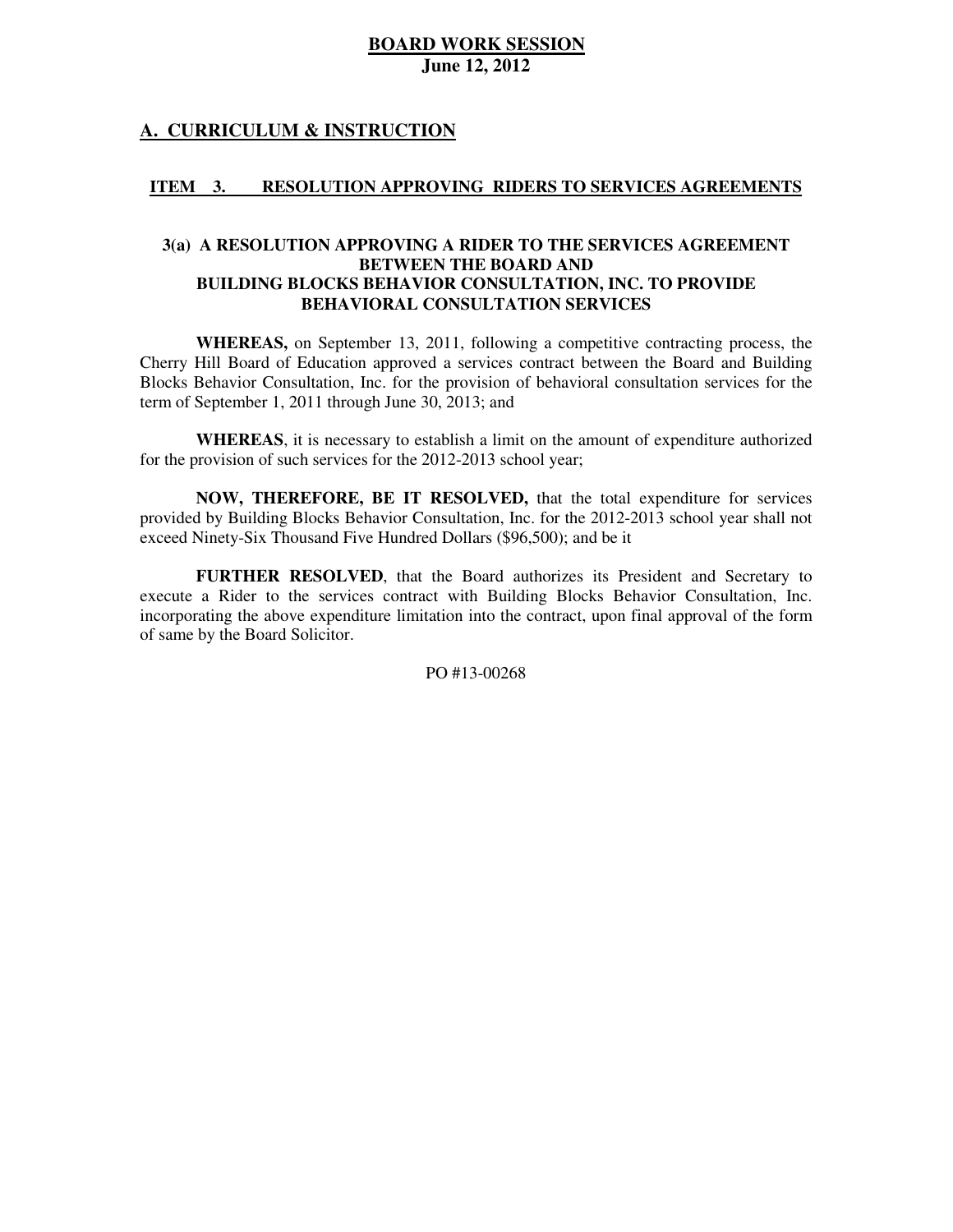# **A. CURRICULUM & INSTRUCTION**

#### **ITEM** 3. RESOLUTION APPROVING RIDERS TO SERVICES AGREEMENTS **(continued)**

### **3 (b) A RESOLUTION APPROVING A RIDER TO THE SERVICES AGREEMENT BETWEEN THE BOARD AND EDEN AUTISM SERVICES TO PROVIDE BEHAVIORAL CONSULTATION SERVICES**

 **WHEREAS,** on September 13, 2011, following a competitive contracting process, the Cherry Hill Board of Education approved a services contract between the Board and Eden Autism Services ("Eden") for the provision of behavioral consultation services for the term of September 1, 2011 through June 30, 2013; and

 **WHEREAS**, it is necessary to establish a limit on the amount of expenditure authorized for the provision of such services for the 2012-2013 school year;

 **NOW, THEREFORE, BE IT RESOLVED,** that the total expenditure for services provided by Eden for the 2012-2013 school year shall not exceed One Hundred Twenty-Three Thousand , Two Hundred Dollars (\$123,200); and be it

 **FURTHER RESOLVED**, that the Board authorizes its President and Secretary to execute a Rider to the services contract with Eden incorporating the above expenditure limitation into the contract, upon final approval of the form of same by the Board Solicitor.

PO #13-00271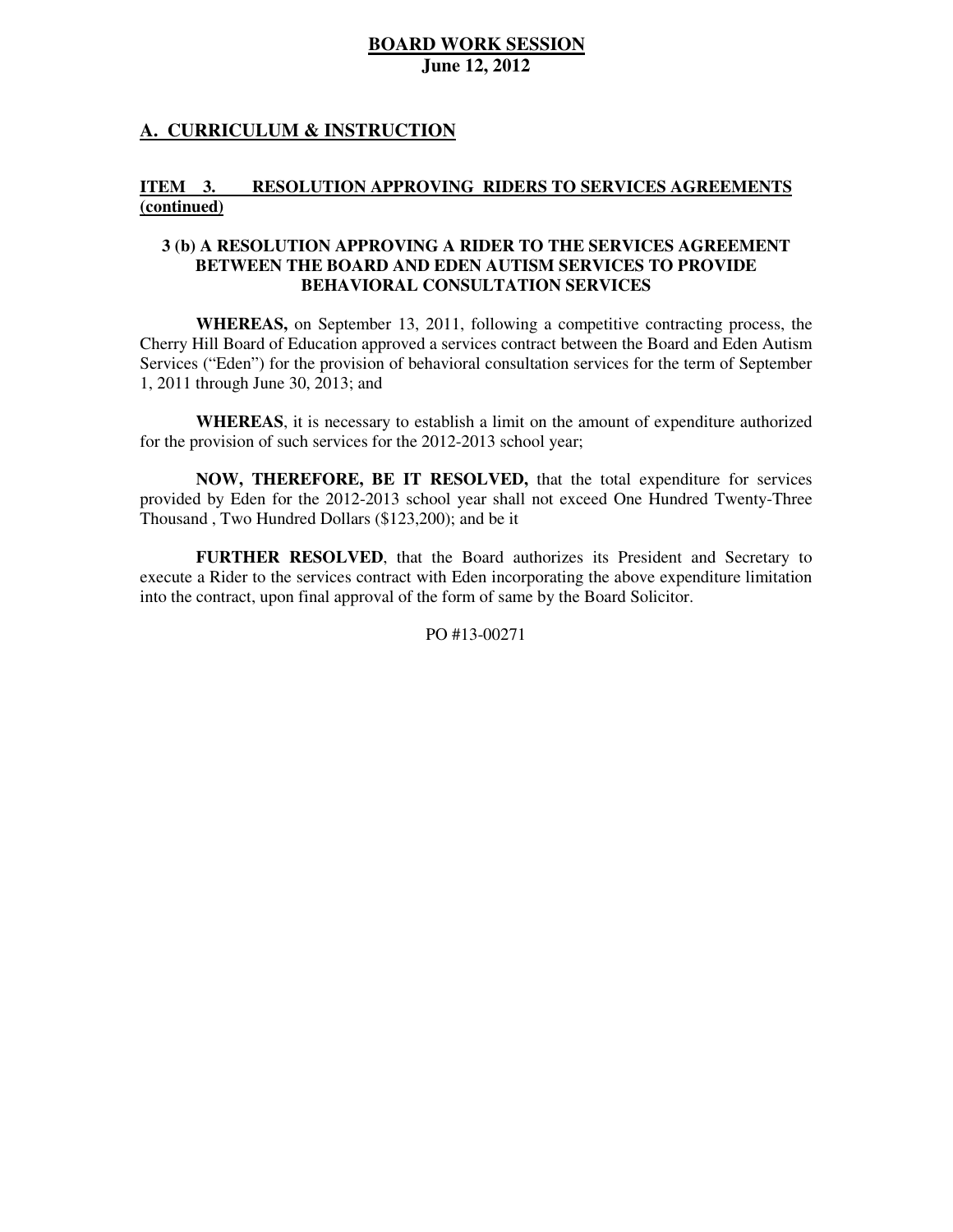# **A. CURRICULUM & INSTRUCTION**

#### **ITEM** 3. RESOLUTION APPROVING RIDERS TO SERVICES AGREEMENTS **(continued)**

### **3 (c) A RESOLUTION APPROVING A RIDER TO THE SERVICES AGREEMENT BETWEEN THE BOARD AND INTERACTIVE KIDS TO PROVIDE BEHAVIORAL CONSULTATION SERVICES**

 **WHEREAS,** on September 13, 2011, following a competitive contracting process, the Cherry Hill Board of Education approved a services contract between the Board and Interactive Kids for the provision of behavioral consultation and social skills consulting services and instruction for the term of September 1, 2011 through June 30, 2013; and

 **WHEREAS**, it is necessary to establish a limit on the amount of expenditure authorized for the provision of such services for the 2012-2013 school year;

 **NOW, THEREFORE, BE IT RESOLVED,** that the total expenditure for services provided by Interactive Kids for the 2012-2013 school year shall not exceed Three Hundred Four Thousand

 **FURTHER RESOLVED**, that the Board authorizes its President and Secretary to execute a Rider to the services contract with Interactive Kids incorporating the above expenditure limitation into the contract, upon final approval of the form of same by the Board Solicitor.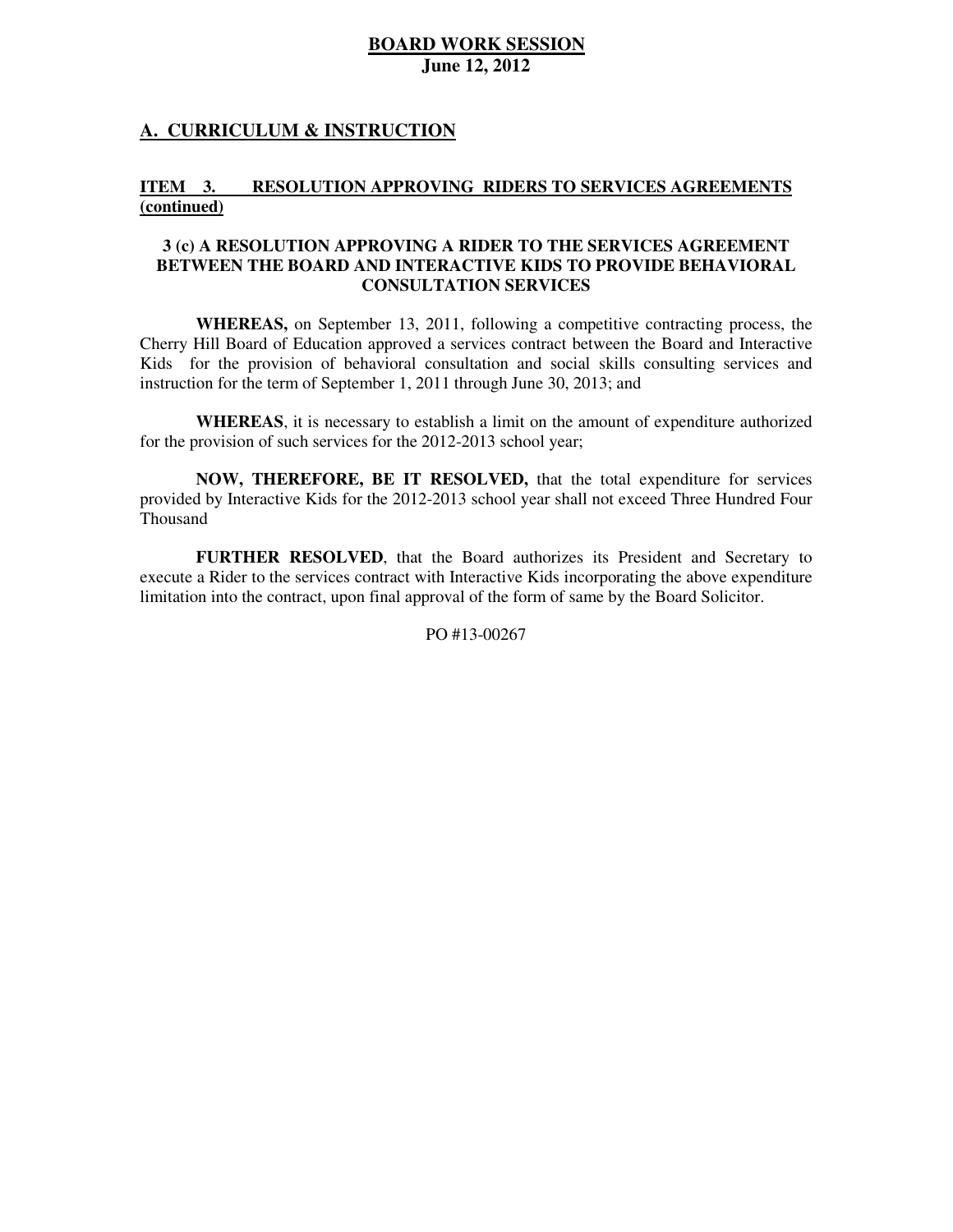### **A. CURRICULUM & INSTRUCTION**

#### **ITEM** 3. **RESOLUTION APPROVING RIDERS TO SERVICES AGREEMENTS (continued)**

### **3 (d) A RESOLUTION APPROVING A PROFESSIONAL SERVICES AGREEMENT BETWEEN THE BOARD AND INVO HEALTH CARE ASSOCIATES, INC. ("INVO") TO PROVIDE OCCUPATIONAL THERAPY AND SPEECH/LANGUAGE SERVICES**

 **WHEREAS,** on July 26, 2011, following a competitive contracting process, the Cherry Hill Board of Education awarded a contract to Invo Health Care Associates, Inc. for the 2011-12 school year based on such vendor's response to the Board's Request for Proposals for the provision of Occupational Therapy and Speech and Language related services to certain District pupils; and

 **WHEREAS,** the Board has determined based upon the recommendation of its Administration that the continuation of such services for the 2012-13 school year is in the best interest of the District and that the award of a contract hereunder will continue to provide the highest quality services at a fair and competitive price; and

 **WHEREAS**, the Board, pursuant to its authority under N.J.S.A. 18A:18A-5a(1), may negotiate and award a contract for professional services without the necessity of public advertising for bids and bidding therefor;

 **NOW, THEREFORE, BE IT RESOLVED,** that the Cherry Hill Board of Education approves a professional services contract between the Board and INVO in accordance with the terms of its proposal for the term of July 1, 2012 through June 30, 2013 for a total amount not to exceed One Million Thirty Thousand Dollars (\$1,030,000.00) for all Speech/Language services and Four Hundred Seventy-Five Thousand Dollars (\$475,000.00) for all Occupational Therapy services; and be it

 **FURTHER RESOLVED**, that the Board authorizes its President and Secretary to execute a professional services contract with INVO upon final approval of the form of contract by the Board Solicitor; and be it

 **FURTHER RESOLVED**, that a copy of this Resolution and the requisite summary of the contract award shall be published once in an official newspaper of record for the District in accordance with the requirements of *N.J.S.A.* 18A:18A-5a.(1).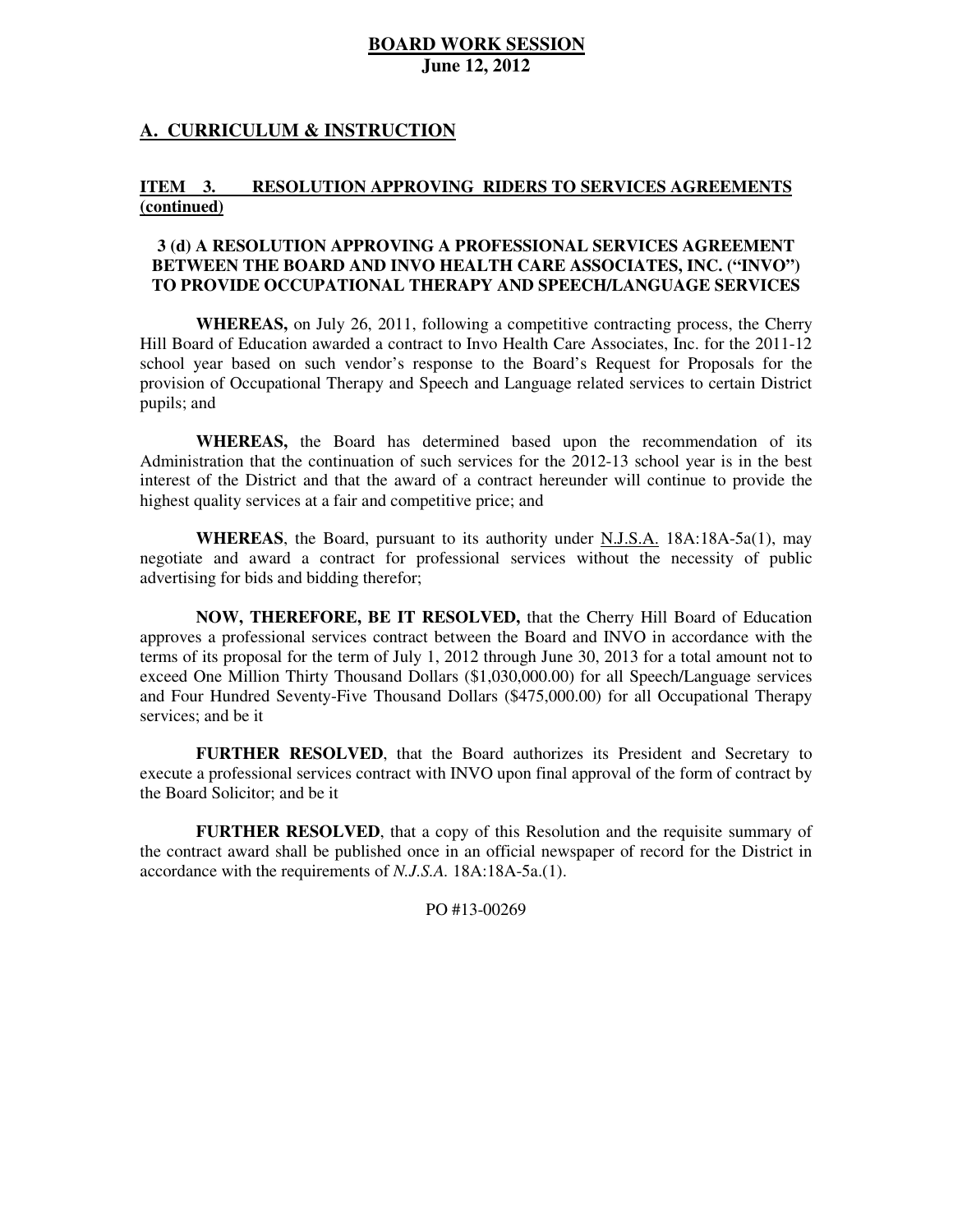### **A. CURRICULUM & INSTRUCTION**

#### **ITEM** 3. RESOLUTION APPROVING RIDERS TO SERVICES AGREEMENTS **(continued)**

### $3(e)$  **BETWEEN THE BOARD AND NEW BEHAVIORAL NETWORK, INC. TO PROVIDE BEHAVIORAL CONSULTATION SERVICES 3(e) A RESOLUTION APPROVING A RIDER TO THE SERVICES AGREEMENT**

 **WHEREAS,** on September 13, 2011, following a competitive contracting process, the Cherry Hill Board of Education approved a services contract between the Board and New Behavioral Network, Inc. for the provision of behavioral consultation services for the term of September 1, 2011 through June 30, 2013; and

 **WHEREAS**, it is necessary to establish a limit on the amount of expenditure authorized for the provision of such services for the 2012-2013 school year;

 **NOW, THEREFORE, BE IT RESOLVED,** that the total expenditure for services provided by New Behavioral Network, Inc. for the 2012-2013 school year shall not exceed Eighty-Four Thousand Three Hundred Dollars (\$84,300); and be it

 **FURTHER RESOLVED**, that the Board authorizes its President and Secretary to execute a Rider to the services contract with New Behavioral Network, Inc. incorporating the above expenditure limitation into the contract, upon final approval of the form of same by the Board Solicitor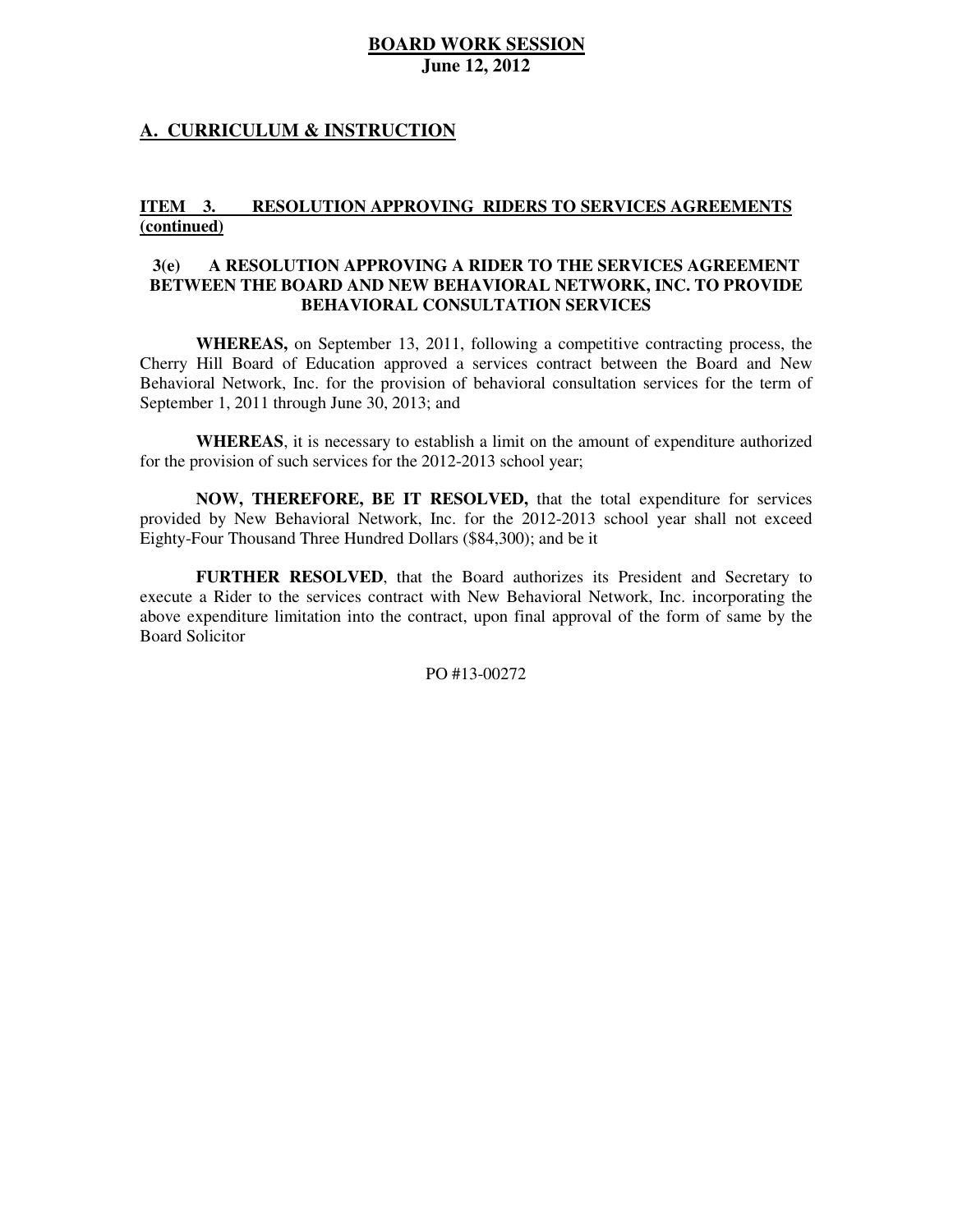### **A. CURRICULUM & INSTRUCTION**

#### **ITEM** 3. **RESOLUTION APPROVING RIDERS TO SERVICES AGREEMENTS (continued)**

### **3(f) A RESOLUTION APPROVING A PROFESSIONAL SERVICES AGREEMENT BETWEEN THE BOARD AND REHAB CONNECTION, P.C. TO PROVIDE OCCUPATIONAL AND PHYSICAL THERAPY SERVICES**

 **WHEREAS,** the Cherry Hill Board of Education awarded a contract to Rehab Connection, P.C. for the 2011-12 school year based on such vendor's response to the Board's Request for Proposals for the provision of Occupational Therapy and Physical Therapy related services to certain District pupils; and

 **WHEREAS,** the Board has determined based upon the recommendation of its Administration that the continuation of such services for the 2012-13 school year is in the best interest of the District and that the award of a contract hereunder will continue to provide the highest quality services at a fair and competitive price; and

 **WHEREAS**, the Board, pursuant to its authority under N.J.S.A. 18A:18A-5a(1), may negotiate and award a contract for professional services without the necessity of public advertising for bids and bidding therefor;

 **NOW, THEREFORE, BE IT RESOLVED,** that the Cherry Hill Board of Education approves a professional services contract between the Board and Rehab Connection, P.C. in accordance with the terms of its submitted proposal for the term of July 1, 2012 through June 30, 2013 for a total amount not to exceed One Hundred Sixty-Four Thousand Five Hundred Dollars (\$164,500.00) for all Occupational or Physical Therapy services provided; and be it

 **FURTHER RESOLVED**, that the Board authorizes its President and Secretary to execute the negotiated professional services contract with Rehab Connection upon final approval of the form of contract by the Board Solicitor; and be it

 **FURTHER RESOLVED**, that a copy of this Resolution and the requisite summary of the contract award shall be published once in an official newspaper of record for the District in accordance with the requirements of *N.J.S.A.* 18A:18A-5a.(1).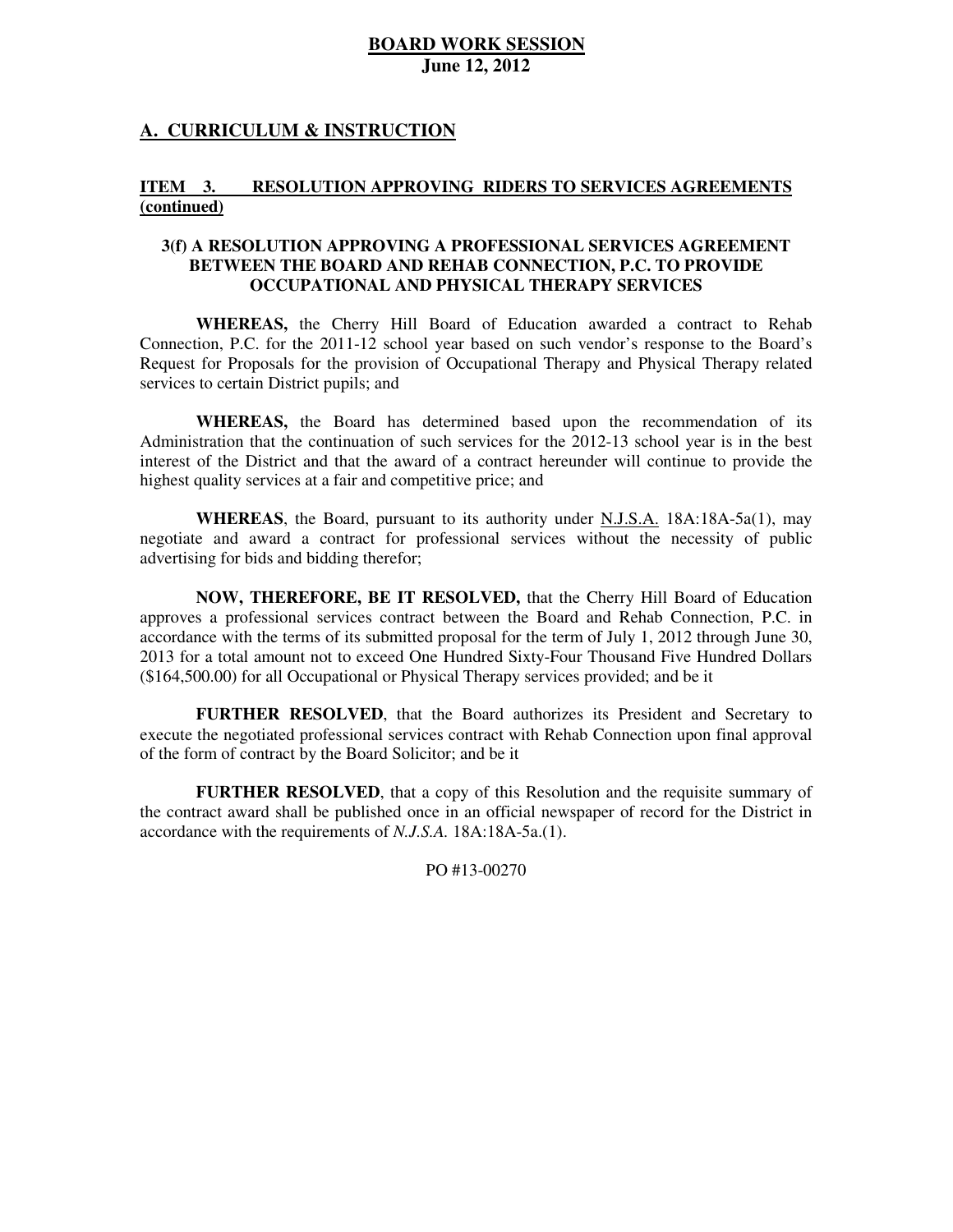### **A. CURRICULUM & INSTRUCTION**

 $\frac{1}{2}$ 

### **ITEM 4. APPROVAL OF NON PUBLIC SCHOOL TEXTBOOKS 2012-2013**

Subject Textbook Name Publisher

 It is recommended that the Board approve textbooks for the Non Public Schools for the 2012-2013 school year.

Resurrection Catholic

- ISBN#

| Harcourt Science Workbook (2002)                                        | <b>Harcourt Brace</b>   | 0-15-323713-3                          |
|-------------------------------------------------------------------------|-------------------------|----------------------------------------|
| Harcourt Science Workbook (2002)                                        | <b>Harcourt Brace</b>   | 0-153-23714-7                          |
| Harcourt Science Workbook (2002)                                        | <b>Harcourt Brace</b>   | 0-153-23715-5                          |
| Harcourt Science Workbook (2002)                                        | <b>Harcourt Brace</b>   | 0-153-23716-3                          |
| Horizon People and Community Activity Book                              | <b>Harcourt Brace</b>   | 0-15-340294-6                          |
| Horizon World History Activity Book (2005)                              | <b>Harcourt Brace</b>   | 0-15-338044-6                          |
| <b>Creating America Workbook</b>                                        | McDougall Littell       | $0-618-16521-5$                        |
| <b>Twist and Turns</b>                                                  | Harcourt                | 978-0-15-343175-3                      |
| <b>Breaking News</b>                                                    | Harcourt                | 978-0-15-343176-0                      |
| Practice Book                                                           | Harcourt                | 978-0-153-49872-5                      |
| Practice Book                                                           | Harcourt                | 978-0-153-49874-9                      |
| Practice Book                                                           | Harcourt                | 978-0-15-349876-3                      |
| Practice Book                                                           | Harcourt                | 978-0-15-349878-7                      |
| Practice Book                                                           | Harcourt                | 978-0-15-349879-4                      |
| <b>Practice Book Collection</b>                                         | Harcourt                | 978-0-15-359297-3                      |
| <b>Phonics Practice Book</b>                                            | Harcourt                | 978-0-15-35878-2                       |
| Rde The Edge                                                            | Harcourt                | 978-0-153-43178-4                      |
| <b>Winning Catch</b>                                                    | Harcourt                | 978-0-15-343177-7                      |
| Shooting Star Intervention Book                                         | Harcourt                | 978-0-15-367052-7                      |
| <b>Balancing Act Intervention Book</b>                                  | Harcourt                | 978-0-15-354536-8                      |
| Climbing Higher Inervention Book                                        | Harcourt                | 978-0-15-354537-5                      |
| Turn It Up Intervention Book                                            | Harcourt                | 978-0-15-35453-2                       |
| <b>Catch A Wave Intervention Book</b><br>MATH CONNECTS COURSE 1 STUDENT | Harcourt<br>McGraw Hill | 978-0-15-354539-9<br>978-0-07-895129-9 |
|                                                                         |                         |                                        |

MATH CONNECTS C1 STUDY NOTEBOOK McGraw Hill 978-0-07-895122-0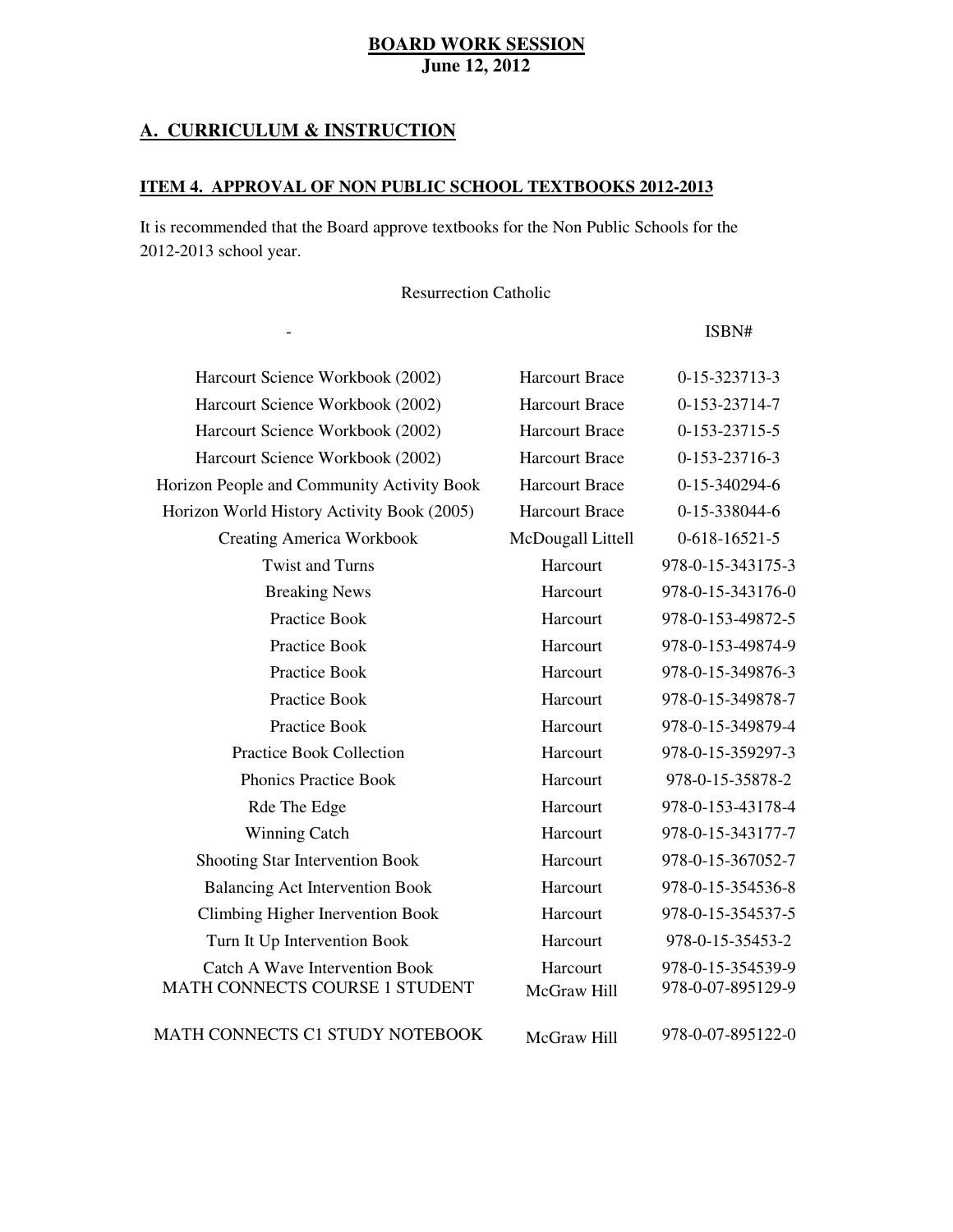### **A. CURRICULUM & INSTRUCTION**

 $\omega$ 

### **ITEM 4. APPROVAL OF NON PUBLIC SCHOOL TEXTBOOKS 2012-2013-continued**

Resurrection Catholic - continued

Subject Textbook Name Publisher

- ISBN#

| <b>MATH CONNECTS COURSE 1 HOMEWORK</b>                            | McGraw Hill | 978-0-07-895136-7 |
|-------------------------------------------------------------------|-------------|-------------------|
| <b>MATH TRIUMPHS GRADE 6 BOOK 1</b>                               | McGraw Hill | 978-0-07-888207-4 |
| <b>MATH TRIUMPHS GRADE 6 BOOK 2</b>                               | McGraw Hill | 978-0-07-888208-1 |
| <b>MATH TRIUMPHS GRADE 6 BOOK 3</b>                               | McGraw Hill | 978-0-07-888209-8 |
| <b>MATH CONNECTS COURSE 2 STUDENT</b>                             | McGraw Hill | 978-0-07-895130-5 |
| <b>MATH CONNECTS COURSE 2 HOMEWORK</b>                            | McGraw Hill | 978-0-07-895137-4 |
| <b>MATH CONNECTS C2 STUDY NOTEBOOK</b>                            | McGraw Hill | 978-0-07-895124-4 |
| <b>MATH TRIUMPHS GRADE 7 BOOK 1</b>                               | McGraw Hill | 978-0-07-888210-4 |
| <b>MATH TRIUMPHS GRADE 7 BOOK 2</b>                               | McGraw Hill | 978-0-07-888211-1 |
| <b>MATH TRIUMPHS GRADE 7 BOOK 3</b>                               | McGraw Hill | 978-0-07-888212-8 |
| <b>MATH CONNECTS COURSE 3 STUDENT</b>                             | McGraw Hill | 978-0-07-895139-8 |
| MATH CONNECTS C3 STUDY NOTEBOOK                                   | McGraw Hill | 978-0-07-895126-8 |
| MATH CONNECTS COURSE 3 HOMEWORK                                   | McGraw Hill | 978-0-07-895138-1 |
| <b>MATH TRIUMPHS GRADE 8 BOOK 1</b><br>STUDENT STUDY GUIDE        | McGraw Hill | 978-0-07-888213-5 |
| <b>MATH TRIUMPHS GRADE 8 BOOK 2</b><br><b>STUDENT STUDY GUIDE</b> | McGraw Hill | 978-0-07-888214-2 |
| <b>MATH TRIUMPHS GRADE 8 BOOK 3</b><br>STUDENT STUDY GUIDE        | McGraw Hill | 978-0-07-888215-9 |
| <b>GLENCOE PRE-ALGEBRA STUDENT</b><br><b>EDITION</b>              | McGraw Hill | 978-0-07-895773-4 |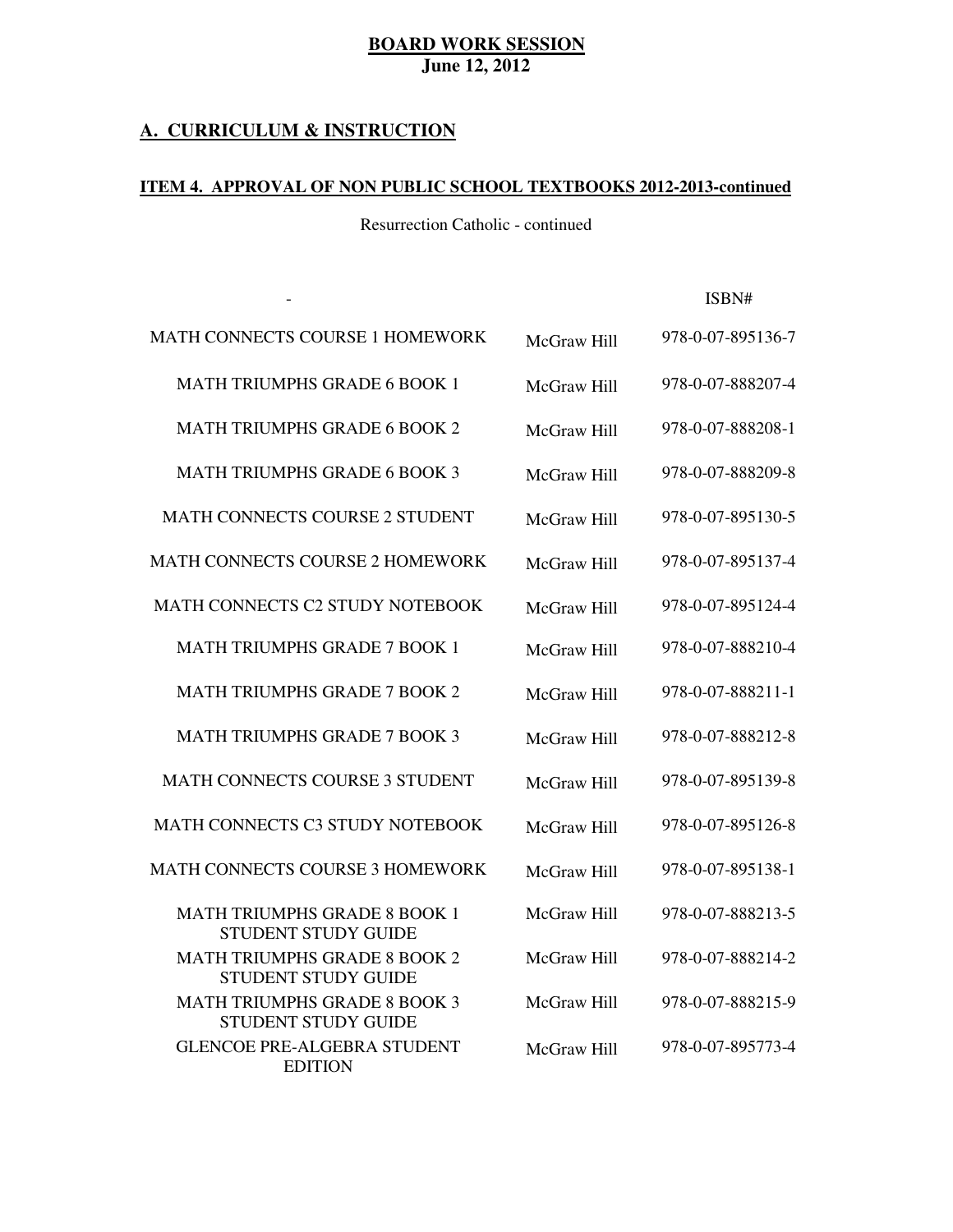### **A. CURRICULUM & INSTRUCTION**

 $\Box$ 

### **ITEM 4. APPROVAL OF NON PUBLIC SCHOOL TEXTBOOKS 2012-2013-continued**

Resurrection Catholic - continued

Subject Textbook Name Publisher

- ISBN#

| <b>GLENCOE PRE-ALGEBRA PRACTICE</b>          | McGraw Hill        | 978-0-07-890740-1 |
|----------------------------------------------|--------------------|-------------------|
| <b>GLENCOE ALGEBRA 1 CCSS STUDENT</b>        | McGraw Hill        | 978-0-07-895115-2 |
| <b>GLENCOE ALGEBRA 1 STUDY NOTEBOOK</b>      | McGraw Hill        | 978-0-07-660287-2 |
| <b>GLENCOE ALGEBRA 1 CCSS HOMEWORK</b>       | McGraw Hill        | 978-0-07-660291-9 |
| <b>MATH 2009 GR K NATIONAL</b>               | McGraw Hill        | 978-0-02-107399-3 |
| <b>MATH 2009 GR K NATIONAL PUPIL</b>         | McGraw Hill        | 978-0-02-105723-8 |
| MATH 2009 GR K NATIONAL PUPIL                | <b>McGraw Hill</b> | 978-0-02-105724-5 |
| MATH 2009 GR 1 NATIONAL STUDENT              | <b>McGraw Hill</b> | 978-0-02-108399-2 |
| MATH 2009 GR 1 HOMEWORK                      | <b>McGraw Hill</b> | 978-0-02-107295-8 |
| MATH 2009 GR 2 NATIONAL STUDENT              | <b>McGraw Hill</b> | 978-0-02-108401-2 |
| MATH 2009 GR 2 HOMEWORK                      | <b>McGraw Hill</b> | 978-0-02-107296-5 |
| MATH 2009 GR 3 NATIONAL PUPIL                | <b>McGraw Hill</b> | 978-0-02-105732-0 |
| MATH 2009 GR 3 HOMEWORK                      | <b>McGraw Hill</b> | 978-0-02-107297-2 |
| MATH 2009 GR 4 NATIONAL PUPIL                | <b>McGraw Hill</b> | 978-0-02-105733-7 |
| MATH 2009 GR 4 HOMEWORK                      | <b>McGraw Hill</b> | 978-0-02-107298-9 |
| MATH 2009 GR 5 NATIONAL PUPIL                | <b>McGraw Hill</b> | 978-0-02-106024-5 |
| MATH 2009 GR 5 HOMEWORK                      | <b>McGraw Hill</b> | 978-0-02-107299-6 |
| Math 2009 GR 1 National Impact Pupil Edition | <b>McGraw Hill</b> | 978-0-02-107023-7 |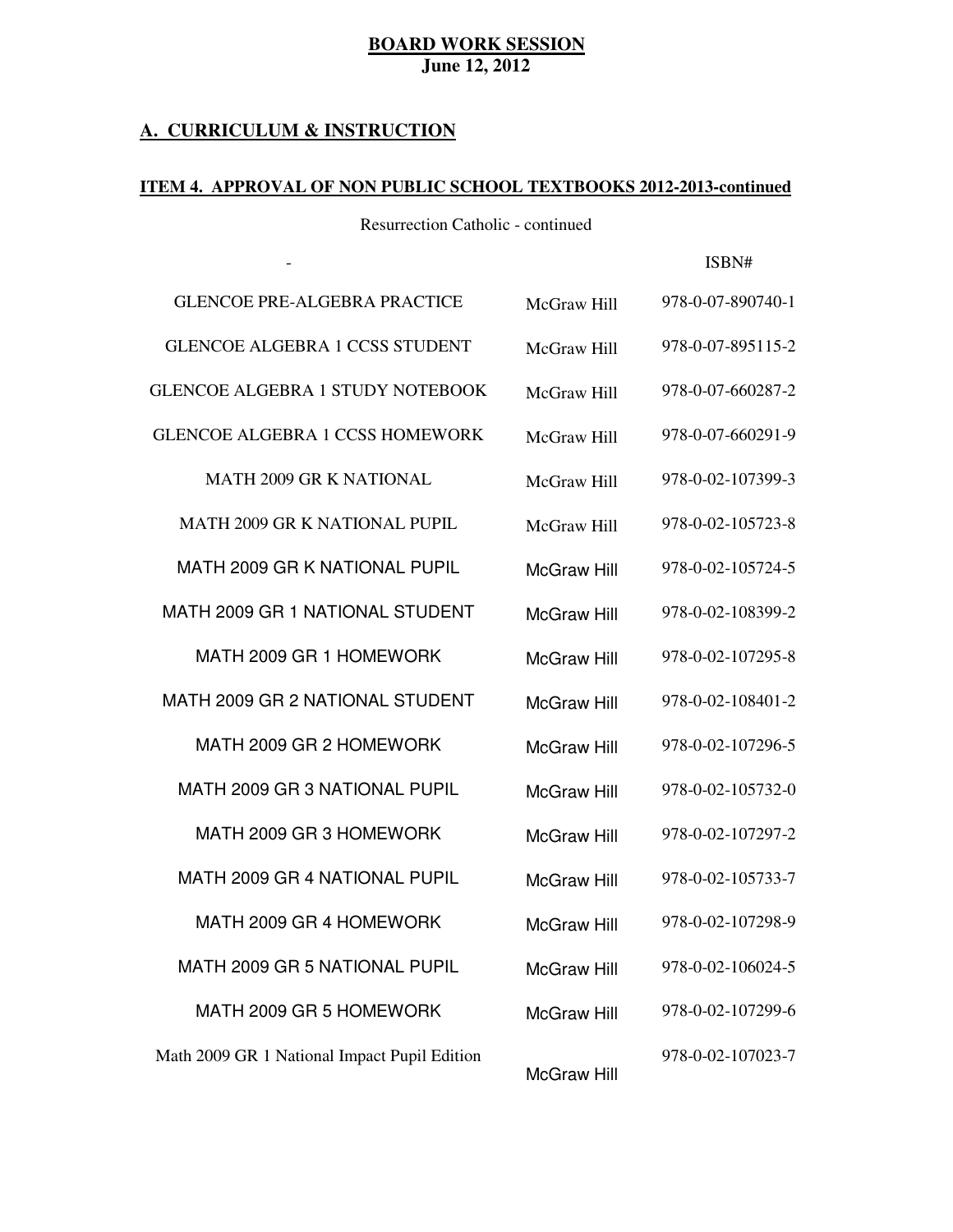### **A. CURRICULUM & INSTRUCTION**

 $\omega$ 

### **ITEM 4. APPROVAL OF NON PUBLIC SCHOOL TEXTBOOKS 2012-2013-continued**

Resurrection Catholic - continued

Subject Textbook Name Publisher

ISBN#

| Math 2009 GR 2 National Impact Pupil Edition                          |                                          | 978-0-02-107024-4                      |
|-----------------------------------------------------------------------|------------------------------------------|----------------------------------------|
| Math 2009 GR 3 National Impact Pupil Edition                          | <b>McGraw Hill</b>                       | 978-0-02-107025-1                      |
| Math 2009 GR 4 National Impact Pupil Edition                          | <b>McGraw Hill</b><br><b>McGraw Hill</b> | 978-0-02-107026-8                      |
| Math 2009 GR 5 National Impact Pupil Edition<br>Science A Closer Look | <b>McGraw Hill</b><br>McGraw Hill        | 978-0-02-107027-5<br>978-0-02-288011-8 |
| <b>Technology A Closer Look</b>                                       | <b>McGraw Hill</b>                       | 978-0-02-285950-3                      |
| Science A Closer Look - Lab Book                                      | <b>McGraw Hill</b>                       | 978-0-02-294041-9                      |
| Science A Closer Look - Text                                          | <b>McGraw Hill</b>                       | 978-0-02-288007-1                      |
| Science A Closer Look - Workbook                                      | <b>McGraw Hill</b>                       | 978-0-02-284058-7                      |
| Science A Closer Look - Text                                          | <b>McGraw Hill</b>                       | 978-0-02-288008-8                      |
| Science A Closer Look - Workbook                                      | <b>McGraw Hill</b>                       | 978-0-02-284059-4                      |
| Science A Closer Look - Text                                          | <b>McGraw Hill</b>                       | 978-0-02-288009-5                      |
| Science A Closer Look - Workbook                                      | <b>McGraw Hill</b>                       | 978-0-02-284061-7                      |
| Student Works On Line 1 year                                          | <b>McGraw Hill</b>                       | 978-0-02-102323-3                      |
| Student Works On Line 3 year                                          | <b>McGraw Hill</b>                       | 978-0-02-112288-2                      |
| Student Works On Line 1 year                                          | <b>McGraw Hill</b>                       |                                        |
| Student Works On Line 3 year                                          |                                          | 978-0-02-102322-6                      |
| Student Works On Line 1 year                                          | <b>McGraw Hill</b>                       | 978-0-02-112289-9                      |
| Student Works On Line 3 year                                          | <b>McGraw Hill</b>                       | 978-0-02-102321-9                      |
|                                                                       | <b>McGraw Hill</b>                       | 978-0-02-112290-5                      |
| Course 1 on line 1 year                                               |                                          |                                        |
| Course 1 on line 6 year                                               | <b>McGraw Hill</b>                       | 978-0-07-895934-9                      |
|                                                                       | <b>McGraw Hill</b>                       | 978-0-07-895931-8                      |
| Course 2 on line 1 year                                               | <b>McGraw Hill</b>                       | 978-0-07-895936-3                      |
| Course 2 on line 6 year                                               | <b>McGraw Hill</b>                       | 978-0-07-895932-5                      |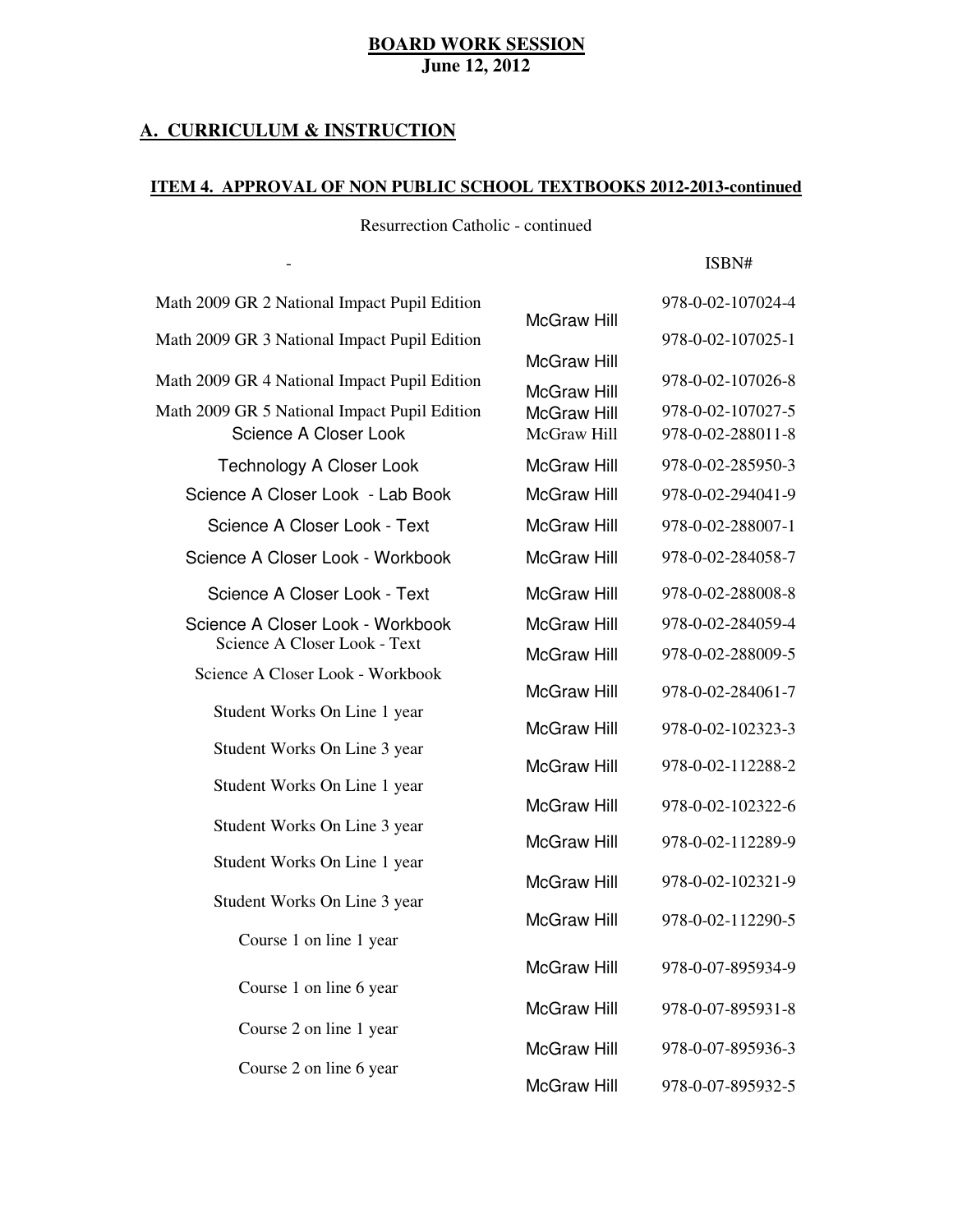### **A. CURRICULUM & INSTRUCTION**

 $\sim$ 

### **ITEM 4. APPROVAL OF NON PUBLIC SCHOOL TEXTBOOKS 2012-2013-continued**

Resurrection Catholic - continued

Subject Textbook Name Publisher

ISBN#

| Course 3 on line 1 year                       |                                   |                   |
|-----------------------------------------------|-----------------------------------|-------------------|
|                                               | <b>McGraw Hill</b>                | 978-0-07-895935-6 |
| Course 3 on line 6 year                       | <b>McGraw Hill</b>                | 978-0-07-895933-2 |
| Pre-Alg SE On Line 1 year                     | <b>McGraw Hill</b>                | 978-0-07-8959974  |
| Pre-Alg SE On Line 6 year                     | <b>McGraw Hill</b>                | 978-0-07-895998-1 |
| Algebra SE On Line 1 year                     | <b>McGraw Hill</b>                | 978-0-07-896028-4 |
| Algebra SE On Line 6 year                     |                                   |                   |
|                                               | <b>McGraw Hill</b>                | 978-0-07-896027-7 |
| Writing and Grammar Student Workbook          | <b>Pearson Prentice</b>           | 0-133616908       |
| Writing and Grammar Student Workbook          | <b>Pearson Prentice</b>           | 0-133616916       |
| Writing and Grammar Student Workbook          | <b>Pearson Prentice</b>           | 0-133616924       |
| Writing and Grammar Student Ed. Bundle        | <b>Pearson Prentice</b>           | 0-133704538       |
| Writing and Grammar Student Ed. Bundle        | Pearson Prentice                  | 0-133704556       |
| Writing and Grammar Student Ed Bundle         | Pearson Prentice<br>Pearson/Scott | 0-133704564       |
| Workbook - NJ - 2004                          | Forbes                            | 0-328-05892-0     |
| Reader's Notebook: Adapted Version            | Pearson                           | 0-133666778       |
| Reader's Notebook: Adapted Version            | Pearson                           | 0-133666786       |
| Reader's Notebook: Adapted Version            | Pearson                           | 0-133666794       |
| PHLIT10 REAL CEN STDNT BNDL 6YR<br><b>SUB</b> | Pearson                           | 0-133168875       |
| <b>Reality Central Writing Journal</b>        | Pearson                           | 0-133675122       |
| PHLIT10 REAL CEN STDNT BNDL 6YR<br><b>SUB</b> | Pearson                           | 0-133168883       |
| <b>Reality Central Writing Journal</b>        | Pearson                           | 0-133675130       |
| PHLIT10 REAL CEN STDNT BNDL 6YR<br><b>SUB</b> | Pearson                           | 0-133168891       |
| <b>Reality Central Writing Journal</b>        | Pearson                           | 0-133675149       |
| Vocabulary for Success ©2011 Level A          | Sadlier                           | 978-0-8215-0806-5 |
|                                               |                                   |                   |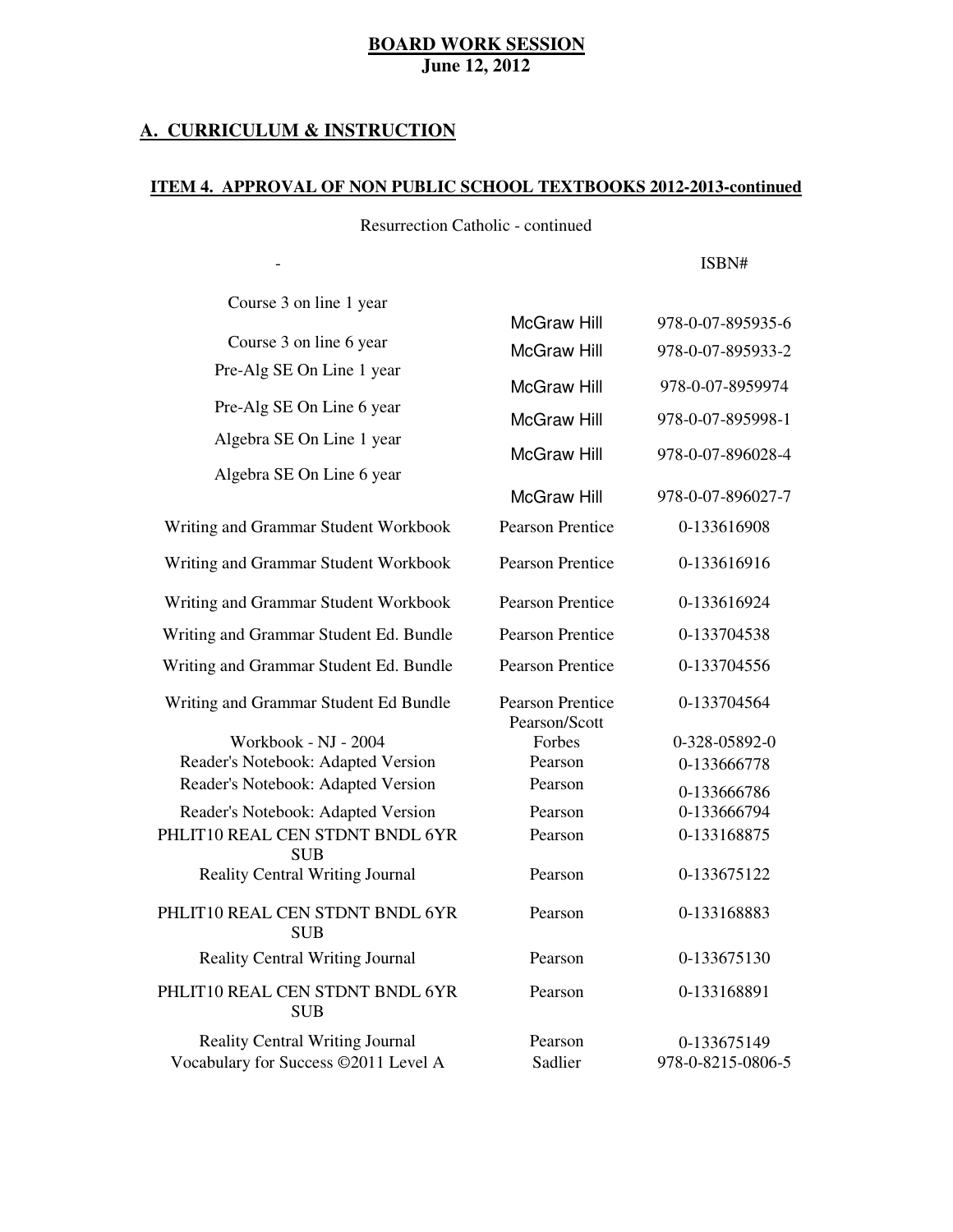### **A. CURRICULUM & INSTRUCTION**

### **ITEM 4. APPROVAL OF NON PUBLIC SCHOOL TEXTBOOKS 2012-2013-continued**

| Subject - Textbook Name                 | Publisher           | ISBN#             |
|-----------------------------------------|---------------------|-------------------|
| Vocabulary for Success ©2011<br>Level B | Sadlier             | 978-0-8215-0807-2 |
| Vocabulary for Success ©2011<br>Level C | Sadlier             | 978-0-8215-0808-9 |
| Vocab Workshop - green                  | Sadlier             | 978-0-8215-0363-8 |
| Grammar Workshop - green                | Sadlier             | 978-0-82158403-3  |
| Vocab Workshop - blue                   | Sadlier             | 978-0-8215-0365-2 |
| Grammar Workshop - blue                 | Sadlier             | 978-0-8215-8405-7 |
| Vocab Workshop - A                      | Sadlier             | 978-0-8215-7106-4 |
| Vocab Workshop - B                      | Sadlier             | 978-0-8215-7107-1 |
| Vocab Workshop - C                      | Sadlier             | 978-0-8215-7108-8 |
| Vocab Workshop - orange                 | Sadlier             | 0-8215-0364-2     |
| Grammar Workshop - orange               | Sadlier             | 0-8215-8404-0     |
| Target Spelling Level 5 (2002)          | <b>Steck Vaughn</b> | 0-739836137       |
| Target Spelling Level 4 (2002)          | <b>Steck Vaughn</b> | 0-729836129       |
| Target Spelling Level 3 (2002)          | <b>Steck Vaughn</b> | 0-739836110       |
| Target Spelling Level 2 (2002)          | <b>Steck Vaughn</b> | 0-739836102       |
| Target Spelling #108 (2004)             | <b>Steck Vaughn</b> | 0-73989188X       |
| Target Spelling #360 (2004)             | <b>Steck Vaughn</b> | 0-738791898       |
| Target Spelling #540 (2004)             | <b>Steck Vaughn</b> | 0-739891960       |
| Language Exercises Level B              | <b>Steck Vaughn</b> | 0-739891146       |
|                                         |                     |                   |
| Language Exercises Level C              | <b>Steck Vaughn</b> | 0-739891154       |
| Language Exercise Level D               | <b>Steck Vaughn</b> | 0-739891162       |

Resurrection Catholic – continued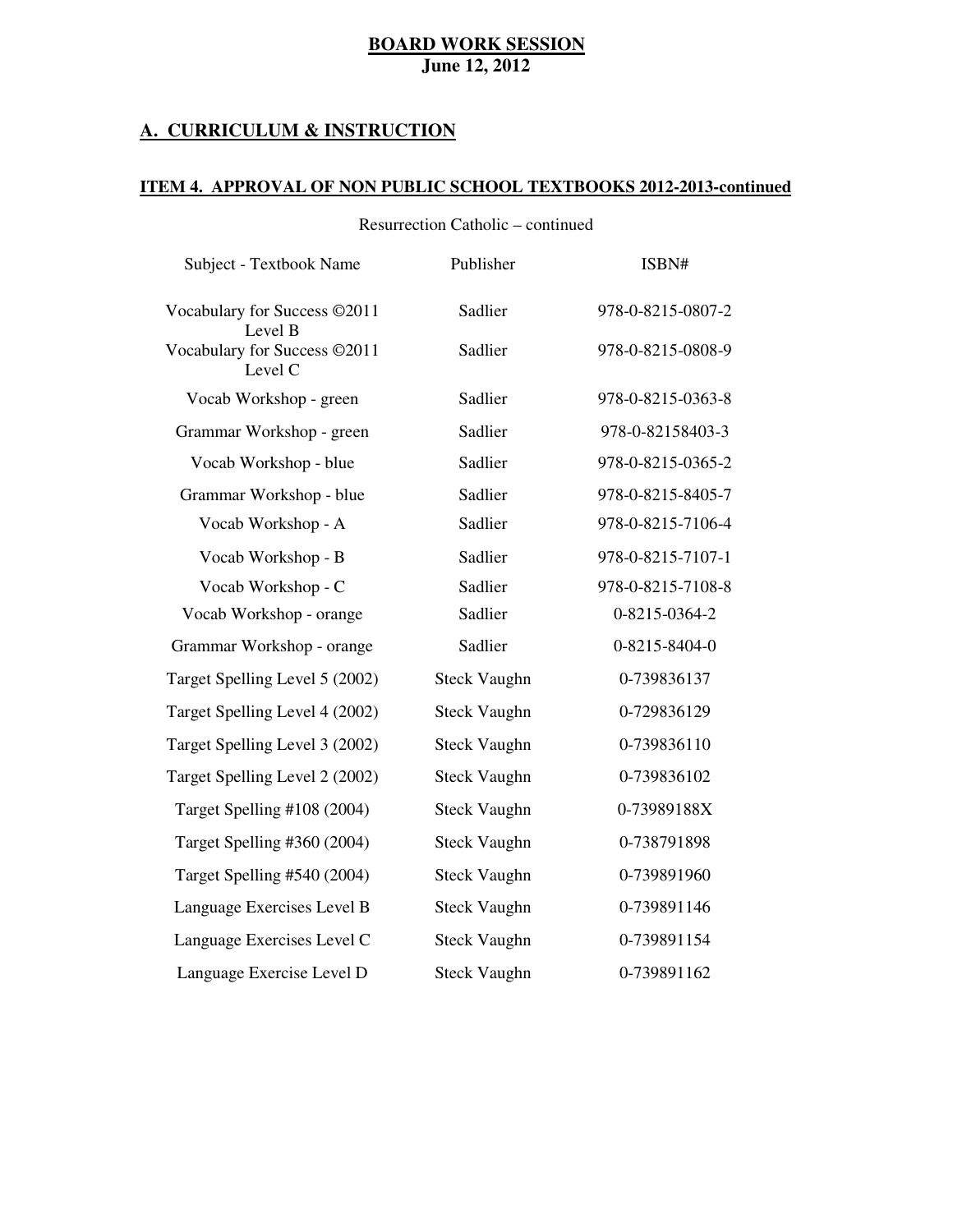### **A. CURRICULUM & INSTRUCTION**

### **ITEM 4. APPROVAL OF NON PUBLIC SCHOOL TEXTBOOKS 2012-2013-continued**

Politz

Subject - Textbook Name Publisher ISBN#

| <b>Smart Start</b>           | McMillan/McGraw Hill | 0-02-192105-9         |
|------------------------------|----------------------|-----------------------|
| Units 1-11                   | McMillan/McGraw Hill | 0-02-1937818          |
| Treasures 0                  | McMillan/McGraw Hill | 0-02-1936285          |
| <b>Treasures A</b>           | McMillan/McGraw Hill | 0-02-193613-7         |
| <b>Treasures B</b>           | McMillan/McGraw Hill | $0 - 02 - 193621 - 8$ |
| <b>Treasures Spelling</b>    | McMillan/McGraw Hill | 0-02-193926-8         |
| <b>Treasures Grammar</b>     | McMillan/McGraw Hill | 0-02-193899-7         |
| <b>Treasures Start Smart</b> | McMillan/McGraw Hill | 0-02-193909-8         |
| Treasures A                  | McMillan/McGraw Hill | 0-02-193614-5         |
| Treasures 0                  | McMillan/McGraw Hill | 0-02-193629-3         |
| <b>Treasures B</b>           | McMillan/McGraw Hill | 0-02-193622-6         |
| <b>Treasures Spelling</b>    | McMillan/McGraw Hill | $0 - 02 - 193635 - 8$ |
| <b>Treasures Grammar</b>     | McMillan/McGraw Hill | $0 - 02 - 193601 - 3$ |
| Treasures 0                  | McMillan/McGraw Hill | $0 - 02 - 193631 - 5$ |
| <b>Treasures A</b>           | McMillan/McGraw Hill | 0-02-193615-3         |
| <b>Treasures B</b>           | McMillan/McGraw Hill | 0-02-193623-4         |
| Treasures Grammar            | McMillan/McGraw Hill | $0 - 02 - 193602 - 1$ |
| <b>Treasures Spelling</b>    | McMillan/McGraw Hill | 0-02-193636-6         |
| <b>Treasures A</b>           | McMillan/McGraw Hill | 0-02-1936161          |
| Treasures 0                  | McMillan/McGraw Hill | 0-02-1936323          |
| <b>Treasures B</b>           | McMillan/McGraw Hill | 0-02-193624-2         |
| <b>Treasures Spelling</b>    | McMillan/McGraw Hill | 0-02-193637-4         |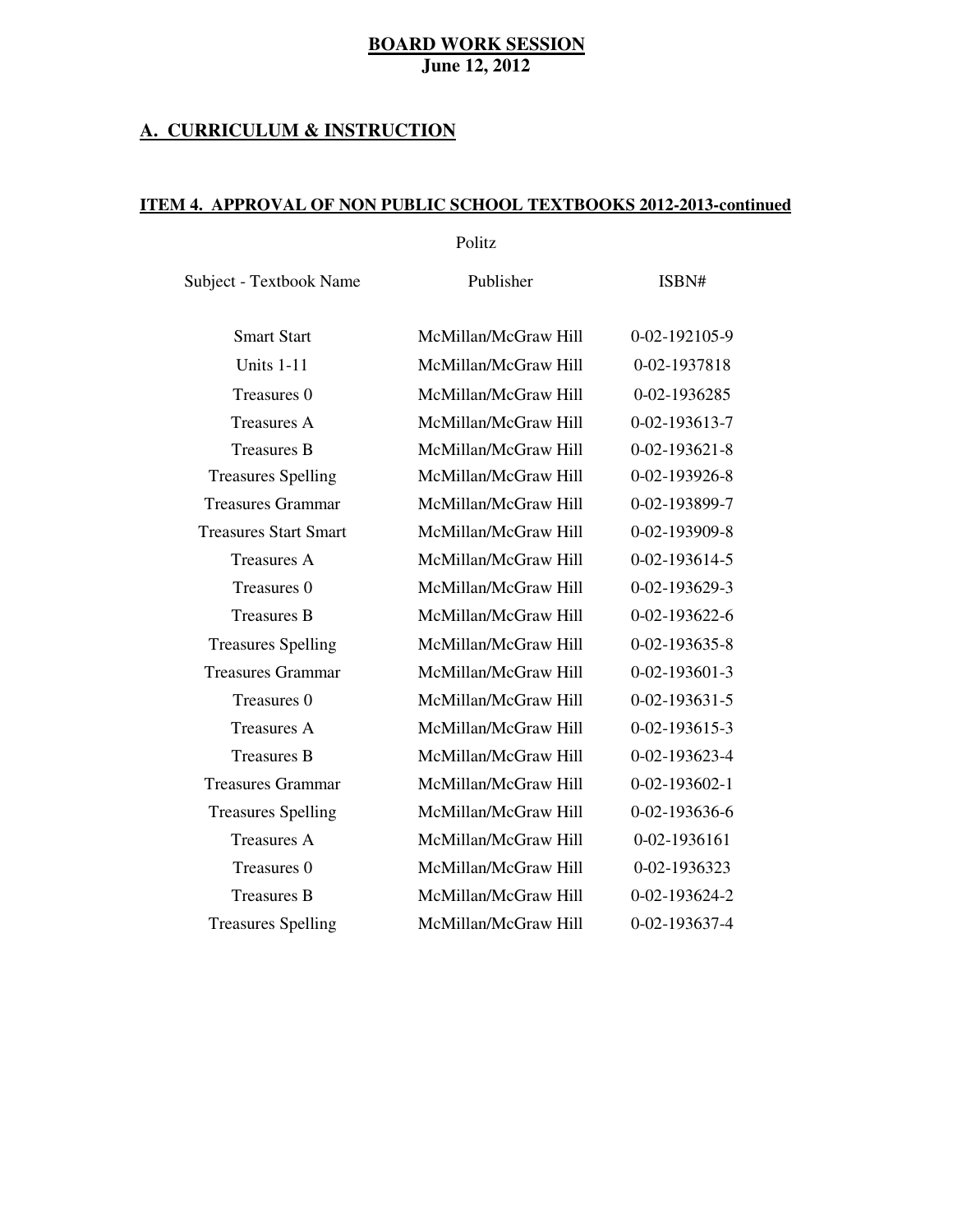### **A. CURRICULUM & INSTRUCTION**

### **ITEM 4. APPROVAL OF NON PUBLIC SCHOOL TEXTBOOKS 2012-2013-continued**

### Politz-continued

| Subject - Textbook Name  | Publisher               | ISBN#                 |  |
|--------------------------|-------------------------|-----------------------|--|
| <b>Treasures Grammar</b> | McMillan/McGraw Hill    | $0-02-193603-X$       |  |
| <b>Treasures A</b>       | McMillan/McGraw Hill    | $0-02-193617-X$       |  |
| <b>Treasures O</b>       | McMillan/McGraw Hill    | $0 - 02 - 193633 - 1$ |  |
| <b>Treasures B</b>       | McMillan/McGraw Hill    | $0 - 02 - 193625 - 0$ |  |
| Treasures Spelling       | McMillan/McGraw Hill    | 0-020193638-2         |  |
| <b>Treasures Grammar</b> | McMillan/McGraw Hill    | $0 - 02 - 193604 - 8$ |  |
| Grammar                  | Glencoe/McGraw Hill     | 0-07-820539-5         |  |
| Grammar                  | Glencoe/McGraw Hill     | 0-07-820540-9         |  |
| Grammar                  | Glencoe/McGraw Hill     | 0-07-820541-7         |  |
| Vocabulary               | Sadlier Oxford          | 978-0-8215-7106-4     |  |
| Vocabulary               | Sadlier Oxford          | 978-0-8215-7107-1     |  |
| Vocabulary               | Sadlier Oxford          | 978-0-8215-7108-8     |  |
| Math                     | Houghton Mifflin        | 978-061827717-9       |  |
| Math Vol. 1-4            | <b>Houghton Mifflin</b> | 978-061827718-6       |  |
| Math Vol. 1-3            | <b>Houghton Mifflin</b> | 978-061827719-3       |  |
| Pre-Algebra              | Glencoe                 | 0-02-825041-9         |  |
| Algebra                  | McDougal Littel         | 0-618-07869-X         |  |
| Handwriting              | Zaner Bloser            | 0-7367-1209-7         |  |
| Handwriting              | Zaner Bloser            | 0-7367-1210-0         |  |
| Handwriting              | Zaner Bloser            | 0-7367-1212-7         |  |
| Handwriting              | Zaner Bloser            | 0-7367-1213-5         |  |
| <b>Journal Book</b>      | Zaner Bloser            | 9780736725361         |  |
| <b>ABCJournal</b>        | Zaner Bloser            | 9780880859431         |  |
| America History of       | Prectice Hall           | 0-13-1307355          |  |
| our Nation               |                         |                       |  |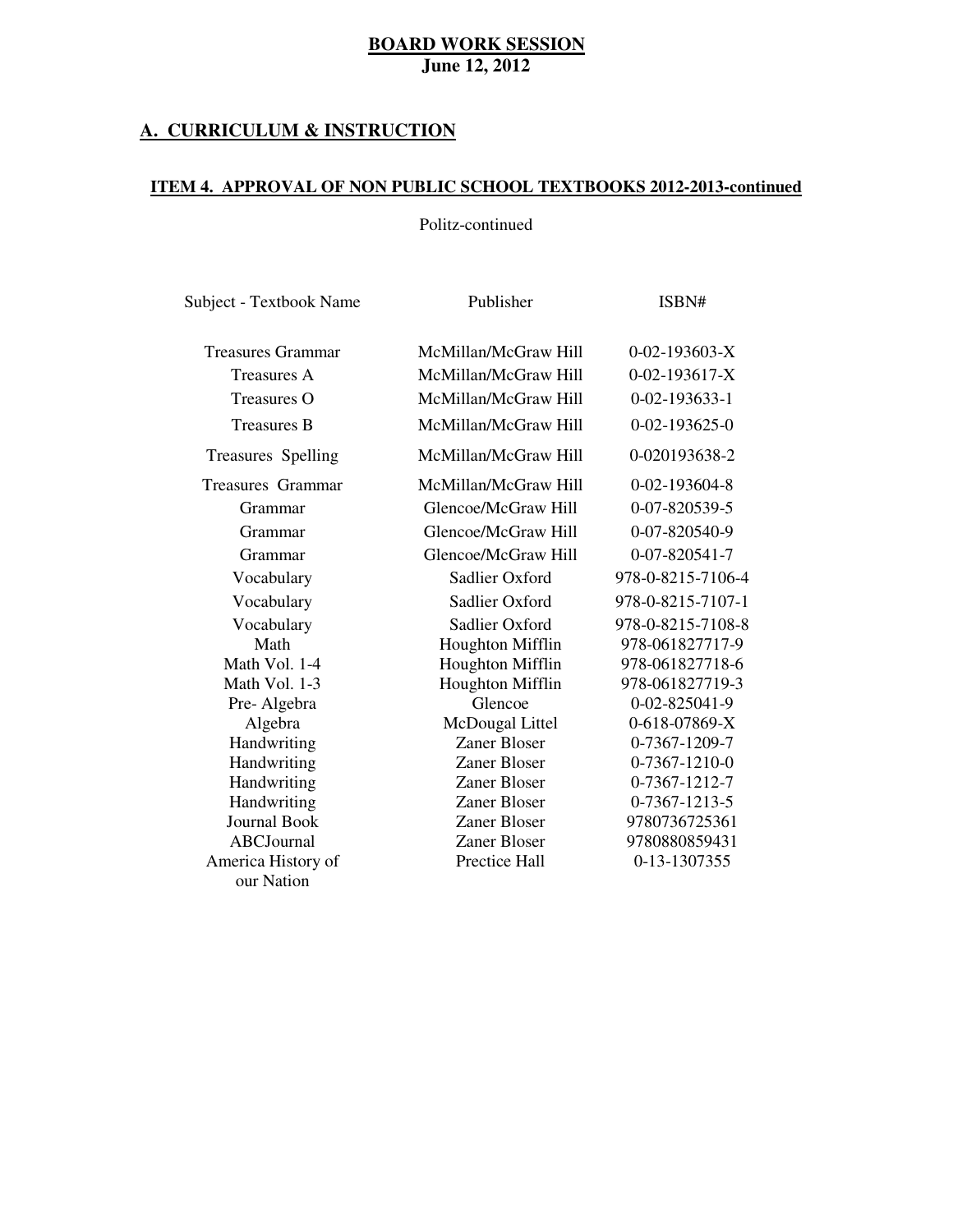### **A. CURRICULUM & INSTRUCTION**

Subject Textbook Name Publisher

 $\sim 10^{-11}$ 

### **ITEM 4. APPROVAL OF NON PUBLIC SCHOOL TEXTBOOKS 2012-2013-continued**

# Politz-continued

- ISBN#

| Bacteria to Plants                               | Prentice Hall          | 133651002         |
|--------------------------------------------------|------------------------|-------------------|
| Animals                                          | <b>Prentice Hall</b>   | 133651010         |
| Human Bio & Health                               | <b>Prentice Hall</b>   | 133651037         |
| Environmental                                    | Prentice Hall          | 133651045         |
| <b>Inside Earth</b>                              | Prentice Hall          | 133651053         |
| Astronomy                                        | <b>Prentice Hall</b>   | 13365110X         |
| Chem. Interactions                               | Prentice Hall          | 133651126         |
| Motion, Forces & Energy                          | <b>Prentice Hall</b>   | 130627550         |
| Motion, Forces & Energy                          | Pearson                | 133184323         |
| Chem.Bldg. Blocks                                | <b>Prentice Hall</b>   | 133651118         |
| Writing Workshop                                 | Sadlier Oxford         | 978-0-8215-8506-1 |
| Grammar for writing                              | Sadlier Oxford         | 978-0-8215-0216-7 |
| Writing Workshop                                 | Sadlier Oxford         | 978-0-8215-8507-8 |
| <b>Grammar</b> for Writing                       | Sadlier Oxford         | 978-0-8215-0217-4 |
| Writing Workshop                                 | Sadlier Oxford         | 978-0-8215-8508-5 |
| <b>Grammar</b> for Writing                       | Sadlier Oxford         | 978-0-8215-0218-1 |
| All Together Geography                           | MacMillan/ McGraw Hill | 9780021523962     |
| All Together History                             | MacMillan/ McGraw Hill | 9780021523979     |
| All Together Economics                           | MacMillan/ McGraw Hill | 9780021523986     |
| All Together Citizenship                         | MacMillan/ McGraw Hill | 9780021523993     |
| People and Places: Culture                       | MacMillan/ McGraw Hill | 9780021513451     |
| People and Places: History<br>People and Places: | MacMillan/ McGraw Hill | 9780021524013     |
| Economics<br>People and Places:                  | MacMillan/ McGraw Hill | 9780021524020     |
| Citizenship<br>People and Places:                | MacMillan/ McGraw Hill | 9780021524037     |
| Geography                                        | MacMillan/ McGraw Hill | 9780021524006     |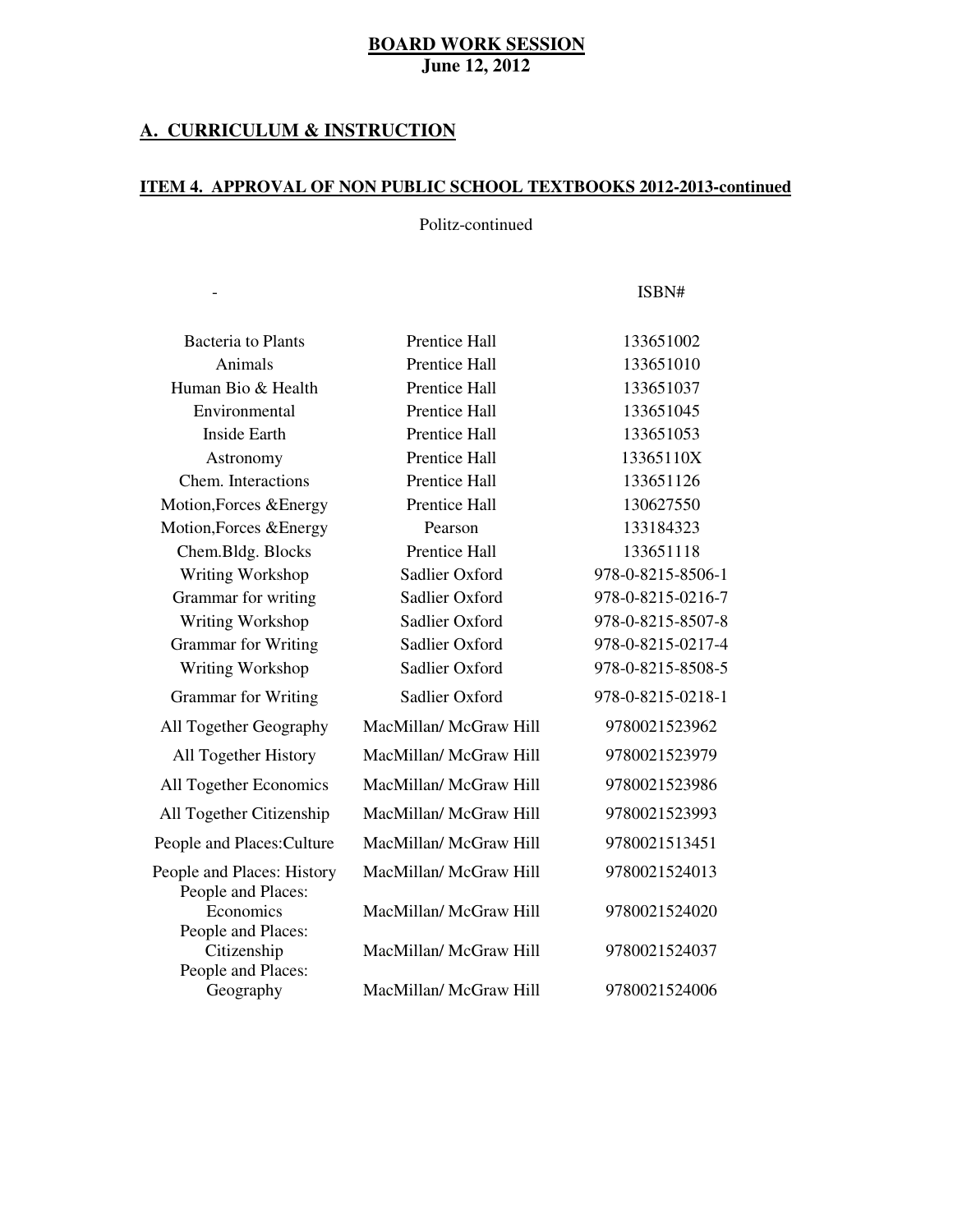### **A. CURRICULUM & INSTRUCTION**

Subject Textbook Name Publisher

 $\bar{\phantom{a}}$ 

### **ITEM 4. APPROVAL OF NON PUBLIC SCHOOL TEXTBOOKS 2012-2013-continued**

### Politz-continued

- ISBN#

| Communities<br>Our Country and its      | MacMillan/McGraw Hill   | 9780021513468     |
|-----------------------------------------|-------------------------|-------------------|
| Regions - Vol. I<br>Our Country and its | MacMillan/McGraw Hill   | 9780021513475     |
| Regions - Vol. 2                        | MacMillan/McGraw Hill   | 9780021524044     |
| The United States: Vol. I               | MacMillan/McGraw Hill   | 9780021513482     |
| The United States: Vol. 2               | MacMillan/McGraw Hill   | 9780021524051     |
| Practice workbook Math 6                | <b>Houghton Mifflin</b> | 978-0-618-69879-0 |
| Treasures 3.1                           | MacMillan/McGraw Hill   | 0-02-192008-7     |
| Treasures 3.2                           | MacMillan/McGraw Hill   | 0-02-192009-5     |
| <b>Math Practice Book</b>               | <b>Houghton Mifflin</b> | 978-0-618-69879-0 |
| Math homework                           | <b>Houghton Mifflin</b> | 9780618438044     |
| <b>Math Homework Book</b>               | <b>Houghton Mifflin</b> | 0618277196        |
| Math Homework                           | <b>Houghton Mifflin</b> | 9780618438013     |
| Math Homework                           | <b>Houghton Mifflin</b> | 9780618438020     |
| Math Homework                           | <b>Houghton Mifflin</b> | 9780618438037     |
| Writing a Research paper                | Sadlier Oxford          | 9780821581803     |
| <b>Writing Journal</b>                  | Zaner Bloser            | 9780880856652     |

Delaware Valley Torah Institute

- ISBN#

Biology BSCS Blue "A Molecular Approach" McGraw Hill 9780078664274

Subject Textbook Name Publisher

 $\mathbb{L}$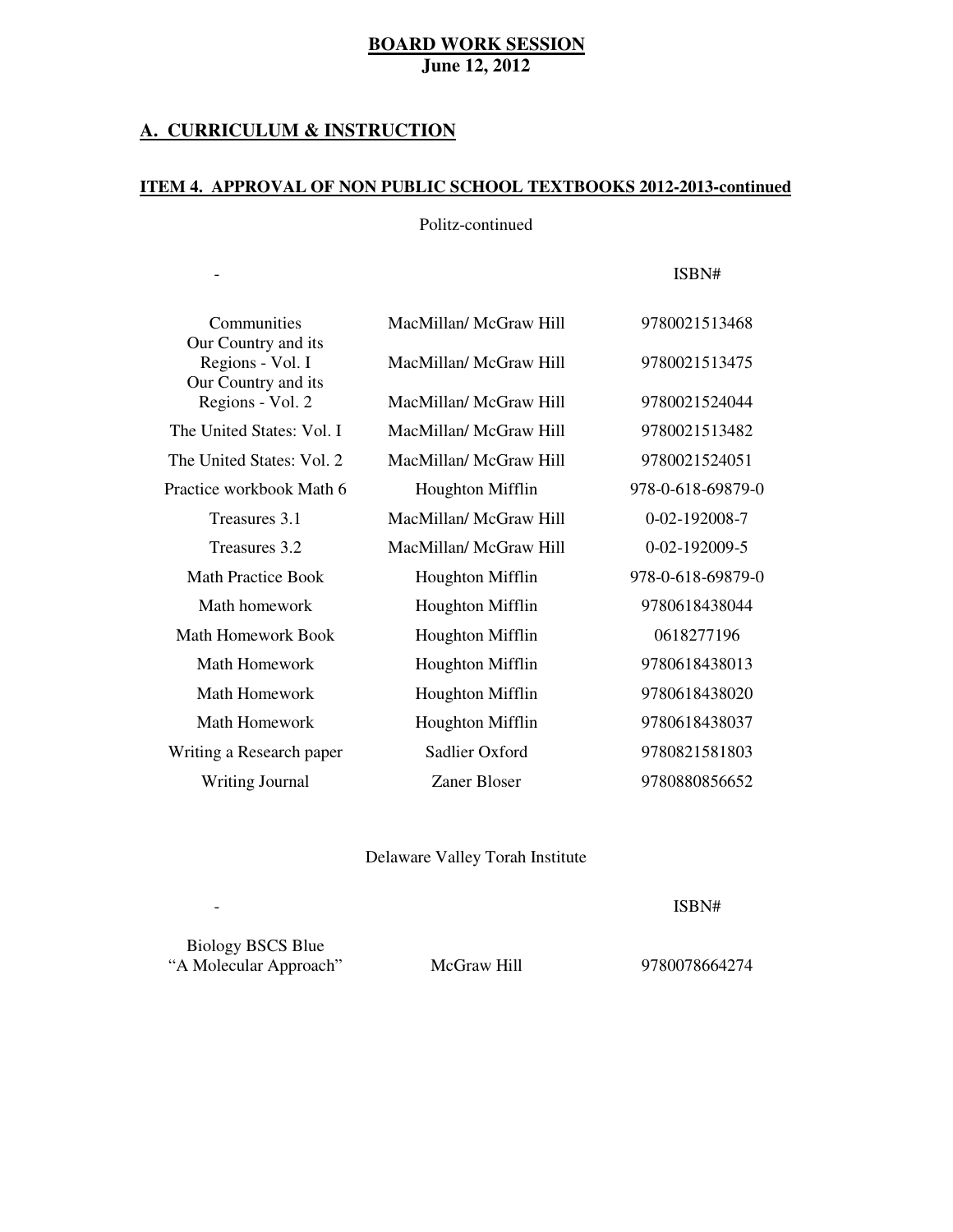# **A. CURRICULUM & INSTRUCTION**

#### **ITEM 5. APPROVAL OF SUBMISSION OF PERKINS GRANT**

 It is recommended that the Board approve the submission of the Perkins Grant for FY13 in the amount of \$77,959.

### **ITEM 6. APPROVAL OF OUT OF DISTRICT TUITION CONTRACTS**

 It is requested that the following out of district tuition contracts be submitted to the Board of Education for approval for the 2011-2012 school year during the June 2012 cycle. There are two submissions; one is a new student placement and one has added services to the original contract.

| <b>OUT OF DISTRICT TUITIONS (JUNE 2012)</b> |         |                        |                |            |             |            |                           |              |               |
|---------------------------------------------|---------|------------------------|----------------|------------|-------------|------------|---------------------------|--------------|---------------|
| <b>VENDOR</b>                               | ID      | <b>TERM</b>            | <b>TUITION</b> | <b>RES</b> | <b>AIDE</b> | <b>ESY</b> | <b>ESY</b><br><b>AIDE</b> | <b>EXTRA</b> | <b>AMOUNT</b> |
| Larc School                                 | 3012956 | 5/14/12-6/2012         | \$5,418        |            |             |            |                           |              | \$5,418       |
| New placement                               |         |                        |                |            |             |            |                           |              |               |
| Durand<br>Academy                           | 2021639 | $10/11/11$ -<br>6/2012 |                |            |             |            |                           | \$1,800      | \$1,800       |

 *Originally approved for \$79,095 BOE 11/11- Added services as required in IEP. Services started 5/21/12*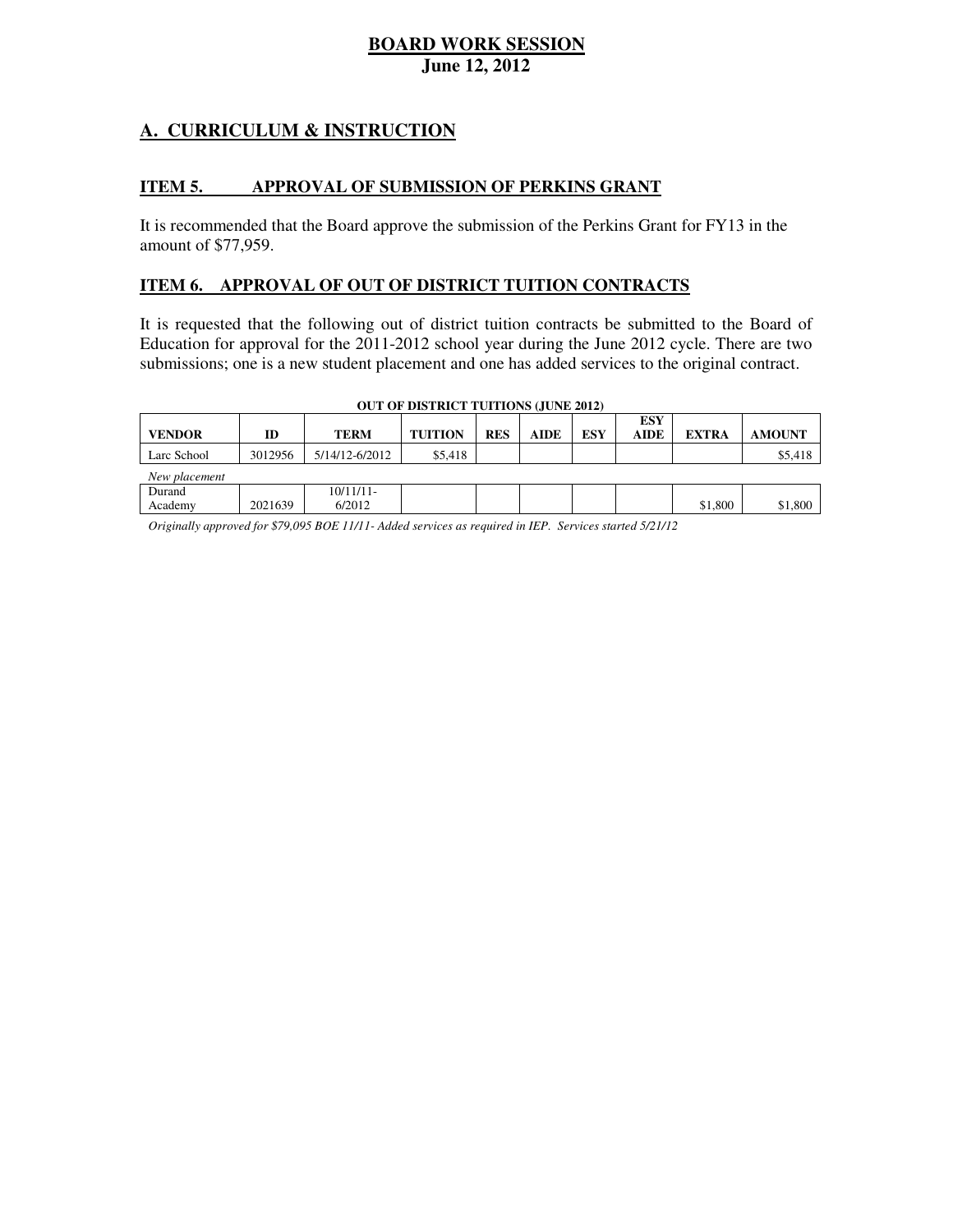#### **B. BUSINESS AND FACILITIES**

- 1. Financial Reports
- 2. Resolutions
- 3. Resolution for the Award of Bids
- 4. Resolution for the Award of Change Orders
- 5. Resolution for the Award of Contract Renewals
- 6. Transfer of Current Year Surplus to Reserve
- 7. Acceptance of Donations

### *The Superintendent recommends the following:*

#### **ITEM 1. FINANCIAL REPORTS**

- a) BOARD SECRETARY'S CERTIFICATION AND TREASURER'S REPORT FOR APRIL 2012
- $b)$ LINE ITEM TRANSFER REPORTS FOR THE MONTH OF APRIL 2012
- $\mathbf{c})$ FOOD SERVICE OPERATING STATEMENT FOR APRIL 2012
- d) DISBURSEMENT OF FUNDS
- e) APPROVAL OF BILL LIST

#### **ITEM 2. RESOLUTIONS**

- a) RESOLUTION AUTHORIZING CONTRACTS WITH APPROVED STATE CONTRACT VENDORS
- b) RESOLUTION AUTHORIZING THE USE OF AWARDED VENDORS THROUGH EDUCATIONAL DATA SERVICES
- c) SCHOOL BUS EMERGENCY EVACUATION DRILL REPORT
- d) RESOLUTION AUTHORIZING THE USE OF CONTRACTS WITH APPROVED PENNSYLVANIA EDUCATION PURCHASING PROGRAM FOR MICROCOMPUTERS (PEPPM) VENDORS
- e) RESOLUTION AUTHORIZING THE USE OF CONTRACTS WITH APPROVED MIDDLESEX REGIONAL EDUCATIONAL SERVICES COMMISSION (MRESC)
- f) ERATE 360 SOLUTIONS, LLC
- g) APPOINTMENT OF FOOD SERVICE MANAGEMENT **COMPANY**

#### **ITEM 3. RESOLUTION FOR THE AWARD OF BIDS**

- a) #JPAPR-061412 JANITORIAL PAPER PRODUCTS ( 6-14-12)
- #TMPHSb) #TMPHS- – TEMPORARY HELP / SERVICES (12)
- c) #BCLSD-060712 SUBDIVISION OF CLASSROOMS 51 AND 53 AT BECK MIDDLE SCHOOL (6-7-12)
- d) #EDHSE-060712 G-WING FOUNDATION DRAINAGE AT CHERRY HILL HIGH SCHOOL EAST (6-7-12)
- e) #FASHSE-060712 AUTOMATIC FIRE DETECTION AND ALARM SYSTEM REPLACEMENT AT CHERRY HILL HIGH SCHOOL EAST (6-7-12)
- f #EWRRMS-060712 EXTERIOR WALL RENOVATIONS AND RELATED WORK AT ROSA INTERNATIONAL MIDDLE SCHOOL (6-7-12)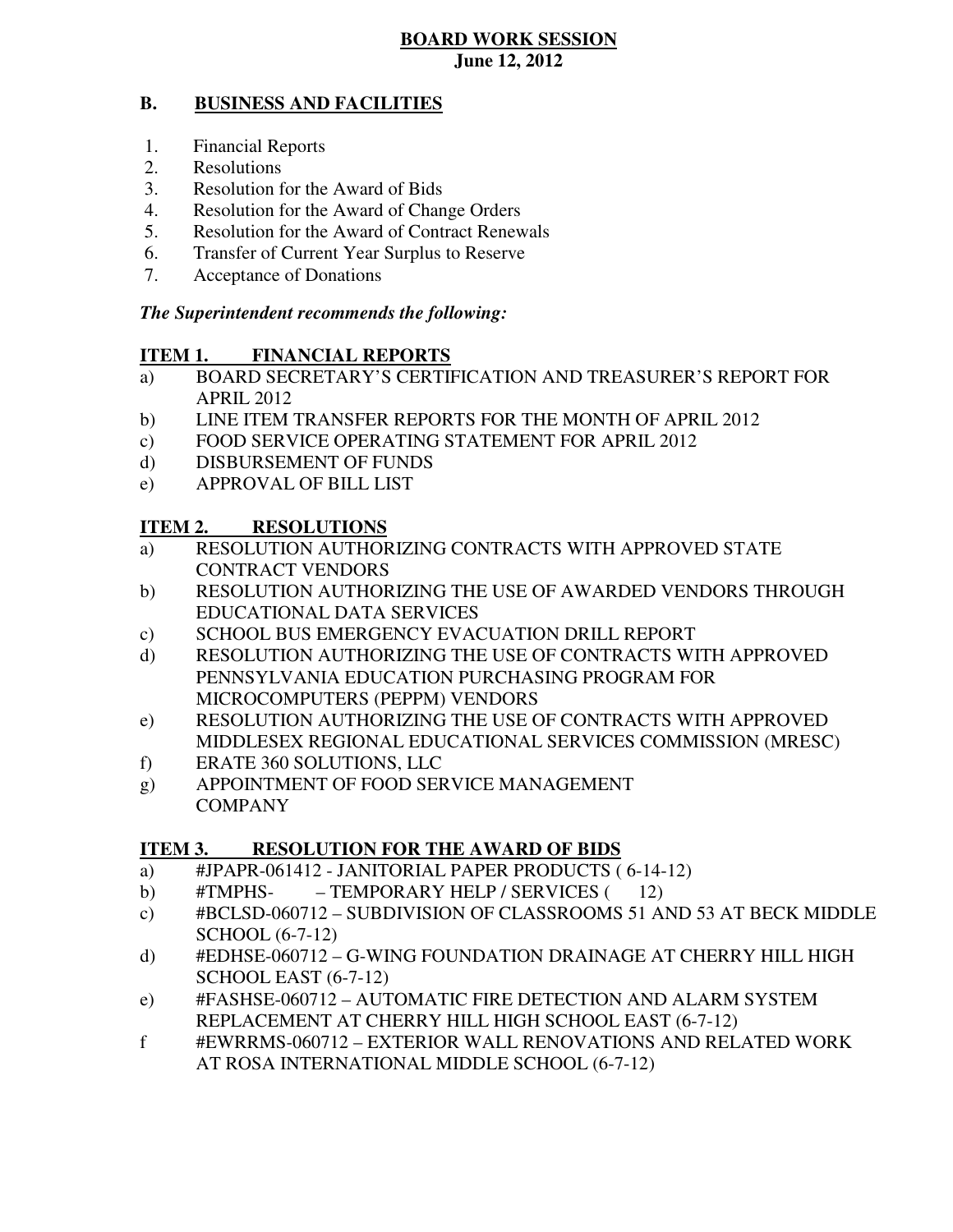#### **B. BUSINESS AND FACILITIES**

#### **ITEM 4. RESOLUTION FOR THE AWARD OF CHANGE ORDERS**

- a) #BMSCR-021511 ROOFTOP HVAC EQUIPMENT REPLACEMENT PHASE II CHILLER REPLACEMENT AND RELATED WORK – BECK MIDDLE SCHOOL  $(2-15-11)$
- $b)$  WING, ROOF REPLACEMENT AT HIGH SCHOOL WEST, D-,E-, AND F-WING BID #RRWRM-061611 – ROOF REPLACEMENT AT ROSA MIDDLE SCHOOL, A- $(6-21-11)$
- $\mathbf{c})$  WING, ROOF REPLACEMENT AT HIGH SCHOOL WEST, D-,E-, AND F-WING BID #RRWRM-061611 – ROOF REPLACEMENT AT ROSA MIDDLE SCHOOL, A- $(6-21-11)$

#### **ITEM 5. RESOLUTION FOR THE AWARD OF CONTRACT RENEWALS**

- a) BID #AARDW-080410 – ASBESTOS ABATEMENT AND REMOVAL  $(8-4-10)$
- b) MODIFICATIONS (11-15-11) BID #DMRMM-111511 - DOOR MAINTENANCE, REPAIRS AND MINOR
- $\mathbf{c})$  MODIFICATIONS (6-10-11) BID # WGRMM-061011 - WINDOW GLAZING, REPAIR AND MINOR
- d) MODIFICATIONS (6-8-11) BID #GCRMM-060811 – GENERAL CONSTRUCTION REPAIRS AND MINOR
- e) #ASMIR-081710 ALARM SYSTEM MONITORING, INSPECTION AND REPAIR  $(8-17-10)$
- $f$ ) f) BID #LANDS-121410 – LANDSCAPING – DISTRICT – WIDE (12-16-10)

#### **ITEM 6. TRANSFER OF CURRENT YEAR SURPLUS TO RESERVE**

#### **ITEM 7. ACCEPTANCE OF DONATIONS**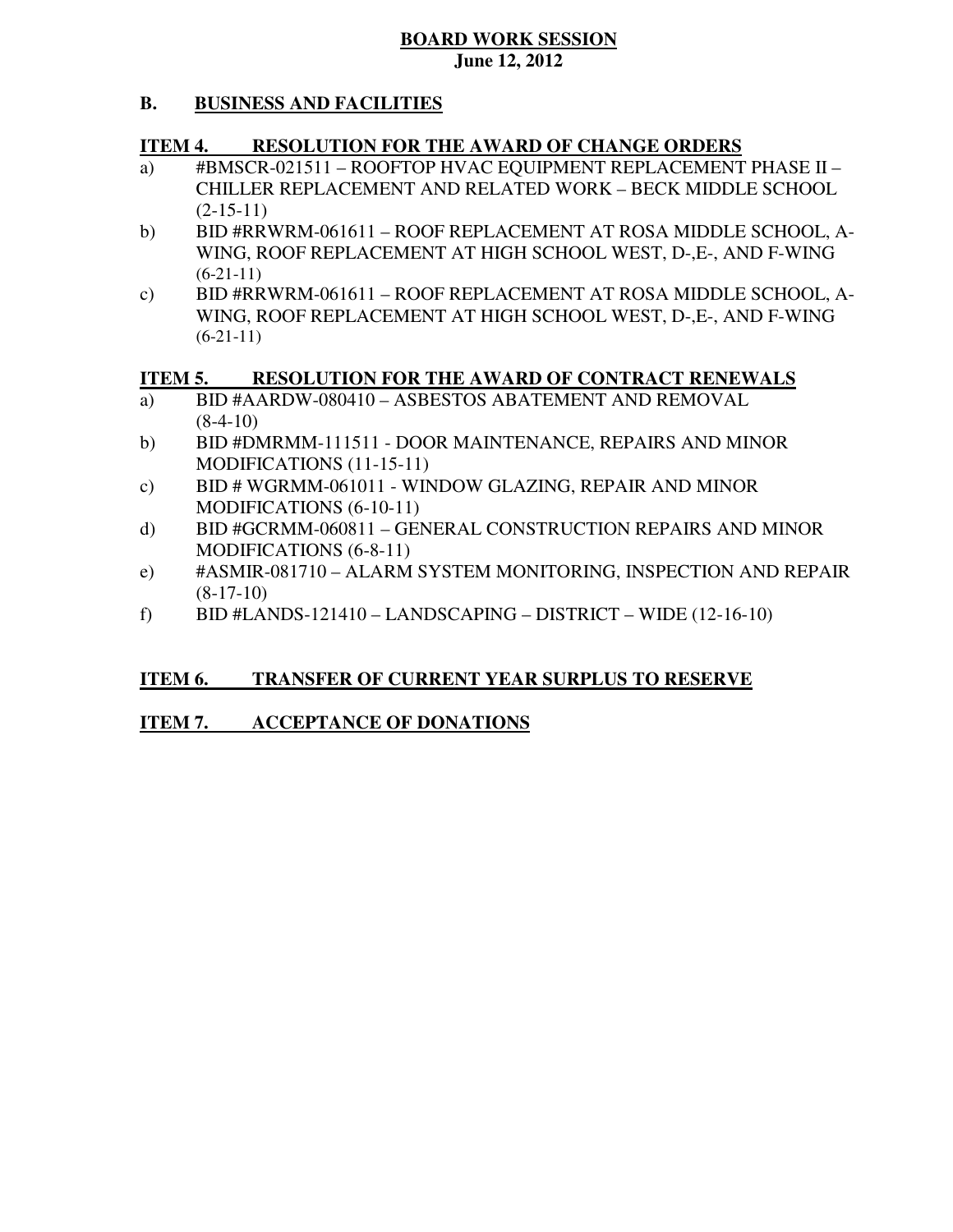#### **B. B. BUSINESS AND FACILITIES**

Long Range Plan Goals

- *"Provide a clean, healthy, safe, and secure physical environment for all students and staff."*
- *upgrading, and repairing all school district facilities."*  ● *"Consistently allocate the funds necessary for systematically maintaining,*

 *The Superintendent recommends the following:* 

#### **ITEM 1. FINANCIAL REPORTS**

# a) BOARD SECRETARY'S CERTIFICATION AND TREASURER'S REPORT FOR APRIL 2012

 Pursuant to N.J.A.C. 6A:23A-16.10 (c) 3, I certify that as of April 30, 2012 no budgetary line item account has obligations and payments (contractual orders) which in total exceed the amount appropriated by the Cherry Hill Board of Education pursuant to N.J.S.A. 18A:22-8.1 and N.J.S.A. 18A:22-8.2 and no budgetary line item account has been over-expended in violation of N.J.A.C. 6:23-2.12 (a) 1.

 Pursuant to N.J.A.C. 6A:23A-16.10 (c) 4, the Cherry Hill Board of Education certifies that as of April 30, 2012 and after review of the Secretary's Monthly Financial Report and the Treasurer's Monthly Financial Report and upon consultation with the appropriate district officials, to the best of the Boards' knowledge, no major account or fund has been over-expended in violation of N.J.A.C. 6A:23A-16.10 (a) 1 and that sufficient funds are available to meet the district's financial obligations for the remainder of the fiscal year.

### $b)$ LINE ITEM TRANSFER REPORTS FOR THE MONTH OF APRIL 2012

 It is recommended that the 2011/2012 Budget be revised by the transfer of funds between line items as listed on the monthly transfer report. (Systems 3000 transfer report).

#### $\mathbf{c})$ FOOD SERVICE OPERATING STATEMENT FOR APRIL 2012

 It is recommended that the Operating Statement for Cherry Hill Food Services for the months ending April, 2012 be accepted as submitted.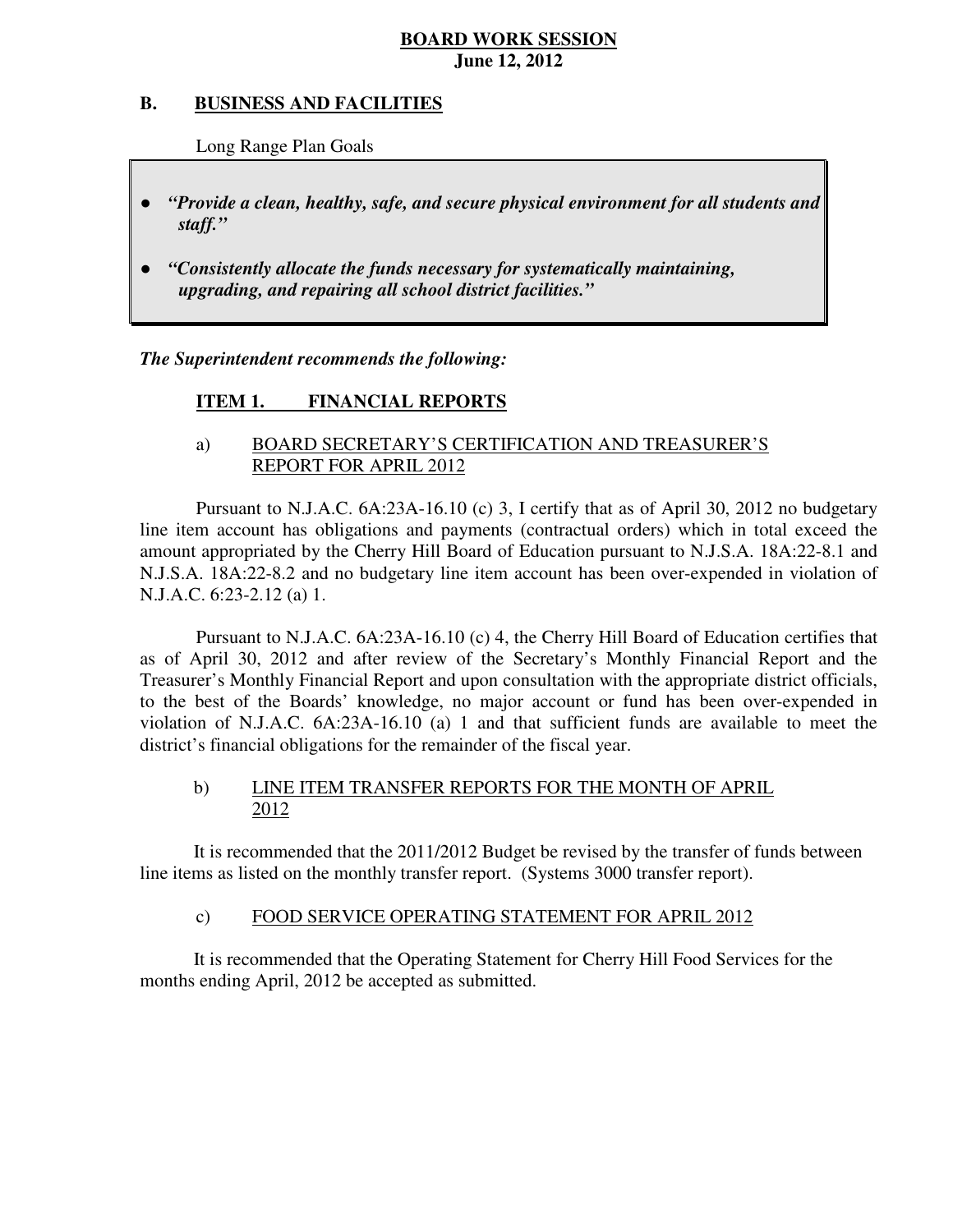#### **B. BUSINESS AND FACILITIES**

### **ITEM 1. FINANCIAL REPORTS**

### d) DISBURSEMENT OF FUNDS

| <b>FUND</b>        | <b>AMOUNT</b> | <b>REPORT DATED</b>   |
|--------------------|---------------|-----------------------|
| Payroll & FICA     | \$            | <b>Payroll Dates:</b> |
| Food Service       | \$            |                       |
| SACC               | \$            | thru                  |
| <b>Grand Total</b> | ¢             |                       |

### e) APPROVAL OF BILL LIST

 as submitted. It is recommended that the Bill List dated in the amount of \$ be approved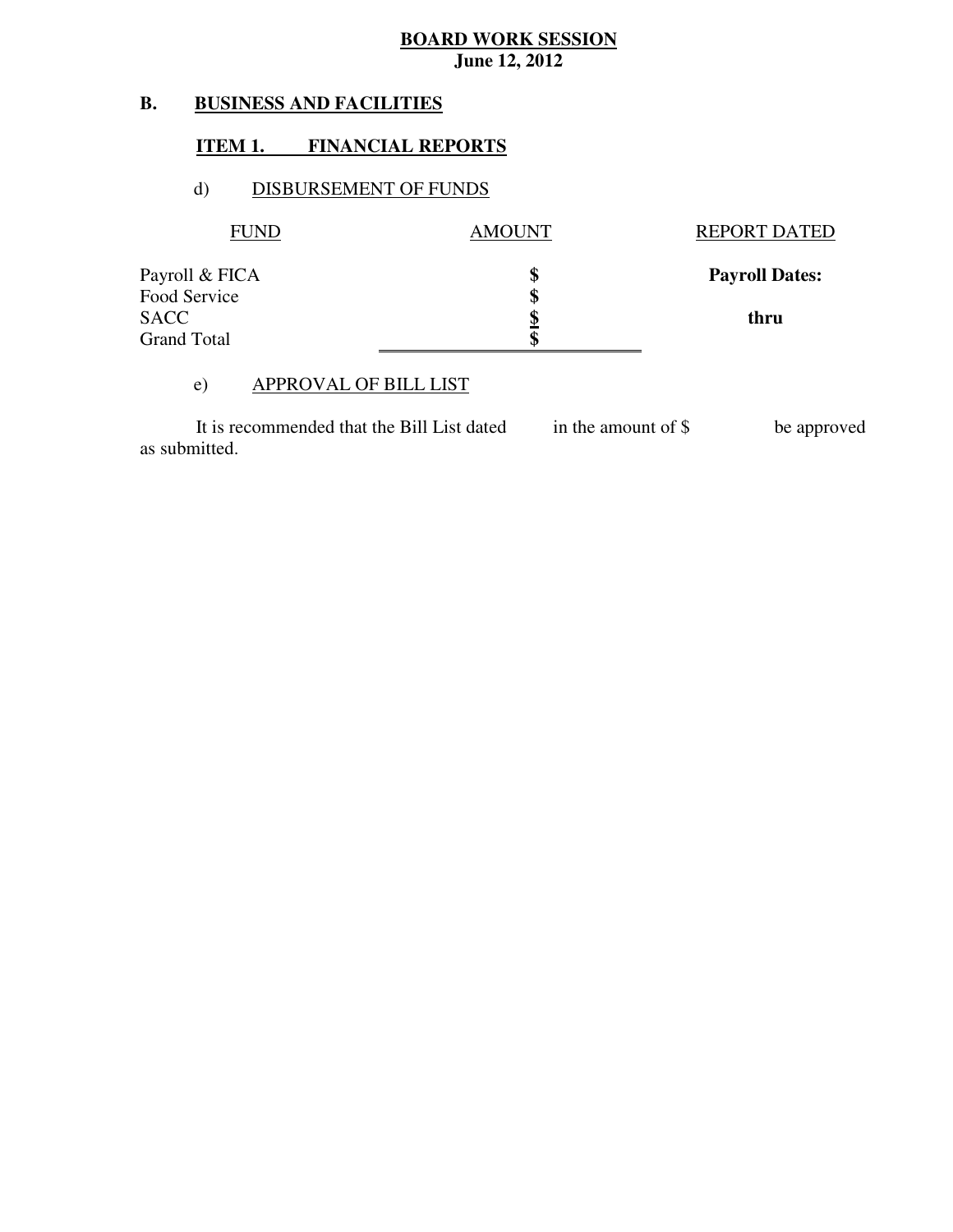#### **B. BUSINESS AND FACILITIES**

# **ITEM 2. RESOLUTIONS**

### a) RESOLUTION AUTHORIZING CONTRACTS WITH APPROVED STATE CONTRACT VENDORS

 WHEREAS, the Cherry Hill Board of Education, pursuant to N.J.S.A. 18A:18A-10a and N.J.A.C. 5:34-7.29(c), may by resolution and without advertising for bids, purchase any goods or services under the State of New Jersey Cooperative Purchasing Program for any State Contracts entered into on behalf of the State by the Division of Purchase and Property in the Department of the Treasury; and

 WHEREAS, the Cherry Hill Board of Education has the need on a timely basis to purchase goods and services utilizing State Contracts; and

 WHEREAS, the Cherry Hill Board of Education may enter into contracts with the referenced State Contract Vendors through this resolution and properly executed contracts, which shall be subject to all the conditions applicable to the current State Contracts.

 NOW, THEREFORE, BE IT RESOLVED, the Cherry Hill Board of Education authorizes the Purchasing Agent to purchase certain goods or services from those approved New Jersey State Contract Vendors as listed below for the 2012/2013 school year pursuant to all conditions of the individual State Contracts; and

 the availability of sufficient funds prior to the expenditure of funds for such goods or services; and BE IT FURTHER RESOLVED, that James J. Devereaux, Board Secretary shall certify to

 Cherry Hill Board of Education and the referenced State Contract Vendors not to exceed the amounts stated shall be as follows: BE IT FURTHER RESOLVED, that the expiration date of the contracts between the

| Contract<br>Number   | Vendor                             | Commodity/Service                                      | New Jersey State<br>Contract<br><b>Expiration Date</b> | Amount Not to<br>Exceed |
|----------------------|------------------------------------|--------------------------------------------------------|--------------------------------------------------------|-------------------------|
| A81119               | Tri County Pest<br>Control         | Pest control services non-<br>residential facilities - | $4 - 30 - 15$                                          | \$25,000                |
|                      |                                    | statewide                                              |                                                        |                         |
| A69933               | W. B. Mason                        | Furniture, office & lounge<br>non-modular & files (HON | $7 - 29 - 12$                                          | 25,000                  |
|                      |                                    | $&$ Tracey)                                            |                                                        |                         |
| <b>WSCA</b><br>73979 | Cisco Systems, Inc.                | <b>Cisco Data Communications</b><br>and Networking     | $6 - 30 - 12$                                          | 350,000                 |
| A80999               | <b>BMI</b> Educational<br>Service  | Library supplies, school<br>supplies & teaching aids   | $2 - 28 - 15$                                          | 7,000                   |
| A67097               | Major Petroleum                    | Fuel Oil #2 (heating)                                  | $6 - 30 - 12$                                          | 36,000                  |
| A80911               | Major Petroleum                    | Gasoline, automotive                                   | $2 - 28 - 15$                                          | 36,000                  |
| A65748               | Frank Mazza & Son                  | Carpet & Padding Supplies $\&$<br>Installation         | $6 - 30 - 12$                                          | 100,000                 |
| A73743               | QCMP dba/<br><b>Mechanics NAPA</b> | <b>Automotive Parts for Heavy</b><br>Duty Vehicles     | $3 - 17 - 13$                                          | 20,000                  |
| A80809               | RFP Solutions, Inc.                | Telecommunications<br>Equipment & Services             | $1 - 13 - 17$                                          | 200,000                 |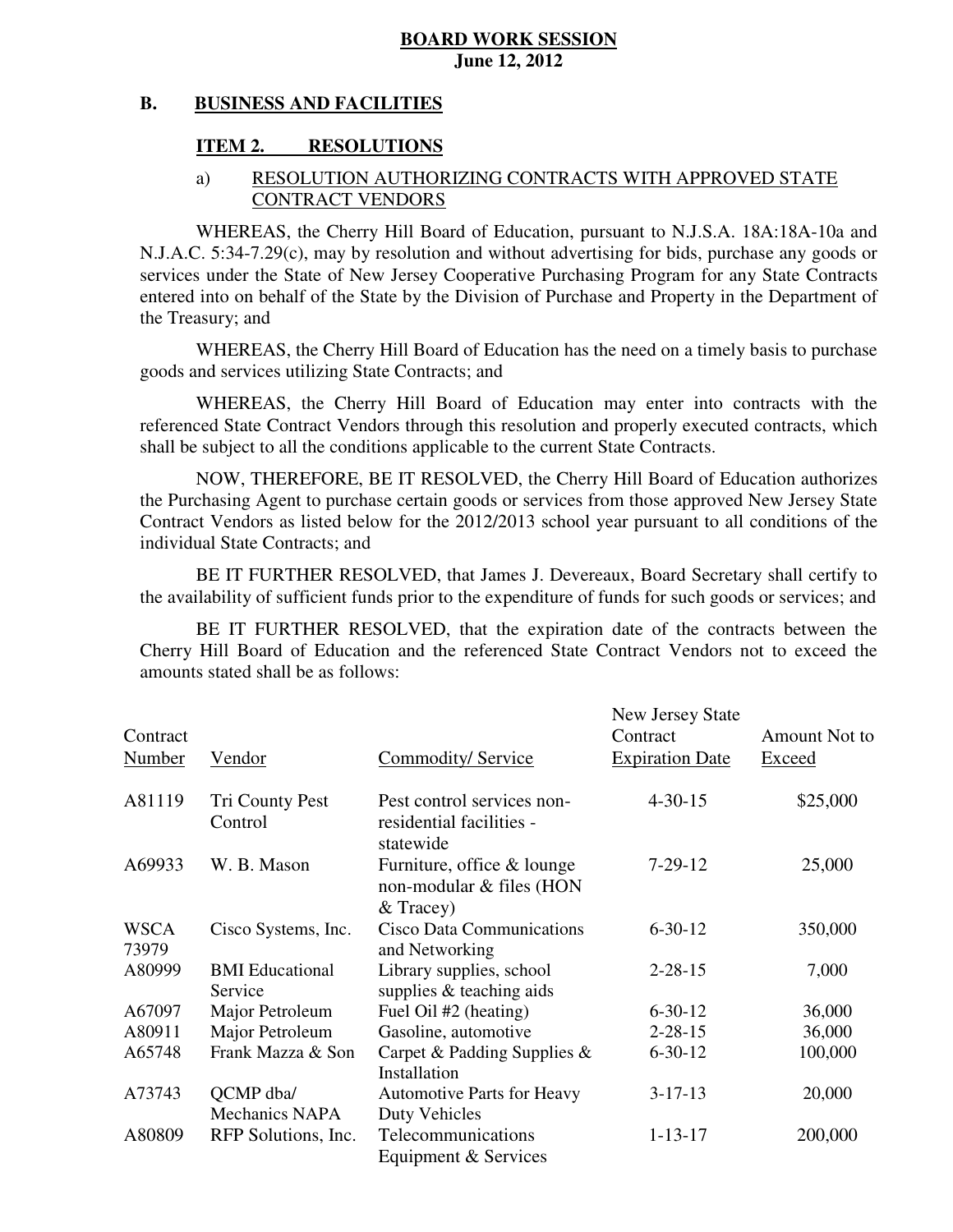#### **B. BUSINESS AND FACILITIES**

### **ITEM 2. RESOLUTIONS**

#### $\overline{a}$  $\overline{a}$ a) RESOLUTION AUTHORIZING CONTRACTS WITH APPROVED STATE CONTRACT VENDORS continued

| Contract<br>Number | Vendor                                | Commodity/ Service                                                                | <b>New Jersey State</b><br>Contract<br><b>Expiration Date</b> | <b>Amount Not to</b><br>Exceed |
|--------------------|---------------------------------------|-----------------------------------------------------------------------------------|---------------------------------------------------------------|--------------------------------|
| A69265             | Dom's International<br><b>Sales</b>   | Towing and roadside<br>services: motor vehicles,<br>NJCMP and various<br>agencies | $6 - 30 - 12$                                                 | \$5,000                        |
| A64428             | <b>Verizon Wireless</b>               | Wireless devices and<br>services                                                  | $10-31-12$                                                    | 26,000                         |
| A70967             | Govdeals Inc.                         | Auctioneering services;<br>internet auctions to sell<br>surplus property          | $1 - 28 - 13$                                                 | 5,000                          |
| A75721             | H. A. DeHart $&$<br>Son, Inc.         | Snow plow parts, and grader<br>and loader blades                                  | $1 - 19 - 13$                                                 | 20,000                         |
| A74880             | EB Fence, LLC                         | Fence, chain link (install &<br>replace)                                          | $8 - 31 - 12$                                                 | 50,000                         |
| A77562             | En Pointe<br>Technologies             | Software license & related<br>services                                            | $6 - 30 - 15$                                                 | 100,000                        |
| A77003             | Dell Marketing LP                     | Software license & related<br>services                                            | $6 - 30 - 15$                                                 | 100,000                        |
| A76907             | Cherry Valley<br><b>Tractor Sales</b> | Parts And Repairs For Lawn<br>And Grounds Equipment                               | $6 - 28 - 13$                                                 | \$26,600                       |
| A78904             | Cherry Valley<br><b>Tractor Sales</b> | Tractor, landscape/utility,<br>with articulating boom arm<br>mower attachment     | $5 - 18 - 04$                                                 | \$20,000                       |
| A74144             | S & W Equipment                       | Appliances: major<br>household and window air<br>conditioners                     | $5 - 31 - 13$                                                 | \$10,000                       |
| A74143             | College TV, Inc.                      | Appliances: major<br>household and window air<br>conditioners                     | $5 - 31 - 13$                                                 | \$10,000                       |
| A74142             | Derby Appliances,<br>Inc.             | Appliances: major<br>household and window air<br>conditioners                     | $5 - 31 - 13$                                                 | \$10,000                       |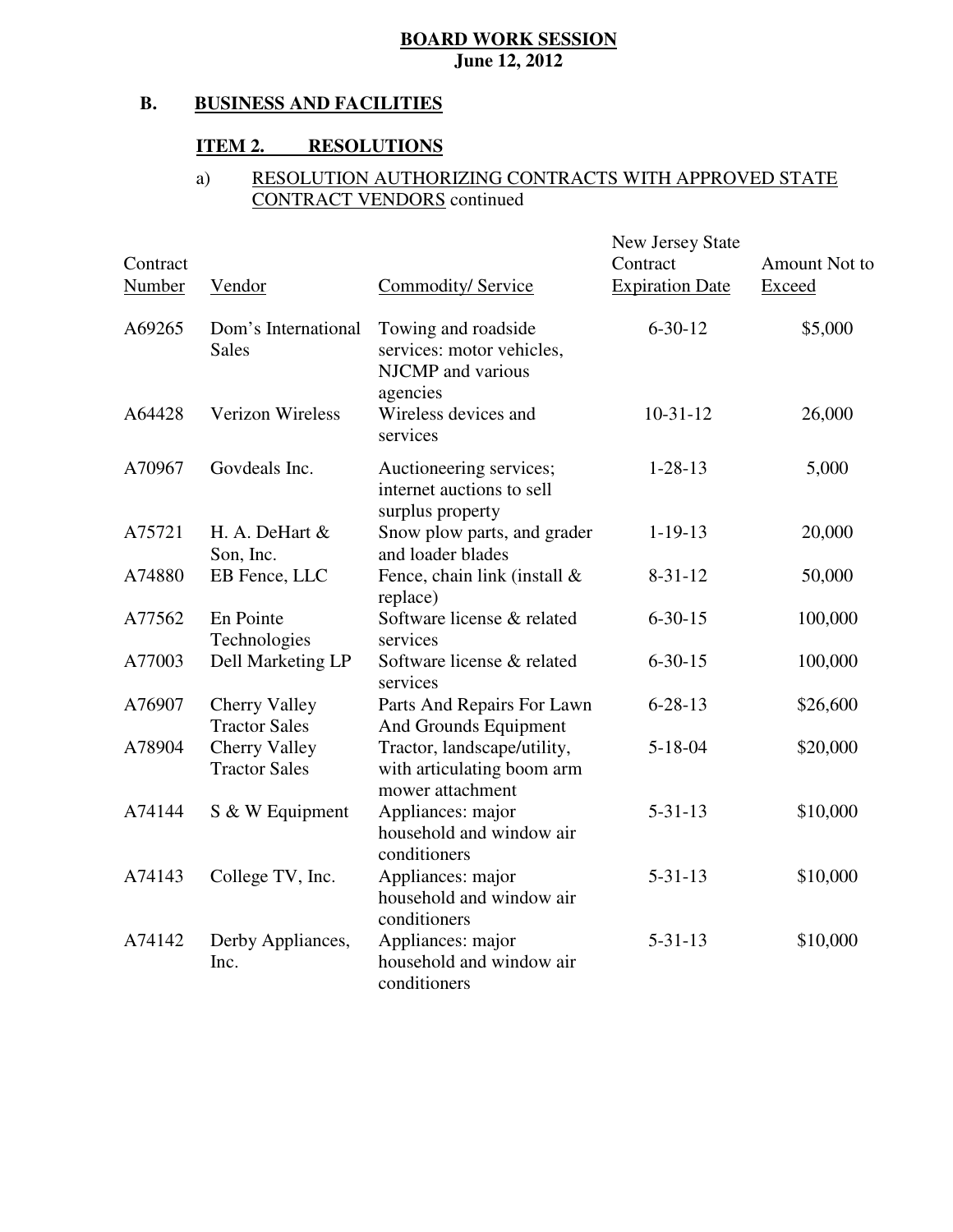#### **B. BUSINESS AND FACILITIES**

### **ITEM 2. RESOLUTIONS**

#### $\overline{a}$  $\overline{a}$ a) RESOLUTION AUTHORIZING CONTRACTS WITH APPROVED STATE CONTRACT VENDORS continued

|        | Contract<br><b>Number</b> | Vendor                                                    | <b>Commodity/ Service</b>                                                                                                                              | New Jersey State<br>Contract<br><b>Expiration Date</b> | Amount Not to<br><b>Exceed</b> |
|--------|---------------------------|-----------------------------------------------------------|--------------------------------------------------------------------------------------------------------------------------------------------------------|--------------------------------------------------------|--------------------------------|
|        |                           |                                                           | *Tanner Furniture-Authorized Dealer for State Contract Vendors listed below and noted by                                                               |                                                        | \$200,000                      |
|        |                           | an asterisk for Sale of Furniture – Classroom and Folding |                                                                                                                                                        |                                                        |                                |
| A67809 |                           | *Palmer Hamilton, LLC                                     | Furniture – Classroom<br>and Folding                                                                                                                   | $8 - 31 - 12$                                          |                                |
| A67822 |                           | *Jonti Craft, Inc.,                                       | Furniture – Classroom<br>and Folding                                                                                                                   | $8 - 31 - 12$                                          |                                |
| A67832 | Capital                   | <i>*</i> Capital Seating<br>Company dba/ USA              | Furniture – Classroom<br>and Folding                                                                                                                   | $8 - 31 - 12$                                          |                                |
| A67807 | Inc.                      | *Columbia Manufacturing                                   | Furniture – Classroom<br>and Folding                                                                                                                   | $8 - 31 - 12$                                          |                                |
| A67836 |                           | *Miti-Lite, Inc.                                          | Furniture – Classroom<br>and Folding                                                                                                                   | $8 - 31 - 12$                                          |                                |
| A67810 | Corp.                     | *National Public Seating                                  | Furniture - Classroom<br>and Folding                                                                                                                   | $8 - 31 - 12$                                          |                                |
| A67816 |                           | *Midwest Folding Products                                 | Furniture – Classroom<br>and Folding                                                                                                                   | $8 - 31 - 12$                                          |                                |
| A67833 |                           | <i><b>*Royal Seating</b></i>                              | Furniture - Classroom<br>and Folding                                                                                                                   | $8 - 31 - 12$                                          |                                |
|        |                           |                                                           | **Roberts Brothers-Authorized Dealer for State Contract Vendors listed below<br>and noted by an asterisk for Sale of Furniture – Classroom and Folding |                                                        | \$200,000                      |
|        | A67822                    | $*$ $\overline{\phantom{a}}$ Lonti Craft Inc              | Furniture $C$ asset of and                                                                                                                             | $8 - 31 - 12$                                          |                                |

| A67822 | **Jonti Craft Inc. | Furniture – Classroom and | $8 - 31 - 12$ |
|--------|--------------------|---------------------------|---------------|
|        |                    | Folding                   |               |
| A67813 | **Virco Inc.       | Furniture – Classroom and | 8-31-12       |
|        |                    | Folding                   |               |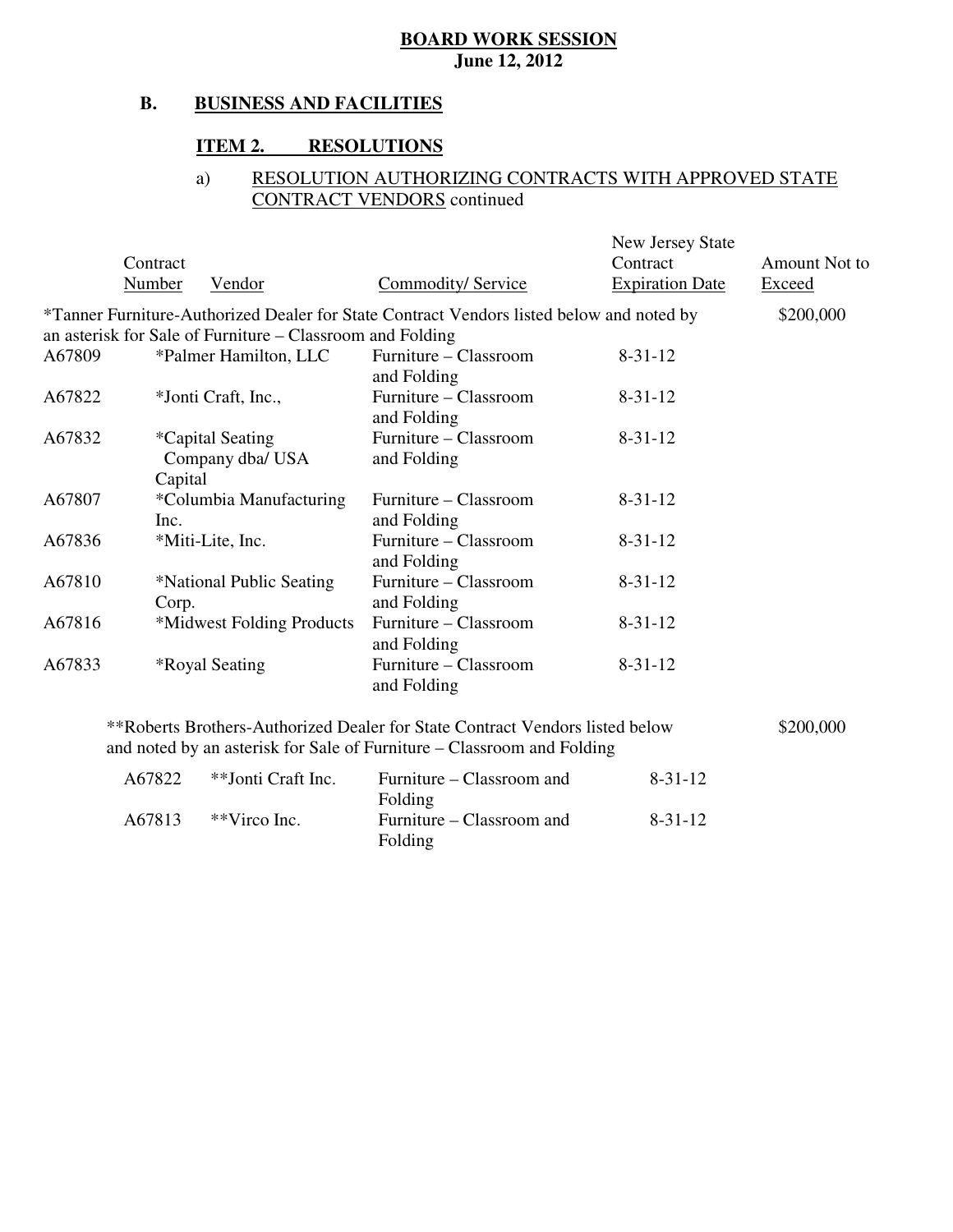#### **B. BUSINESS AND FACILITIES**

### **ITEM 2. RESOLUTIONS**

# b) RESOLUTION AUTHORIZING THE USE OF AWARDED VENDORS THROUGH EDUCATIONAL DATA SERVICES

 WHEREAS, the State of New Jersey has encouraged school districts to cooperatively purchase supplies and/or services; and

 WHEREAS, Educational Data Services provides a list of vendors who have been awarded bids through their open bid process; and

 WHEREAS, the Cherry Hill Board of Education in an effort to save taxpayers money through efficient and cost effective purchasing has entered into an agreement with Educational Data Services to participate in the cooperative bids for supplies and services;

 NOW, THEREFORE BE IT RESOLVED that the Cherry Hill Board of Education approve the following vendors who have been awarded bids through the Educational Data Services, said bids expire on March 31, 2013.

# **TIME AND MATERIALS ANCILLARY MAINTENANCE BIDS**

# RECONDITIONING OF ATHLETIC EQUIPMENT

| PACKAGE #1 - VENDOR BID #                    | <b>NOT TO EXCEED</b> |
|----------------------------------------------|----------------------|
| Kranos Corporation dba/Schutt Reconditioning | \$25,000             |
| <b>FURNITURE AWARD</b>                       |                      |
| BID #4692                                    | <b>NOT TO EXCEED</b> |
| Becker's School Supplies                     | \$6,000              |
| Cascade School Supplies                      | 7,000                |
| Clarion Office Supply Inc.                   | 7,000                |
| Hertz Furniture Systems                      | 20,000               |
| Midwest Technologies                         | 8,000                |
| Proacademy                                   | 8,000                |
| Sargent-Welch / VWR                          | 8,000                |
| <b>School Outfitters</b>                     | 8,000                |
| Teacher's School Supply of New Jersey, LLC   | 8,000                |
| Troxell Communications, Inc.                 | 8,000                |
| United Supply Corp.                          | 8,000                |
| W. B. Mason                                  | 15,000               |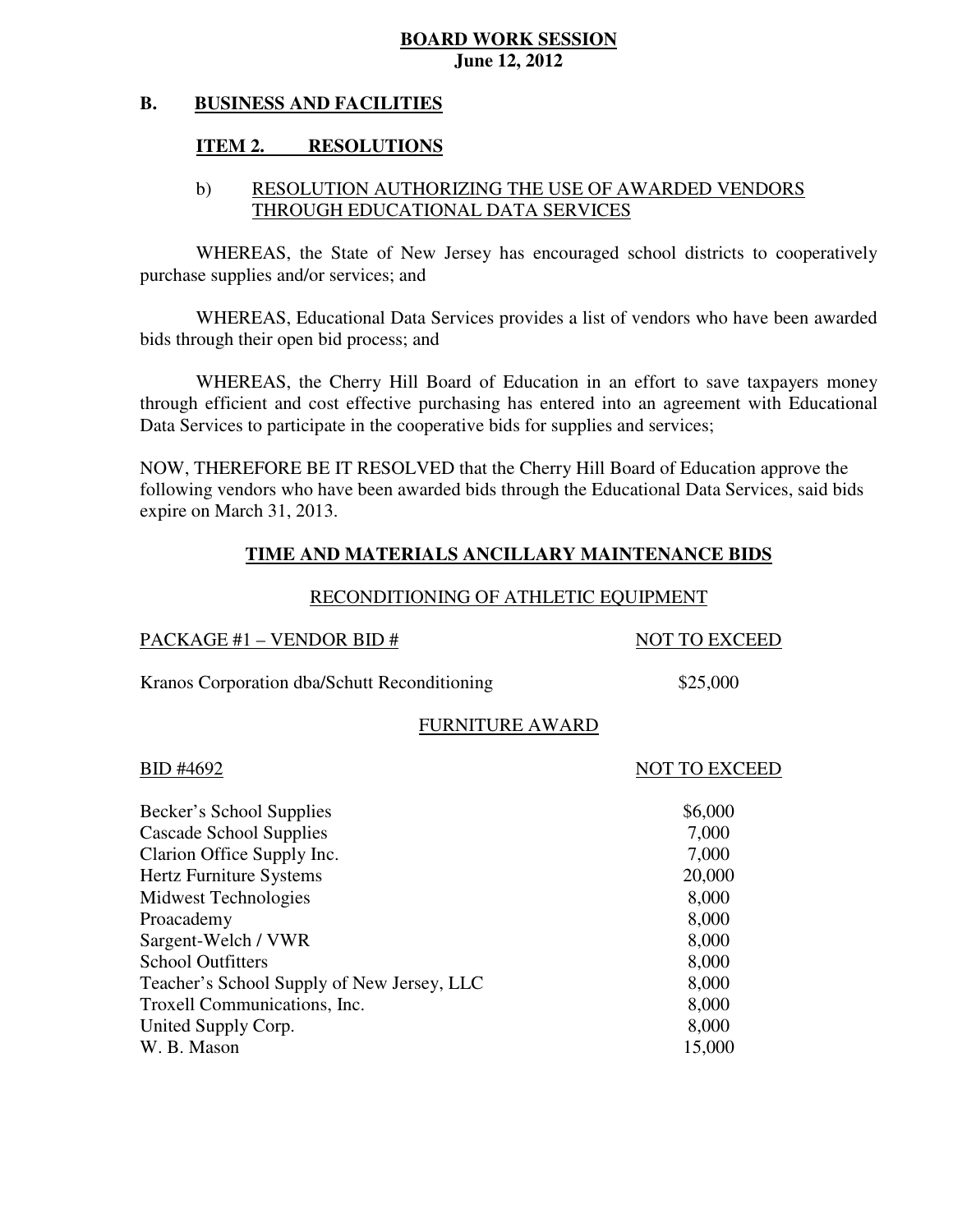#### **B. BUSINESS AND FACILITIES**

### **ITEM 2. RESOLUTIONS**

### b) RESOLUTION AUTHORIZING THE USE OF AWARDED VENDORS THROUGH EDUCATIONAL DATA SERVICES continued

### **TIME AND MATERIALS COMPLIANCE SERVICES**

NOT TO EXCEED

 PEST MANAGEMENT & CONTROL- INTEGRATED PEST MANAGEMENT – SOUTH Bid #4686

Tri-County Termite & Pest Control, Inc.  $$25,000$ 

 NOW, THEREFORE BE IT FURTHER RESOLVED that the Cherry Hill Board of Education approve the following vendors who have been awarded bids through the Educational Data Services, said bids expire on November 30, 2012.

| PHOTOGRAPHY SUPPLIES                  | <b>NOT TO EXCEED</b> |
|---------------------------------------|----------------------|
| Freestyle Sales Co. Inc., Bid #515619 | \$6,000              |
| Peter's Camera Shop, Bid #64234195    | 8,000                |
| Ray Supply, Inc., Bid #11NJPHOTO      | 8,000                |
| Troxell Communications, Inc.,         | 12,000               |
| Bid #4195-26-EDCP-2012                |                      |
| Valley Litho Supply Co., Bid #4195    | 12,000               |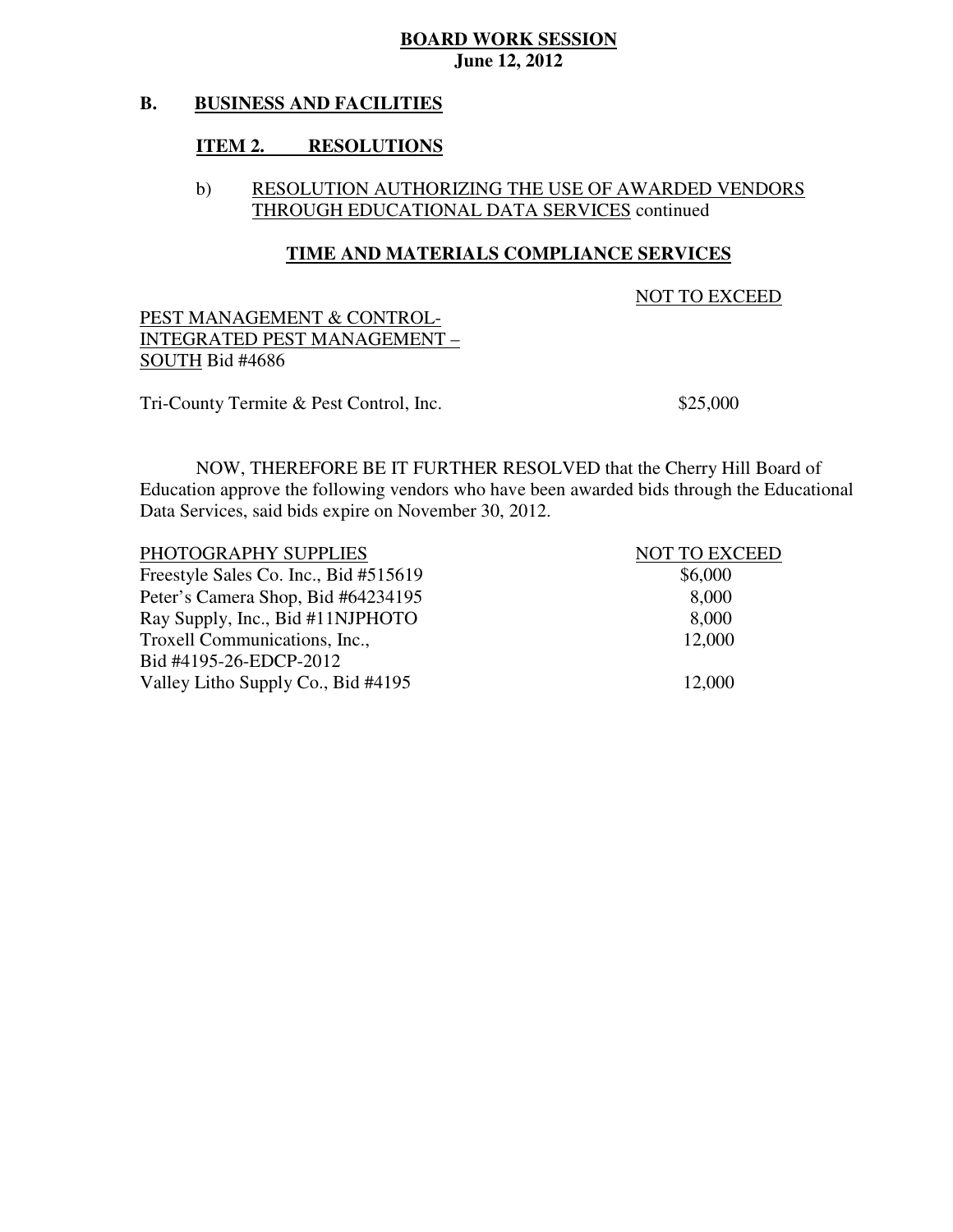### **B. BUSINESS AND FACILITIES**

### **ITEM 2. RESOLUTIONS**

### c) SCHOOL BUS EMERGENCY EVACUATION DRILL REPORT

WHEREAS, pursuant to N.J.A.C. 6A:27-11.2, all school bus emergency evacuation drills have been successfully completed at all schools as indicated. Reports are kept on file in the Transportation Department office.

| <b>SCHOOL</b>                   | <b>DATE &amp; TIME</b>              | <b>SCHOOL LOCATION</b>  | <b>ROUTES</b>                                | <b>PRINCIPAL/ SUPERVISOR</b>           |
|---------------------------------|-------------------------------------|-------------------------|----------------------------------------------|----------------------------------------|
| Alternative High School         | $9/13/2011 - 2:10PM$                | 45 Ranoldo Terrace      | CMW-1, CMW-2, CMW-3, CME-1, CME-2, CME-3     | Dr. Burti                              |
|                                 |                                     |                         |                                              |                                        |
| High School East                | 9/26/2011 - 7:45AM                  | 1750 Kresson Road       | SE03 thru SE38, SEW1 thru SEW5, HSEWC        | Mr. Hulme, Ms. McLeester, & Dr. Burns  |
|                                 |                                     |                         |                                              |                                        |
| High School West                | 11/2/2011 - 7:50AM                  | 2101 Chapel Avenue      | HSW 1 thur 5                                 | Ms. Metzger                            |
|                                 | 11/3/2011 - 7:50AM                  |                         | SW1 thur SW20                                | Ms. Metzger                            |
|                                 |                                     |                         |                                              |                                        |
| <b>Beck Middle School</b>       | 9/22/2011 - 8:15AM                  | 950 Cropwell Road       | BK-1 thru BK-19                              | Mr. Douglas & Ms. Malko                |
|                                 |                                     |                         |                                              |                                        |
| Carusi Middle School            | $9/21/2011 - 8:15AM$                | 315 Roosevelt Drive     | CJ-01 thru CJ-23, CJS-1 thru CJS-7           | Dr. Rickansrud & Mr. Miscioscia        |
|                                 |                                     |                         |                                              |                                        |
| Rosa Middle School              | 9/14/2011 - 8:10-8:30AM             | 485 Browning Lane       | MM-2 THRU MM-22                              | Mr. Frynkewicz                         |
|                                 |                                     |                         | MALB 1&2, BARWC, BARWC2, MP1, MP3, MP5, MP6, |                                        |
| <b>Barclay Pre-School</b>       | 10/20/2011 - 9:00AM & 1:00PM        | 1220 Winston Way        | MPWC7                                        | Mr. Marble                             |
|                                 |                                     |                         | BAW, MPAM1 thur MPAM9, MPPM1 thur MPPM8      |                                        |
|                                 |                                     |                         |                                              |                                        |
| <b>Barton Elementary School</b> | 11/30/2011 - 9:00AM                 | 223 Rhode Island Avenue | BA01 thur BA-08                              | Ms. Badtorff, Ms. Gilbert & Ms. Doogan |
|                                 |                                     |                         |                                              |                                        |
| Cooper Elementary School        | 10/28/2011 - 8:40AM                 | 1960 Greentree Road     | COS-1 thru COS-6, CO-01, CO-03               | Mr. Smith                              |
| Harte Elementary School         | 10/6&7/2011 - 3:30PM                | 1909 Queen Ann Drive    | BH1, BH2, BH3, BH4                           | Mr. Cafagna                            |
|                                 |                                     |                         |                                              |                                        |
|                                 |                                     |                         | BHS1,2,3,4                                   |                                        |
| Johnson Elementary School       | 10/11/2011 - 12:00 Gr. 1 Only       | 500 Kresson Road        | JO1 thur JO11                                | Ms. Rockhill                           |
|                                 | 11/9/2011 - 9:10AM all other grades |                         | JO1 thur JO11                                | Ms. Rockhill                           |
|                                 |                                     |                         |                                              |                                        |
| Kilmer Elementary School        | 10/24/2011 - 8:45AM                 | 2900 Chapel Avenue      | KL01 thur KL07, KLS1, 2, 3, KLWC             | Ms. Gallagher                          |
|                                 |                                     |                         |                                              |                                        |
| Kingston Elementary School      | 9/22/2011 - 9:00AM & 1:00PM         | 320 Kingston Road       | KO1, KO2, KIK2, King-1 thru 7                | Mr. Sheckman                           |
|                                 |                                     |                         |                                              |                                        |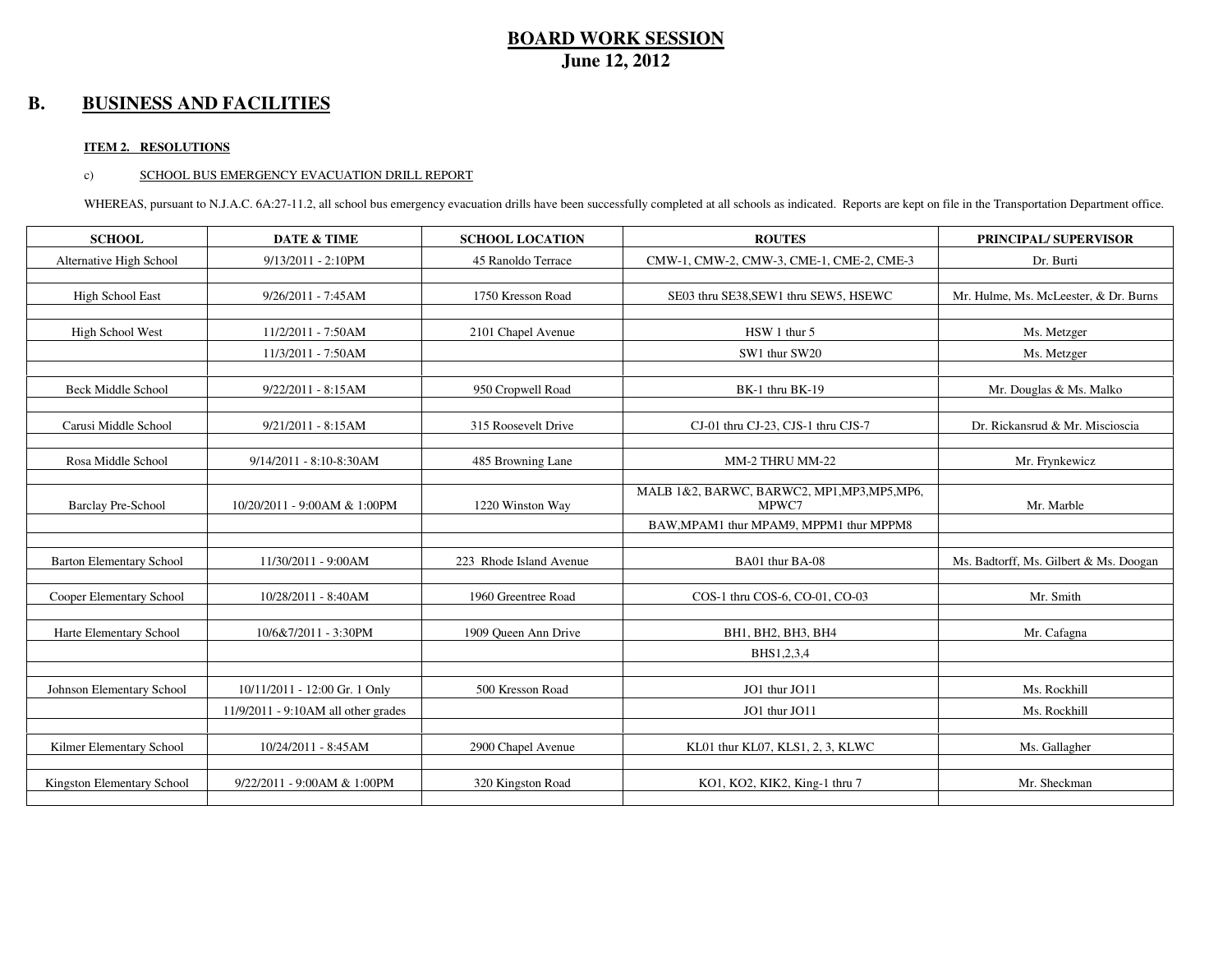### **B. BUSINESS AND FACILITIES**

### **ITEM 2. RESOLUTIONS**

### c) SCHOOL BUS EMERGENCY EVACUATION DRILL REPORT continued

| <b>SCHOOL</b>               | <b>DATE &amp; TIME</b>     | <b>SCHOOL LOCATION</b>     | <b>ROUTES</b>                                                 | <b>PRINCIPAL/ SUPERVISOR</b> |
|-----------------------------|----------------------------|----------------------------|---------------------------------------------------------------|------------------------------|
|                             |                            |                            |                                                               |                              |
| Knight Elementary School    | 10/18/2011 - 8:45AM        | 140 Old Carriage Road      | RK01 thru RK06, Rk1 thru Rk4, Wos5, QRK2, KNK1 thr<br>KNK3    | Ms. Tilsner                  |
| Mann Elementary School      | 12/9/2011 - 8:40AM         | 150 Walt Whitman Boulevard | HM-1 thur HM-4, HM01 thur HM05                                | Ms. Dalal                    |
|                             |                            |                            | $HMK-1, 2, 3$                                                 |                              |
|                             |                            |                            |                                                               |                              |
| Paine Elementary School     | 10/11,12,13/2011 - 8:45AM  | 4001 Church Road           | TP01-TP07, TPWC2, TP09, TPSI, TPS3, & TPWC                    | Ms. O'Brien & Ms. Gano       |
|                             |                            |                            |                                                               |                              |
| Sharp Elementary School     | 10/26/2011 - 8:45AM        | 300 Old Orchard Road       | SHW-W, SHS-2 thru SHS-5, SH-02 thru SH-05                     | Mr. Homer & Ms. Brosnan      |
|                             |                            |                            |                                                               |                              |
| Stockton Elementary School  | 10/26/2011 - 8:45AM        | 200 Wexford Drive          | ST01 thru ST09, ST-1,2                                        | Ms. DeJesus-Woodruff         |
|                             |                            |                            |                                                               |                              |
| Woodcrest Elementary School | 12/9/2011 - 8:40AM         | 400 Cranford Drive         | WO-01 thur WO-07, WOS-1 thur 3                                | Ms. Close                    |
|                             |                            |                            |                                                               |                              |
| Alternative High School     | 4/17/2012 - 2:00PM         | 45 Ranoldo Terrace         | CMW-1, CMW-2, CMW-3, CME-1, CME-2, CME-3                      | Dr. Burti                    |
|                             |                            |                            |                                                               |                              |
| High School East            | 4/25/2012 - 7:45AM         | 1750 Kresson Road          | SE03 thru SE38, SEW1 thru SEW 5, HSEWC                        | Mr. Hulme                    |
|                             |                            |                            |                                                               |                              |
| High School West            | 4/18/2012 - 7:50AM         | 2101 Chapel Avenue         | SW1 thru SW21                                                 | Ms. Metzger                  |
|                             | 4/19/2012 - 7:50AM         |                            | HSW1 thru HSW5                                                | Ms. Metzger                  |
| <b>Beck Middle School</b>   | 4/30/2012 - 8:15AM         |                            | BK-1 thru BK-19                                               | Mr. Heller                   |
|                             |                            | 950 Cropwell Road          |                                                               |                              |
| Carusi Middle School        | 4/20/2012 - 8:00-8:20AM    | 315 Roosevelt Drive        | CJ01 thru CJ23, CJS-1 thru CJS-7                              | Dr. Rickansrud               |
|                             |                            |                            |                                                               |                              |
| Rosa Middle School          | 2/23/2012 - 8:10-8:30AM    | 485 Browning Lane          | MM2 THRU MM22                                                 | Mr. Frynkewick               |
|                             |                            |                            |                                                               |                              |
| <b>Barclay Pre-School</b>   | 4/5/2012 - 9:00AM & 1:00PM | 1220 Winston Way           | MALB 1 & 2, BARWC, BARWC2, MP1, MP-3, MP5,<br>MP <sub>6</sub> | Mr. Marble                   |
|                             |                            |                            | MPWC7, BAW, MPAM1 thru MPAM9, MPPM1 thru                      |                              |
|                             |                            |                            | MPPM8                                                         |                              |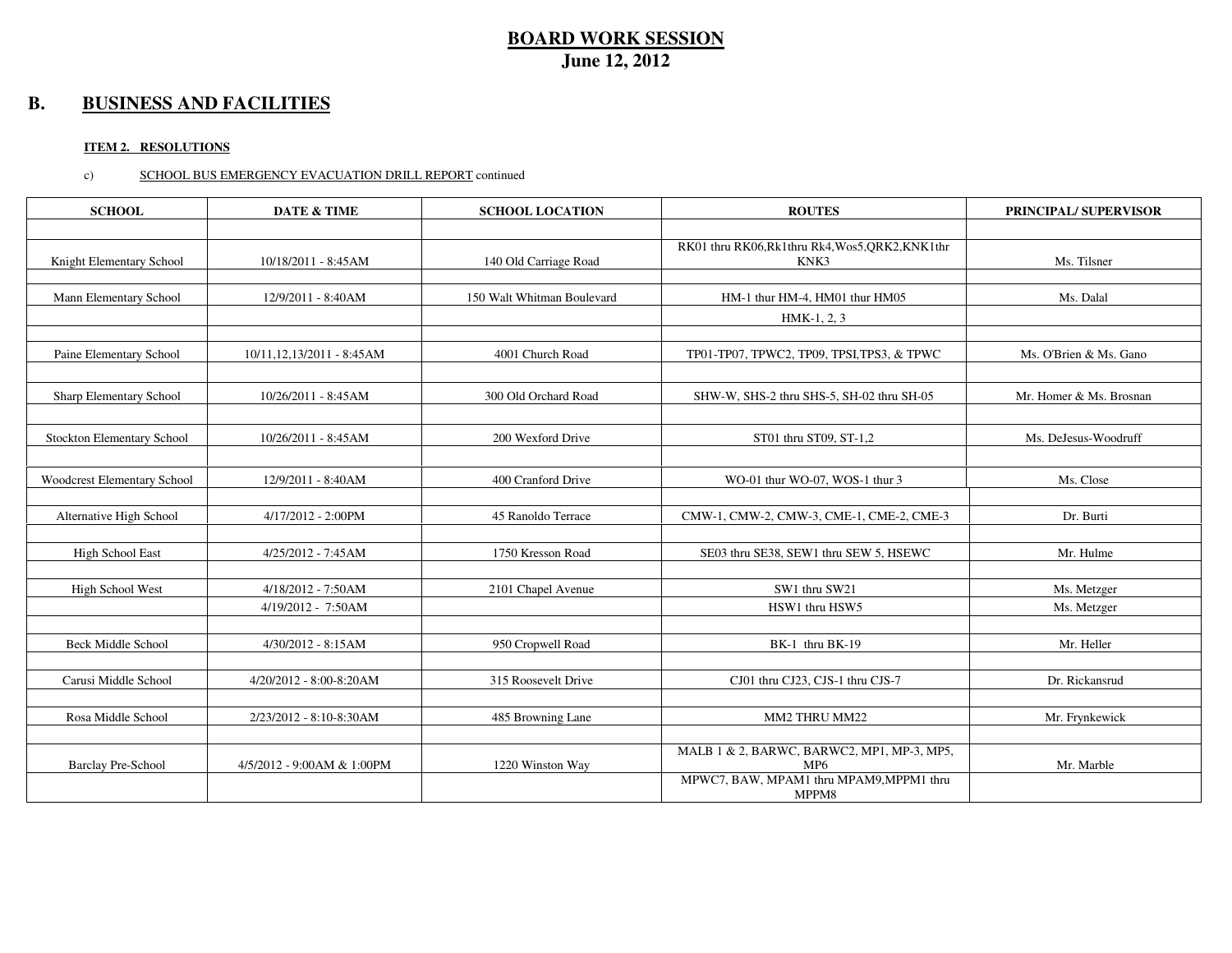### **B. BUSINESS AND FACILITIES**

### **ITEM 2. RESOLUTIONS**

### c) SCHOOL BUS EMERGENCY EVACUATION DRILL REPORT continued

| <b>SCHOOL</b>                     | <b>DATE &amp; TIME</b>   | <b>SCHOOL LOCATION</b>     | <b>ROUTES</b>                            | PRINCIPAL/ SUPERVISOR                  |
|-----------------------------------|--------------------------|----------------------------|------------------------------------------|----------------------------------------|
|                                   |                          |                            |                                          |                                        |
| <b>Barton Elementary School</b>   | $4/19/2012 - AM$         | 223 Rhode Island Avenue    | BA01 thru BA08                           | Dr. Mahan                              |
|                                   |                          |                            |                                          |                                        |
| Cooper Elementary School          | 2/22/2012 - 9:00-11:40AM | 1960 Greentree Road        | COS-1 thru COS-6, CO-01, 2, 3            | Mr. Smith                              |
|                                   |                          |                            |                                          |                                        |
| Harte Elementary School           | 3/22/2012 - 8:40AM       | 1909 Oueen Anne Drive      | BH 1, BH2, BH3, BH4                      | Mr. Cafagna                            |
|                                   | 4/16/2012 - 8:42AM       |                            | BHS-1, 2, 3, 4                           | Mr. Cafagna                            |
|                                   |                          |                            |                                          |                                        |
| Johnson Elementary School         | 4/30/2012 - 9:00AM       | 500 Kresson Road           | JO-01 thru JO-11                         | Ms. Rockhill                           |
|                                   |                          |                            |                                          |                                        |
| Kilmer Elementary School          | 4/30/2012 - 8:30-9:00AM  | 2900 Chapel Avenue         | KL01 thru KL07, KLS-1,2,3 KLWC           | Dr. Morton                             |
|                                   |                          |                            |                                          |                                        |
| Kingston Elementary School        | 4/30/2012 - 8:45AM       | 320 Kingston Road          | KO1, KO2, KIK2, King-1 thru 7            | Mr. Sheckman                           |
|                                   |                          |                            |                                          |                                        |
| Knight Elementary School          | 4/19/2012 - 8:45AM       | 140 Old Carriage Road      | RK-01 thru RK-06, KNK1,2,3 RK-1 thru 4   | Mr. Guy                                |
|                                   |                          |                            |                                          |                                        |
| Mann Elementary School            | 3/29/2012 - 8:40AM       | 150 Walt Whitman Boulevard | HM-1 thru HM-4, HM01 thru HM05           | Ms. Dalal                              |
|                                   | $4/5/2012 - 9:20AM$      |                            | HMK1, 2, 3                               | Ms. Dalal                              |
|                                   |                          |                            |                                          |                                        |
| Paine Elementary School           | 3/30/2012                | 4001 Church Road           | TP01-TP07, TPWC2, TP09, TPS1, TPS3, TPWC | Ms. O'Brien                            |
|                                   |                          |                            |                                          |                                        |
| Sharp Elementary School           | 2/28/2012 - 8:35-8:55AM  | 300 Old Orchard Road       | SHW-W, SHS-2 thru SHS-5, SH02 thru SH05  | Mr. Homer, Ms. Feinstein & Ms. Brosnan |
|                                   |                          |                            |                                          |                                        |
| <b>Stockton Elementary School</b> | 4/24/2012 - 8:30-9:00AM  | 200 Wexford Drive          | ST01 thru 9, ST-1, 2                     | Ms. DeJesus-Woodruff                   |
|                                   |                          |                            |                                          |                                        |
| Woodcrest Elementary School       | 5/4/2012 - 8:40AM        | 400 Cranford Drive         | WO-01 thru WO-07, WOS-1 thru 3           | Ms. Close                              |
|                                   |                          |                            |                                          |                                        |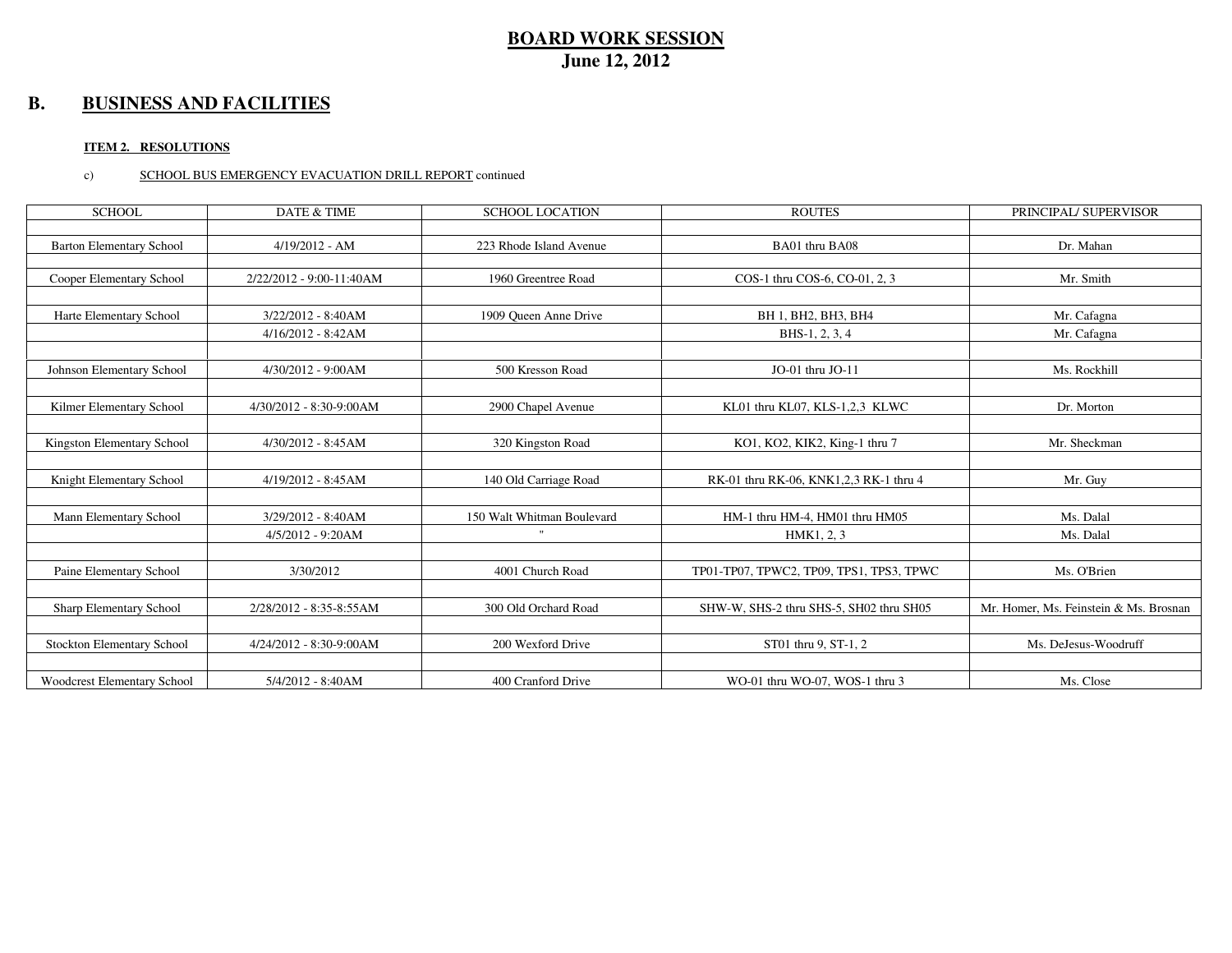#### **B. BUSINESS AND FACILITIES**

#### **ITEM 2. RESOLUTIONS**

# d) RESOLUTION AUTHORIZING THE USE OF CONTRACTS WITH APPROVED PENNSYLVANIA EDUCATION PURCHASING PROGRAM FOR MICROCOMPUTERS (PEPPM) VENDORS

 WHEREAS, the Cherry Hill Board of Education, pursuant to P.L.2011.c.139; N.J.S.A. 18A:18A-*et.seq.* and N.J.A.C. 5:34-7.29(c) and per Local Finance Notice No. LFN 2011-35, may by resolution and without advertising for bids, purchase any goods under the PEPPM National Contract Program for any national and/or regional cooperative entered into on behalf of the State by the Division of Purchase and Property in the Department of the Treasury; and

 WHEREAS, the Cherry Hill Board of Education has the need on a timely basis to purchase goods utilizing the PEPPM National Contract Program; and

 WHEREAS, the Cherry Hill Board of Education may enter into contracts with the referenced PEPPM National Contract Program Vendors through this resolution and properly executed contracts, which shall be subject to all the conditions applicable to the current PEPPM National Contract Program which expires December 31, 2013.

 NOW, THEREFORE, BE IT RESOLVED, the Cherry Hill Board of Education authorizes the Purchasing Agent to purchase certain goods from those approved PEPPM National Contract Program Vendors as listed below for the 2012/2013 school year pursuant to all conditions of the individual bids for awarded technology product lines; and

 the availability of sufficient funds prior to the expenditure of funds for such goods; and BE IT FURTHER RESOLVED, that James J. Devereaux, Board Secretary shall certify to

 Cherry Hill Board of Education and the referenced PEPPM National Contract Program Vendors not to exceed the amounts stated shall be as follows: BE IT FURTHER RESOLVED, that the expiration date of the contracts between the

| Contract<br>Number | Vendor                    | Commodity/Service                                              | Amount Not to<br>Exceed |
|--------------------|---------------------------|----------------------------------------------------------------|-------------------------|
| 524104             | Dell Marketing, LP        | Computer systems,<br>peripherals and other<br>branded products | \$500,000               |
| 524104             | ePlus Technology,<br>Inc. | Cisco networking products                                      | 250,000                 |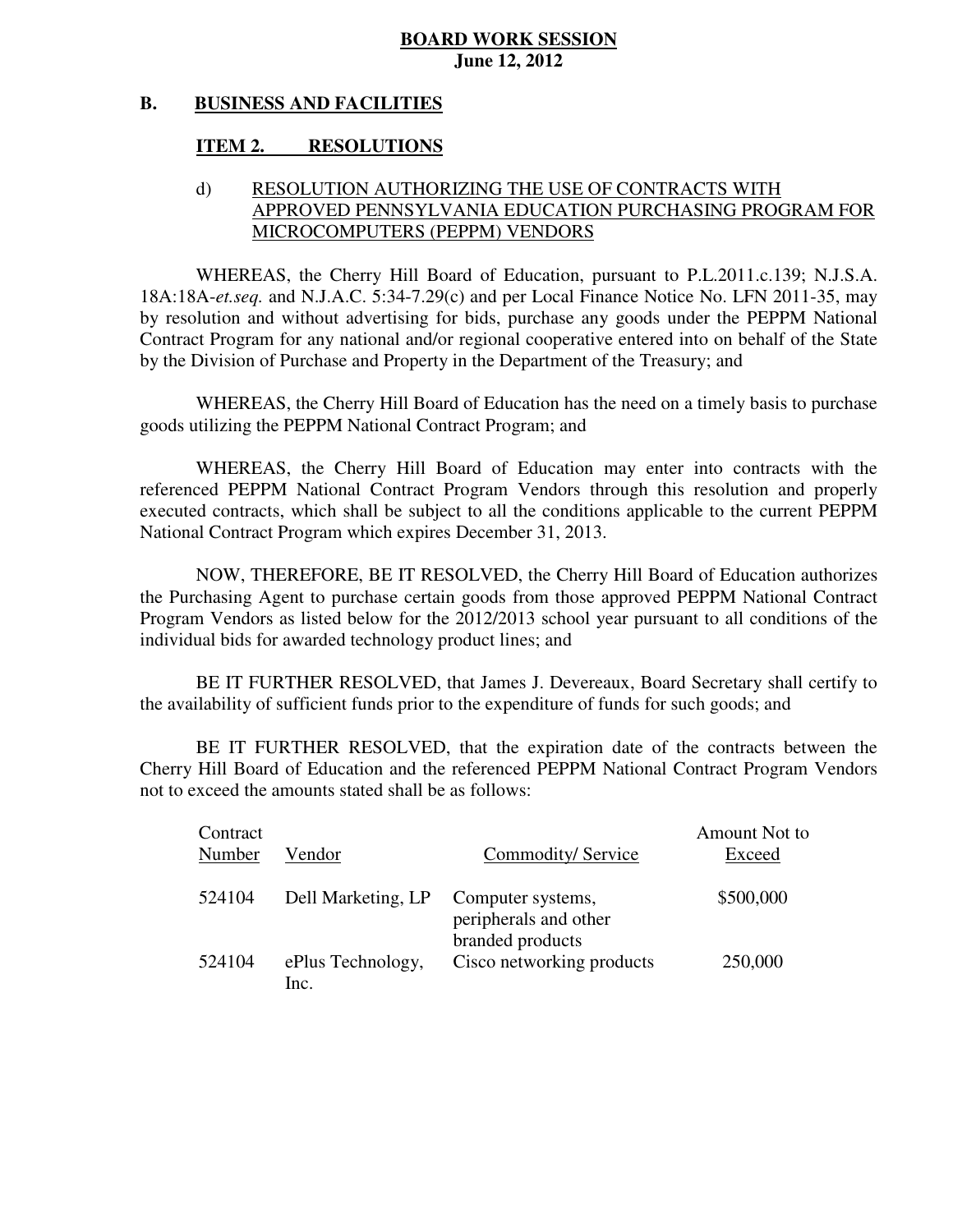#### **B. BUSINESS AND FACILITIES**

### **ITEM 2. RESOLUTIONS**

# e) RESOLUTION AUTHORIZING THE USE OF CONTRACTS WITH APPROVED MIDDLESEX REGIONAL EDUCATIONAL SERVICES COMMISSION (MRESC)

 WHEREAS, the Cherry Hill Board of Education, pursuant to P.L.2011.c.139; N.J.S.A. 18A:18A-*et.seq.* and N.J.A.C. 5:34-7.29(c) and per Local Finance Notice No. LFN 2011-35, may by resolution and without advertising for bids, purchase any goods or services under the MRESC Cooperative Pricing System entered into on behalf of the State by the Division of Purchase and Property in the Department of the Treasury; and

 WHEREAS, the Cherry Hill Board of Education has the need on a timely basis to purchase goods and services utilizing the MRESC Cooperative Pricing System; and

 WHEREAS, the Cherry Hill Board of Education may enter into contracts with the referenced MRESC Vendors through this resolution and properly executed contracts, which shall be subject to all the conditions applicable to the current MRESC Cooperative Pricing System.

 NOW, THEREFORE, BE IT RESOLVED, the Cherry Hill Board of Education authorizes the Purchasing Agent to purchase certain goods and services from those approved MRESC Vendors as listed below for the 2011/2012 school year pursuant to all conditions of the individual bids for awarded technology product lines; and

 the availability of sufficient funds prior to the expenditure of funds for such goods; and BE IT FURTHER RESOLVED, that James J. Devereaux, Board Secretary shall certify to

 NOW, THEREFORE BE IT RESOLVED that the Cherry Hill Board of Education approve the following vendors who have been awarded bids through the MRESC Cooperative Pricing System, not to exceed the amounts stated shall be as follows:

| <b>Bid</b><br>Number     | Vendor     | Commodity/Service             | <b>Expiration Date</b> | Amount Not to<br>Exceed |
|--------------------------|------------|-------------------------------|------------------------|-------------------------|
| <b>MRESC</b><br>11/12-17 | Tequipment | <b>SMART Board Technology</b> | $6 - 30 - 12$          | \$500,000               |
| <b>MRESC</b><br>11/12-29 | Amsan      | <b>Custodial Supplies</b>     | $1 - 1 - 13$           | 100,000                 |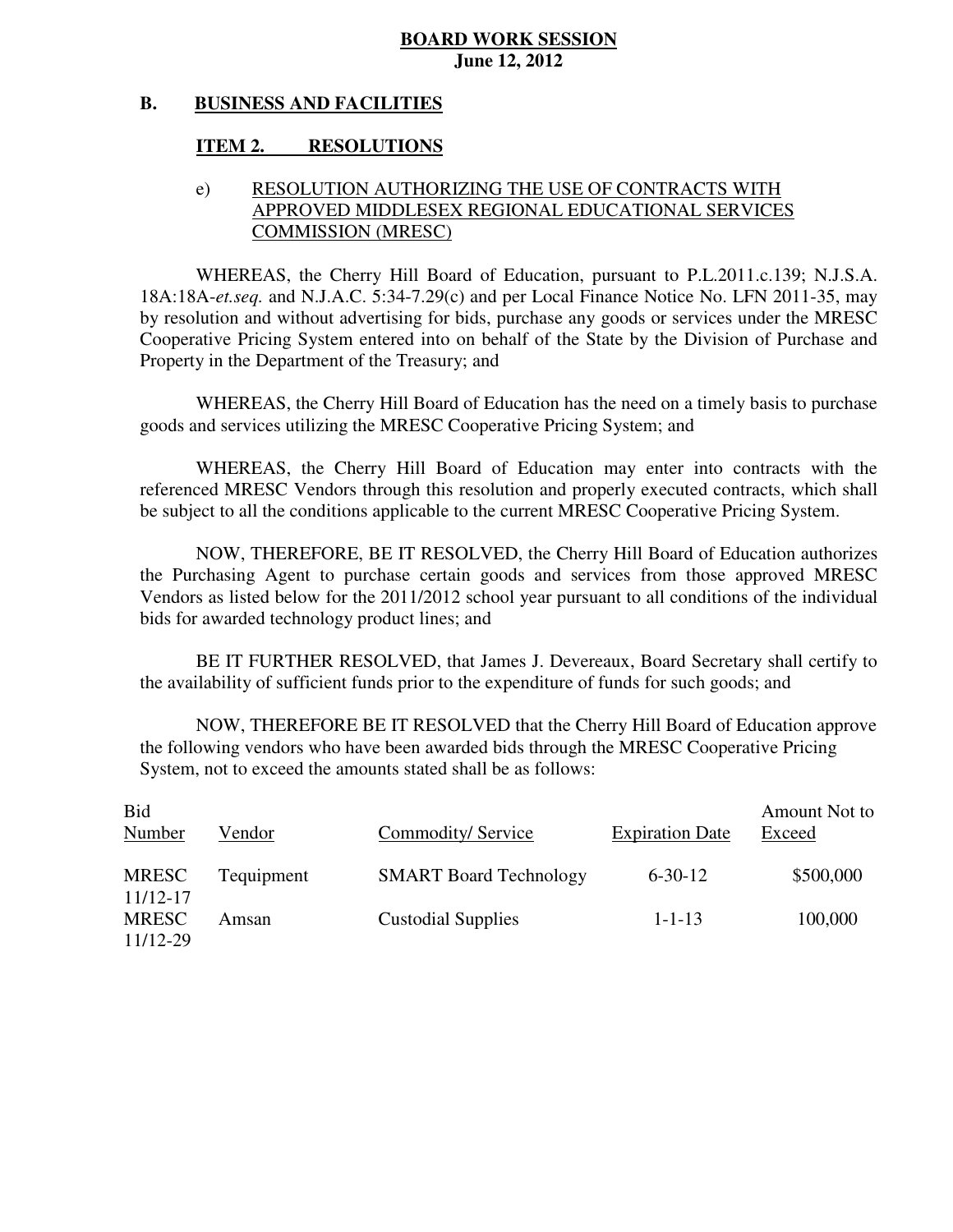#### **B. BUSINESS AND FACILITIES**

### **ITEM 2. RESOLUTIONS**

### f) ERATE 360 SOLUTIONS, LLC

 Resolved, that eRate 360 Solutions LLC be retained as a consultant to assist the District with the administration of the application of the Universal Service Fund (E-rate) discount through Funding Year 16 (2013-2014) at a fee not to exceed \$8,500.00 with a per diem rate of \$153.00 for on-site travel if required, in accordance with the terms of the contract on file in the office of the Assistant Superintendent-Business; and be it

 Further Resolved, that the Assistant Superintendent-Business is authorized and directed to sign the contract between the Board and eRate 360 Solutions on behalf of the Board. P.O. #13-00215

# g) APPOINTMENT OF FOOD SERVICE MANAGEMENT COMPANY

INFORMATION TO BE READY FOR ACTION MEETING.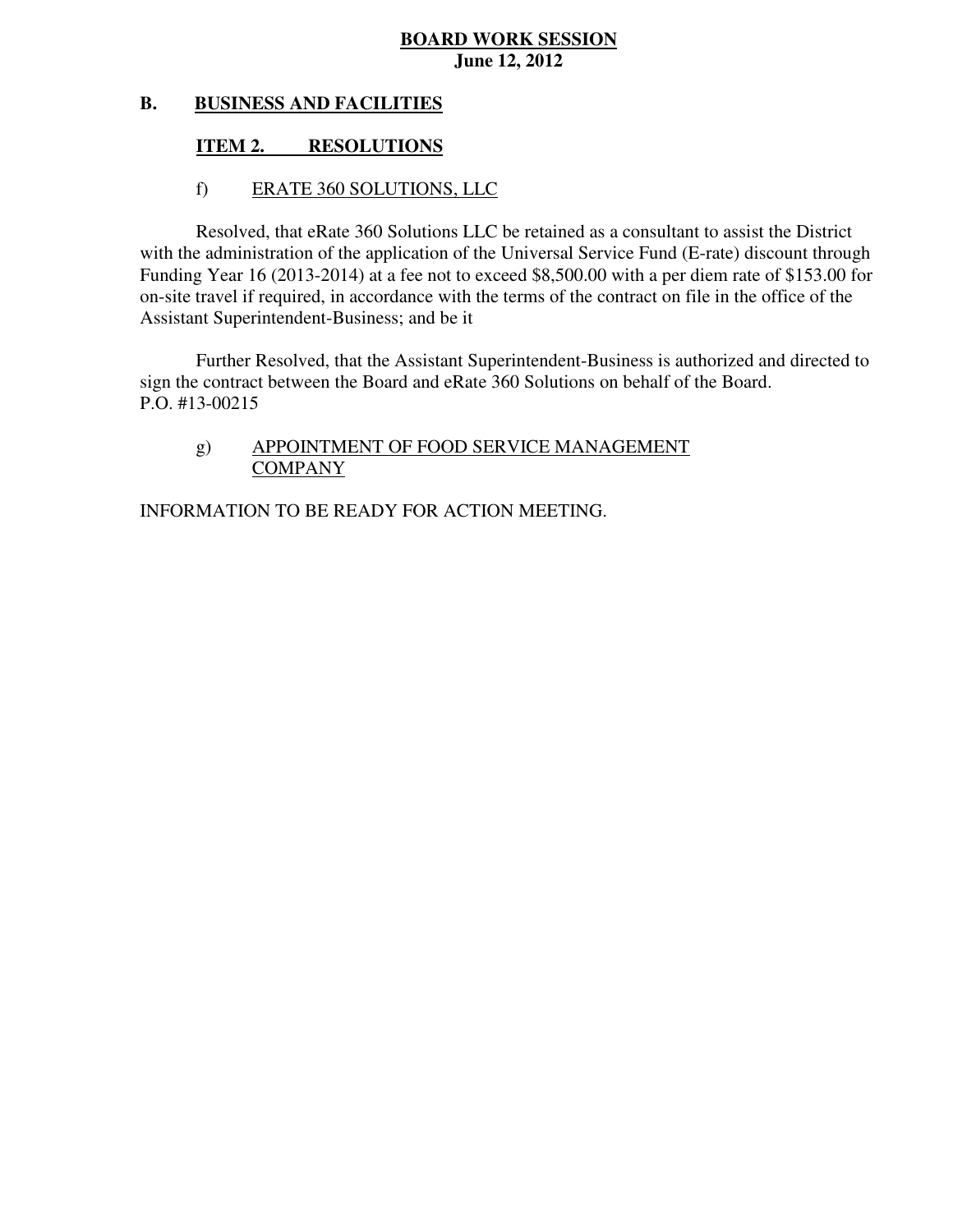#### **B. BUSINESS AND FACILITIES**

# **ITEM 3. RESOLUTION FOR THE AWARD OF BIDS**

a) #JPAPR-061412 - JANITORIAL PAPER PRODUCTS (6-14-12)

INFORMATION TO BE READY FOR ACTION MEETING. Bid opens June 14<sup>th</sup>.

b) #TEMPS-061912– TEMPORARY HELP SERVICES (6-19-12)

INFORMATION TO BE READY FOR ACTION MEETING. Bids open - -12

- c) #BCLSD-060712 SUBDIVISION OF CLASSROOMS 51 AND 53 AT BECK MIDDLE SCHOOL (6-7-12)
- d) #EDHSE-060712 G-WING FOUNDATION DRAINAGE AT CHERRY HILL HIGH SCHOOL EAST (6-7-12)
- e) #FASHSE-060712 AUTOMATIC FIRE DETECTION AND ALARM SYSTEM REPLACEMENT AT CHERRY HILL HIGH SCHOOL EAST (6-7-12)
- f #EWRRMS-060712 EXTERIOR WALL RENOVATIONS AND RELATED WORK AT ROSA INTERNATIONAL MIDDLE SCHOOL (6-7-12)

 INFORMATION TO BE READY FOR ACTION MEETING 3c) 3d) 3e) and 3f). Bids open June  $7<sup>th</sup>$ .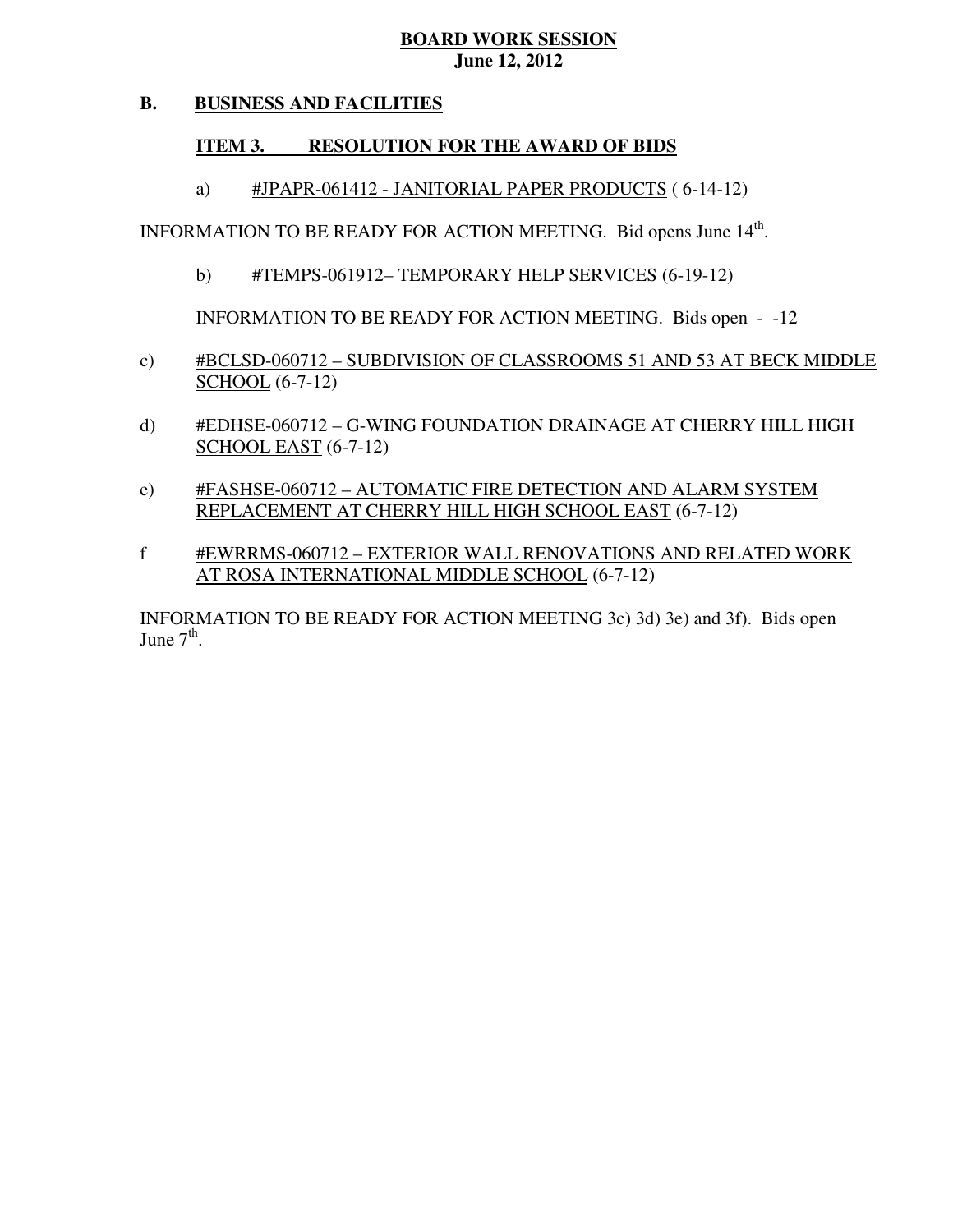#### **B. BUSINESS AND FACILITIES**

#### **ITEM 4. RESOLUTION FOR THE AWARD OF CHANGE ORDERS**

 a) #BMSCR-021511 – ROOFTOP HVAC EQUIPMENT REPLACEMENT PHASE II – CHILLER REPLACEMENT AND RELATED WORK – BECK MIDDLE SCHOOL (2-15-11)

### **INFORMATION:**

 Board approval is requested for Change Order 002 to be issued to Falasca Mechanical, Vineland, NJ to install glycol in the entire chilled water system (add \$2,520.00, provide a credit for elimination of main gate at chiller fence enclosure (deduct \$500.00) and provide a credit for the elimination of inertia bases (deduct \$600.00) for a total add of \$1,420.00 at Beck Middle School.

### **RECOMMENDATION:**

 It is recommended that Change Order 002 to install glycol in the entire chilled water system (add \$2,520.00, provide a credit for elimination of main gate at chiller fence enclosure (deduct \$500.00) and provide a credit for the elimination of inertia bases (deduct \$600.00) for a total add of \$1,420.00 at Beck Middle School be issued to Falasca Mechanical, Vineland, NJ. PO #12 08006

Account Code: 12 000 400 450 40 8012

 $b)$  SCHOOL, A-WING, ROOF REPLACEMENT AT HIGH SCHOOL WEST, D-E- AND F-WING 6-21-11 BID #RRWRM-061611 – ROOF REPLACEMENT AT ROSA MIDDLE

### **INFORMATION:**

 Board approval is requested for Change Order 001 to be issued to Patriot Roofing, Inc., Eastampton, NJ to construct a portion of raised roof curb to form a parapet (add \$3,908.22) at Rosa International Middle School.

### **RECOMMENDATION:**

 It is recommended that Change Order 001 to construct a portion of raised roof curb to form a parapet (add \$3,908.22) at Rosa International Middle School be issued to Patriot Roofing, Inc., Eastampton, NJ. PO #12-08371

Account Code: 12 000 400 450 48 8024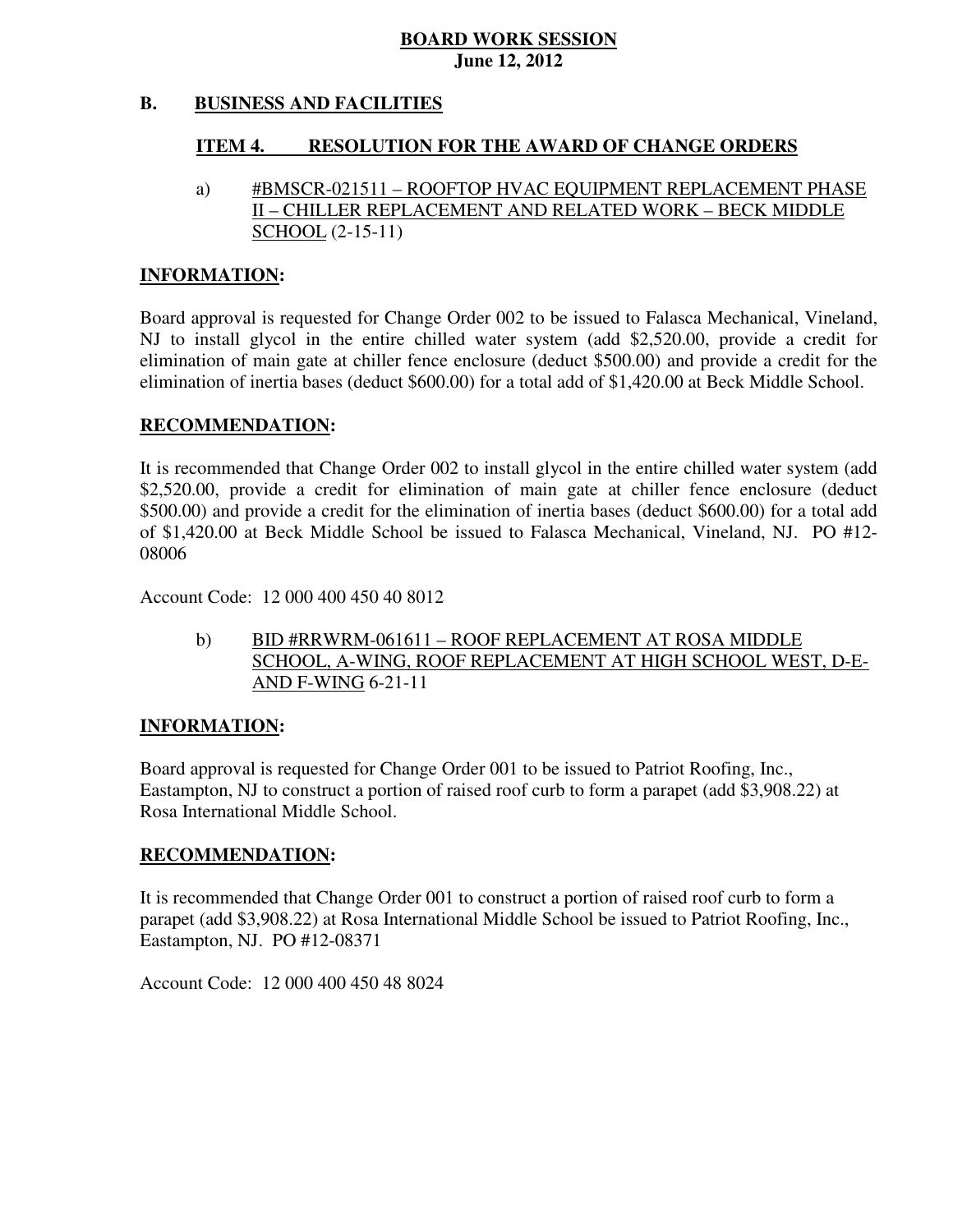#### **B. BUSINESS AND FACILITIES**

#### **ITEM 4. RESOLUTION FOR THE AWARD OF CHANGE ORDERS**

 $\mathbf{c})$  SCHOOL, A-WING, ROOF REPLACEMENT AT HIGH SCHOOL WEST, D-E- AND F-WING 6-21-11 BID #RRWRM-061611 – ROOF REPLACEMENT AT ROSA MIDDLE

### **INFORMATION:**

 Board approval is requested for Change Order 001 to be issued to Patriot Roofing, Inc., Eastampton, NJ to change 4" roof drains and piping to 6" roof drains and piping at D, E, and F wings (add \$8,276.20) at High School West.

### **RECOMMENDATION:**

 It is recommended that Change Order 001 to change 4" roof drains and piping to 6" roof drains and piping at D, E, and F wings (add \$8,276.20) at High School West be issued to Patriot Roofing, Inc., Eastampton, NJ. PO #12-08372

Account Code: 12 000 400 450 55 8040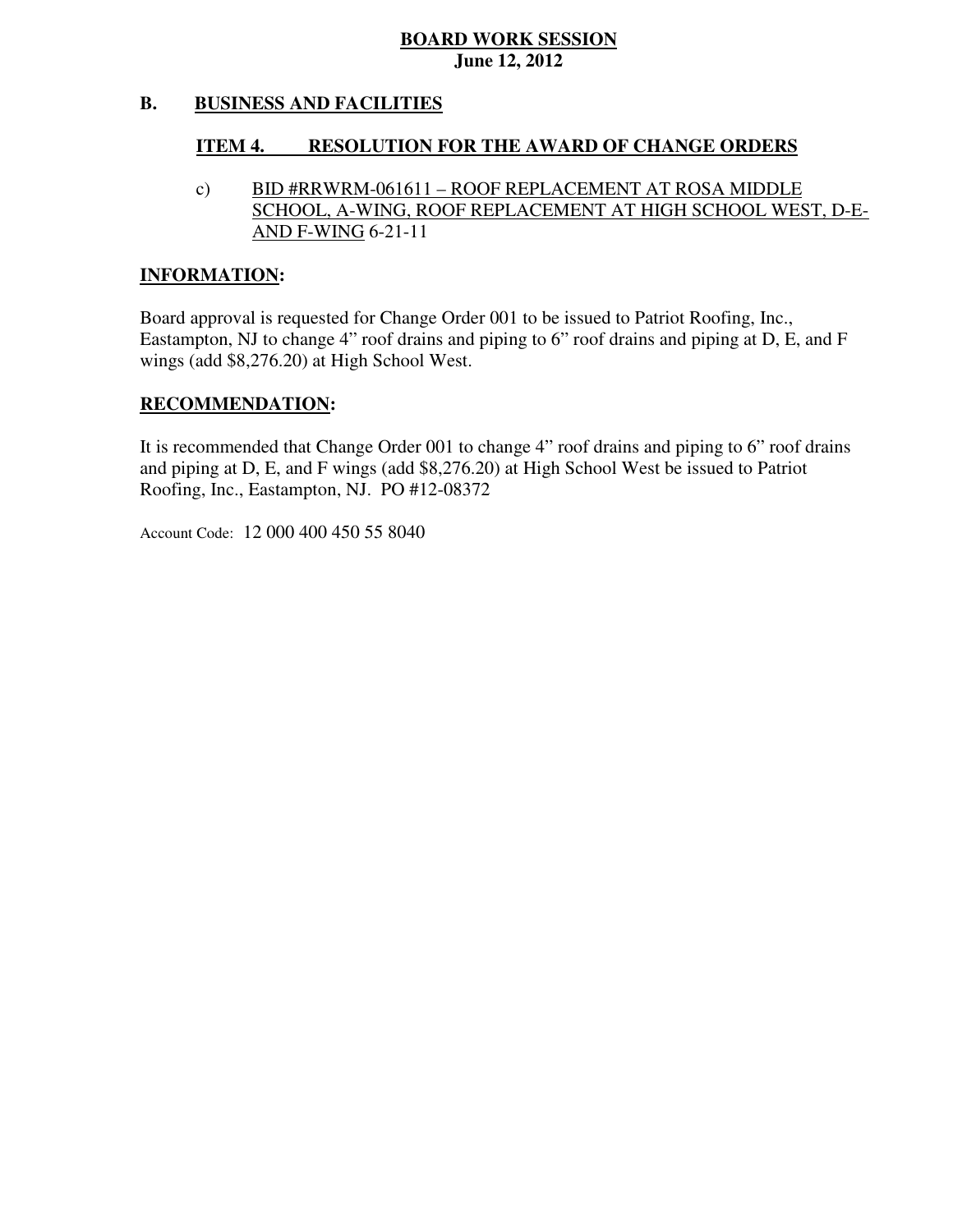#### **B. BUSINESS AND FACILITIES**

#### **ITEM 5. RESOLUTION FOR THE AWARD OF CONTRACT RENEWALS**

 It is recommended that the following contracts be renewed for the 2012/2013 school year in compliance with N.J.S.A. 18A:18A based upon the Boards finding that the services are performed in an effective and efficient manner.

| <b>VENDOR</b>                              | <b>AWARD</b> | <b>FIRST</b><br><b>RENEWAL</b><br>2011/2012 | <b>SECOND</b><br><b>RENEWAL</b><br>2012/2013 |
|--------------------------------------------|--------------|---------------------------------------------|----------------------------------------------|
| AbateTech,                                 |              |                                             |                                              |
| Lumberton, NJ                              |              |                                             |                                              |
| Unit price removal floor tiles (up to 50)  | \$9.00       |                                             |                                              |
| square feet per building per job).         |              | \$9.50                                      | \$9.50                                       |
| Unit price for removal of floor tile and   |              |                                             |                                              |
| associated mastic (up to 50 square feet    | 10.00        | 10.50                                       | 10.50                                        |
| per building per job).                     |              |                                             |                                              |
| Unit price for removal of floor tile (more | 6.50         | 6.85                                        | 6.85                                         |
| than 50 square feet per building per job). |              |                                             |                                              |
| Unit price for removal of floor tile and   |              |                                             |                                              |
| associated mastic (more than 50 square     | 7.50         | 7.90                                        | 7.90                                         |
| feet per building per job).                |              |                                             |                                              |
| Unit price for removal of pipe             | 75.00        | 79.00                                       | 79.00                                        |
| insulation.                                |              |                                             |                                              |
| Unit price for removal of boiler           |              |                                             |                                              |
| insulation and associated insulated        | 45.00        | 47.50                                       | 47.50                                        |
| heating components.                        |              |                                             |                                              |
| Unit price for removal of misc. asbestos   | 8.00         | 8.45                                        | 8.45                                         |
| containing materials.                      |              |                                             |                                              |
| Mobilization charge.                       | 500.00       | 600.00                                      | 600.00                                       |

### a) BID #AARDW-080410 – ASBESTOS ABATEMENT AND REMOVAL  $(8-4-10)$

# PO #13-00130

Account Code: 11 000 261 420 XX 0001

### $b)$  MODIFICATIONS (11-15-11) BID #DMRMM-111511 - DOOR MAINTENANCE, REPAIRS AND MINOR

|                                      |                              | AWARD                        | FIRST RENEWAL2012/2013       |                              |
|--------------------------------------|------------------------------|------------------------------|------------------------------|------------------------------|
|                                      |                              | <b>EMERGENCY</b>             |                              | <b>EMERGENCY</b>             |
| <b>VENDOR</b>                        | <b>HOURLY</b><br><b>RATE</b> | <b>HOURLY</b><br><b>RATE</b> | <b>HOURLY</b><br><b>RATE</b> | <b>HOURLY</b><br><b>RATE</b> |
|                                      |                              |                              |                              |                              |
| James Doorcheck,<br>Philadelphia, PA | \$60.00                      | \$60.00                      | \$60.00                      | \$60.00                      |

PO #13-00273

Account Code: 11 000 261 420 XX 0001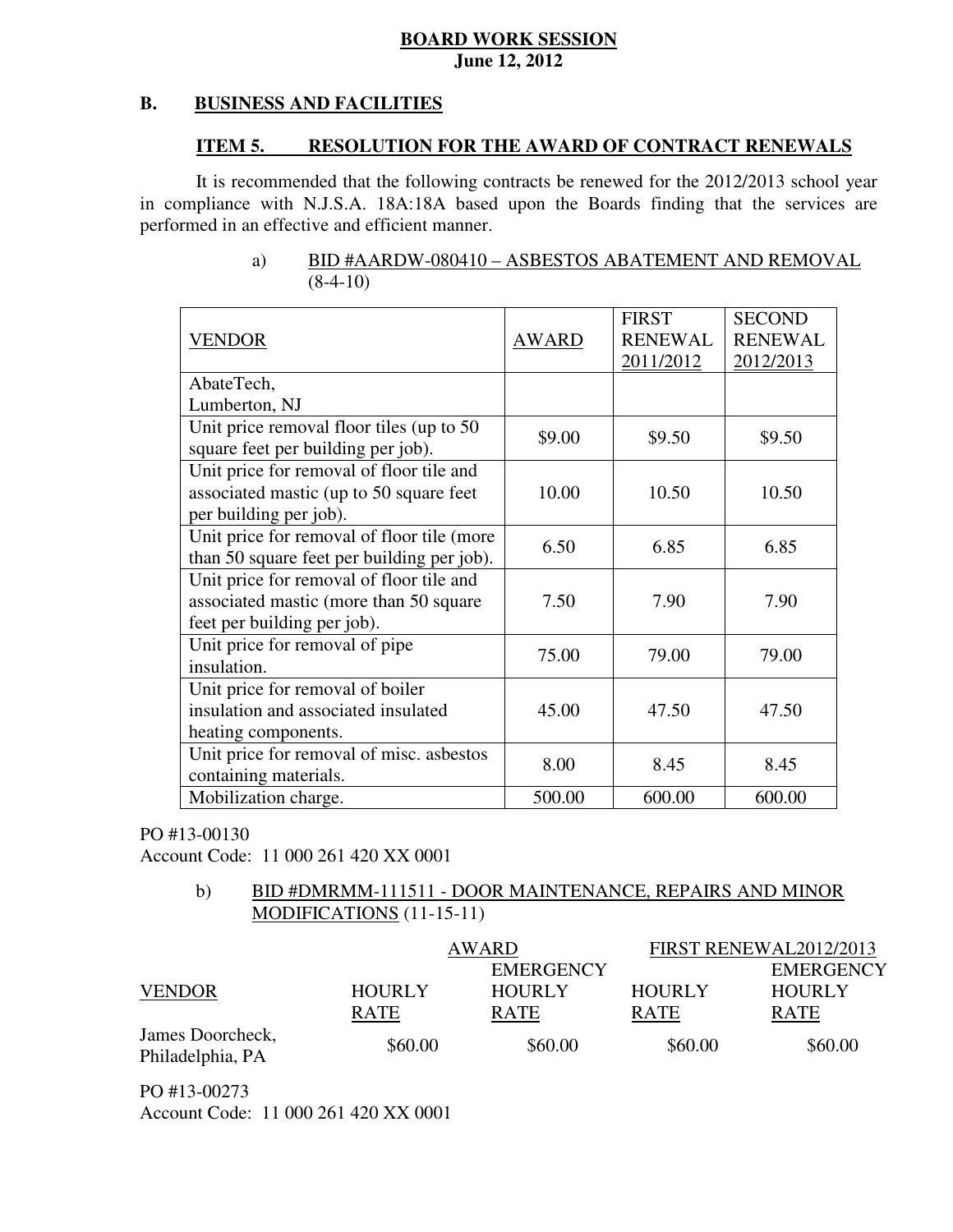#### **B. BUSINESS AND FACILITIES**

### **ITEM 5. RESOLUTION FOR THE AWARD OF CONTRACT RENEWALS** continued

### $c)$  MODIFICATIONS (6-10-11) BID # WGRMM-061011 - WINDOW GLAZING, REPAIR AND MINOR

|                          |                    | <b>FIRST RENEWAL</b> |
|--------------------------|--------------------|----------------------|
| VENDOR                   | AWARD              | 2012/2013            |
|                          | <b>HOURLY RATE</b> | <b>HOURLY RATE</b>   |
| Michael's Glass Company, | \$35.25            | \$35.25              |
| Philadelphia, PA         |                    |                      |

### PO #13-00232

Account Code 11 000 261 420 86 0001

### $\mathbf{d}$  MINOR MODIFICATIONS (6-8-11) BID #GCRMM-060811 – GENERAL CONSTRUCTION REPAIRS AND

|                                  |                 |                     | <b>FIRST RENEWAL</b> |                |
|----------------------------------|-----------------|---------------------|----------------------|----------------|
| <b>VENDOR</b>                    |                 | <b>AWARD</b>        | 2012/2013            |                |
|                                  |                 |                     |                      | Premium        |
| Coastal Land Contractors,        | <b>Standard</b> | Premium             | Standard             | <b>Billing</b> |
| Pittsgrove, NJ                   | <b>Billing</b>  | <b>Billing Rate</b> | <b>Billing</b>       | Rate           |
|                                  | Rate/HR         | $(*1.5HR)$          | Rate/HR              | $(*1.5HR)$     |
| Management                       | \$75.00         | \$112.50            | \$75.00              | \$112.50       |
| Administration                   | 75.00           | 112.50              | 75.00                | 112.50         |
| Apprentice (All trades)          | 75.00           | 112.50              | 75.00                | 112.50         |
| Equipment operator ( <i>i.e.</i> | 96.00           | 144.00              | 96.00                | 144.00         |
| back hoe, front end loader       |                 |                     |                      |                |
| etc)                             |                 |                     |                      |                |
| Journeyman carpenter             | 95.00           | 142.50              | 95.00                | 142.50         |
| Journeyman electrician           | 98.00           | 147.00              | 98.00                | 147.00         |
| Journeyman mason                 | 95.00           | 142.50              | 95.00                | 142.50         |
| Journeyman plumber               | 91.40           | 137.10              | 91.40                | 137.10         |
| Journeyman welder                | 95.00           | 142.50              | 95.00                | 142.50         |
| Journeyman pipe fitter           | 91.40           | 137.10              | 91.40                | 137.10         |
| Journeyman sprinkler fitter      | 81.00           | 121.50              | 81.00                | 121.50         |
| Journeyman concrete              | 95.00           | 142.50              | 95.00                | 142.50         |
| Laborer                          | 84.00           | 126.00              | 84.00                | 126.00         |

 PO #13-00274 Account Code: 11 000 261 420 XX 0001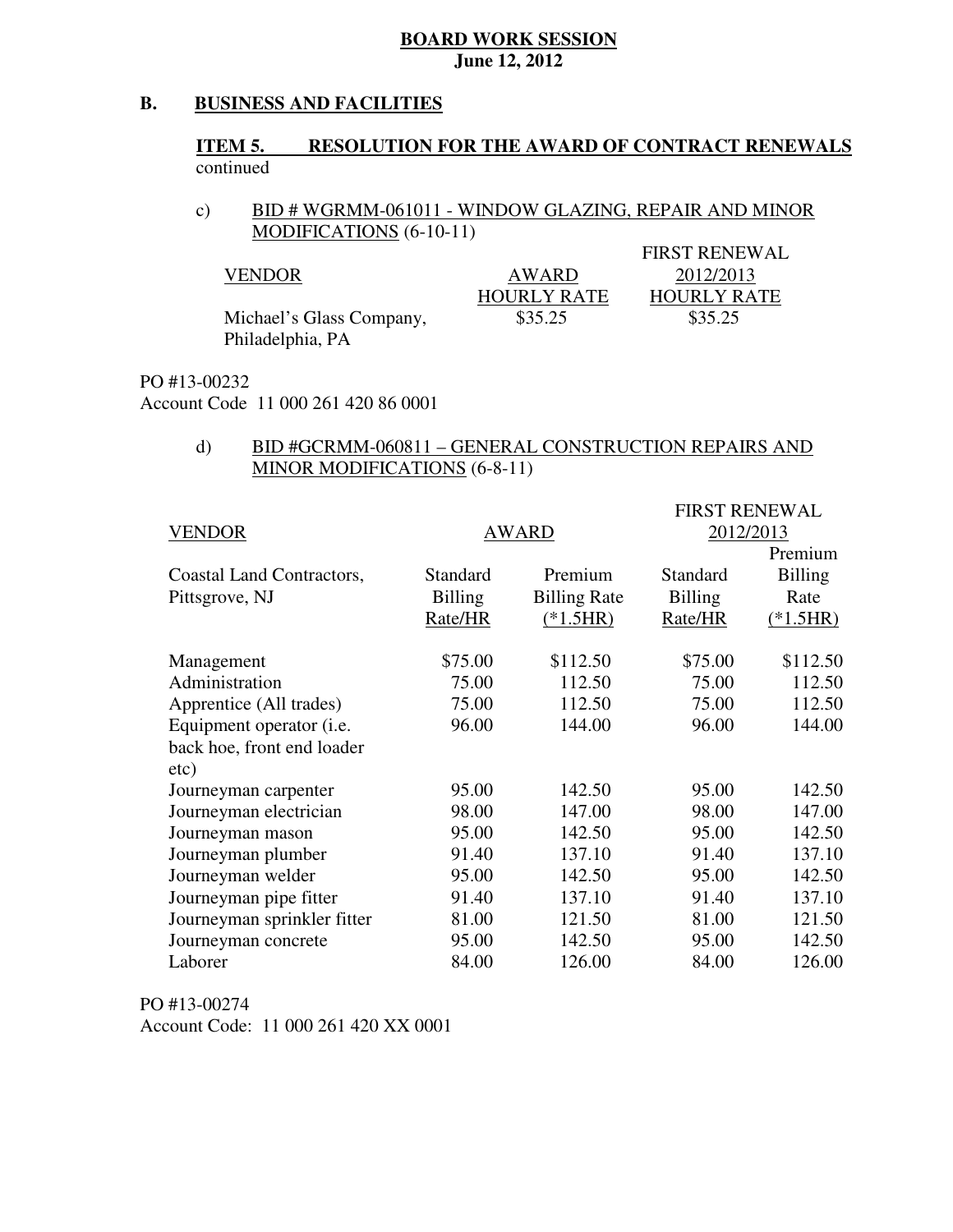#### **B. BUSINESS AND FACILITIES**

### **ITEM 5. RESOLUTION FOR THE AWARD OF CONTRACT RENEWALS** continued

 $e)$  REPAIR (8-17-10) e) BID #ASMIR-081710 – ALARM SYSTEM MONITORING, INSPECTION AND

| <b>VENDOR</b>                     | <b>AWARD</b> | <b>FIRST</b><br><b>RENEWAL</b><br>2011/2012 | <b>SECOND</b><br><b>RENEWAL</b><br>2012/2013 |
|-----------------------------------|--------------|---------------------------------------------|----------------------------------------------|
| Bevan Security, Riverside, NJ     |              |                                             |                                              |
| Annual monitoring                 | \$7,020.00   | \$7,020.00                                  | \$7,020.00                                   |
| Hourly rate-repair $&$ inspection | 90.00        | 90.00                                       | 90.00                                        |
| Percentage Increase Annual        |              | $0\%$                                       | $0\%$                                        |
| Percentage Increase-Aggregate     |              | $0\%$                                       | $0\%$                                        |

 PO #'s 13-00128 (repair & inspection) and 13-00254 (annual monitoring) Account Code: 11 000 261 420 XX 0001

# f) BID  $\#LANDS-121410 - LANDSCAPING - DISTRICT - WIDE (12-16-10)$

INFORMATION TO BE READY FOR ACTION MEETING.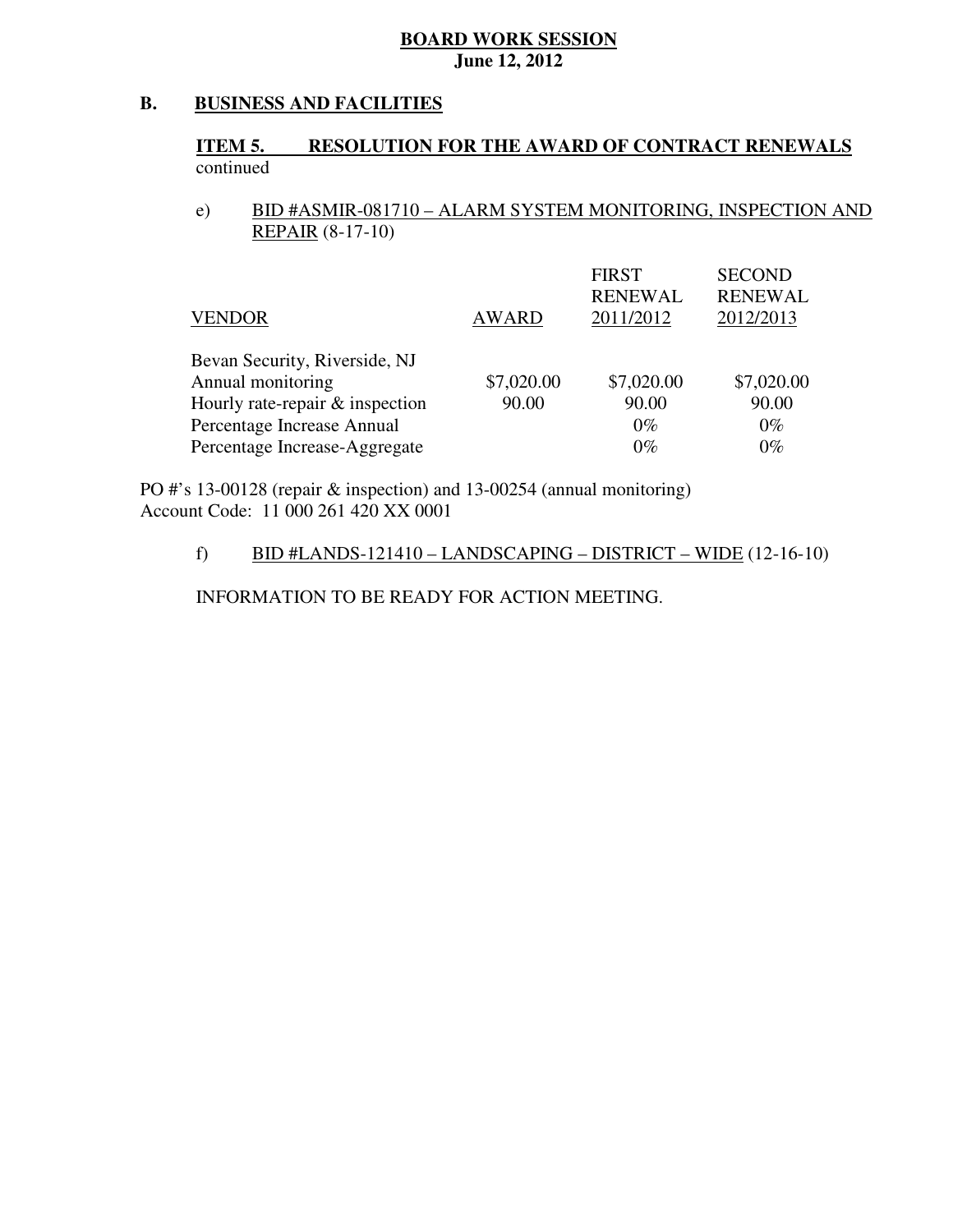#### **B. BUSINESS AND FACILITIES**

#### **ITEM 6. TRANSFER OF CURRENT YEAR SURPLUS TO RESERVE**

 **WHEREAS**, NJSA 18A:21-2, NJSA 18A:7G-31, and NJSA 18A:7F-41 permit a Board of Education to establish and/or deposit into certain reserve accounts at year end, and

 **WHEREAS**, the aforementioned statutes authorize procedures, under the authority of the Commissioner of Education, which permit a board of education to transfer unanticipated excess current revenue or unexpended appropriations into reserve accounts during the month of June by board resolution, and

 **WHEREAS**, the Board of Education wishes to transfer unanticipated excess current year revenue or unexpended appropriations from the general fund into a Capital Reserve account at year end, and

 **WHEREAS**, the Board of Education anticipates that an amount not to exceed \$2,500,000 is available for such purpose of transfer;

 **NOW THEREFORE BE IT RESOLVED** by the Board of Education that it hereby authorizes the district's School Business Administrator to make this transfer consistent with all applicable laws and regulations.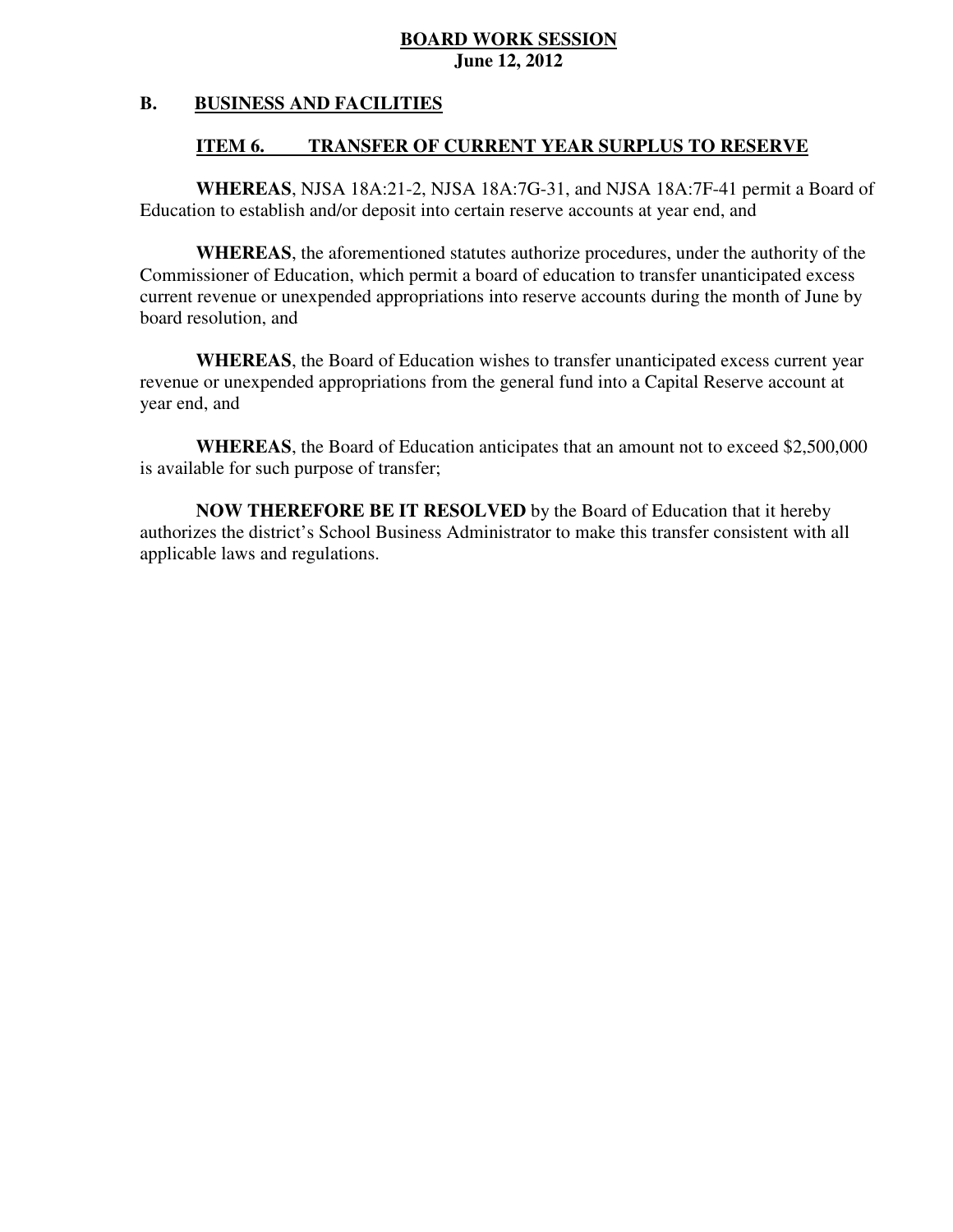#### **B. B. BUSINESS AND FACILITIES**

#### **ITEM 7. ACCEPTANCE OF DONATIONS**

|                     |                                                                                           | <b>GROUP OFFERING</b>                      |              |
|---------------------|-------------------------------------------------------------------------------------------|--------------------------------------------|--------------|
| <b>SCHOOL</b>       | <b>DONATION</b>                                                                           | <b>DONATION</b>                            | <b>VALUE</b> |
| Mann ES             | Monetary – Fourth<br>Grade Smart Boards &<br>Clickers, Cabling/<br>Audio/Installation     | <b>Cherry Hill Education</b><br>Foundation | \$13,250     |
| Kingston $ES -$     | Monetary - 3 iPads                                                                        | <b>Cherry Hill Education</b><br>Foundation | \$1,314      |
| Mann ES             | Monetary - Supplies<br>for "Mann Students are<br><b>Bucket Fillers"</b>                   | <b>Cherry Hill Education</b><br>Foundation | \$2,257      |
| <b>Woodcrest ES</b> | Monetary - Trouble<br>Free Playground Grant                                               | <b>Cherry Hill Education</b><br>Foundation | \$5,000      |
| <b>Beck MS</b>      | Monetary - Keyboard<br>Music Technology Lab                                               | Cherry Hill Education<br>Foundation        | \$12,834     |
| Sharp ES            | Monetary - Handheld<br>Video Cameras                                                      | Cherry Hill Education<br>Foundation        | \$1,400      |
| Harte ES-           | Monetary - 3<br>Smartboards;<br>Installation; LCD<br>Projector;<br>Cables/Plates/Warranty | Harte PTA                                  | \$16,560     |
| Sharp ES            | 3 iPads                                                                                   | Sharp PTA                                  | \$1,200      |
| Knight ES           | <b>Electric Pencil</b><br>Sharpeners                                                      | Knight PTA                                 | \$1,200      |
| Knight ES           | REDCAT Light-speed<br><b>Technology System</b>                                            | Knight PTA                                 | \$872        |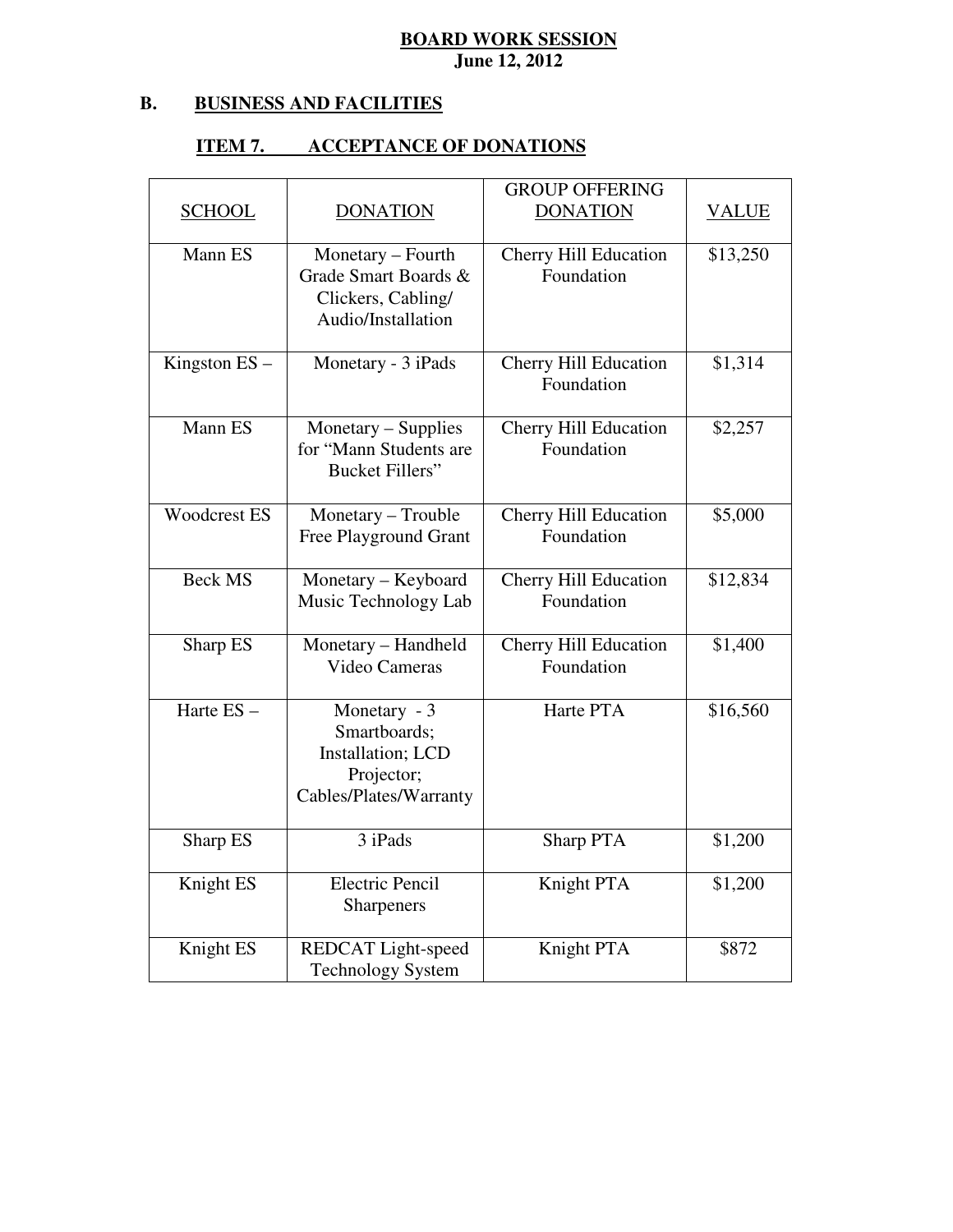#### **C. HUMAN RESOURCES/NEGOTIATONS**

 *Long Range Plan Goal:* 

**•** "Optimize Human Resource function to meet changing instructional and  *organizational program requirements."* 

The Superintendent recommends the following:

- 1. Termination of Employment—Certificated
- 2. Appointments—Certificated
- 3. Appointments—Non-Certificated
- 4. Leaves of Absence—Certificated
- 5. Leaves of Absence—Non-Certificated
- 6. Assignment/Salary Change—Certificated
- 7. Assignment/Salary Change—Non-Certificated<br>8. Other Compensation—Certificated
- Other Compensation—Certificated
- 9. Abolishment of Job Descriptions
- 10. Approval of Revised Job Descriptions

### **ITEM 1. TERMINATION OF EMPLOYMENT—CERTIFICATED**

(a) Resignations

#### **RECOMMENDATION:**

 It is recommended that the following resignations be accepted on the dates listed for the reasons indicated.

| Name            | Assignment                                                                            | <b>Effective Date</b> | Reason   |
|-----------------|---------------------------------------------------------------------------------------|-----------------------|----------|
| Eugene Park     | Sharp/Kingston-<br>Kindergarten<br>$(\$61,193)$                                       | 7/01/12               | Personal |
| Tara Lowe       | Harte-Special<br>Education $(\$51,008)$                                               | 7/01/12               | Personal |
| Takiyah Jackson | Mann-Grade 5 (Long<br>term substitute for W.<br>Wong on leave of<br>absence-\$46,877) | 5/31/12               | Personal |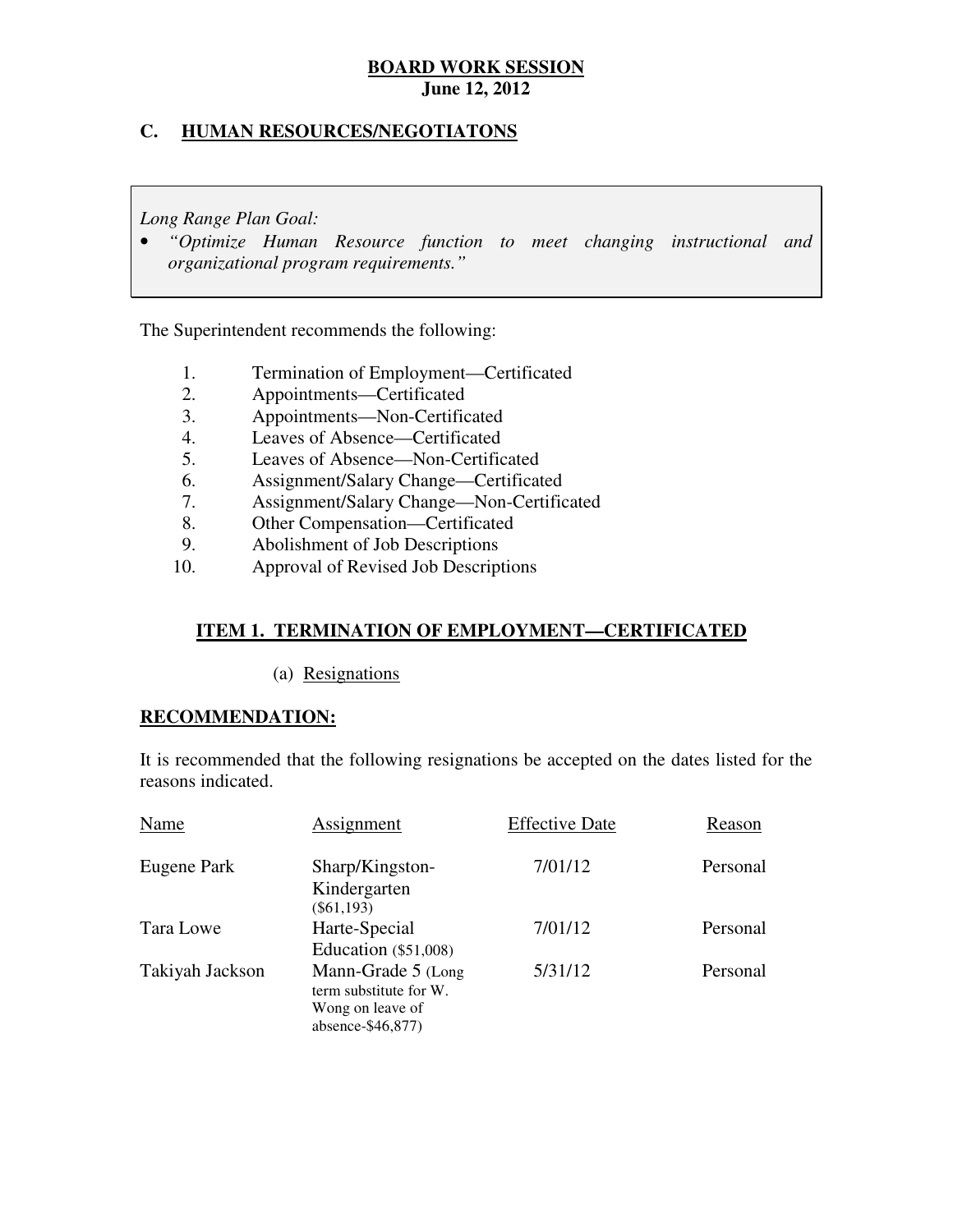#### **C. HUMAN RESOURCES/NEGOTIATONS**

#### **ITEM 2. APPOINTMENTS—CERTIFICATED**

#### (a) Student Teachers

#### **RECOMMENDATION:**

 It is recommended that the persons listed be approved for student teaching in accord with the data presented.

| Name                 | College/University | <b>Effective Date</b> | <b>Cooperating School/Teacher</b> |
|----------------------|--------------------|-----------------------|-----------------------------------|
| Tracey McGonigle     | St. Joseph's       | 9/04/12-12/07/12      | Lisa Ehmann/Kilmer                |
| Dana Mohnacs         | Rowan              | 9/04/12-11/30/12      | Jean Mattia-Butler/Barclay        |
| <b>Matthew Kazan</b> | Wilmington         | 9/04/12-11/30/12      | Desiree Caldwell/Harte            |
| Stephanie Sawyer     | Rider              | 9/05/12-12/14/12      | Sarah Guy/Knight                  |
| Jenna Fabiano        | Rider              | 9/05/12-12/14/12      | Raymond Anderson/Johnson          |
| Karen Isky           | Rider              | 9/05/12-12/14/12      | Melinda Hess/Johnson              |

(b) Psychology Internship

#### **RECOMMENDATION:**

 It is recommended that Lauren Hood, student at Rowan University be approved for a school psychology internship at Carusi Middle School effective 9/01/12-6/30/13 with Helene Eksterowicz as the cooperating school psychologist.

(c) LDT-C Internship

#### **RECOMMENDATION:**

 It is recommended that Christine Hoopes-Ayares, student at Rowan University be approved for an LDT-C internship effective 6/25/12-8/03/12 at Rosa Middle School with Robin Dolan as the consulting LDT-C.

(d) Nursing Internship

#### **RECOMMENDATION:**

 It is recommended that Nadina Brown, student at Rutgers University be approved for a nursing internship at Barclay School effective 7/02/12-8/02/12 with Carolyn Gorman as the cooperating nurse.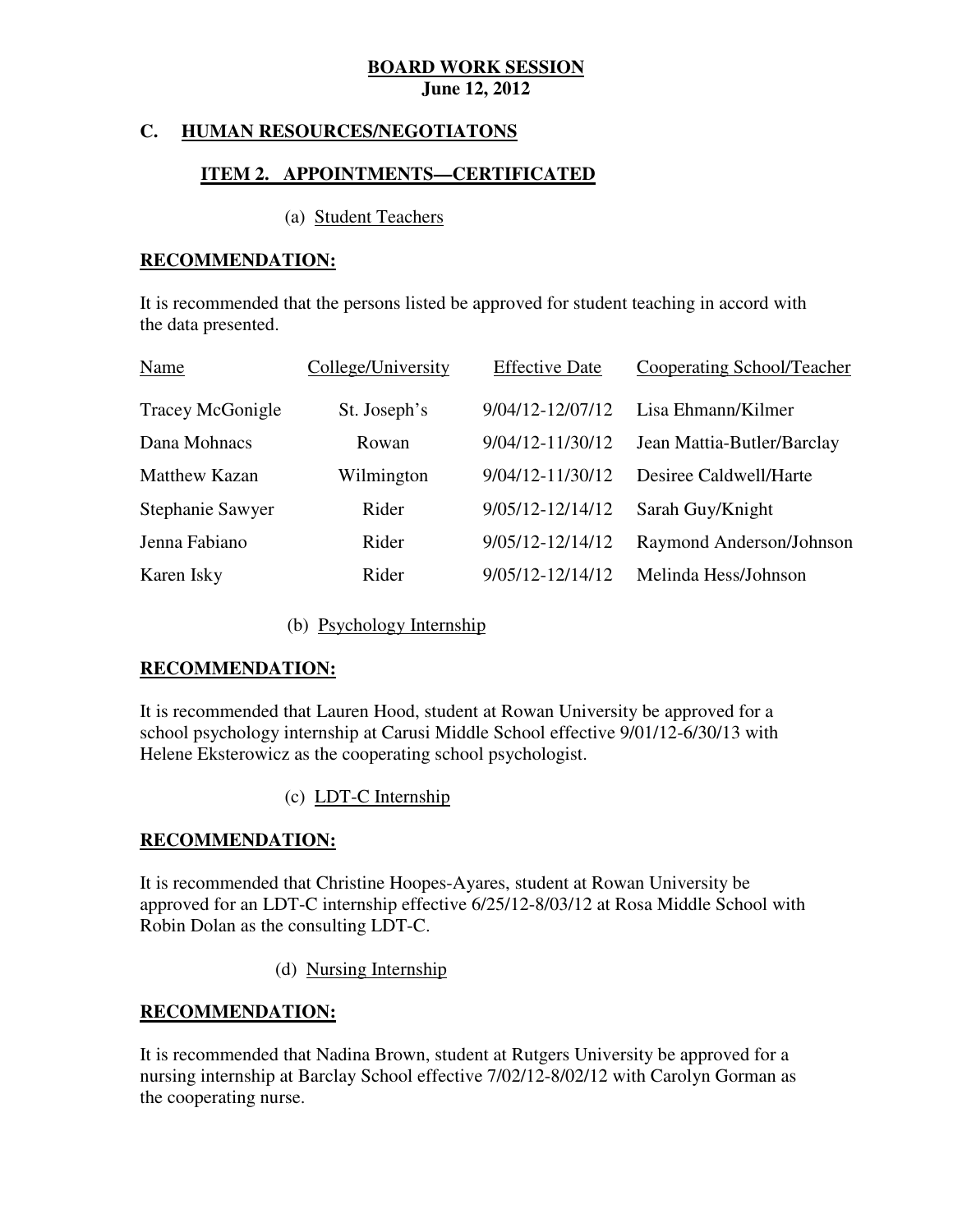#### **C. HUMAN RESOURCES/NEGOTIATONS**

#### **ITEM 2. APPOINTMENTS—CERTIFICATED** - continued

#### (e) Mentor Teachers

#### **RECOMMENDATION:**

 It is recommended that the teachers listed be approved as mentors in accord with the data presented. Monies budgeted from account #'s 11-120-100-101-98-0102/#11-130-100 101-98-0102/#11-140-100-101-98-0102.

| <b>Name</b>  | Protégé                      | School      | Amount         | <b>Effective Dates</b> |
|--------------|------------------------------|-------------|----------------|------------------------|
| Laura Gertel | Marina<br><b>Starobinets</b> | Beck        | \$550 prorated | 4/04/12-6/30/12        |
| Linda Ascola | Patricia Sheehan             | <b>Beck</b> | \$550 prorated | 4/04/12-6/30/12        |

(f) Summer Employment - Scheduling

#### **RECOMMENDATION:**

 It is recommended that the persons listed be approved for summer scheduling at the rate of \*\$13.86/hour in accord with the data presented:

|                                |                                                    | Alternative High School-Budget #11-000-218-104-60-0101 |
|--------------------------------|----------------------------------------------------|--------------------------------------------------------|
| <b>Effective Dates</b><br>Name |                                                    | <b>Total Hours</b>                                     |
|                                |                                                    | (not to exceed)                                        |
| Mollie Crincoli                | 7/01/12-8/28/12                                    | 50                                                     |
|                                | Rosa Middle School -Budget #11-000-218-104-48-0101 |                                                        |
| Name                           | <b>Effective Dates</b>                             | <b>Total Hours</b>                                     |
|                                |                                                    | (not to exceed)                                        |
| John Murtha                    | 7/01/12-8/28/12                                    | 300                                                    |
| Jules Farkas                   | 7/01/12-8/28/12                                    | 300                                                    |
|                                |                                                    | Carusi Middle School – Budget #11-000-218-104-45-0101  |
| Name                           | <b>Effective Dates</b>                             | <b>Total Days</b>                                      |
|                                |                                                    | (not to exceed)                                        |
| Tiffany                        | 7/01/12-8/28/12                                    | 10                                                     |
| Rosenbleeth                    |                                                    |                                                        |

 \*Hourly rate to be adjusted pending outcome of negotiations between the Cherry Hill Board of Education and CHEA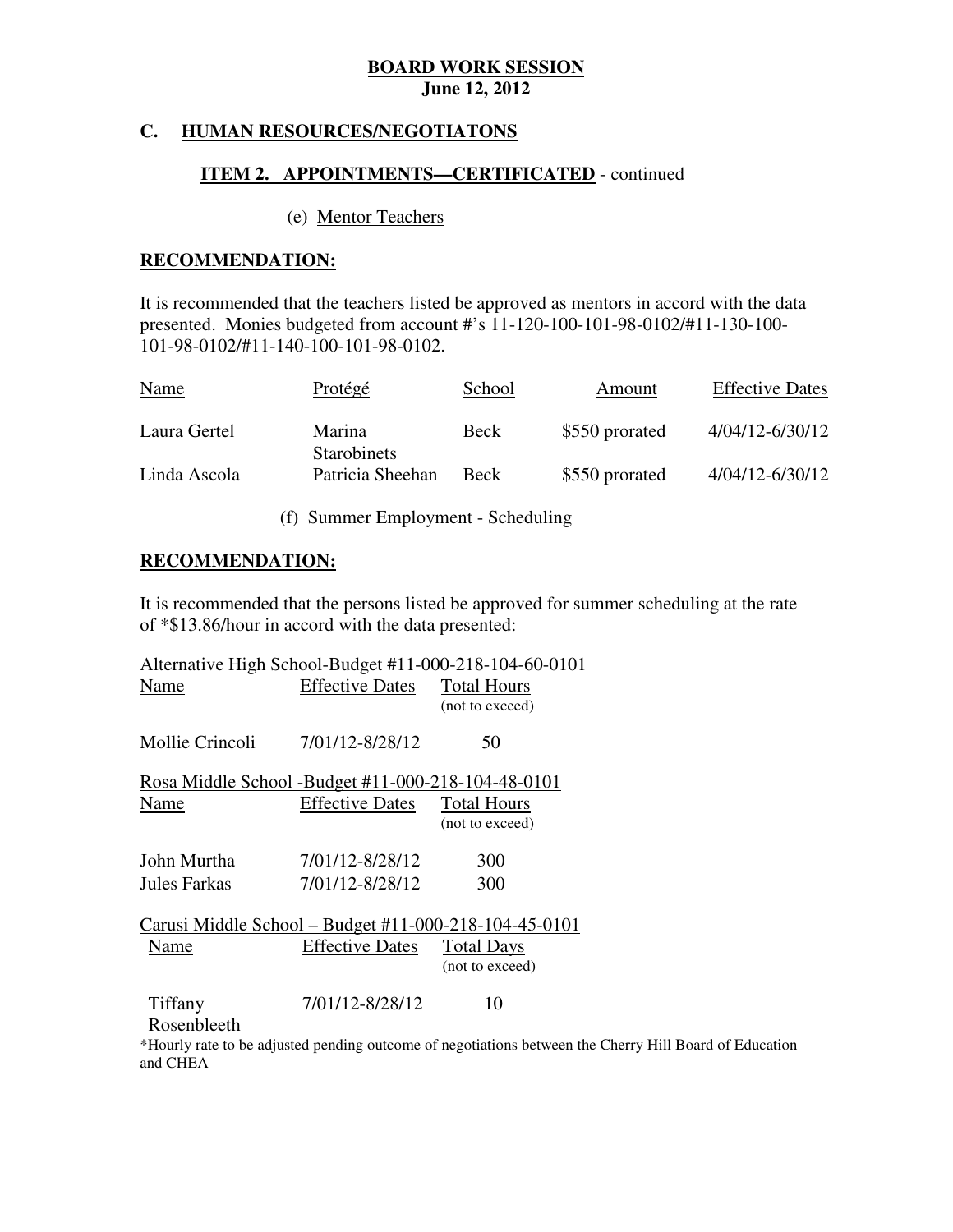#### $\mathbf{C}$ . **HUMAN RESOURCES/NEGOTIATONS**

#### **ITEM 2. APPOINTMENTS—CERTIFICATED** – continued

#### (g) Summer Visual Arts Program

#### **RECOMMENDATION:**

 It is recommended that the following individuals be approved as substitutes for the Summer Visual Arts Program effective 6/25/12-7/26/12 at the rate of \*\$45.20/hr. Monies budgeted from account #11-190-100-106-66-0101.

Cathryn Gaul Name Name Name Name Melissa McNab Kirsten Ennis

 Board of Education and CHEA \*Hourly rate to be adjusted effective 7/01/12 pending outcome of negotiations between the Cherry Hill

#### (h) Summer Employment-Guidance

#### **RECOMMENDATION:**

 It is recommended that that persons listed be approved for summer guidance in accord with the data presented.

|                 | Rosa Middle School-Budget #11-000-218-104-48-0101 (not to exceed 5 days each) |                                                                                                       |
|-----------------|-------------------------------------------------------------------------------|-------------------------------------------------------------------------------------------------------|
| Name            | <b>Effective Date</b>                                                         | $*1/200$ <sup>th</sup> of Salary                                                                      |
|                 |                                                                               |                                                                                                       |
| John Young      | 7/01/12-8/28/12                                                               | \$470.35                                                                                              |
| Lynne Vosbikian | 7/01/12-8/28/12                                                               | \$257.91                                                                                              |
| Marcia Ruberg   | 7/01/12-8/28/12                                                               | \$553.25                                                                                              |
|                 |                                                                               | *Salary to be adjusted pending outcome of negotiations between the Cherry Hill Board of Education and |
| CHEA            |                                                                               |                                                                                                       |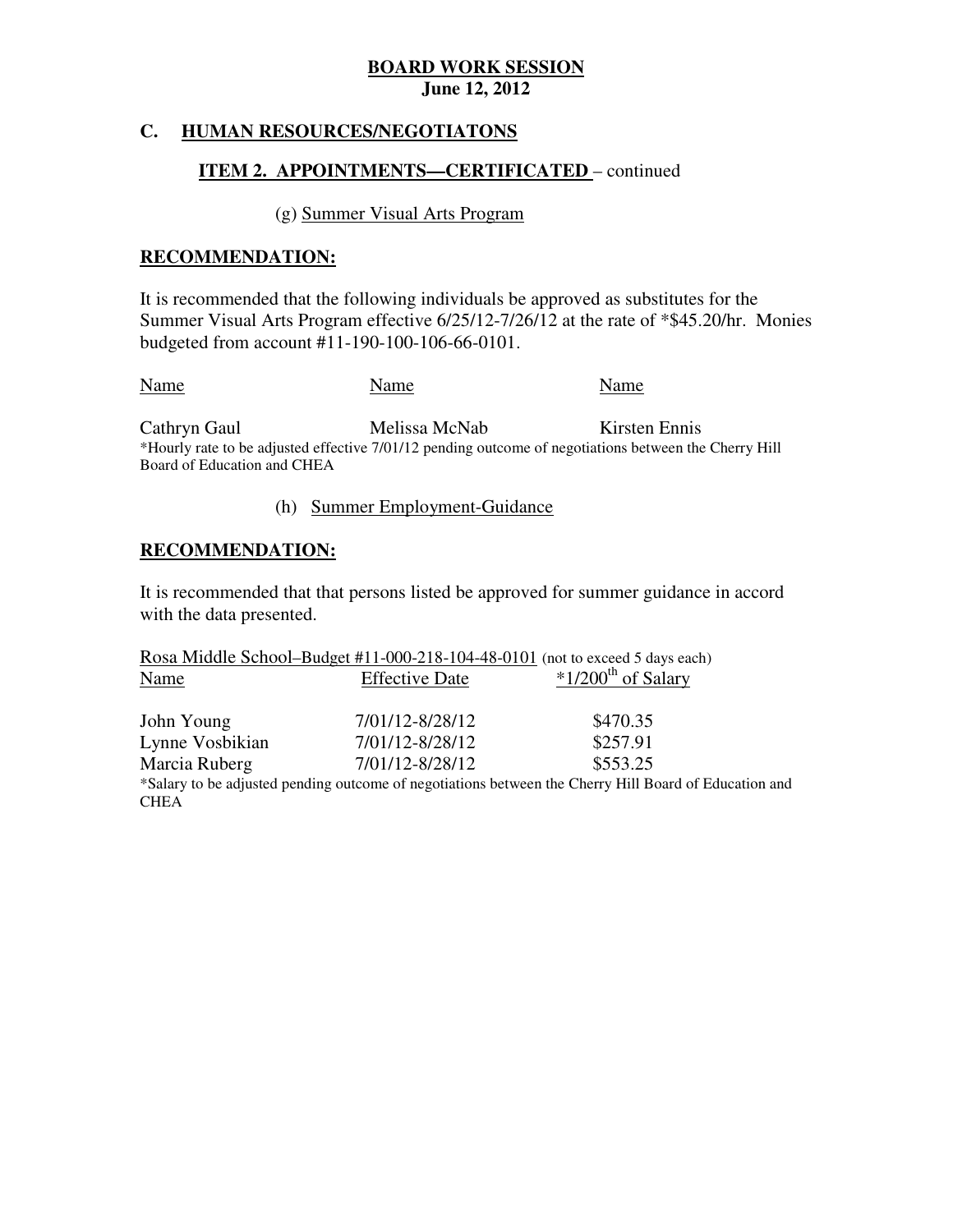#### **C. HUMAN RESOURCES/NEGOTIATONS**

#### **ITEM 2. APPOINTMENTS—CERTIFICATED** – continued

#### (i) Summer Arts Enrichment Program

#### **RECOMMENDATION:**

 It is recommended that the persons listed be approved as substitutes for the summer arts enrichment program at CHHS West effective 6/25/12-7/26/12 at the rate of \*\$45.20/hour (not to exceed 10 hrs/wk-50 hrs) total in accord with the data presented. Monies budgeted from account #11-190-100-106-72-2010.

Name Assignment

**Timothy Keleher** Gabriela Mandescu **Jacob Weber**  of Education and CHEA Substitute–Intermediate Band & Jazz Ensemble Substitute-Beginning & Intermediate Orchestra Substitute – Beginning Band  $&$  Chorus \*After 6/30/12-hourly rate to be adjusted pending outcome of negotiations between the Cherry Hill Board

(j) ESY Summer Program

#### **RECOMMENDATION:**

 It is recommended that the persons listed be approved for the ESY Summer Program effective 7/02/12-8/02/12 at the rate of \*\$45.20/hr (not to exceed \$172,000). Monies budgeted from account #11-204-100-101-71-0101.

| Teachers             |                                                                                                   |                          |
|----------------------|---------------------------------------------------------------------------------------------------|--------------------------|
| Name                 | Name                                                                                              | Name                     |
| Jayne Schafer        | Vincent Angelucci                                                                                 | Vanessa Brittin          |
| Cathleen Fargo       | Kelli Prisk                                                                                       | Kristen Mayers           |
| Renee Mancini        | Sherri Turner                                                                                     | <b>Annmarie Cermak</b>   |
| <b>Karen Potter</b>  | <b>Emily Sierra</b>                                                                               | Elizabeth Walsh          |
| Angela Francolino    | Lindsay Watkins                                                                                   | Diane Zeltner            |
| <b>Wanda Cousins</b> | Lynn Kahan                                                                                        | Kevin Krutoff            |
| Marissa McKinney     | Norri McGrath                                                                                     | Karen Howard             |
| <b>Mollie Gross</b>  | Lauren Curry                                                                                      | Dana Hoffman             |
| Jennifer McCarron    | Amy Graves                                                                                        | Angela Lancos            |
| Amanda Aslanian      | Jaynee Brosnan                                                                                    | Sioux Xenakis            |
| Gregory Louie        | Diana Morris                                                                                      | John Aiello              |
| Kendra Lemauro       | <b>Gregory Bristow</b>                                                                            | Sandra Wilcox            |
| Robert Metzger       | Erik Radbill                                                                                      | <b>Anthony Malatesta</b> |
| Linda Wander         | Gail Trocola                                                                                      | Rina Ligas               |
|                      | *Hourly rate to be adjusted pending outcome of negotiations between the Cherry Hill Board of Educ |                          |

 and CHEA \*Hourly rate to be adjusted pending outcome of negotiations between the Cherry Hill Board of Education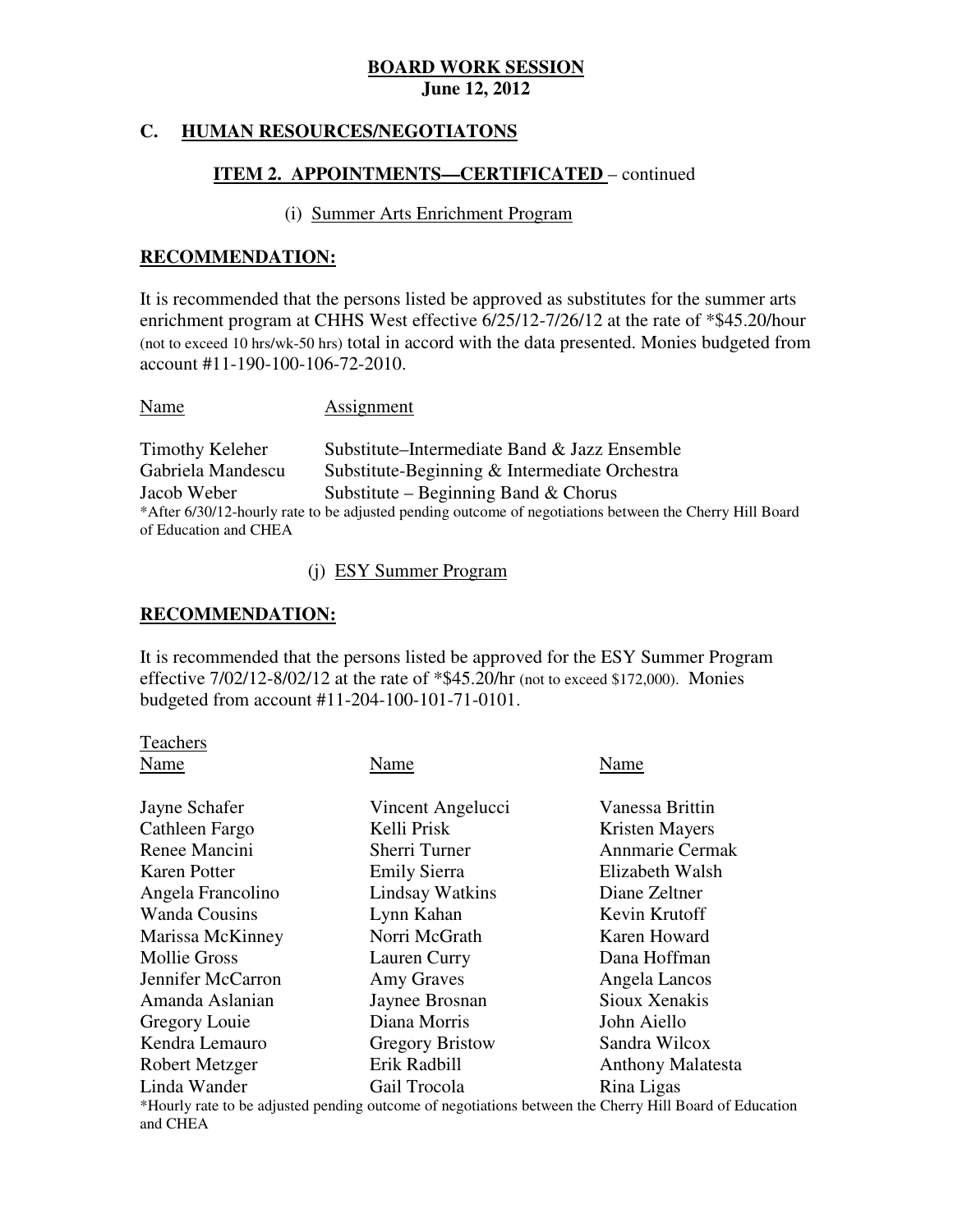#### **HUMAN RESOURCES/NEGOTIATONS**

#### **ITEM 2. APPOINTMENTS—CERTIFICATED** – continued

# (j) ESY Summer Program - continued

| Name                                                                                                    | Name                                                                  |                                                                                         | Name                                                                      |
|---------------------------------------------------------------------------------------------------------|-----------------------------------------------------------------------|-----------------------------------------------------------------------------------------|---------------------------------------------------------------------------|
| Joanna Marchio<br>Josh Weinstein<br><b>Heather Brooks</b><br>Lynne Catarro                              | Kathleen Madden<br>Susan Pitzorella<br>Lisa Schoen<br>Felice Livecchi |                                                                                         | Samantha Vanaman<br>Paul Arno<br><b>Natalie Stanzione</b><br>Diana Polito |
| <u>Nurses - *\$45.20/hr</u><br>Budget #11-204-100-106-71-0104 (not to exceed \$25,000)<br>Name          |                                                                       | Name                                                                                    |                                                                           |
| Theresa DiMedio<br>Amy Hawthorne                                                                        |                                                                       | Carolyn Gorman<br><b>Beverly Thomas</b>                                                 |                                                                           |
| Staff Related Services - *\$45.20/hr<br>Budget #11-204-100-106-71-0103 (not to exceed \$40,000)<br>Name |                                                                       | Name                                                                                    |                                                                           |
| Jane Combs<br>Lori Combs<br><b>Shirley Graves</b><br><b>Bernadette Hickey</b><br>Doreen Petterson       |                                                                       | Sarina Hoell<br>Lori Goldberg<br>Karen Korobellis<br>Nicole Fornito<br>Debi Kardon-Duff |                                                                           |
| Substitute Teachers -*\$45.20/hr<br>Budget #11-204-100-101-71-0101<br>Name                              |                                                                       | Name                                                                                    |                                                                           |
| Lauren Arno<br><b>Joy Patterson</b><br>Karla Smith<br>Ronda Lomberg<br><b>Heather Grainger</b>          |                                                                       | Alyson Wicek<br>Lisa Jackson<br>Marie Suarez<br>Lauren Cerullo                          |                                                                           |
| <u> Substitute Nurses – *\$45.20/hr</u>                                                                 |                                                                       |                                                                                         |                                                                           |

Leanne Halbert and CHEA Michele Taylor \*Hourly rate to be adjusted pending outcome of negotiations between the Cherry Hill Board of Education

<u>Budget #11-204-100-106-71-0104</u><br>Name Name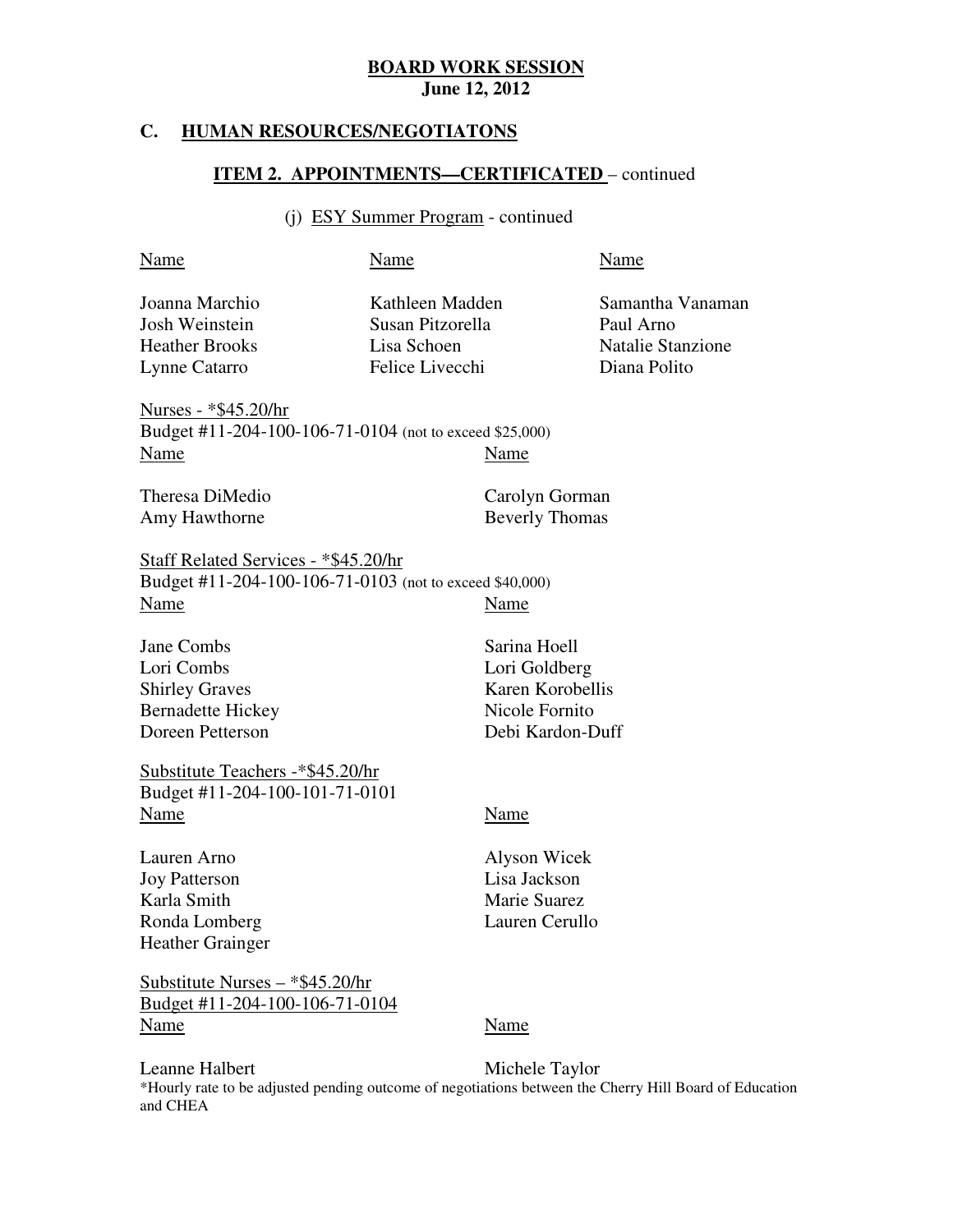#### **C. HUMAN RESOURCES/NEGOTIATONS**

#### **ITEM 2. APPOINTMENTS—CERTIFICATED** – continued

#### (j) ESY Summer Program—continued

#### **RECOMMENDATION:**

 It is recommended that the persons listed be approved as teachers-in-charge for the 2011 extended school year program effective 7/01/12-8/02/12 at a stipend of \*\$500/teacher. Monies budgeted from account #11-204-100-101-71-0102.

Name Name

Gail Ward Tiffani Evans \*Stipend to be adjusted pending outcome of negotiations between the Cherry Hill Board of Education and **CHEA** 

#### (k) ESY Summer Program-Coordinator

# **RECOMMENDATION:**

 It is recommended that Doreen Nicosia be approved to provide coordination of the related services for the ESY Summer Program effective 7/01/12-7/10/12 for a total of 20 hours at the rate of \*\$45.20/hr (not to exceed \$905). Monies budgeted from account #11 204-100-101-71-0101.

 \*Hourly rate to be adjusted pending outcome of negotiations between the Cherry Hill Board of Education and CHEA

(l) Related Service Evaluations

### **RECOMMENDATION:**

 It is recommended that the persons listed be approved to conduct related service evaluations effective 7/01/12-8/28/12 at the rate of \$250/evaluation (not to exceed \$7500). Monies budgeted from account #11-000-219-014-71-0101.

#### Name Name Name

- 
- Diane Dressler Sharon Reel Anne Simon **Susan Baskies** Jane Combs Nicole Kramer Lori Combs **Shirley Graves** Suzanne Vender **Lynn** Tortoro Sarina Hoell
	- Lori Goldberg Cynthia Jaffe Karen Korebilus Susan Pettijohn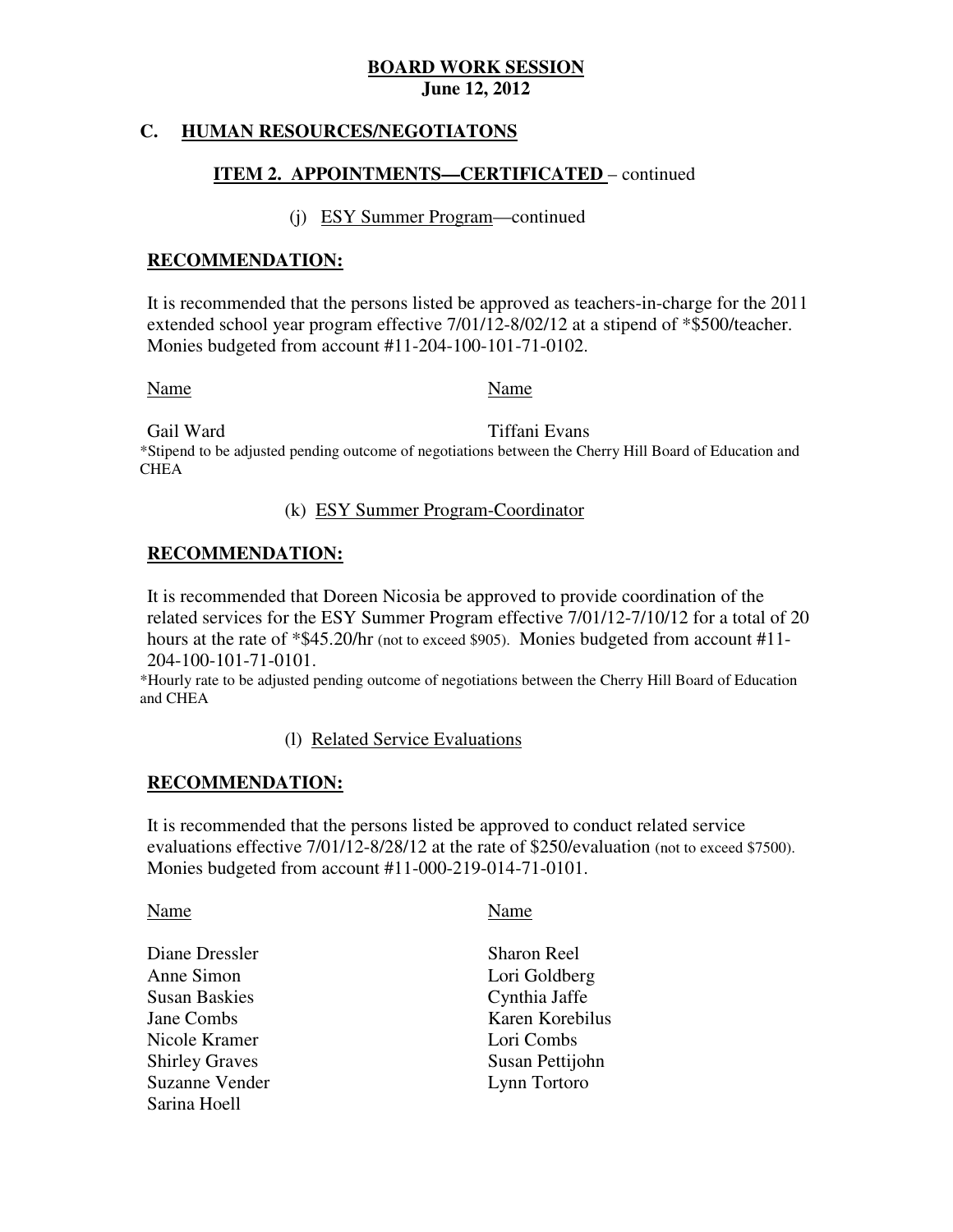#### **HUMAN RESOURCES/NEGOTIATONS**

#### **ITEM 2. APPOINTMENTS—CERTIFICATED** – continued

#### (m) Additional Summer Employment

#### **RECOMMENDATION:**

 It is recommended that Leanne Bernosky be approved to work five additional days effective 7/01/12-8/28/12 at the rate of \*\$104.50/day (not to exceed \$523.50). Monies budgeted from account #11-000-219-104-71-0101. \*Rate to be adjusted pending outcome of negotiations between the Cherry Hill Board of Education and **CHEA** 

#### (n) Summer Employment – Nursing

#### **RECOMMENDATION:**

 It is recommended that the persons listed be approved for summer employment in accord with the data presented:

| <u> CHHS West – Sports Physical - 6/07/12 - Budget #11-000-213-100-71-0102</u>                                     |                                      |
|--------------------------------------------------------------------------------------------------------------------|--------------------------------------|
| Name                                                                                                               | Hourly Rate (not to exceed 1.75 hrs) |
| Sandra Kowal                                                                                                       | \$73.26                              |
| Marie Smith                                                                                                        | \$56.10                              |
| Michele Taylor                                                                                                     | \$56.10                              |
| <b>Beverly Thomas</b>                                                                                              | \$71.86                              |
| <u> CHHS East – Sports Physical - 6/28/12 – Budget #11-000-213-100-71-0102</u>                                     |                                      |
| Name                                                                                                               | <b>Hourly Rate</b>                   |
| <b>Maureen Chourney</b>                                                                                            | $$18.33$ (not to exceed 3 hrs)       |
| Marilyn McLaughlin                                                                                                 | $$18.33$ (not to exceed 3 hrs)       |
| Cheryl Osnayo                                                                                                      | \$39.05 (not to exceed 2 hrs)        |
| Therese McLaughlin                                                                                                 | $$69.59$ (not to exceed 2 hrs)       |
| <b>Janet Silverman</b>                                                                                             | $$18.33$ (not to exceed 3 hrs)       |
| <u>CHHS East – Sports Physical - 8/02/12 – Budget #11-000-213-100-71-0102</u>                                      |                                      |
| Name                                                                                                               | *Hourly Rate                         |
| <b>Maureen Chourney</b>                                                                                            | $$18.33$ (not to exceed 5 hrs)       |
| Therese McLaughlin                                                                                                 | $$69.59$ (not to exceed 7 hrs)       |
| Barbara Kase-Avner                                                                                                 | $$38.53$ (not to exceed 5 hrs)       |
| Angela Mooney                                                                                                      | $$36.78$ (not to exceed 5 hrs)       |
| Cheryl Osnayo                                                                                                      | \$39.05 (not to exceed 5 hrs)        |
| *Hourly rate to be adjusted pending outcome of negotiations between the Cherry Hill Board of Education<br>and CHEA |                                      |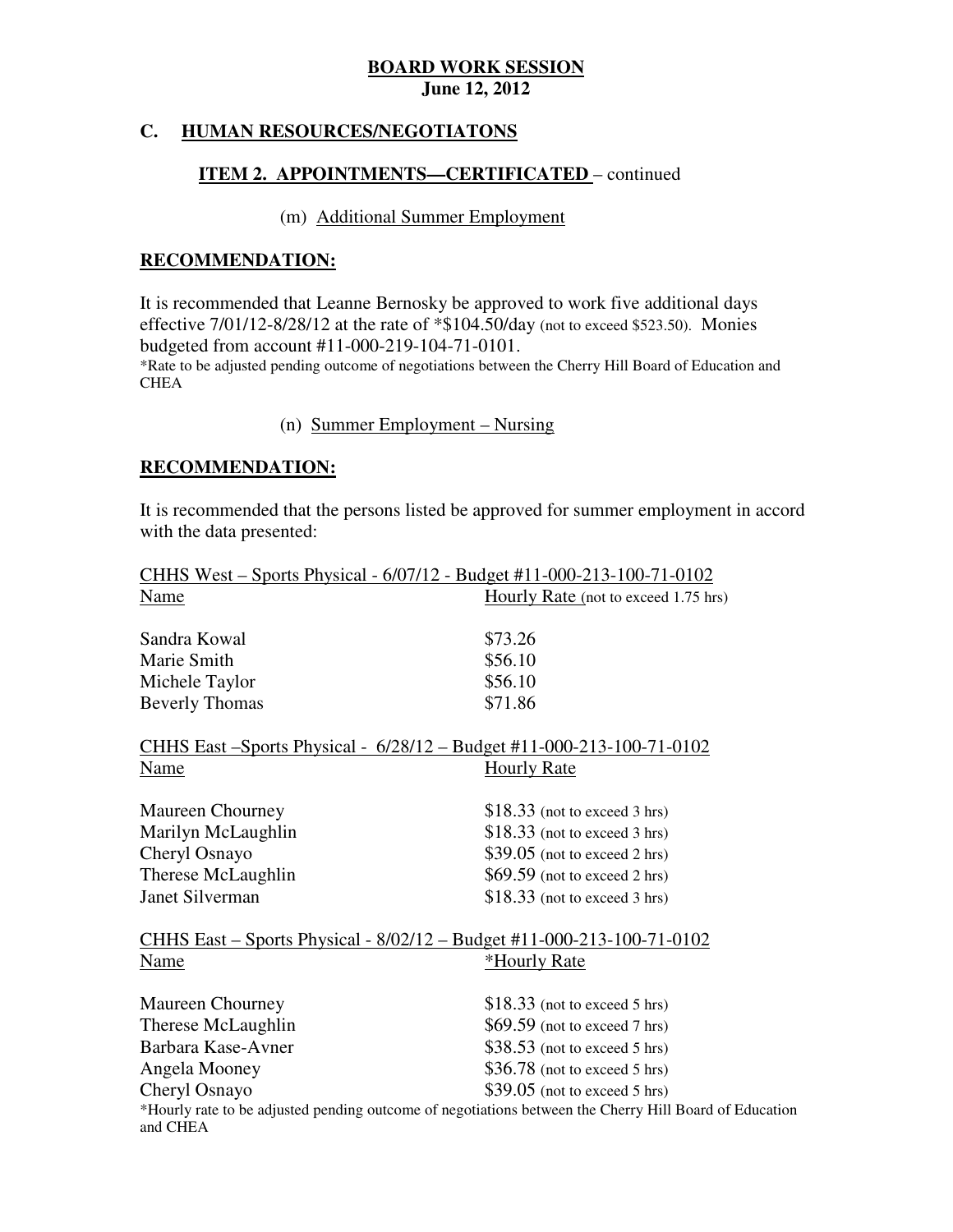#### **HUMAN RESOURCES/NEGOTIATONS**

#### **ITEM 2. APPOINTMENTS—CERTIFICATED** – continued

#### (n) Summer Employment Nursing - continued

 Carusi Middle School – 6/28/12 – Budget #11-000-213-100-71-0102 Name Hourly Rate

| Lillian Barna      | $$36.69$ (not to exceed 5 hrs)   |
|--------------------|----------------------------------|
| Barbara Kase-Avner | $$38.53$ (not to exceed 5.5 hrs) |
| Sandra Kowal       | $$73.26$ (not to exceed 5 hrs)   |
| Angela Mooney      | $$36.78$ (not to exceed 5 hrs)   |
| Robin Olin         | $$51.73$ (not to exceed 5 hrs)   |
| Michele Taylor     | $$56.10$ (not to exceed 5.5 hrs) |

|      | Charting of Sports Physicals – June, *July, *August |  |              |  |
|------|-----------------------------------------------------|--|--------------|--|
| Name |                                                     |  | *Hourly Rate |  |

| Sandra Kowal                | $$73.26$ (not to exceed 20 hrs)                                                                       |
|-----------------------------|-------------------------------------------------------------------------------------------------------|
| Therese McLaughlin          | $$69.59$ (not to exceed 20 hrs)                                                                       |
| Cheryl Osnayo               | $$39.05$ (not to exceed 20 hrs)                                                                       |
| Marie Smith                 | $$56.10$ (not to exceed 20 hrs)                                                                       |
| Barbara Kase-Avner          | $$38.53$ (not to exceed 15 hrs)                                                                       |
| Angela Mooney               | $$36.78$ (not to exceed 15 hrs)                                                                       |
| Michele Taylor              | $$56.10$ (not to exceed 15 hrs)                                                                       |
|                             | *Hourly rate to be adjusted effective 7/01/12 pending outcome of negotiations between the Cherry Hill |
| Board of Education and CHEA |                                                                                                       |

#### $\overline{a}$ Elementary Immunization Charting Hours – 7/01/12-8/28/12 -3 hrs/nurse

| Budget #11-000-213-100-71-0104                                                                                                                                                                                                                                                                                                                                                                                         |                                                                                           |                 |
|------------------------------------------------------------------------------------------------------------------------------------------------------------------------------------------------------------------------------------------------------------------------------------------------------------------------------------------------------------------------------------------------------------------------|-------------------------------------------------------------------------------------------|-----------------|
| Name                                                                                                                                                                                                                                                                                                                                                                                                                   | School                                                                                    | *Hourly Rate    |
| Lillian Barna                                                                                                                                                                                                                                                                                                                                                                                                          | <b>Barton</b>                                                                             | \$36.69         |
| Therese DiMedio                                                                                                                                                                                                                                                                                                                                                                                                        | Harte                                                                                     | \$41.50         |
| Carolyn Gorman                                                                                                                                                                                                                                                                                                                                                                                                         | Barclay                                                                                   | \$69.59         |
| Lee-Ann Halbert                                                                                                                                                                                                                                                                                                                                                                                                        | Mann                                                                                      | \$46.14         |
| Amy Hawthorne                                                                                                                                                                                                                                                                                                                                                                                                          | Knight                                                                                    | \$70.46         |
| Lee Anne Keesal                                                                                                                                                                                                                                                                                                                                                                                                        | Johnson                                                                                   | \$38.01         |
| Susan Merrill                                                                                                                                                                                                                                                                                                                                                                                                          | Paine                                                                                     | \$71.86         |
| Jacqueline Naddeo                                                                                                                                                                                                                                                                                                                                                                                                      | Kingston                                                                                  | \$39.67         |
| Robin Olin                                                                                                                                                                                                                                                                                                                                                                                                             | Cooper                                                                                    | \$51.73         |
| Eileen Reilly                                                                                                                                                                                                                                                                                                                                                                                                          | Stockton                                                                                  | \$68.72         |
| Lynn Richter                                                                                                                                                                                                                                                                                                                                                                                                           | Woodcrest                                                                                 | \$40.54         |
| Therese McLaughlin                                                                                                                                                                                                                                                                                                                                                                                                     | Sharp                                                                                     | \$69.59         |
| Marie Smith                                                                                                                                                                                                                                                                                                                                                                                                            | Kilmer                                                                                    | \$56.10         |
| $\mathbf{A} \mathbf{A} \mathbf{A} \mathbf{A} \mathbf{A} \mathbf{A} \mathbf{A} \mathbf{A} \mathbf{A} \mathbf{A} \mathbf{A} \mathbf{A} \mathbf{A} \mathbf{A} \mathbf{A} \mathbf{A} \mathbf{A} \mathbf{A} \mathbf{A} \mathbf{A} \mathbf{A} \mathbf{A} \mathbf{A} \mathbf{A} \mathbf{A} \mathbf{A} \mathbf{A} \mathbf{A} \mathbf{A} \mathbf{A} \mathbf{A} \mathbf{A} \mathbf{A} \mathbf{A} \mathbf{A} \mathbf{A} \mathbf{$ | $\blacksquare$ $\blacksquare$ $\blacksquare$ $\blacksquare$ $\blacksquare$ $\blacksquare$ | <b>TT'11</b> TV |

 \*Hourly rate to be adjusted pending outcome of negotiations between the Cherry Hill Board of Education and CHEA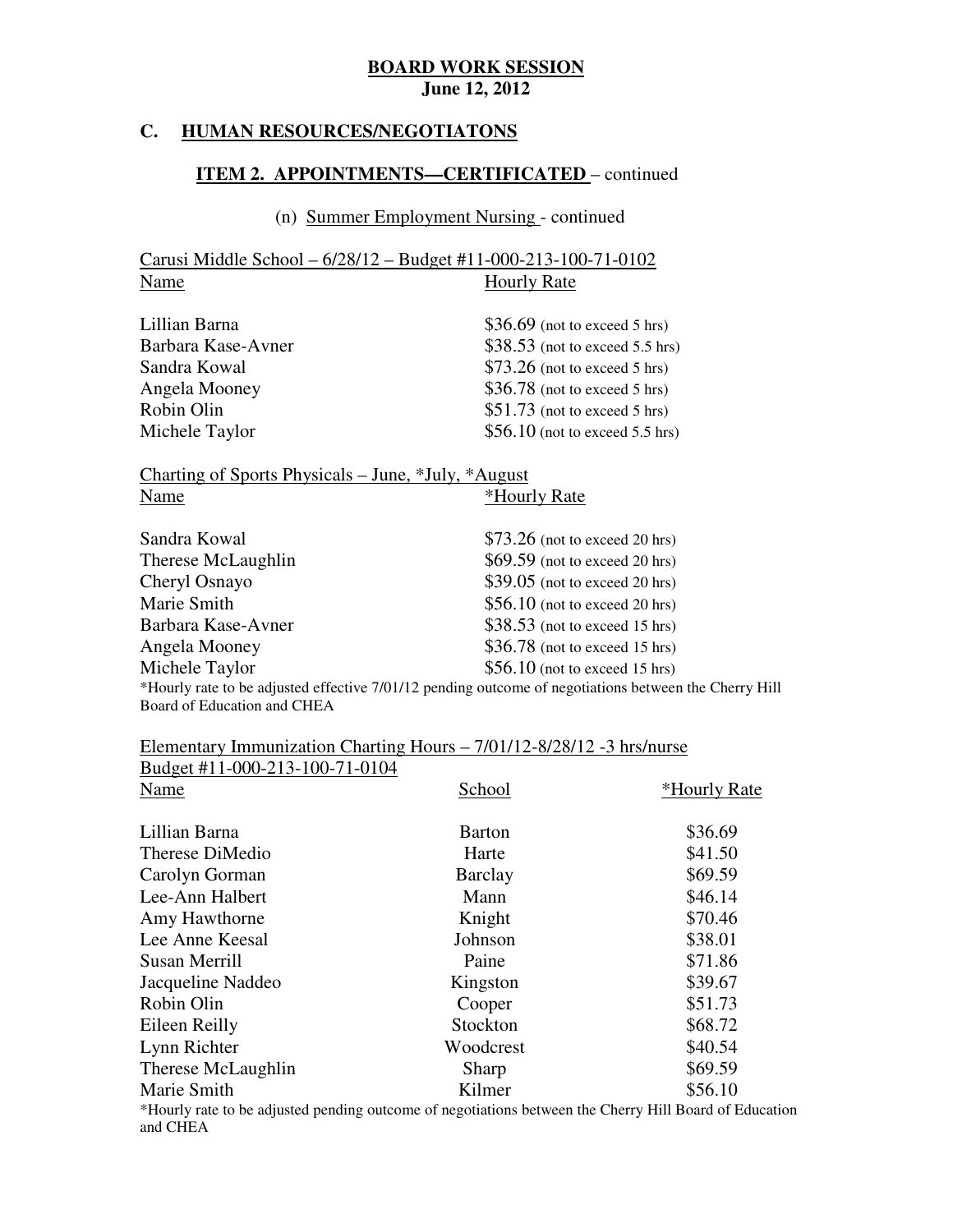#### **C. HUMAN RESOURCES/NEGOTIATONS**

#### **ITEM 2. APPOINTMENTS—CERTIFICATED** – continued

#### (n) Summer Employment Nursing – continued

| Nursing Procedure Manual Committee – 7/01/12-8/28/12 |                      |
|------------------------------------------------------|----------------------|
| Budget #11-000-213-100-71-0103                       |                      |
| Name                                                 | <i>*</i> Hourly Rate |

| Therese DiMedio | $$41.50$ (not to exceed 15 hrs)                                                                        |
|-----------------|--------------------------------------------------------------------------------------------------------|
| Robin Olin      | $$51.73$ (not to exceed 15 hrs)                                                                        |
| Angela Mooney   | $$36.78$ (not to exceed 15 hrs)                                                                        |
| Cheryl Osnayo   | $$39.05$ (not to exceed 15 hrs)                                                                        |
|                 | *Hourly rate to be adjusted pending outcome of negotiations between the Cherry Hill Board of Education |
| and CHEA        |                                                                                                        |

# (o) Summer Enrichment Camp

#### **RECOMMENDATION:**

 It is recommended that the persons listed be approved for the summer enrichment camp effective 6/19/12-8/17/12 in accord with the data presented.

Teachers-Budget #60-990-320-101-58-0008

| Name                                  | <b>Total Days</b> | <b>Total Weeks</b> | <b>Hourly Rate</b> |
|---------------------------------------|-------------------|--------------------|--------------------|
| Michael Brown                         | 43                | 9                  | \$15.81            |
| JoAnn Buzby                           | 43                | 9                  | \$18.18            |
| Donna Clark                           | 43                | 9                  | \$13.92            |
| Jillian Doney                         | 37                | 8                  | \$15.20            |
| Dolores Franquiz                      | 39                | 8                  | \$13.12            |
| Jessica French                        | 40                | 9                  | \$13.92            |
| Nicole Gilbert                        | 38                | 8                  | \$17.63            |
| David Helgeson                        | 43                | 9                  | \$15.81            |
| Kathleen McEleney                     | 43                | 9                  | \$22.46            |
| Rosaleen Guglielmelli                 | 40                | 9                  | \$15.81            |
| Isolyn Vassall-Sabir                  | 43                | 9                  | \$18.71            |
| Jodi Rosenfel                         | 43                | 9                  | \$18.71            |
| <b>Todd Sharofsky</b>                 | 43                | 9                  | \$13.92            |
| David Sonnheim                        | 43                | 9                  | \$16.77            |
| <b>Shirley Graves</b><br>(substitute) | 33                | As needed          | \$14.62            |
| Nicole Gauntt<br>(substitute)         | As needed         | 9                  | \$15.81            |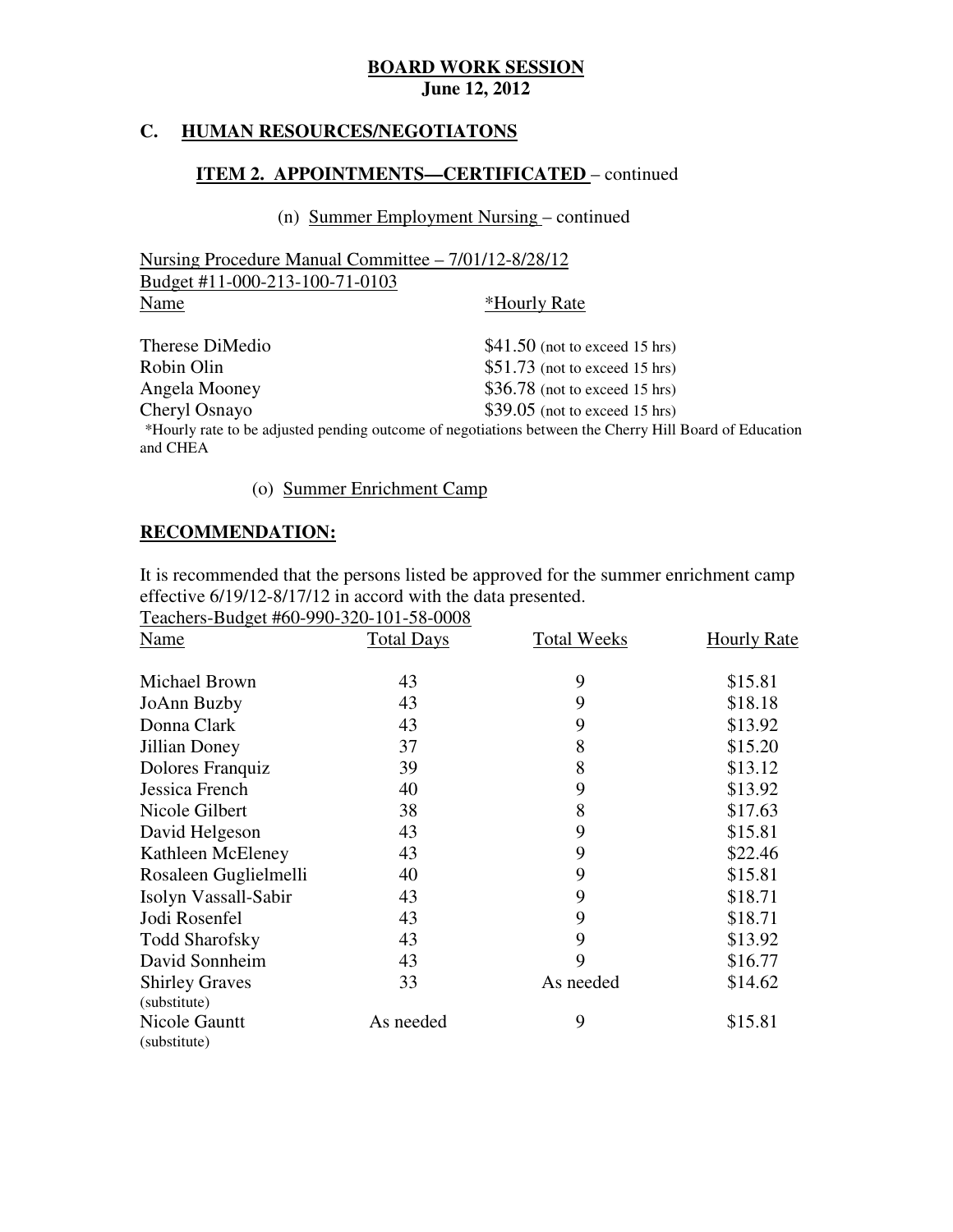#### **HUMAN RESOURCES/NEGOTIATONS**

#### **ITEM 2. APPOINTMENTS—CERTIFICATED** – continued

#### (o) Summer Enrichment Camp - continued

| Nurses-Budget #60-990-320-104-58-0007 |                    |                    |
|---------------------------------------|--------------------|--------------------|
| <b>Total Days</b>                     | <b>Total Weeks</b> | <b>Hourly Rate</b> |
| 22                                    | 9                  | \$43.34            |
| 23                                    | 9                  | \$43.34            |
| 2                                     |                    | \$43.34            |
| As needed                             | As needed          | \$43.34            |
|                                       |                    |                    |

 Substitutes – to be assigned as needed - 6/19/12-8/17/12 Budget #60-990-320-101-58-0008 – 120 hours projected Name Hourly Rate

Colleen Corey \$17.63 Ellen Terzini  $$12.62$ Pah Chao Michele Lanko  $$12.13$ Pah Chao  $\$16.44$ 

(p) Title I Summer Institute

#### **RECOMMENDATION:**

 It is recommended that the persons listed be approved for attendance at the Johnson Elementary School Title I Summer Institute to be held on 7/30/12, 7/31/12 and 8/01/12 at the rate of \*\$104.50/day (total included in the previously approved budget not to exceed \$7000 in all). Monies budgeted from account #20-232-200-101-12-0101.

Name Name Name

Raymond Anderson Faisal Sheikh \*Rate to be adjusted pending outcome of negotiations between the Cherry Hill Board of Education and **CHEA**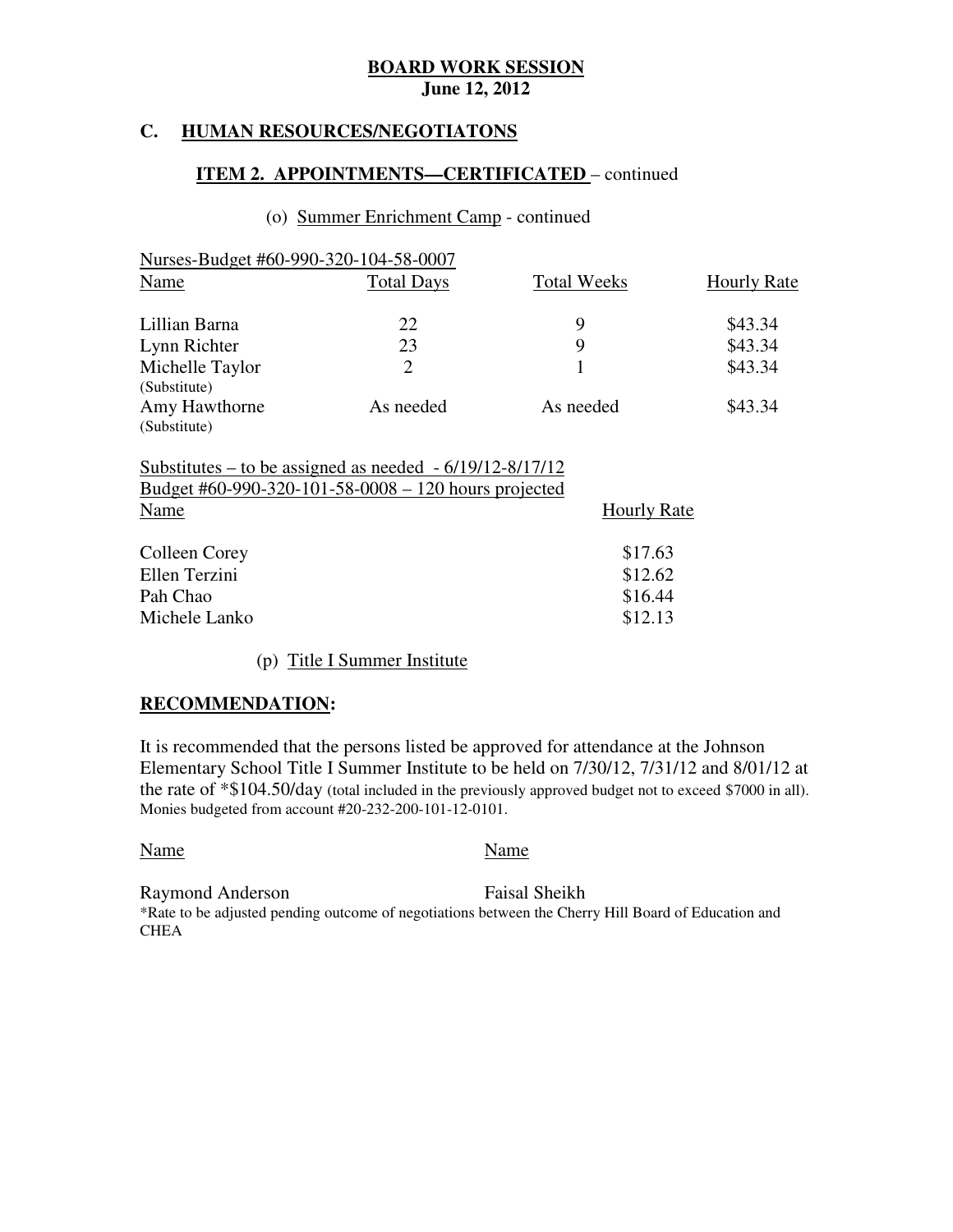#### **C. HUMAN RESOURCES/NEGOTIATONS**

### **ITEM 2. APPOINTMENTS—CERTIFICATED** – continued

#### (q) Title I-English Language Arts Plans

#### **RECOMMENDATION:**

 It is recommended that the persons listed be approved to co-plan English Language Arts lessons/unit plans that incorporate the Common Core Standard at the Alternative High School effective 6/19/12-6/29/12 at the rate of  $\frac{\$*104.50}{\text{day}}$  (not to exceed 5 days and not to exceed \$1200). Monies budgeted from account #20-232-200-101-60-0101.

#### Name Name Name

Robert Metzger \*Rate to be adjusted pending outcome of negotiations between the Cherry Hill Board of Education and Samantha Vanaman **CHEA** 

#### (r) Title I Summer Jump Start Program

#### **RECOMMENDATION:**

 It is recommended that the persons listed be approved for the summer jump start program for Title I identified students at Carusi Middle School effective 7/09/12-8/02/12 for 3 hrs/day-16 days at the rate of \*\$45.20/day (not to exceed \$20,340). Monies budgeted from account #20-232-100-101-45-0101.

Karen Onyx Jenna Dunn Dunn Opal Minio Rilana Alvarez Joshua Hare Carolyn Strasle \*Hourly rate to be adjusted pending outcome of negotiations between the Cherry Hill Board of Education and CHEA Name Name Name Name Paula Antonelli Jacqueline Frockowiak Benjamin Acquesta Lindsay Amoroso Annmarie Budniak Caryn Lipkowitz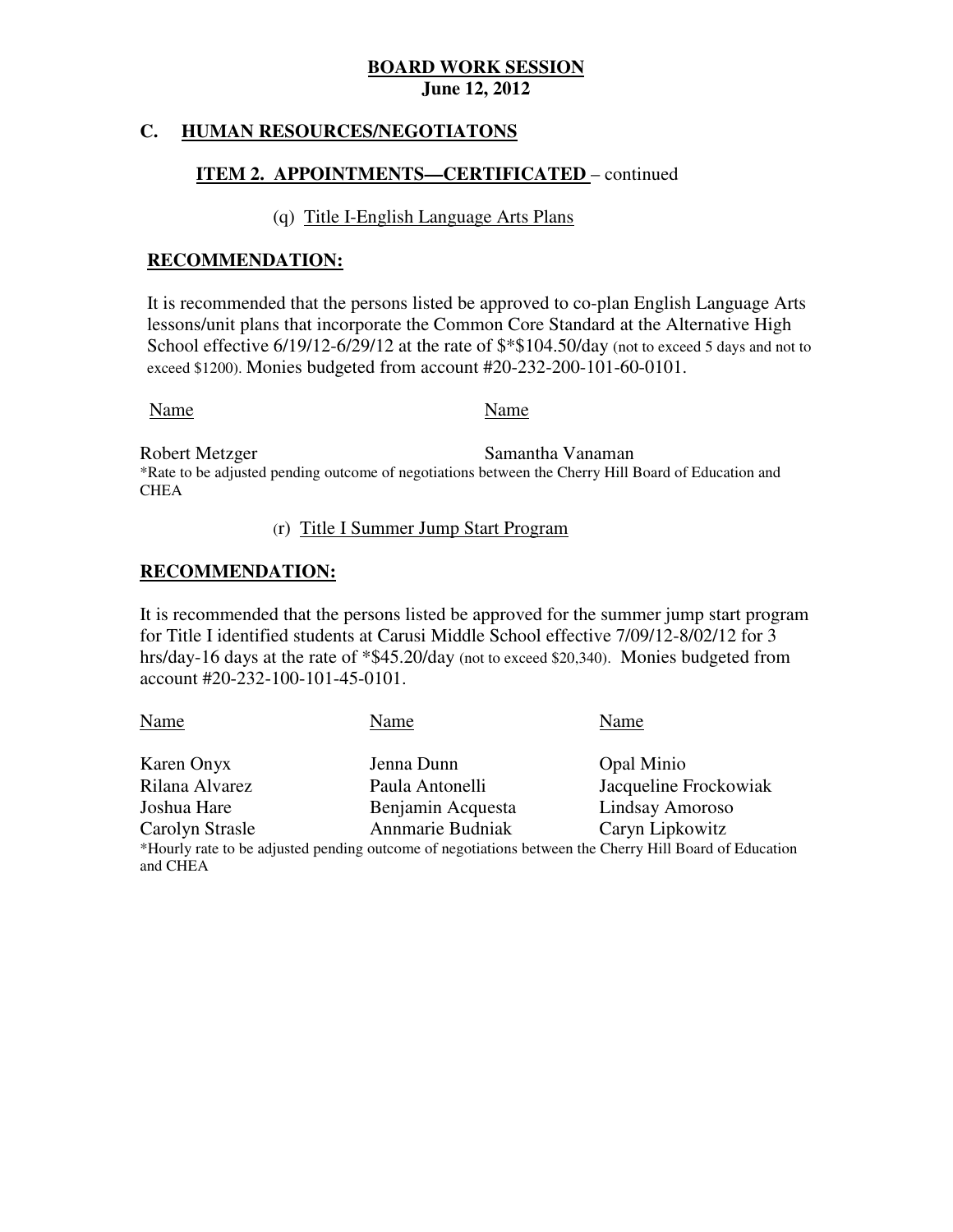#### **HUMAN RESOURCES/NEGOTIATONS**

#### **ITEM 2. APPOINTMENTS—CERTIFICATED** – continued

#### (s) Title I At Promise Kids

#### **RECOMMENDATION:**

 It is recommended that the persons listed be approved for a workshop on lesson development for Title I identified students at Carusi Middle School effective for 4 days in August 2012 at the rate of \*\$104.50/day (not to exceed \$15,048). Monies budgeted from account #20-232-200-101-45-2000.

| Name                       | Name                  | Name                       |
|----------------------------|-----------------------|----------------------------|
| Alex Tedesco               | Tara Bacani           | Rilana Alvarez             |
| Jenna Dunn                 | Karen Onyx            | Kathleen Connelly          |
| <b>Allison Dillon</b>      | Denise Santaucci      | Kevin Brake                |
| Jamie Grayson              | Thea Mejaris          | Jamie Grenier              |
| <b>Anthony Brocco</b>      | Andrea Lamb           | Ann Carrel                 |
| Benjamin Acquesta          | Rina Ligas            | Joyce Nece                 |
| Peggy Lithgo               | Opal Minio            | Margaret Dolan             |
| Gregory Louie              | Caryn Lipkowitz       | JoAnna Marchio             |
| Carolyn Strasle            | Joshua Hare           | <b>Tiffany Rosenbleeth</b> |
| Elizabeth Bastnagel        | Susanne Pitzorella    | Ann Marie Budniak          |
| Janice Shima               | Nicole Squazzo        | Lindsay Amoroso            |
| Patricia Schuhl            | Richard D'Alesssandro | Paula Antonelli            |
| Lisa Schoen                | Craig O'Connell       | <b>Betsy Turgeon</b>       |
| Kathryn Meade              | Anthony Musumeci      | Gail Ward                  |
| <b>Charlotte Friedburg</b> | <b>Zachary Semar</b>  | Theresa Wisniewski         |
| George Hanna               | Richard Reidenbaker   | Richard Worrell            |
| Joyce Pugliese             |                       |                            |

 \*Rate to be adjusted pending outcome of negotiations between the Cherry Hill Board of Education and **CHEA**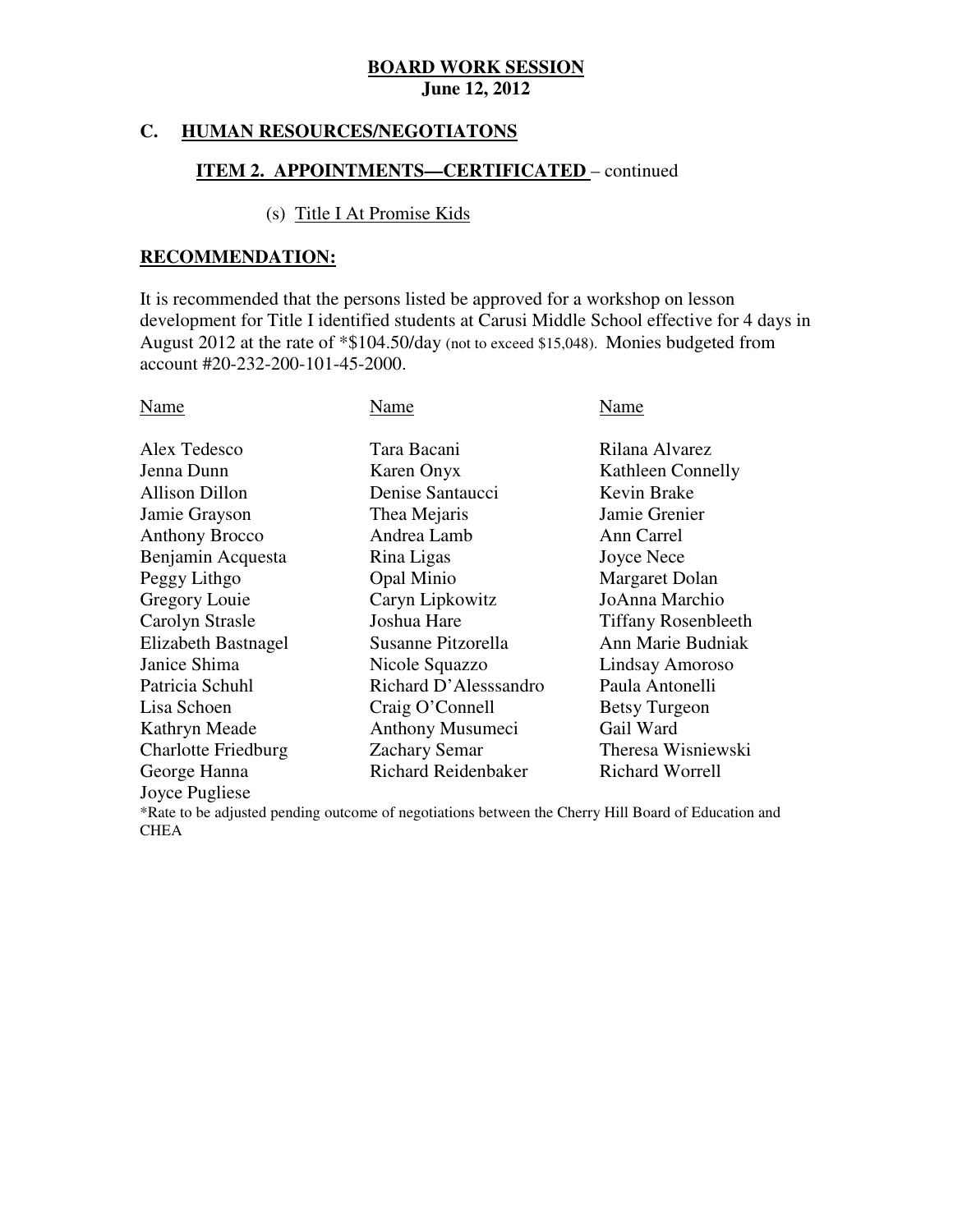#### **C. HUMAN RESOURCES/NEGOTIATONS**

# **ITEM 2. APPOINTMENTS—CERTIFICATED** – continued

#### (t) Curriculum Committee

#### **RECOMMENDATION:**

 It is recommended that the persons listed be approved as members of the STEM curriculum committee at the rate of \*\$35.71/hr in accord with the data presented. Monies budgeted from account #11-000-218-104-48-0101.

| Name                   | <b>Effective Dates</b> | Total hours (not to exceed)                                                                            |
|------------------------|------------------------|--------------------------------------------------------------------------------------------------------|
| Cynthia O'Reilly       | 7/01/12-8/28/12        | 24                                                                                                     |
| Scott Goldthorp        | 7/01/12-8/28/12        | 24                                                                                                     |
| <b>Matthew Cieslik</b> | 7/01/12-8/28/12        | 24                                                                                                     |
| Maryrose Ruggieri      | 7/01/12-8/28/12        | 24                                                                                                     |
|                        |                        | *Hourly rate to be adjusted pending outcome of negotiations between the Cherry Hill Board of Education |
| and CHEA               |                        |                                                                                                        |

(u) Curriculum Committee

### **RECOMMENDATION:**

 It is recommended that the persons listed be approved as members of the Advisory curriculum committee at the rate of \*\$35.71/hr in accord with the data presented. Monies budgeted from account #11-000-218-104-48-0101.

| Name                    | <b>Effective Dates</b> | Total hours     |
|-------------------------|------------------------|-----------------|
|                         |                        | (not to exceed) |
| Theresa Convery         | 7/01/12-8/28/12        | 50              |
| Patricia Cornell        | 7/01/12-8/28/12        | 16              |
| <b>Kimberly Pennock</b> | 7/01/12-8/28/12        | 16              |
| Kristen Kitz            | 7/01/12-8/28/12        | 16              |
| Gail Trocola            | 7/01/12-8/28/12        | 16              |

 \*Hourly rate to be adjusted pending outcome of negotiations between the Cherry Hill Board of Education and CHEA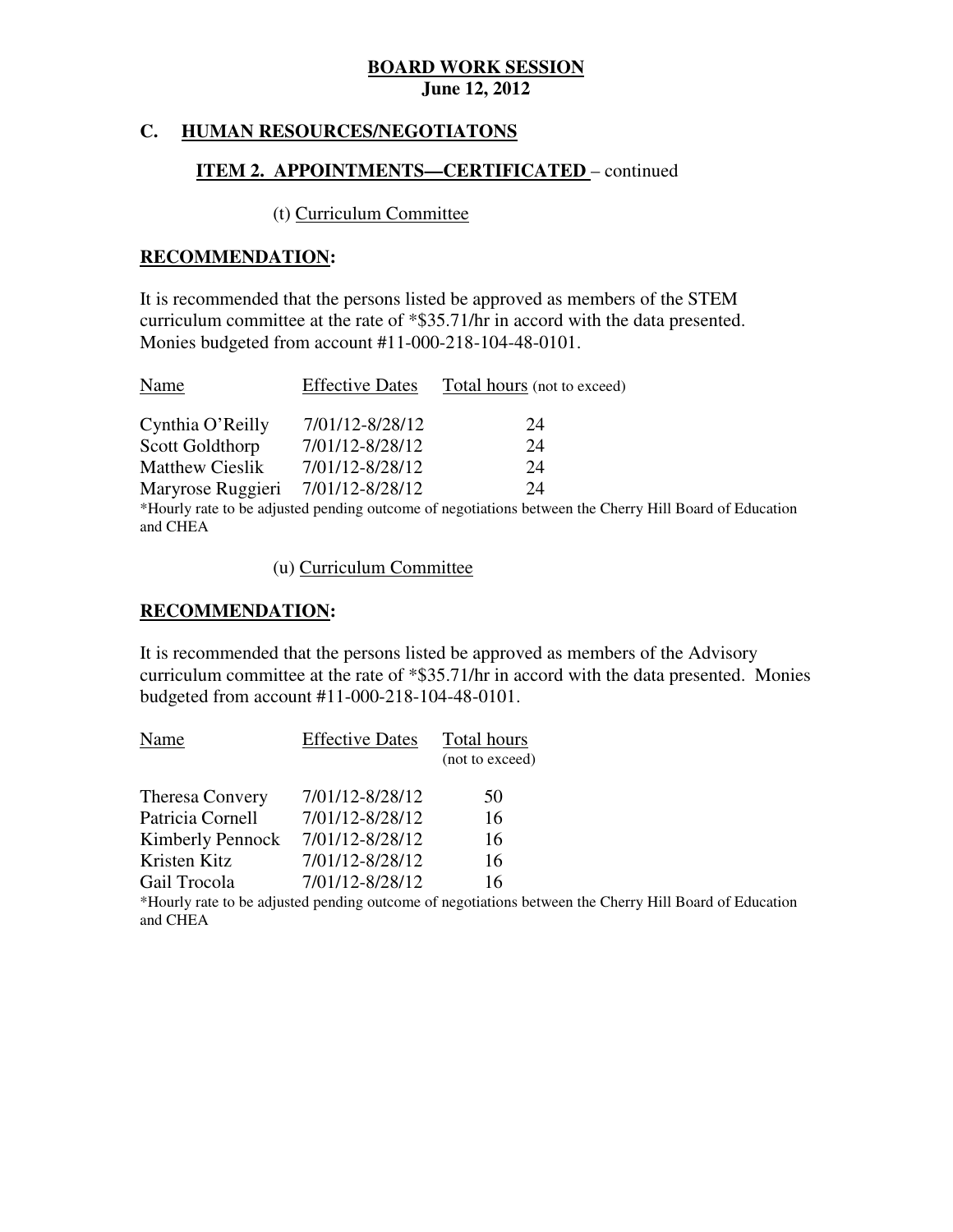#### **C. HUMAN RESOURCES/NEGOTIATONS**

# **ITEM 2. APPOINTMENTS—CERTIFICATED** – continued

#### (v) Curriculum Writing Committee

#### **RECOMMENDATION:**

 It is recommended that the person listed be approved to write high school Latin curriculum from 5/01/12-6/15/12 not to exceed 40 hrs at the rate of \$35.71/hr (not to exceed \$1428.40). Monies budgeted from account #20-272-200-101-99-0101.

Name

Nora Smaldore

(w) Math Committee

#### **RECOMMENDATION:**

 It is recommended that the person listed be approved as a member of the math blueprint committee for the 2011-2012 school year for 6 hours at the rate of \$35.71/hr (not to exceed \$214.26-replacing H. Daniels). Monies budgeted from account #11-000-221-110-72-0101.

Name School

Emily Batt Harte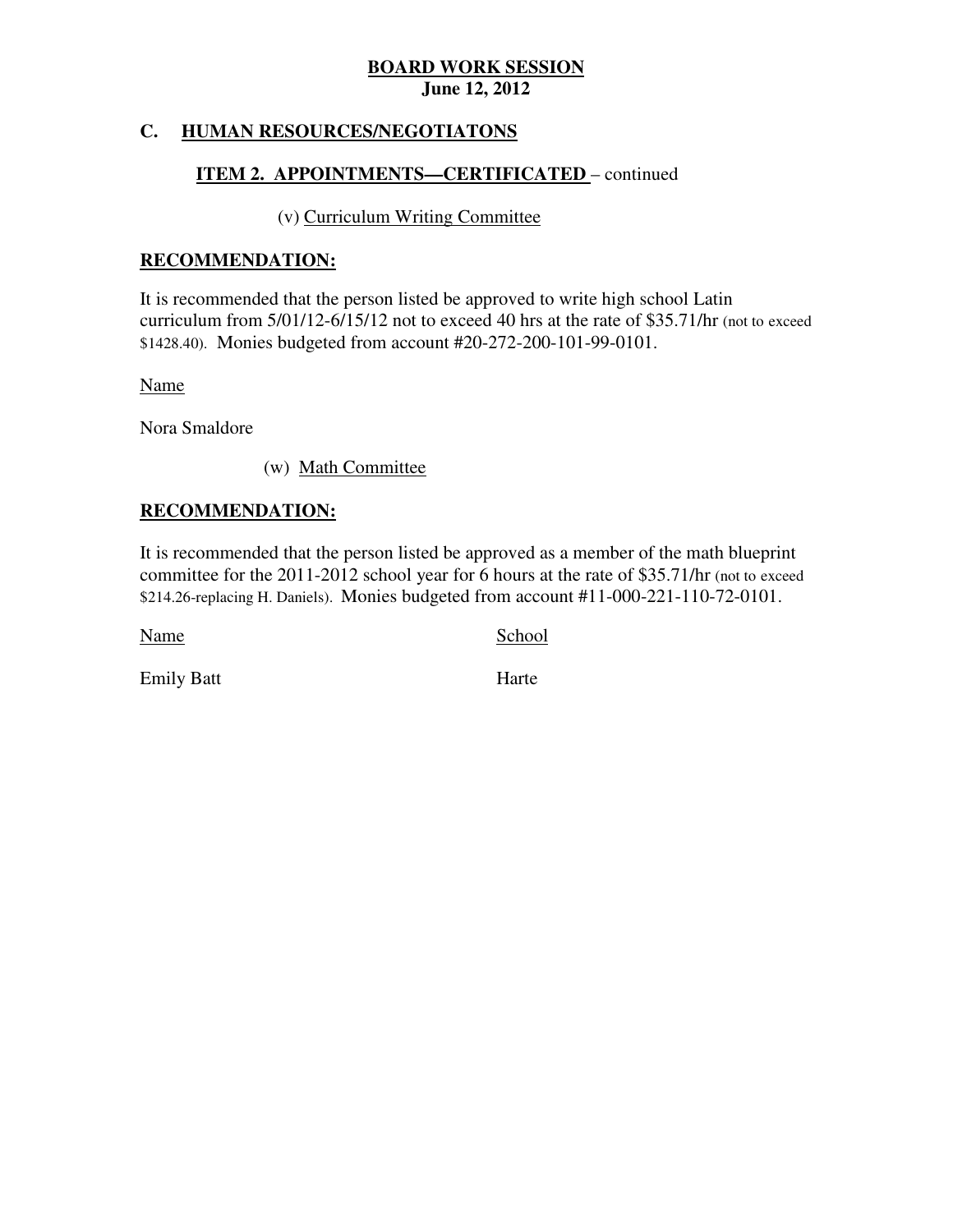#### **C. HUMAN RESOURCES/NEGOTIATONS**

### **ITEM 2. APPOINTMENTS—CERTIFICATED** – continued

# $(x)$  AP Exams

#### **RECOMMENDATION:**

 It is recommended that the persons listed be approved to proctor AP exams on 5/02/12 5/13/12 (unless otherwise noted) in accord with the data presented:

| CHHS East-budget #11-190-100-106-66-0104 |                                 |                               |
|------------------------------------------|---------------------------------|-------------------------------|
| Name                                     | <b>Assignment</b>               | <b>Stipend Amount</b>         |
| Charles Musumeci                         | AP Coordinator                  | \$800                         |
|                                          |                                 | $(1/12/12-4/12/12)$           |
| Margaret Regan                           | AP Coordinator                  | \$2400<br>$(4/12/12-5/12/12)$ |
| Carly Friedman                           | <b>AP Assistant Coordinator</b> | \$500                         |
| Letita Schuman                           | <b>AP</b> Assistant Coordinator | \$500                         |
| Cathleen Enderle                         | <b>AP</b> Proctor               | \$100                         |
| Roberto Figueroa                         | <b>AP</b> Proctor               | \$100                         |
| Darren Gamel                             | <b>AP</b> Proctor               | \$100                         |
| Eileen Lynch                             | <b>AP</b> Proctor               | \$100                         |
| <b>Shelly Moshen</b>                     | <b>AP</b> Proctor               | \$100                         |
| Tracye Walsh                             | <b>AP</b> Proctor               | \$100                         |
| George Zografos                          | <b>AP</b> Proctor               | \$100                         |
| Substitutes                              | 28 Days                         | \$1200                        |
| CHHS West-budget #11-190-100-106-66-0104 |                                 |                               |
| Name                                     | <b>Assignment</b>               | <b>Stipend Amount</b>         |
| Francis Vanni                            | <b>AP</b> Coordinator           | \$2700                        |
| Substitutes                              | 15 days                         | \$2400                        |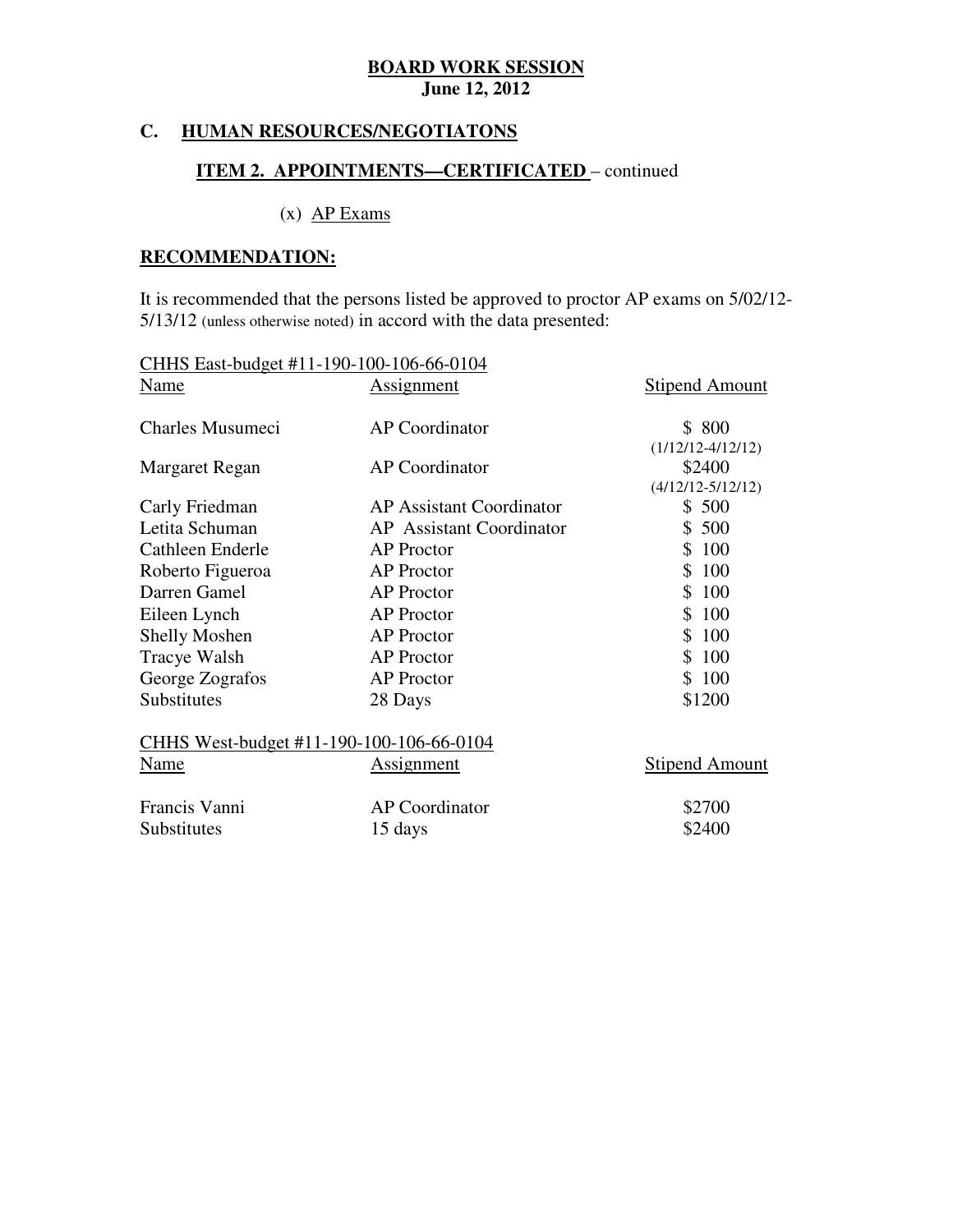#### **C. HUMAN RESOURCES/NEGOTIATONS**

#### **ITEM 3. APPOINTMENTS—NON-CERTIFICATED**

(a) Regular

#### **RECOMMENDATION:**

 It is recommended that the persons listed be appointed to the positions indicated for the 2011-12 school year in accord with the data presented:

| Name               | Assignment                                                                                 | <b>Effective Date</b> | <b>Hourly Rate</b> |
|--------------------|--------------------------------------------------------------------------------------------|-----------------------|--------------------|
| Jennifer Fasbinder | Kingston-Substitute Office Clerk,<br>Summer SACC (budget #60-990-320-<br>$101 - 58 - 0001$ | 6/19/12-8/31/12       | \$20.07            |
| Marilyn Cohen      | Kingston-Substitute Office Clerk,<br>Summer SACC (budget #60-990-320-<br>$101 - 58 - 0001$ | 6/19/12-8/31/12       | \$11.55            |
| Jodi Rosenfeld     | Kingston-Substitute Office Clerk,<br>Summer SACC (budget #60-990-320-<br>$101 - 58 - 0001$ | 6/19/12-8/31/12       | \$18.71            |
| Nicole Gilbert     | Kingston-Substitute Office Clerk,<br>Summer SACC (budget #60-990-320-<br>$101 - 58 - 0001$ | 6/19/12-8/31/12       | \$17.63            |

(b) AP Exams

#### **RECOMMENDATION:**

 It is recommended that Carol Cook, Secretary at CHHS East be approved as a clerical assistant for AP exams on 5/02/12-5/13/12 at CHHS East at a stipend amount of \$250. Monies budgeted from account #11-190-100-106-66-0104.

(c) ESY Summer Program—Travel Training

#### **RECOMMENDATION:**

 It is recommended that Irv Wolf be approved for ESY travel training effective 7/01/12 8/15/12 at the rate of \$26.57/hr. Monies budgeted from account #11-204-100-106-71 0101.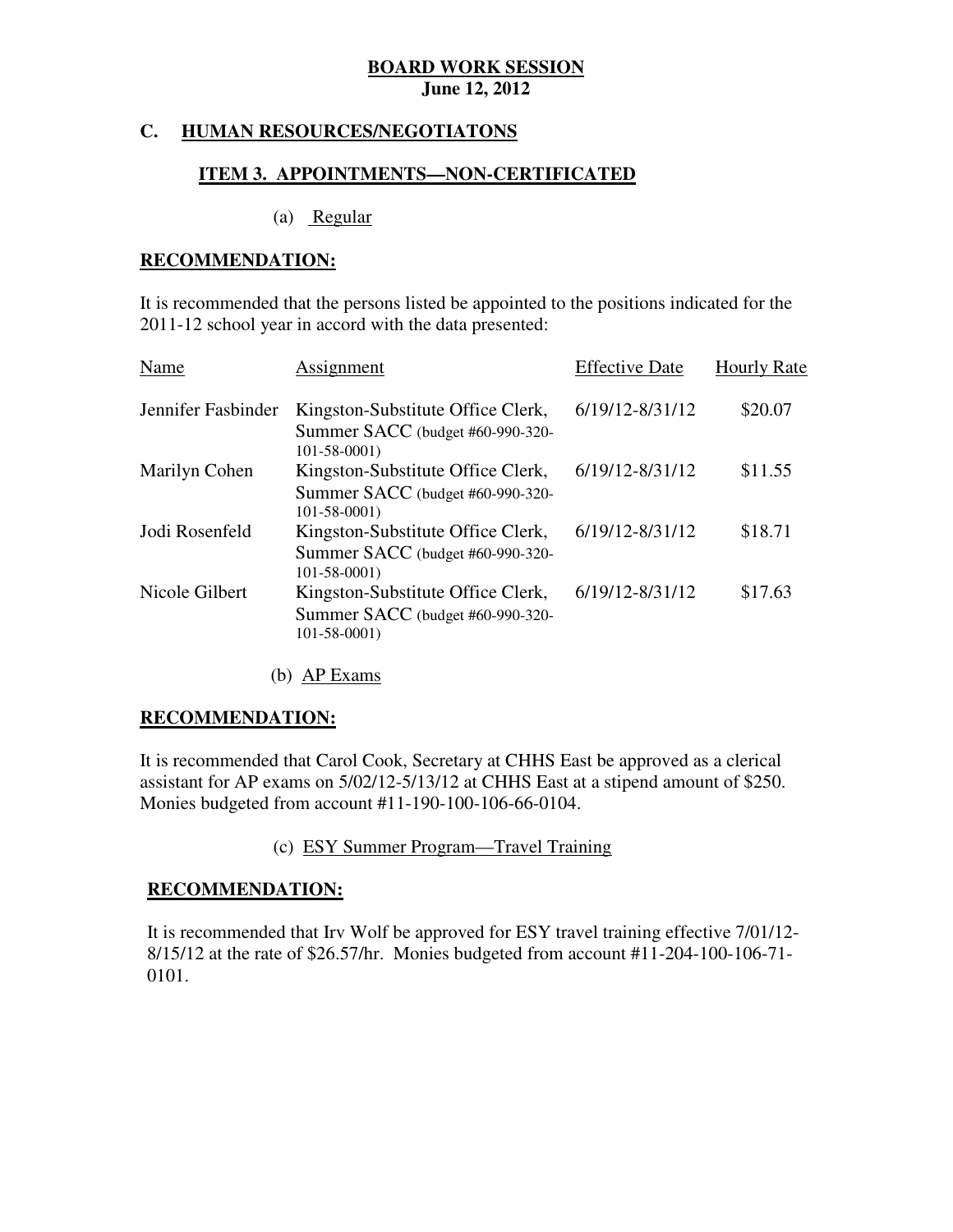#### **C. HUMAN RESOURCES/NEGOTIATONS**

#### **ITEM 3. APPOINTMENTS—NON-CERTIFICATED** - continued

# (d) ESY Summer Program

#### **RECOMMENDATION:**

 It is recommended that the educational assistants listed be approved for the ESY Summer Program effective 7/02/12-8/02/12 in accord with the data presented. Monies budgeted from account #11-204-100-106-71-0101 (not to exceed \$110,000).

| Name                    | <b>Hourly Rate</b> | Name                    | <b>Hourly Rate</b> |
|-------------------------|--------------------|-------------------------|--------------------|
| Christina DeFlaviis     | \$11.19            | Despina Athineos        | \$14.12            |
| Michelle Atkinson       | \$9.12             | Jessica Broomfield      | \$11.19            |
| <b>Charlotte Burton</b> | \$12.81            | Jennifer Bushong        | \$13.59            |
| Judith Cahn             | \$18.25            | <b>Cheryl Calabrese</b> | \$12.28            |
| Brenda Callari          | \$13.59            | Carla Carelli           | \$9.07             |
| Melissa Calabrese       | \$9.07             | Donna Christman         | \$12.81            |
| Maria Cianfrani         | \$9.07             | Cathleen Clark          | \$10.65            |
| Nakisha Clark           | \$12.28            | Roberta Croce           | \$14.66            |
| Brianna Daly            | \$9.07             | Carol DaSilva           | \$9.07             |
| Patricia Davies         | \$9.07             | Rosemarie DelRosario-   | \$12.81            |
|                         |                    | Thomas                  |                    |
| Nichole Dilks           | \$10.22            | Gale Ellien             | \$13.59            |
| <b>Esther Fishman</b>   | \$10.65            | Kate Fishman            | \$12.28            |
| Jennifer Flacco         | \$9.07             | Pamela Freeman          | \$11.19            |
| Nicole Gauntt           | \$9.07             | Susan Gorman            | \$11.19            |
| Megan Grayson           | \$9.12             | Diane Greenberg         | \$12.28            |
| Rebecca Heier           | \$9.07             | Jayne Hessian           | \$9.07             |
| Karen Hicks             | \$9.07             | Amanda Hill             | \$9.07             |
| James Hoyle             | \$14.12            | Marilyn Hyman           | \$14.12            |
| Anthony Incollingo      | \$11.74            | Fay Jacob               | \$9.07             |
| <b>Justin James</b>     | \$12.81            | Susan Joslin            | \$12.81            |
| Julia Kelly             | \$13.59            | <b>Cheryl Calabrese</b> | \$12.28            |

 and EACH \*Hourly rate to be adjusted pending outcome of negotiations between the Cherry Hill Board of Education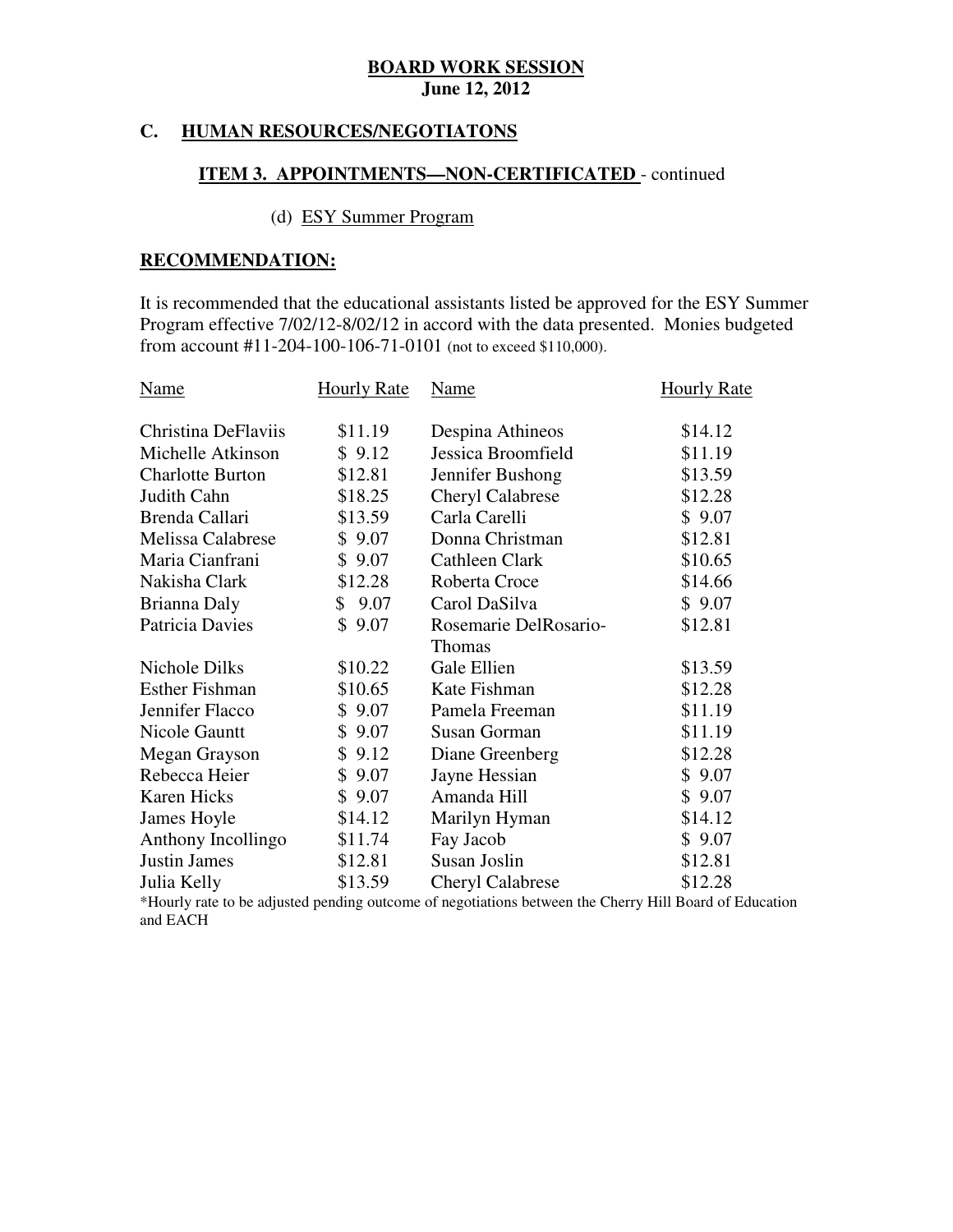#### **C. HUMAN RESOURCES/NEGOTIATONS**

# **ITEM 3. APPOINTMENTS—NON-CERTIFICATED** – continued

# (d) ESY Summer Program - continued

| Name                   | <b>Hourly Rate</b> | <b>Name</b>            | <b>Hourly Rate</b> |
|------------------------|--------------------|------------------------|--------------------|
| Yolanda King           | \$13.59            | Kathleen Knight        | \$12.81            |
| Danielle Korte         | \$9.84             | <b>Jeanne Markart</b>  | \$12.81            |
| Rosemarie Martin       | \$13.59            | Claudia Mason          | \$12.81            |
| Diana Maxwell          | \$13.59            | Carla McCargo          | \$11.19            |
| Alison McKenzie        | \$9.07             | Regina Melchiorre      | \$13.59            |
| Caren Morgan           | \$14.12            | Jayati Mukherjee       | \$9.07             |
| Lisa Mullinax          | \$9.07             | <b>Susan Murphy</b>    | \$12.81            |
| Dolly Nicholson        | \$17.45            | Myra Nicoletti         | \$9.07             |
| Mindy Norlian          | \$12.81            | Saundra O'Donnell      | \$14.12            |
| Ameetha Palanivel      | \$10.11            | Sima Patel             | \$9.17             |
| Natalie Petroski       | \$13.59            | Michelle Pierce        | \$13.59            |
| Karen Plizak           | \$11.74            | Marilyn Radbill        | \$11.74            |
| Joann Reynik           | \$12.28            | Amanda Rice            | \$9.07             |
| Mary Rice              | \$12.28            | Katherine Rollin       | \$13.59            |
| <b>Michael Rossi</b>   | \$9.07             | Lee Rothstein          | \$11.74            |
| <b>Joan Sacks</b>      | \$9.17             | Lisa Sagan             | \$12.81            |
| Olga Sanchez           | \$12.28            | Mary Santacapito       | \$13.59            |
| Gianna Santisi         | \$9.07             | <b>Dolores Sattin</b>  | \$14.12            |
| <b>Emily Schafer</b>   | \$9.07             | <b>Steve Sharofsky</b> | \$9.07             |
| <b>Cheryl Shreeves</b> | \$12.81            | Lynn Silverstein       | \$12.81            |
| Claudia Sobkiw         | \$9.07             | Carol Solano           | \$13.59            |
| <b>Barbara Spence</b>  | \$9.07             | Stephanie Stahl        | \$13.59            |
| Lisa Swanson           | \$13.59            | Ellen Terzini          | \$12.81            |
| Lisa Testa             | \$12.81            | Ann Tirocke            | \$12.28            |
| Cindy Velazquez        | \$13.59            | Cynthia Wallin         | \$14.12            |
| Deborah Wasson         | \$12.28            | Hilda-Ann Weinger      | \$13.59            |
| Dorothy Weiss          | \$9.07             | Barbara Wilson         | \$10.65            |
| Ilene Windreich        | \$12.81            | Fahmida Yeasmin        | \$12.81            |
| Rosa Zayas             | \$12.81            | Reina Reinert          | \$13.59            |
| Carolyn Brown          | \$9.07             |                        |                    |

 and EACH \*Hourly rate to be adjusted pending outcome of negotiations between the Cherry Hill Board of Education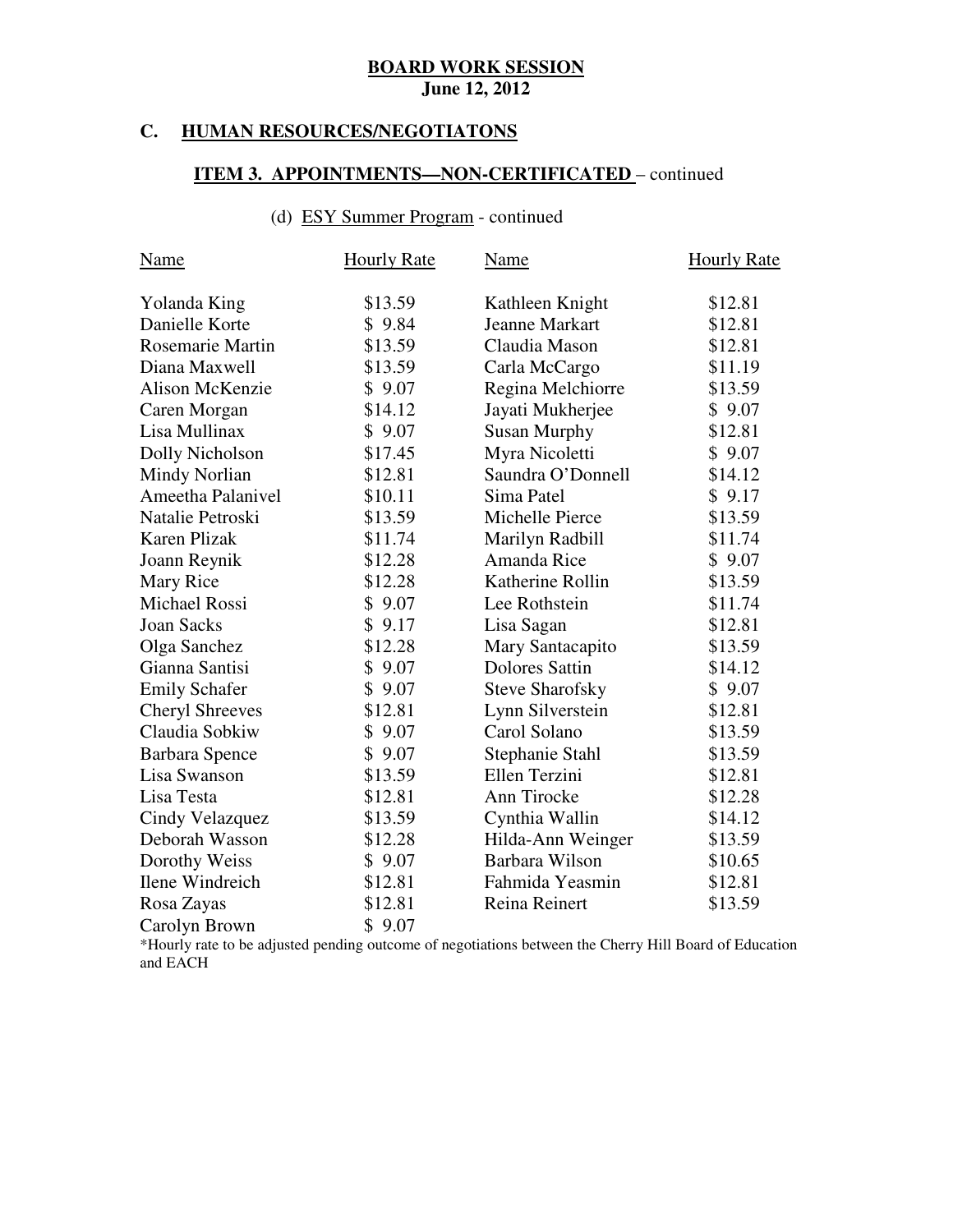#### **C. HUMAN RESOURCES/NEGOTIATONS**

#### **ITEM 4. LEAVES OF ABSENCE—CERTIFICATED**

#### (a) Leave of Absence, With/Without Pay

# **RECOMMENDATION:**

 It is recommended that the persons listed be approved for a leave of absence, with/without pay in accord with the data presented:

| <b>Name</b>              | Assignment                             | <b>Effective Date</b>                                                                   |
|--------------------------|----------------------------------------|-----------------------------------------------------------------------------------------|
| <b>Bethany Lau</b>       | <b>CHHS East-Science</b>               | Leave without pay $8/29/12 - 1/01/13$ (leave<br>extended)                               |
| Lisa Saffici             | <b>CHHS West-Guidance</b>              | Leave without pay $1/02/12 - 6/08/12$ (leave<br>extended)                               |
| John Wade                | Beck-Health & P.E.                     | Leave with pay 5/01/12-5/31/12 (leave<br>extended)                                      |
| Alicia Lomba             | Rosa-Humanities                        | Leave without pay 6/05/12-6/30/12;<br>without pay $8/29/12 - 1/01/13$ (leave extended)  |
| <b>Erica Winters</b>     | Stockton-Grade 4                       | Leave with pay $8/29/12 - 9/20/12$ ; without<br>pay 9/21/12-1/01/13                     |
| Stephanie Vesci          | Carusi-Math                            | Leave without pay 8/29/12-1/01/13                                                       |
| Marilyn Harris           | District-Psychologist                  | Leave with pay 5/21/12-7/20/12                                                          |
| Marisa Feeley            | <b>Beck/CHHS East-ESL</b>              | Leave with pay 8/31/12-10/10/12; without<br>pay 10/11/12-12/04/12                       |
| Sara Gilgore             | Paine/Barton-Art                       | Leave with pay 6/08/12-6/30/12                                                          |
| <b>Scott Sweeten</b>     | <b>CHHS West-Science</b>               | Leave with pay 9/10/12-9/11/12; without<br>pay 9/12/12-10/23/12                         |
| Karen Reitano            | District-Speech/Language<br>Specialist | Leave with pay 5/26/12-6/30/12                                                          |
| <b>Tiffany Cipriano</b>  | CHHS West-Spanish/Italian              | Leave without pay 8/29/12-11/02/12                                                      |
| <b>Elizabeth Scharff</b> | <b>CHHS East-Science</b>               | Leave with pay 8/29/12-9/12/12; without<br>pay 9/13/12-11/16/12                         |
| Laura Campbell           | <b>CHHS West-Science</b>               | Leave with pay 8/29/12-9/07/12; without<br>pay 9/10/12-6/30/13                          |
| Kathleen Connelly        | Carusi-Resource Room                   | Leave with pay $3/02/12 - 3/30/12$ ; without<br>pay 4/02/12-5/31/12 (revised for dates) |
| Shawna Richetti          | <b>Woodcrest-Resource Room</b>         | Leave with pay 5/30/12-5/31/12                                                          |
| Jaime Kleiner            | Woodcrest-Grade 3                      | Leave with pay $8/29/12-9/07/12$ ; without<br>pay 9/10/12-1/01/13                       |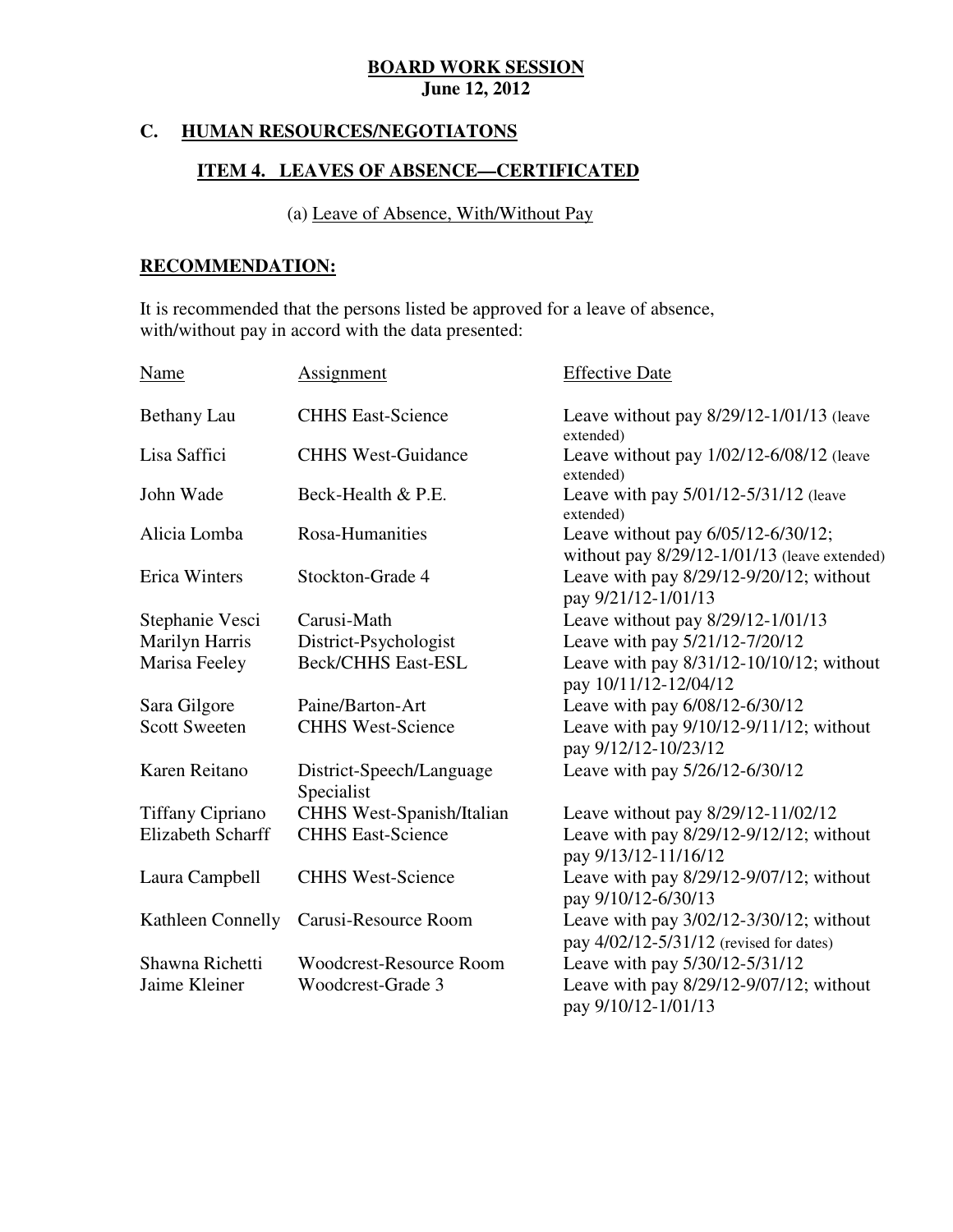#### **C. HUMAN RESOURCES/NEGOTIATONS**

# **ITEM 5. LEAVES OF ABSENCE—NON-CERTIFICATED**

(a) Leave of Absence, With/Without Pay

# **RECOMMENDATION:**

 It is recommended that the persons listed be approved for a leave of absence, with/without pay in accord with the data presented:

| Name                     | Assignment                                           | <b>Effective Date</b>                                                                                                      |
|--------------------------|------------------------------------------------------|----------------------------------------------------------------------------------------------------------------------------|
| Kyle Evans               | <b>Beck-Educational Assistant</b>                    | Leave with pay 5/15/12-5/17/12;<br>without pay 5/18/12-6/30/12                                                             |
| Nancy Walsh              | Paine-Program Aide, SACC                             | Leave without pay 3/15/12-6/06/12<br>(leave extended)                                                                      |
| Joan Leonard             | <b>Barclay-Educational</b><br>Assistant              | Leave with pay 5/17/12-5/17/12;<br>without pay 5/18/12-until a<br>determination is made regarding a<br>return to work date |
| Mark Mays                | District-Grounds Crew                                | Leave with pay 3/22/12-4/18/12;<br>without pay $4/19/12 - 6/19/12$ (revised for<br>dates)                                  |
| Joanne Winkler           | Malberg-Accountant                                   | Leave with pay 4/16/12-8/17/12;<br>without pay 8/20/12-10/19/12                                                            |
| Florann Scarduzio        | Marlkress-Secretary,<br>Buildings & Grounds          | Intermittent leave without pay<br>5/17/12-6/15/12                                                                          |
| <b>Susan Radar</b>       | <b>CHHS</b> West-Secretary to<br>Guidance            | Leave with pay 5/18/12-6/01/12                                                                                             |
| Tanya McGee              | Harte-Program Aide, SACC                             | Leave with pay 5/11/12-5/18/12                                                                                             |
| <b>Heather Concannon</b> | Stockton-Exceptional<br><b>Educational Assistant</b> | Leave without pay 5/18/12-5/30/12<br>(revised for dates)                                                                   |
| William Dunn             | Carusi-Head Custodian                                | Leave with pay 7/12/12-8/17/12;<br>without pay 8/20/12-10/12/12                                                            |
| Maria Grillo             | Kingston/Cooper-<br><b>Educational Assistant</b>     | Leave with pay 5/23/12-5/30/12                                                                                             |
| <b>Antoinette Broom</b>  | Malberg-Transportation<br>Facilitator                | Leave with pay 5/16/12-6/29/12<br>(revised for dates)                                                                      |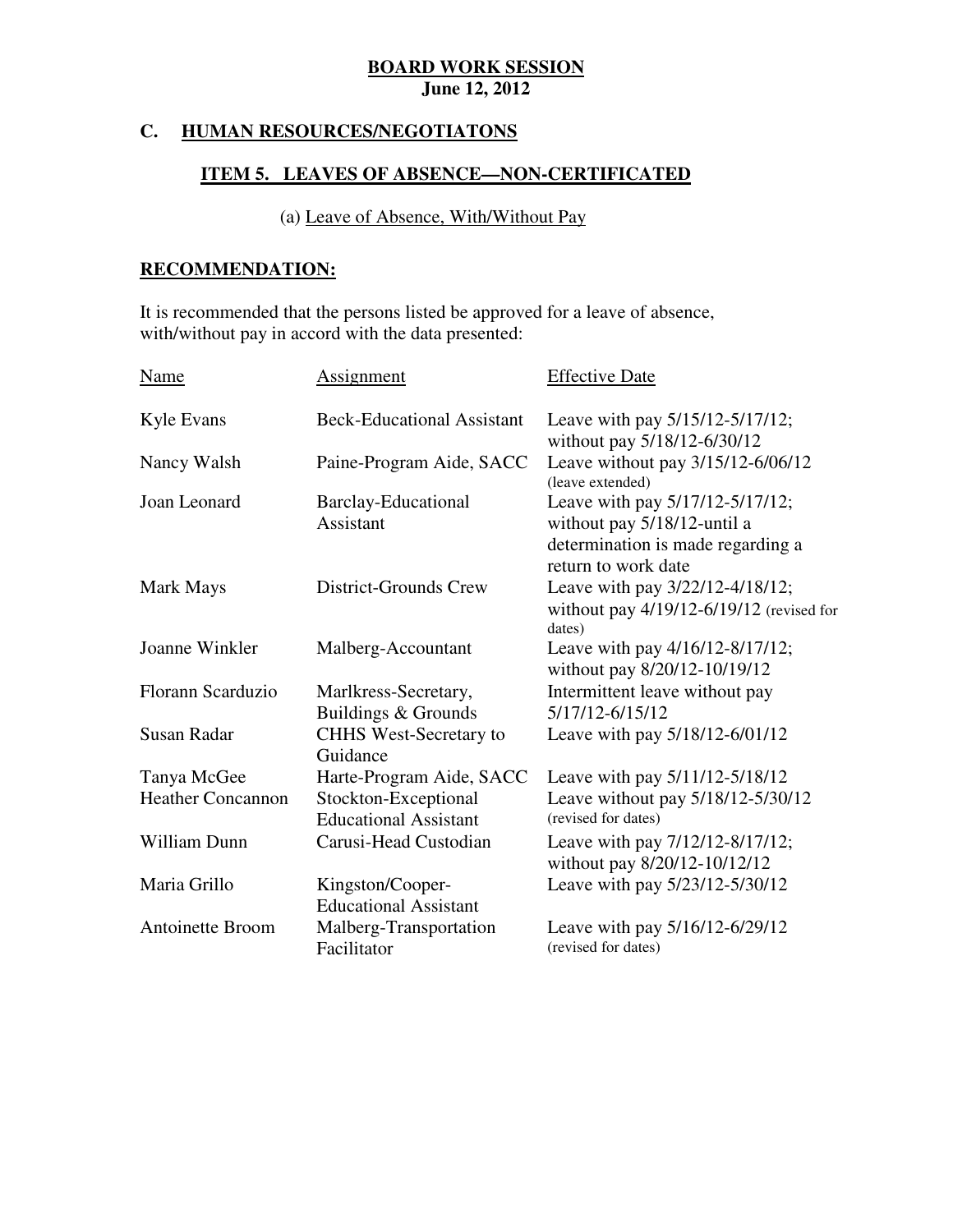#### **HUMAN RESOURCES/NEGOTIATONS**

#### **ITEM 6. ASSIGNMENT/SALARY CHANGE—CERTIFICATED**

### (a) Reassignment

# **RECOMMENDATION:**

 It is recommended that the persons listed be reassigned to the positions indicated for the 2012-13 school year in accord with the data presented:

| Name                         | From                                                                                         | To                                                                          | <b>Effective Date</b> | *Salary                               |
|------------------------------|----------------------------------------------------------------------------------------------|-----------------------------------------------------------------------------|-----------------------|---------------------------------------|
| Rachel<br>Solomon            | Rosa-Math<br>(budget $#11-$<br>130-100-101-48-<br>0100)                                      | Carusi-Math<br>(budget $#11$ -<br>130-100-101-<br>45-0100)                  | 8/29/12-6/30/13       | \$48,832<br>(Bachelors-step 7)        |
| Jodi Raditz                  | Carusi-Math<br>$(budget #11-)$<br>130-100-101-45-<br>0100)                                   | Rosa-Math<br>(budget $#11$ -<br>130-100-101-<br>48-0100)                    | 8/29/12-6/30/13       | \$86,028<br>(Masters+15-step 16)      |
| Shawn<br>Ellis-<br>Williams  | <b>CHHS</b> East<br>.2/CHHS<br>West .8-<br>French (budget<br>#11-140-100-<br>101-50/55-0100) | Beck-French<br>(budget $#11-$<br>130-100-101-<br>$40-0100$                  | 8/29/12-6/30/13       | \$54,212<br>(Bachelors+30-step 10)    |
| Margaret<br>Giordano         | Carusi-<br>Language<br>Arts (Title I-<br>budget #11-130-<br>$100 - 101 - 45$<br>0100)        | Beck-<br>Language<br>Arts (budget<br>#11-130-100-<br>101-40-0100)           | 8/29/12-6/30/13       | \$46,887<br>(Bachelors-step 4)        |
| <b>Megan Rios</b>            | Beck-Spanish<br>(budget $#11$ -<br>130-100-101-40-<br>0100)                                  | <b>CHHS West-</b><br>Spanish<br>(budget $#11$ -<br>140-100-101-<br>55-0100) | 8/29/12-6/30/13       | \$65,886<br>(Masters-step 13)         |
| <b>Therese</b><br>McLaughlin | <b>CHHS East-</b><br>Nurse (budget<br>#11-000-213-<br>104-50-0100)                           | Sharp-Nurse<br>(budget $#11$ -<br>000-213-104-<br>30-0100)                  | 8/29/12-6/30/13       | \$91,093<br>(Bachelors+15-step<br>17) |

 \*Salary/Column/Step to be adjusted pending outcome of negotiations between the Cherry Hill Board of Education and CHEA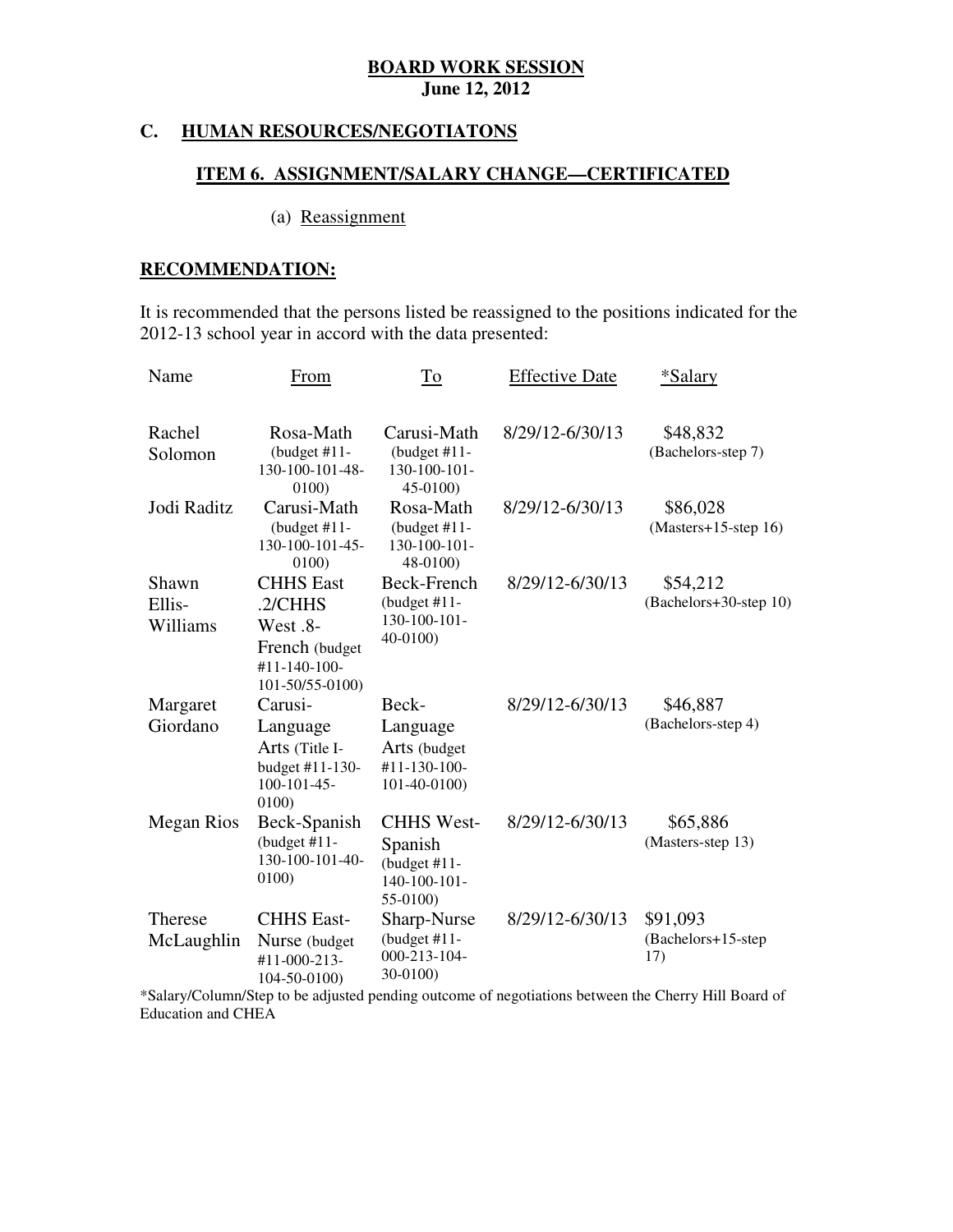#### **HUMAN RESOURCES/NEGOTIATONS**

#### **ITEM 6. ASSIGNMENT/SALARY CHANGE—CERTIFICATED** – continued

(a) Reassignment - continued

| Name                | <b>From</b>                                                                                              | To                                                                                                           | <b>Effective Date</b> | *Salary                            |
|---------------------|----------------------------------------------------------------------------------------------------------|--------------------------------------------------------------------------------------------------------------|-----------------------|------------------------------------|
| Maria<br>McVeigh    | Beck-Spanish<br>(budget $#11$ -<br>130-100-101-40-<br>0100                                               | <b>CHHS East-</b><br>Spanish<br>$(budget #11-$<br>140-100-101-<br>50-0100)                                   | 8/29/12-6/30/13       | \$60,392<br>(Doctorate-step 8)     |
| Veronica<br>Donaghy | Beck-Spanish<br>(budget $#11$ -<br>130-100-101-40-<br>0100)                                              | <b>CHHS East-</b><br>Spanish<br>$(budget #11-)$<br>140-100-101-<br>50-0100)                                  | 8/29/12-6/30/13       | \$49,749<br>(Bachelors-step 8)     |
| John Aiello         | Cooper-<br>Special<br>Education<br>(LLD-budget<br>#11-204-100-<br>$101 - 06 - 0100$                      | Cooper-<br>Special<br>Education<br>(Grade 2-<br>Inclusion-<br>budget #11-<br>213-100-101-<br>$06-0100$       | 8/29/12-6/30/13       | \$47,460<br>(Bachelors-step 5)     |
| Katrina<br>LaCovara | Kingston-.4<br>ESST (budget<br>#11-230-100-<br>$101 - 18 - 0100$                                         | Kingston-<br>Grade 1<br>(budget $#11$ -<br>$120 - 100 - 101$<br>18-0100)                                     | 8/29/12-6/30/13       | \$75,255<br>(Masters-step 17)      |
| Kevin<br>Flood      | Kilmer-<br>Special<br>Education<br>$(budget #11-$<br>209-100-101-15-<br>0100)                            | Harte-<br>Special<br>Education<br>$(budget #11-$<br>209-100-101-<br>09-0100)                                 | 8/29/12-6/30/13       | \$48,147<br>(Bachelors-step 6)     |
| Cecil<br>Leonard    | <b>CHHS</b> East<br>.5/CHHS<br>West .5-<br>Industrial<br>Arts (budget<br>#11-140-100-<br>101-50/55-0100) | <b>CHHS</b> East<br>.6/CHHS<br>West .4-<br>Industrial<br>Arts (budget<br>#11-140-100-<br>101-50/55-<br>0100) | 8/29/12-6/30/13       | \$91,093<br>(Bachelors+15-step 17) |

 \*Salary/Column/Step to be adjusted pending outcome of negotiations between the Cherry Hill Board of Education and CHEA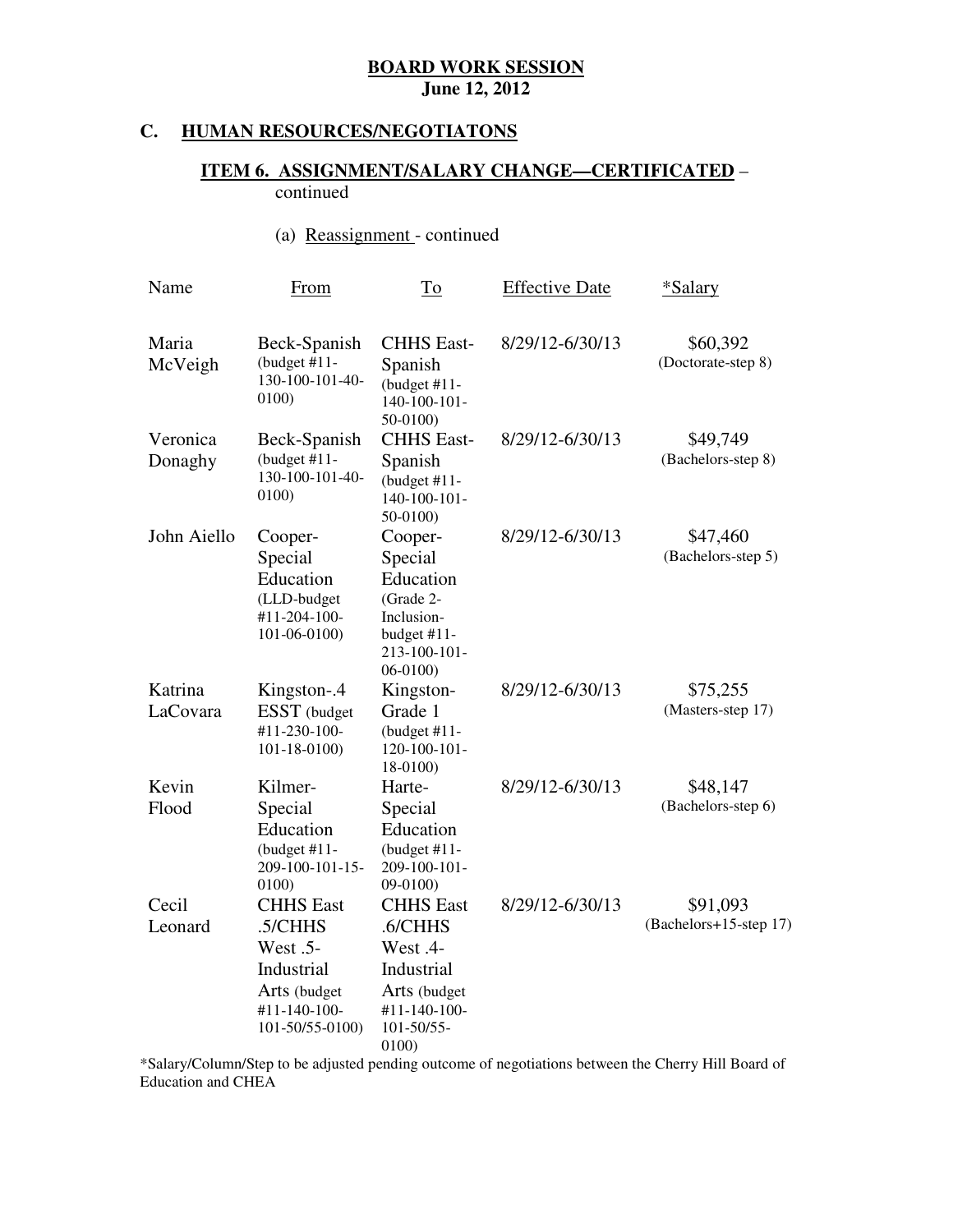#### **HUMAN RESOURCES/NEGOTIATONS**

#### **ITEM 6. ASSIGNMENT/SALARY CHANGE—CERTIFICATED** – continued

#### (a) Reassignment - continued

| Name                   | From                                                                                      | To                                                                                           | <b>Effective Date</b> | *Salary                          |
|------------------------|-------------------------------------------------------------------------------------------|----------------------------------------------------------------------------------------------|-----------------------|----------------------------------|
| Kristine<br>Williamson | Harte-Special<br>Education<br>(budget #11-209-<br>100-101-09-<br>0100)                    | Mann-<br>Special<br>Education<br>(budget $#11$ -<br>209-100-101-<br>24-0100)                 | 8/29/12-6/30/13       | \$89,948<br>(Bachelors-step 17)  |
| <b>Betsey Kirk</b>     | Mann-Grade 5<br>(budget #11-120-<br>100-101-24-<br>0100)                                  | Kingston-<br>Grade 4<br>(budget $#11$ -<br>120-100-101-<br>18-0100)                          | 8/29/12-6/30/13       | \$94,069<br>(Masters-step 17)    |
| Christine<br>Miller    | Sharp<br>$.6/M$ ann. $4$<br>Art (budget #11-<br>$120 - 100 - 101 -$<br>30/24-0100)        | <b>CHHS</b> East<br>.5/CHHS<br>West .5-Art<br>(budget $#11$ -<br>140-100-101-<br>50/55-0100) | 8/29/12-6/30/13       | \$49,749<br>(Bachelors-step 8)   |
| Maureen<br>Gravante    | Stockton-<br>Special<br>Education<br>(budget #11-213-<br>$100 - 101 - 33 -$<br>0100)      | Paine-<br>Resource<br>Room (budget<br>#11-213-100-<br>101-27-0100)                           | 8/29/12-6/30/13       | \$73,438<br>(Bachelors-step 15)  |
| Sandra<br>Sharp        | <b>CHHS</b> East<br>.8/CHHS<br>West .2-Art<br>(budget #11-140-<br>100-101-50/55-<br>0100) | <b>CHHS</b> East<br>.5/CHHS<br>West .5-Art<br>(budget $#11$ -<br>140-100-101-<br>50/55-0100) | 8/29/12-6/30/13       | \$97,960<br>(Masters+30-step 17) |
| Marie Smith            | <b>CHHS West-</b><br>Nurse (budget<br>#11-000-213-<br>104-55-0100)                        | Kilmer-<br>Nurse (budget<br>#11-000-213-<br>$104 - 15 - 0100$                                | 8/29/12-6/30/13       | \$73,438<br>(Bachelors-step 15)  |

 Education and CHEA \*Salary/Column/Step to be adjusted pending outcome of negotiations between the Cherry Hill Board of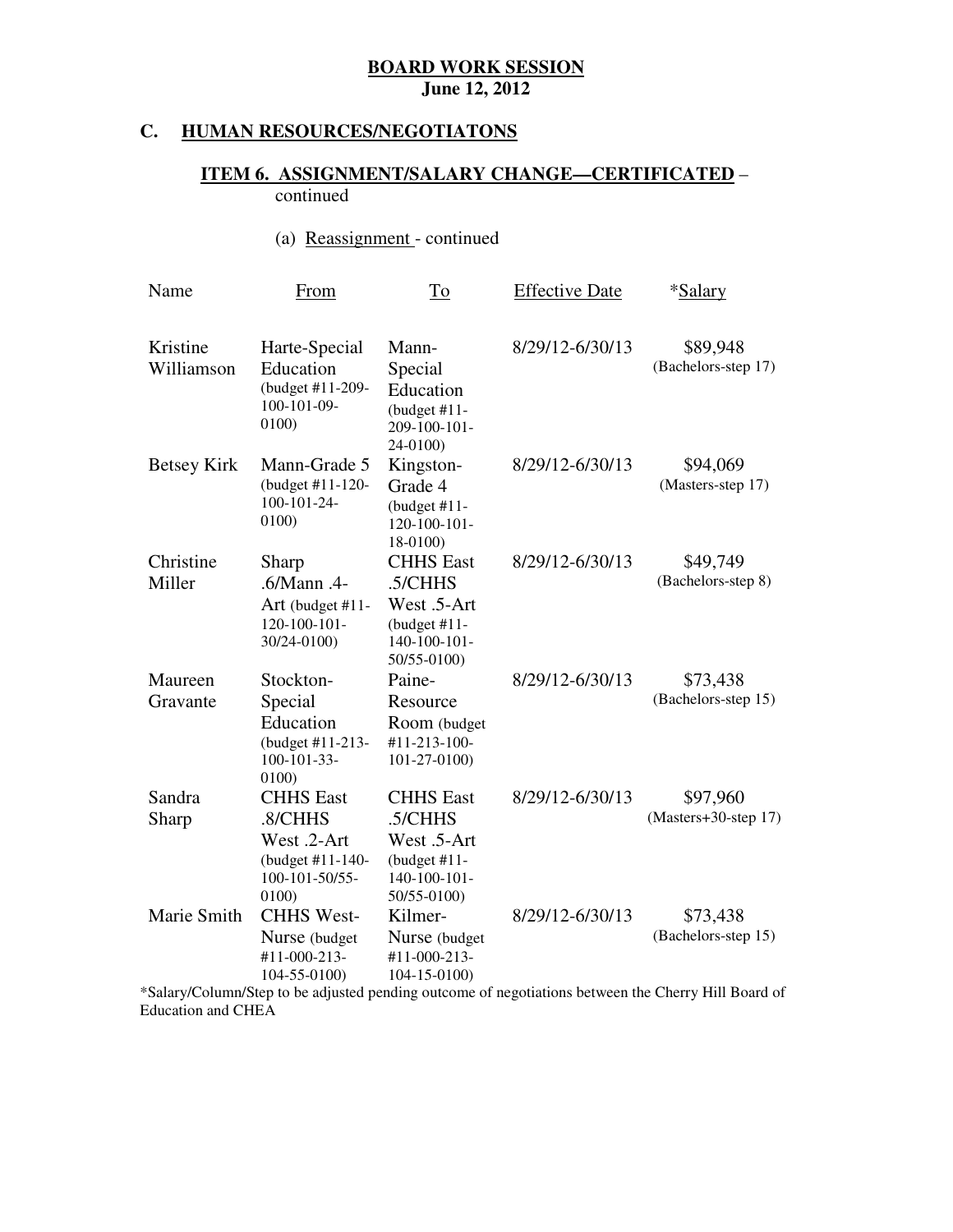#### **HUMAN RESOURCES/NEGOTIATONS**

#### **ITEM 6. ASSIGNMENT/SALARY CHANGE—CERTIFICATED** – continued

# (a) Reassignment - continued

| Name             | From                                                                           | <u>To</u>                                                                                                             | <b>Effective Date</b> | *Salary                                |
|------------------|--------------------------------------------------------------------------------|-----------------------------------------------------------------------------------------------------------------------|-----------------------|----------------------------------------|
| Subhash<br>Patel | <b>CHHS West-</b><br>Math (budget)<br>$#11 - 140 - 100 -$<br>$101 - 55 - 0100$ | <b>CHHS East</b><br>.6/CHHS<br>West .4-Math<br>(budget $#11-$<br>$140-100-101-$<br>55-0100)                           | 8/29/12-6/30/13       | \$94,069<br>(Masters-step 17)          |
| Marc<br>Pierlott | Carusi-Social<br>Studies (budget)<br>#11-130-100-<br>$101-45-0100$             | <b>CHHS West</b><br>.4/CHHS<br>$East.6-$<br>Social<br><b>Studies</b><br>(budget $#11-$<br>140-100-101-<br>55/50-0100) | 8/29/12-6/30/13       | \$64,054<br>(Bachelors+30-step)<br>13) |
| Viney<br>McClain | <b>CHHS West-</b><br>Resource<br>Room (budget #<br>11-000-218-104-<br>55-0100) | <b>CHHS East-</b><br>Guidance<br>(budget $# 11$ -<br>000-218-104-<br>50-0100)                                         | 8/29/12-6/30/13       | \$75,270<br>(Masters+30-step 14)       |

 Education and CHEA \*Salary/Column/Step to be adjusted pending outcome of negotiations between the Cherry Hill Board of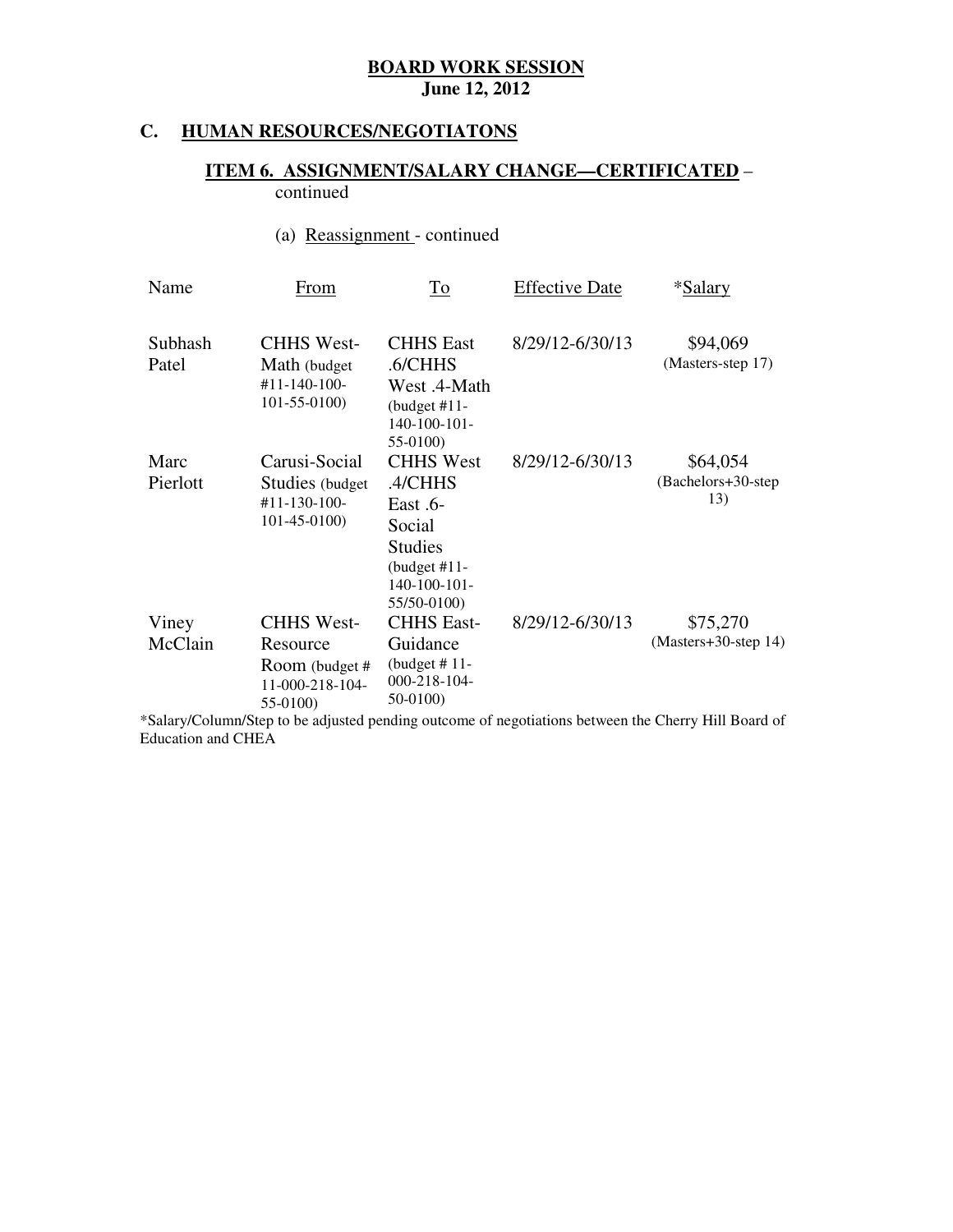#### **C. HUMAN RESOURCES/NEGOTIATONS**

#### **ITEM 6. ASSIGNMENT/SALARY CHANGE—CERTIFICATED** – continued

(b) Salary Adjustment

#### **RECOMMENDATION:**

 It is recommended that the salary of the person listed be adjusted for the 2012-13 school year for changing from a 10 month to 11 month position effective 7/01/12-6/30/13.

| <u>Name</u>               | Assignment   | 10 Month Salary                                                                                     | *11 Month Salary |
|---------------------------|--------------|-----------------------------------------------------------------------------------------------------|------------------|
| <b>Stacy Butler</b>       | Psychologist | \$73.210                                                                                            | \$80,531         |
|                           |              | *Salary/Column/Step to be adjusted pending outcome of negotiations between the Cherry Hill Board of |                  |
| <b>Education and CHEA</b> |              |                                                                                                     |                  |

#### **ITEM 7. ASSIGNMENT/SALARY CHANGE—NON-CERTIFICATED**

(a) Reassignment

#### **RECOMMENDATION:**

 It is recommended that the persons listed be reassigned to the positions indicated for the 2012-13 school year in accord with the data presented:

| Name              | From                                                                                                                   | To                                                                                                                                       | <b>Effective Date</b> | Hourly<br>Rate/Salary |
|-------------------|------------------------------------------------------------------------------------------------------------------------|------------------------------------------------------------------------------------------------------------------------------------------|-----------------------|-----------------------|
| Nicole<br>Schoper | Kilmer-<br>Exceptional<br>Educational<br>Assistant (30 hrs/<br>wk/\$12.81/hr-<br>budget $#11-000-$<br>217-106-15-0100) | Kilmer<br>$.8/Johnson$ .2-<br>Educational<br>Assistant<br>(Replacing J. Hyer-<br>30 hrs/wk -budget<br>#11-190-100-106-<br>$15/12 - 0100$ | 9/01/12-6/30/13       | \$11.74               |

\*Hourly rate to be adjusted pending outcome of negotiations between the Cherry Hill Board of Education and the Educational Assistants of Cherry Hill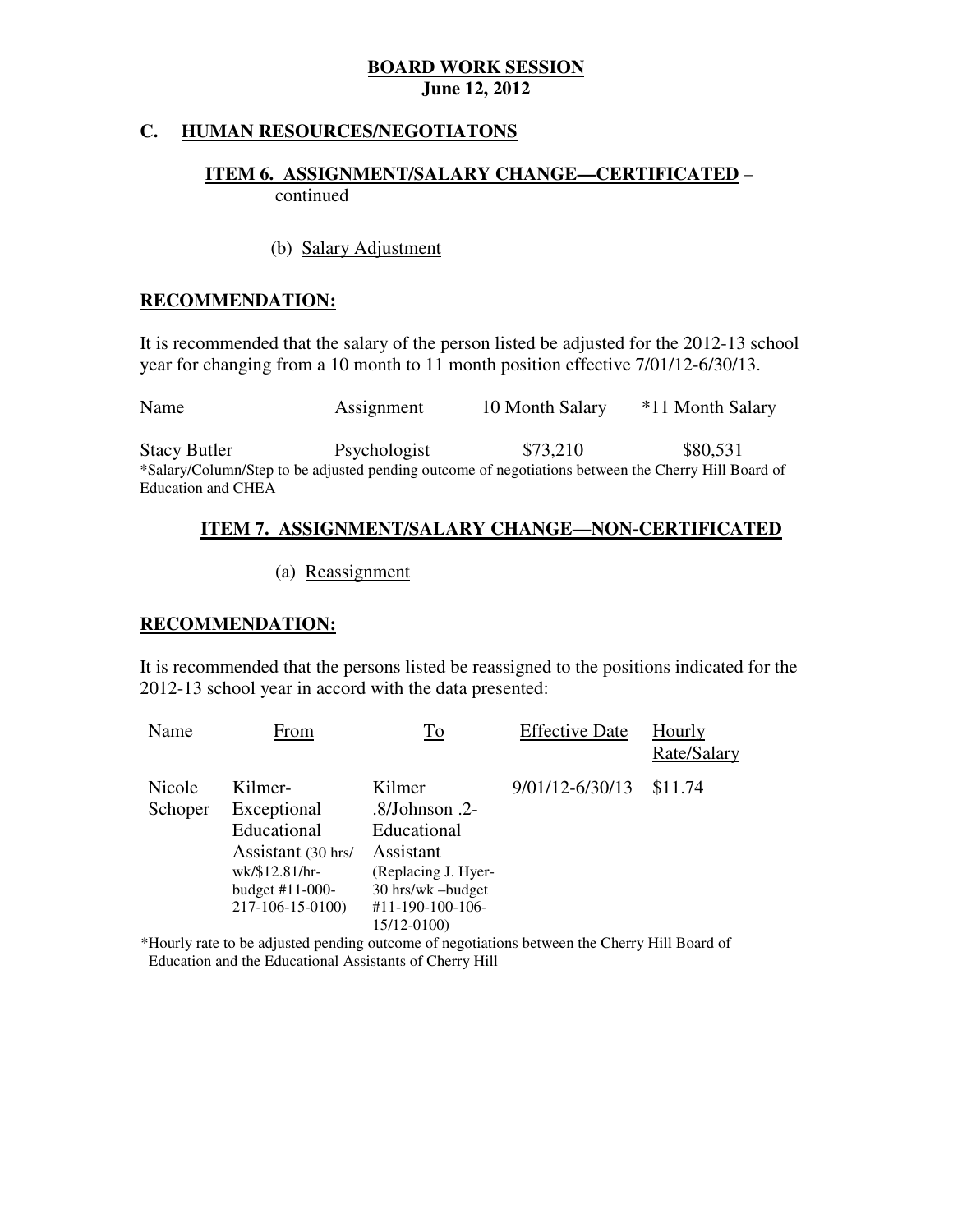#### **C. HUMAN RESOURCES/NEGOTIATONS**

#### **ITEM 7. ASSIGNMENT/SALARY CHANGE—NON-CERTIFICATED** – continued

# (a) Reassignment - continued

| Name                 | From                                                                              | To                                                                                           | <b>Effective Date</b> | <b>Hourly Rate/Salary</b>                        |
|----------------------|-----------------------------------------------------------------------------------|----------------------------------------------------------------------------------------------|-----------------------|--------------------------------------------------|
| Janja Lucic          | Stockton-<br>Cleaner<br>(budget $#11-$<br>$000 - 262 - 100 -$<br>33-0100)         | Rosa-Cleaner<br>(Reassignment of<br>C. Hernandez-<br>budget #11-000-<br>262-100-48-<br>0100) | 7/01/12-6/30/13       | $$27,836$ (includes \$344 for<br>boiler license) |
| Dragana<br>Stankovic | Barton-Lead<br>Cleaner<br>(budget $#11$ -<br>$000 - 262 - 100 -$<br>$03-0100$     | Kingston-<br><b>Lead Cleaner</b><br>(budget #11-000-<br>$262 - 100 - 18$<br>0100)            | 7/01/12-6/30/13       | \$29,056 (includes \$992 for<br>boiler license)  |
| Candida<br>Hernandez | Rosa-Cleaner<br>(budget $#11-$<br>$000 - 262 - 100 -$<br>48-0100)                 | Stockton-<br>Cleaner (budget)<br>$#11 - 000 - 262 -$<br>$100-33-0100$                        | 7/01/12-6/30/13       | \$27,836 (includes \$344 for<br>boiler license)  |
| Dawn Read            | <b>CHHS West-</b><br>Cleaner<br>(budget $#11-$<br>$000 - 262 - 100 -$<br>55-0100) | Barton-Lead<br>Cleaner (budget)<br>#11-000-262-<br>$100-03-0100$                             | 7/01/12-6/30/13       | \$29,596 (includes \$992)<br>boiler license)     |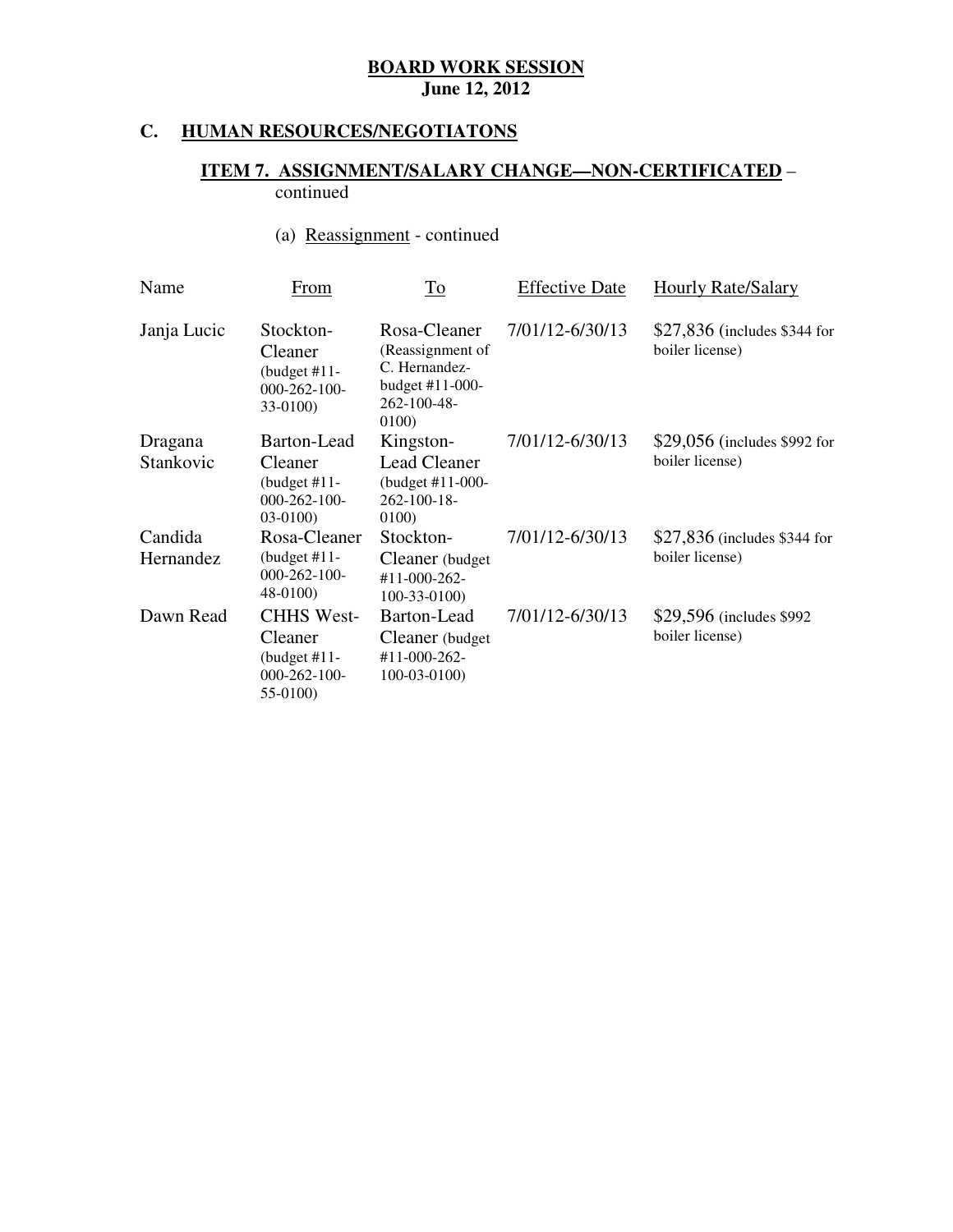#### **C. HUMAN RESOURCES/NEGOTIATONS**

#### **ITEM 8. OTHER COMPENSATION—CERTIFICATED**

#### (a) Parent Son/Daughter Human Growth And Development

#### **RECOMMENDATION:**

 It is recommended that the staff member listed be paid the sum of \$35.00 for conducting a Parent Son/Daughter Program in an elementary school in conjunction with the course on Human Development.

| <b>Name</b>     | School | Date    |
|-----------------|--------|---------|
| Lee Ann Halbert | Mann   | 4/25/12 |

(b) Payment to Presenters

#### **RECOMMENDATION:**

 It is recommended that the persons listed be approved to present a flex day workshop on 6/19/12 at \$71.42/hr (not to exceed 192 hrs-total of \$13,712.69). The amount of \$9111.20 budgeted from account #20-272-200-101-99-0101 and \$4601.49 from account #11-000 223-110-72-0101.

| Name                 | Name                       | Name                   |
|----------------------|----------------------------|------------------------|
| Sandra Wilcox        | <b>Susan Roussilhes</b>    | Linda Pezzella         |
| Michael Mancinelli   | James Wence                | Michael Dappolone      |
| Cynthia O'Reilly     | Daniel Feeley              | Patrick McHenry        |
| Christy Marrella     | Lindsay Amoroso            | <b>Wanda Cousins</b>   |
| <b>Shirley Davis</b> | <b>Emily Cajigas</b>       | Jeanine Caplan         |
| Jacqueline Thompson  | Darlene Newsom             | Eileen Steidle         |
| Kelly Floyd          | Susan Cappuccio            | Sarina Hoell           |
| Joanne Rizzo         | Jennifer Sedlock           | <b>Kimberly Laskey</b> |
| Melissa Bergstrom    | Donna Morocco              | Thomas DiPatri         |
| Kathleen Madden      | <b>Tiffany Rosenbleeth</b> | Francis Vanni          |
| Abbey Greenblatt     | Julia Rion                 |                        |
|                      |                            |                        |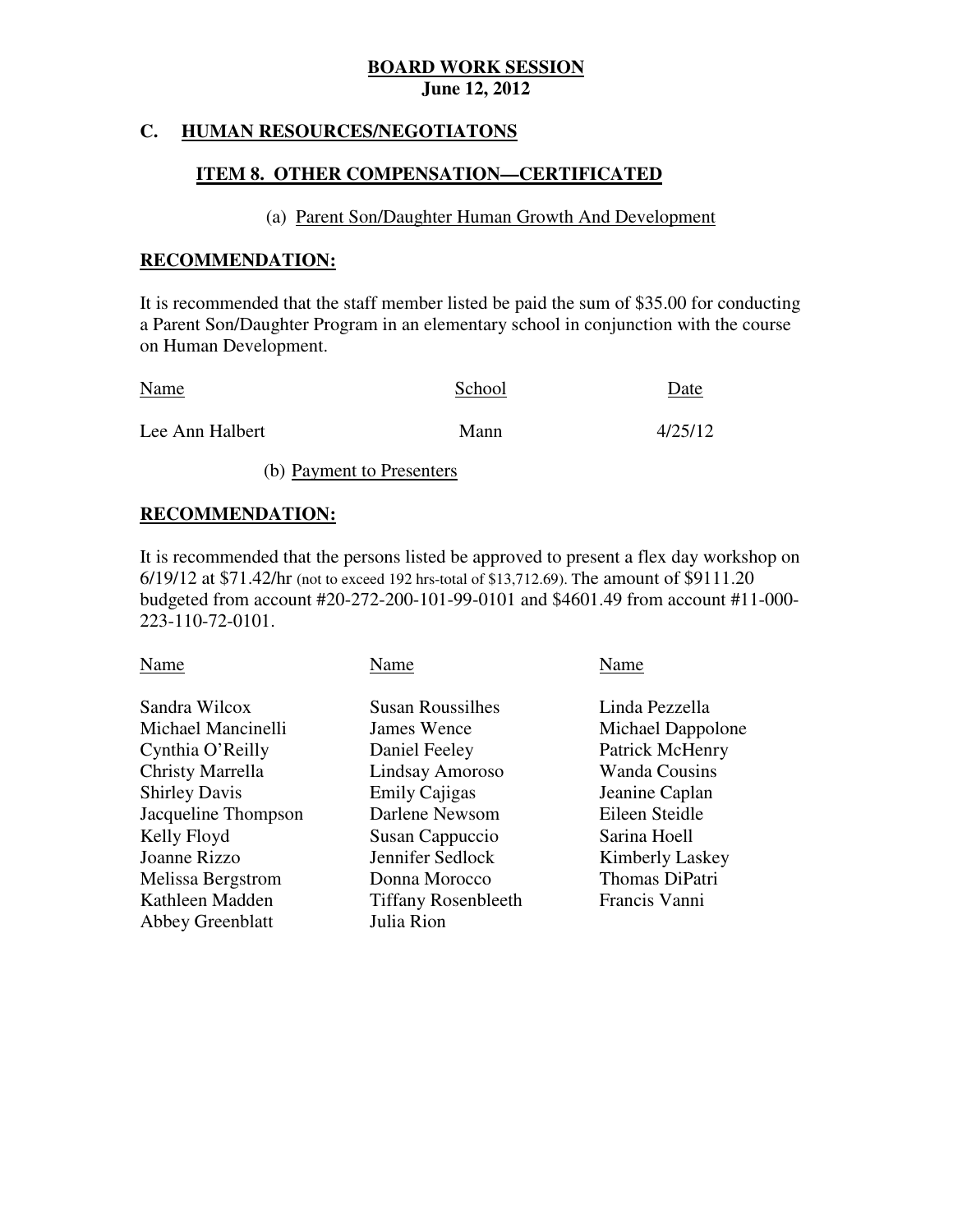### **C. HUMAN RESOURCES/NEGOTIATONS**

# **ITEM 9. ABOLISHMENT OF JOB DESCRIPTION**

### **RECOMMENDATION:**

It is recommended that the job description listed be abolished effective 6/27/12.

• Bookkeeper

### **ITEM 10. APPROVAL OF REVISED JOB DESCRIPTIONS**

#### **RECOMMENDATION:**

 It is recommended that the revised job descriptions be approved as presented effective 6/27/12.

- Director of Guidance
- Director of Pupil Services
- Elementary School Head Custodian
- Middle School Head Custodian
- High School Head Custodian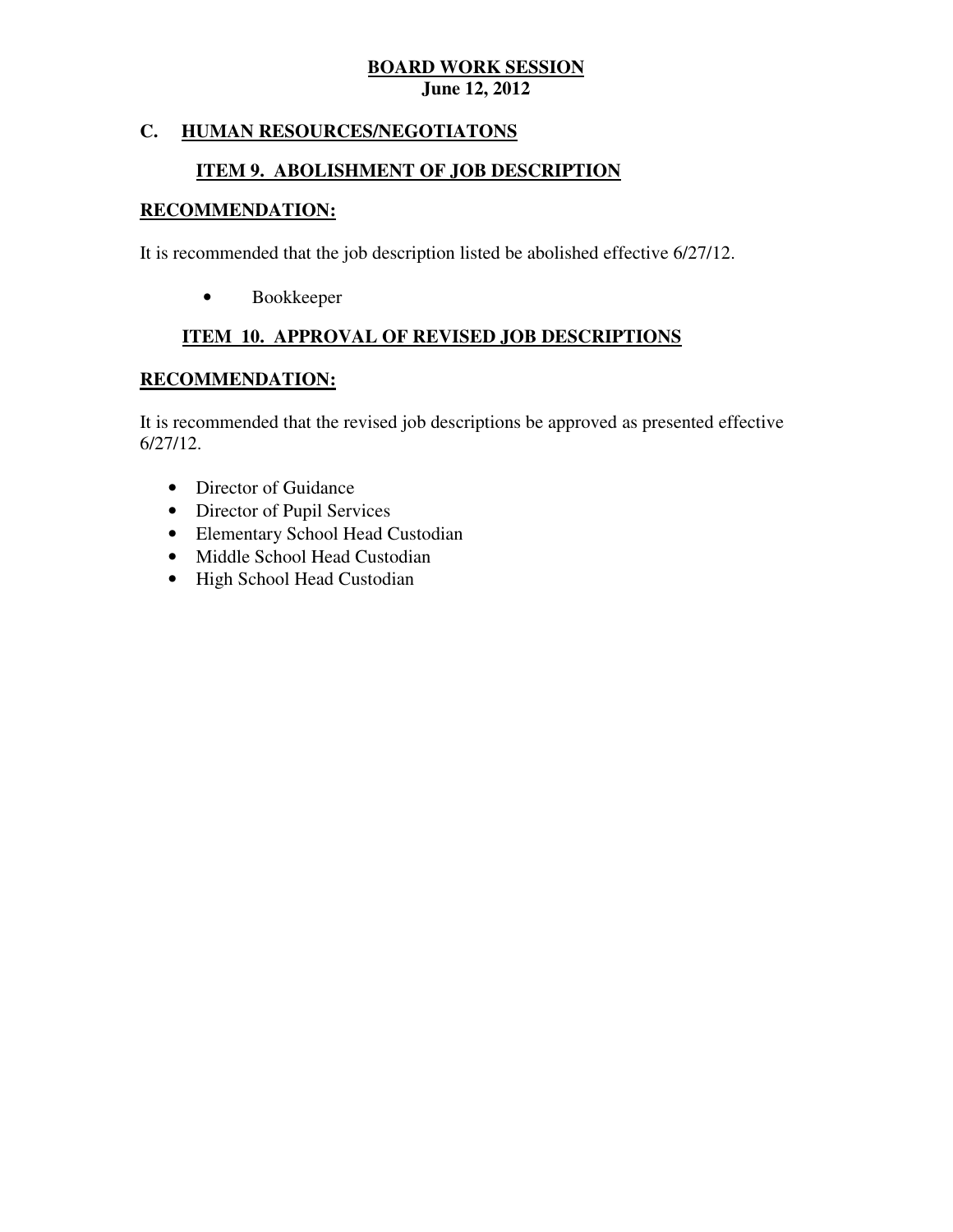# **D. POLICIES & LEGISLATION COMMITTEE**

### *Long Range Plan Goals:*

 *"Board of Education members, administrators, teachers, parents and the community work*  together to ensure all students are provided with academic, social and emotional support necessary to create optimal conditions for high achievement, continued growth and personal *development."* 

The Superintendent recommends the following:

- 1. Approval of Second Reading of Policy
- 2. Approval of First Reading of Procedure
- 3. Waiver of Procedure F-3: Secondary Field Trips
- 4. Approval of Harassment/Intimidation/Bullying Investigation Decisions

#### **ITEM 1. APPROVAL OF FIRST READING OF POLICY**

- Draft Policy 2255: Action Plan for State Monitoring NJQSAC
- Draft Policy 5200: Non Public School Pupils

#### **RECOMMENDATION**

 It is recommended that the policies listed above be approved for second reading and adoption as presented.

#### **ITEM 2. APPROVAL OF FIRST READING OF PROCEDURE**

• Draft Procedure F-10: Student Activity Fees

#### **RECOMMENDATION**

 It is recommended that the procedure listed above be approved for first reading and adoption as revised.

#### **ITEM 3. WAIVER OF PROCEDURE F-3: SECONDARY FIELD TRIPS**

#### **RECOMMENDATION:**

It is recommended that the procedure be waived to accommodate the trip listed below.

| School      | Trip                  | Location    | Dates        | # School Days |
|-------------|-----------------------|-------------|--------------|---------------|
|             |                       |             |              | Missed        |
| Cherry Hill | <b>CHHS East Boys</b> | Orlando, FL | October 4-7, |               |
| East        | and Girls Cross       |             | 2012         |               |
|             | Country Team          |             |              |               |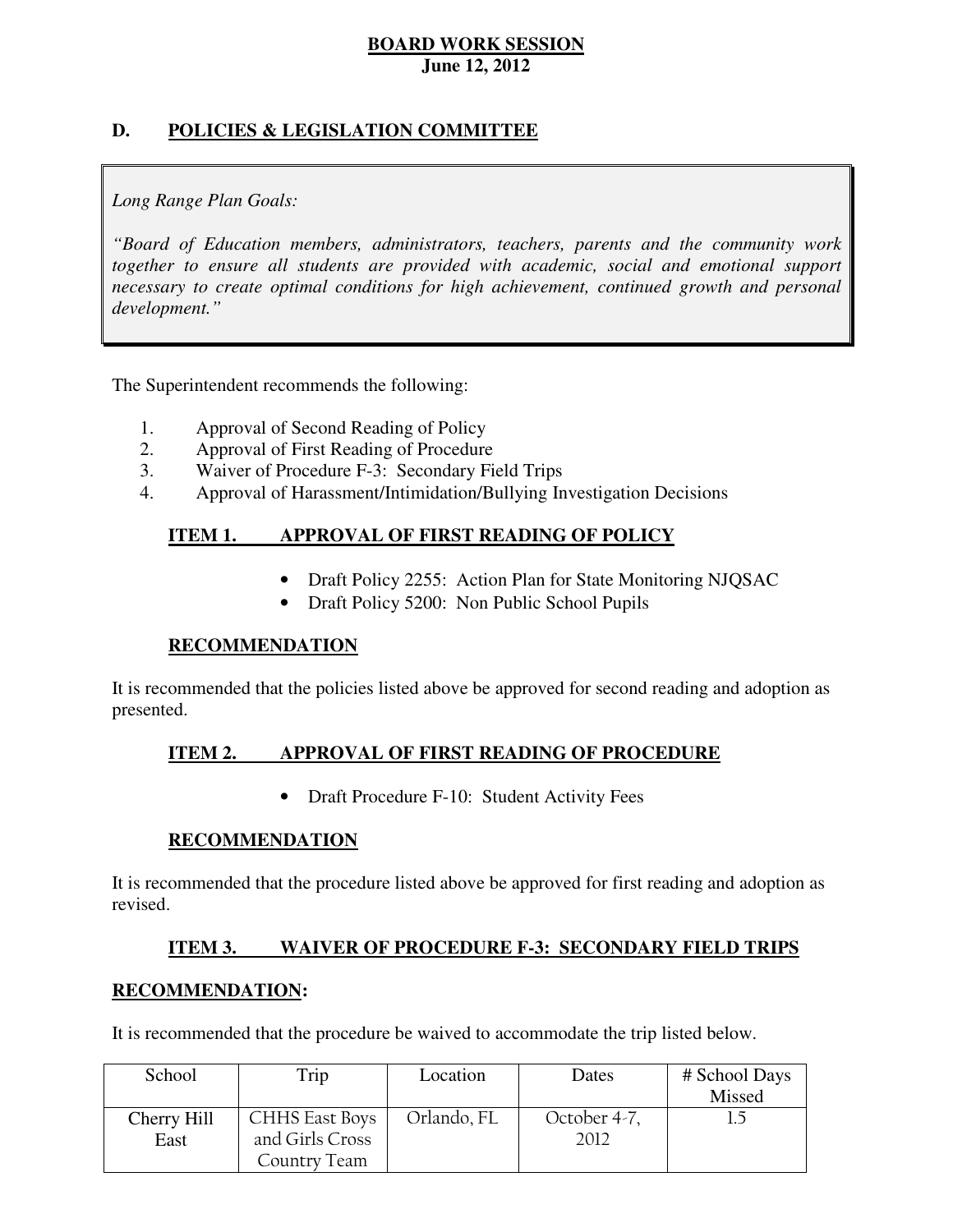### **D. POLICIES & LEGISLATION COMMITTEE**

#### **ITEM 4. APPROVAL OF HARASSMENT/INTIMIDATION/BULLYING INVESTIGATION DECISIONS**

 decisions affirming, rejecting or modifying the Superintendent's determination in the following student HIB investigations: Be it Resolved, that the Cherry Hill Board of Education approves issuance of written

| Incident Report No. | <b>Board Determination</b> | <b>Incident Report No.</b> | <b>Board Determination</b> |
|---------------------|----------------------------|----------------------------|----------------------------|
|                     |                            |                            |                            |
| 11-12:274           |                            | 11-12:285                  |                            |
| 11-12:275           |                            | 11-12:286                  |                            |
| 11-12:276           |                            | 11-12:287                  |                            |
| 11-12:277           |                            | 11-12:288                  |                            |
| 11-12:278           |                            | 11-12:289                  |                            |
| 11-12:279           |                            | 11-12:290                  |                            |
| 11-12:280           |                            | 11-12:291                  |                            |
| 11-12:281           |                            | 11-12:292                  |                            |
| 11-12:282           |                            | 11-12:293                  |                            |
| 11-12:283           |                            |                            |                            |
| 11-12:284           |                            |                            |                            |